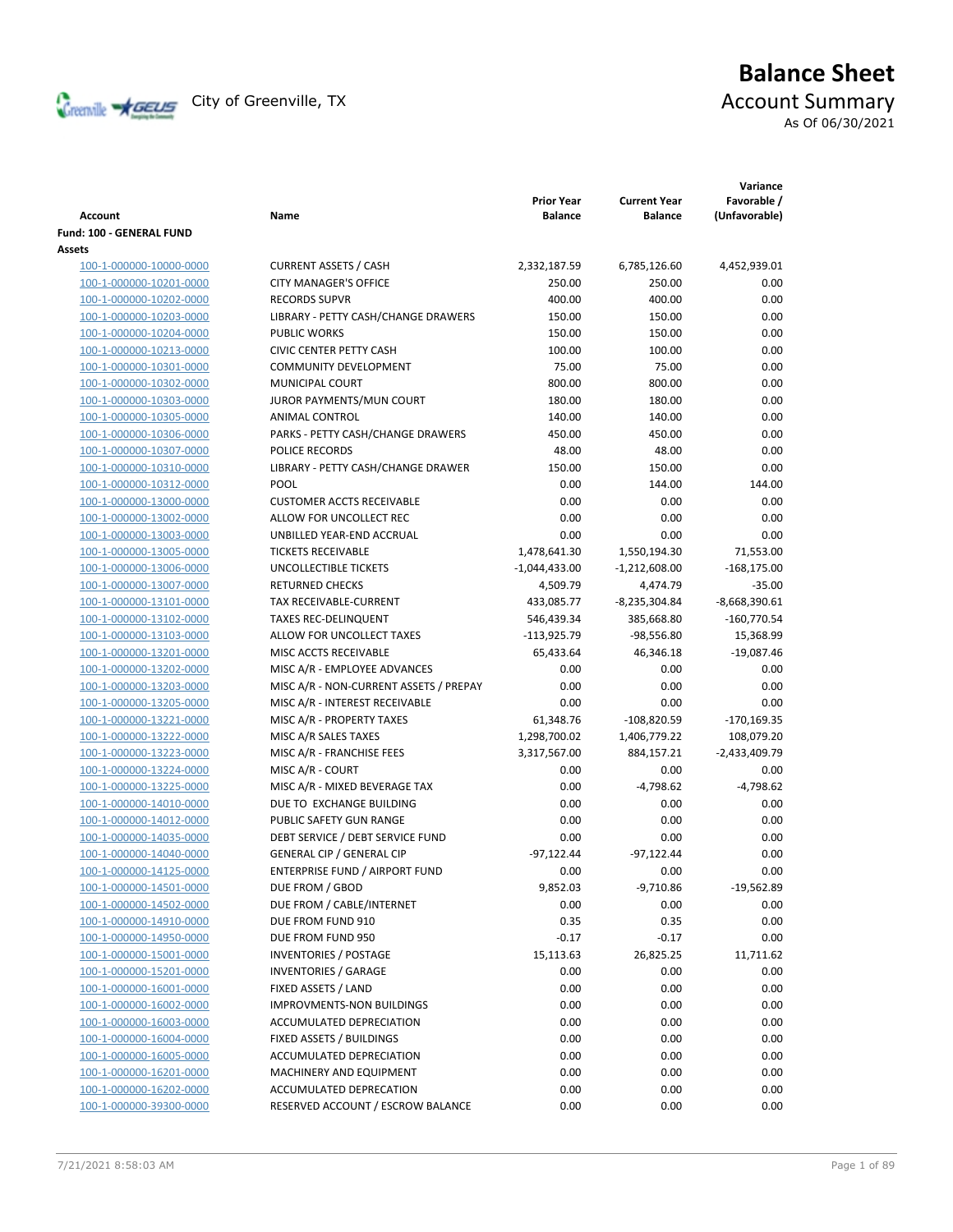## **Balance Sheet As Of 06/30/2021**

**Variance**

|                         |                                             | <b>Prior Year</b> | <b>Current Year</b> | Favorable /     |
|-------------------------|---------------------------------------------|-------------------|---------------------|-----------------|
| <b>Account</b>          | Name                                        | <b>Balance</b>    | <b>Balance</b>      | (Unfavorable)   |
| 100-1-000000-91030-0000 | 4A-EDC                                      | 0.00              | 0.00                | 0.00            |
| 100-1-000000-91410-0000 | <b>INVENTORY / MATERIALS &amp; SUPPLIES</b> | 0.00              | 0.00                | 0.00            |
| 100-1-000000-91410-0700 | <b>INVENTORY / PAPER STOCK</b>              | 0.00              | 0.00                | 0.00            |
| 100-1-000000-91430-0000 | NON-CURRENT ASSETS / PREPAYMENTS            | 0.00              | 0.00                | 0.00            |
|                         | <b>Total Assets:</b>                        | 8,310,290.82      | 1,325,687.38        | $-6,984,603.44$ |
|                         |                                             |                   |                     |                 |
| Liability               |                                             |                   |                     |                 |
| 100-1-000000-20101-0000 | <b>ACCOUNTS PAYABLE</b>                     | 3,239.84          | 11,142.86           | $-7,903.02$     |
| 100-1-000000-20102-0000 | <b>CREDIT CARD PAYABLE</b>                  | 0.00              | 0.00                | 0.00            |
| 100-1-000000-20103-0000 | <b>ACCRUED ACCOUNTS PAYABLE</b>             | 29,747.75         | 29,747.75           | 0.00            |
| 100-1-000000-20114-0000 | <b>INVESTMENT ADVISORY FEES</b>             | 0.00              | 0.00                | 0.00            |
| 100-1-000000-20115-0000 | PD EMP COMMISSION                           | 649.90            | 3,883.57            | $-3,233.67$     |
| 100-1-000000-20116-0000 | POLICE DONATIONS                            | 2,810.98          | 1,757.66            | 1,053.32        |
| 100-1-000000-20117-0000 | <b>FIRE DONATIONS</b>                       | 12,676.28         | 16,920.55           | $-4,244.27$     |
| 100-1-000000-20118-0000 | <b>COMBAT CHALLENGE</b>                     | 804.06            | 804.06              | 0.00            |
| 100-1-000000-20119-0000 | <b>CEMETERIES DONATIONS</b>                 | 61.79             | 61.79               | 0.00            |
| 100-1-000000-20120-0000 | <b>LIBRARY DONATIONS</b>                    | 8,483.78          | 6,577.49            | 1,906.29        |
| 100-1-000000-20121-0000 | <b>ANIMAL SHELTER DONATIONS</b>             | 443.57            | 1,513.57            | $-1,070.00$     |
| 100-1-000000-20122-0000 | PARKS DONATIONS                             | $-216.52$         | 8,950.52            | $-9,167.04$     |
| 100-1-000000-20125-0000 | SALES TAX PAYABLE / IN THE CITY             | 11.97             | 171.47              | $-159.50$       |
| 100-1-000000-20127-0000 | STATE COURT COST/FEE PAYB                   | 55,783.28         | 80,541.71           | $-24,758.43$    |
| 100-1-000000-20128-0000 | SEATBELT&CHILD RESTRAINT                    | 8,162.93          | 7,975.85            | 187.08          |
| 100-1-000000-20129-0000 | MUNICIPAL COURT CLEARING                    | $-275.90$         | $-679.90$           | 404.00          |
| 100-1-000000-20130-0000 | <b>3RD PARTY FTA FEE PAYABLE</b>            | $-237.20$         | 90.60               | $-327.80$       |
| 100-1-000000-20131-0000 | <b>REFUNDS / OVERPAYMENTS</b>               | $-120.70$         | $-120.70$           | 0.00            |
| 100-1-000000-20132-0000 | <b>COURT COLL AGENCY FEES</b>               | 503.32            | 899.95              | $-396.63$       |
| 100-1-000000-20136-0000 | ATTORNEY COLLECTION FEES                    | 0.00              | 0.00                | 0.00            |
| 100-1-000000-20137-0000 | PLAT FILING FEES PAYABLE                    | 32,224.74         | 36,220.74           | $-3,996.00$     |
| 100-1-000000-20138-0000 | COMMUNITY DEV TRUST ACCT                    | 2,026.94          | 14,055.67           | $-12,028.73$    |
| 100-1-000000-20139-0000 | RETAINAGES PAYABLE                          | 0.00              | 0.00                | 0.00            |
| 100-1-000000-20141-0000 | <b>TELEPHONE CLEARING</b>                   | 5,539.66          | 5,539.66            | 0.00            |
| 100-1-000000-20143-0000 | POLICE PROPERTY ROOM CLEARING               | 12,097.99         | 12,899.71           | $-801.72$       |
| 100-1-000000-20146-0000 | MAIN ST / FARMERS MRKT RESALE               | 419.12            | 442.12              | $-23.00$        |
| 100-1-000000-20147-0000 | YMCA REGISTRATIONS                          | 0.00              | 0.00                | 0.00            |
| 100-1-000000-20155-0000 | MAIN STREET - DONATIONS                     | 17.02             | 17.02               | 0.00            |
| 100-1-000000-20160-0000 | <b>UNAPPLIED CREDIT</b>                     | 0.00              | 0.00                | 0.00            |
| 100-1-000000-20201-0000 | <b>DEFERRED REVENUE</b>                     | 0.00              | 0.00                | 0.00            |
| 100-1-000000-20203-0000 | DEFERRED TAX REVENUE                        | 843,922.26        | $-7,969,116.88$     | 8,813,039.14    |
| 100-1-000000-20204-0000 | DEFERRED TICKET REVENUE                     | 361,840.30        | 281,322.30          | 80,518.00       |
| 100-1-000000-21040-0000 | DUE TO / GENERAL CIP FUND                   | 0.00              | 0.00                | 0.00            |
| 100-1-000000-21201-0000 | DUE TO / CENTRAL SERVICE FUND               | 0.00              | 0.00                | 0.00            |
| 100-1-000000-21401-0000 | DUE TO / ELECTRIC OPERATING FUND            | 0.00              | 0.00                | 0.00            |
| 100-1-000000-21506-0000 | DUE TO / 4A-EDC                             | 4,391.34          | 4,394.36            | $-3.02$         |
| 100-1-000000-21507-0000 | DUE TO / BOARD OF DEVELOPMENT               | 254,534.65        | -6,972.28           | 261,506.93      |
| 100-1-000000-22001-0000 | SALARIES PAYABLE                            | 536,673.22        | 624,351.22          | $-87,678.00$    |
| 100-1-000000-23001-0000 | CAPITAL LEASE PAYABLE                       | 0.00              | 0.00                | 0.00            |
| 100-1-000000-23101-0000 | CAPITAL LEASE PAYABLE                       | 0.00              | 0.00                | 0.00            |
| 100-1-000000-24001-0000 | O/S CHECKS PAYABLE                          | $-11,755.77$      | $-11,755.77$        | 0.00            |
| 100-1-000000-24004-0000 | INTEREST PAYABLE ON DEP                     | 0.00              | 0.00                | 0.00            |
| 100-1-000000-24007-0000 | <b>BILLED DEPOSITS SUSPENSE</b>             | 0.00              | 0.00                | 0.00            |
| 100-1-000000-24008-0000 | <b>CUSTOMER DEPOSITS / ANIMAL SHELTER</b>   | 0.00              | 0.00                | 0.00            |
| 100-1-000000-24009-0000 | LIBRARY MEETING ROOM DEPOSITS               | 616.20            | 616.20              | 0.00            |
| 100-1-000000-24010-0000 | <b>CIVIC CENTER DEPOSITS</b>                | 0.00              | 0.00                | 0.00            |
| 100-1-000000-24011-0000 | <b>AUDITORIUM DEPOSITS</b>                  | 0.00              | 0.00                | 0.00            |
| 100-1-000000-26001-0000 | <b>COMPENSATED ABSENCES PAY</b>             | 0.00              | 0.00                | 0.00            |
| 100-1-000000-29000-0000 | MISC LIABILITY - GREENVILLE ENERGY LLC      | 0.00              | 0.00                | 0.00            |
| 100-1-000000-29001-0000 | RESALE                                      | 0.00              | 0.00                | 0.00            |
| 100-1-000000-29300-0000 | <b>ENCUMBRANCE SUMMARY</b>                  | 0.00              | 0.00                | 0.00            |
| 100-1-000000-29400-0000 | RESERVED ACCOUNT / ENCUMBRANCES             | 0.00              | 0.00                | 0.00            |
|                         |                                             |                   |                     |                 |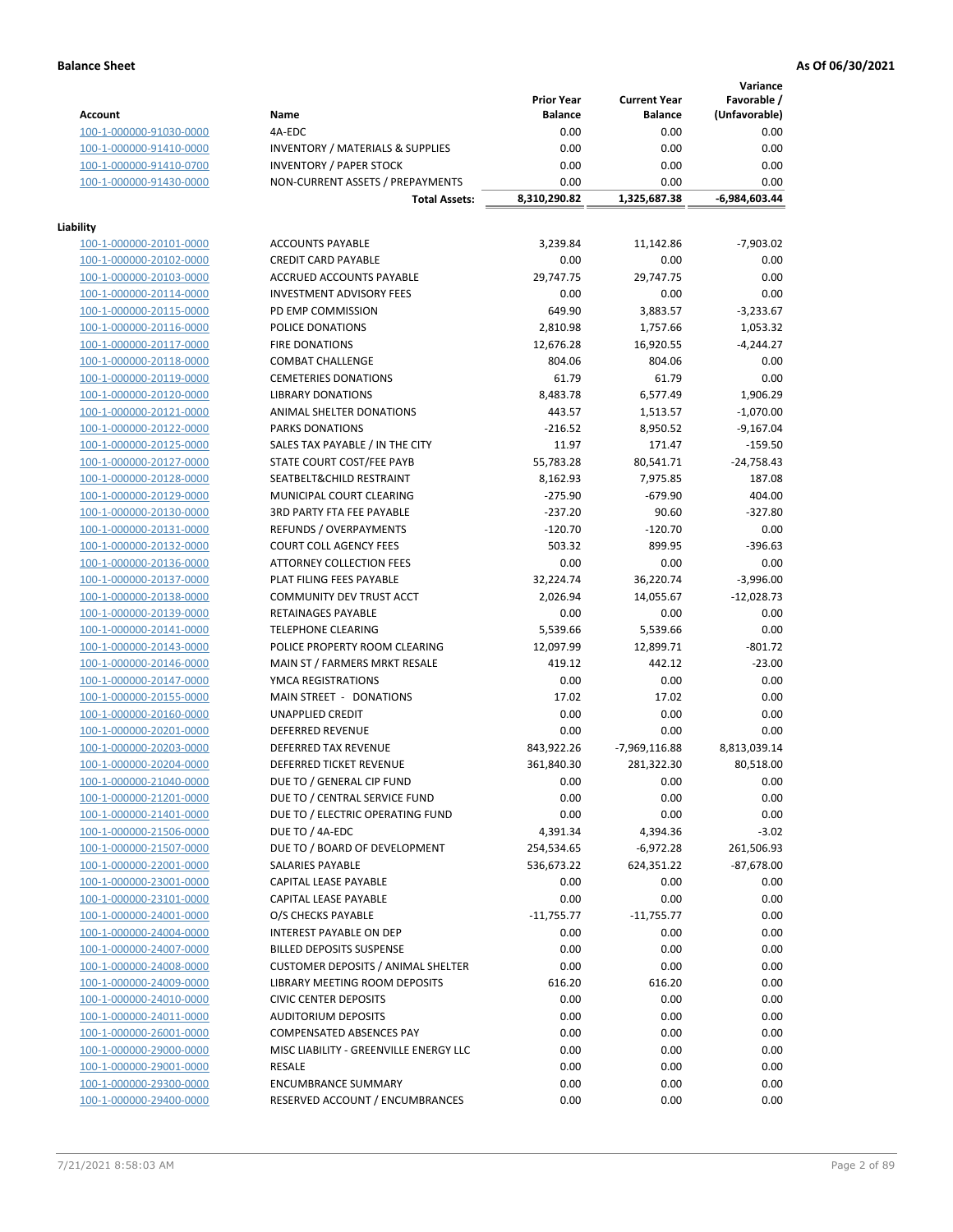## **Balance Sheet As Of 06/30/2021**

| Account                        | Name                                                     | <b>Prior Year</b><br><b>Balance</b> | <b>Current Year</b><br><b>Balance</b> | Variance<br>Favorable /<br>(Unfavorable) |
|--------------------------------|----------------------------------------------------------|-------------------------------------|---------------------------------------|------------------------------------------|
| 100-1-000000-29400-0900        | RESERVED ACCOUNT / ENCUMBRANCES                          | 0.00                                | 0.00                                  | 0.00                                     |
| 100-1-000000-92190-1202        | <b>LABORATORY CLEARING</b>                               | 0.00                                | 0.00                                  | 0.00                                     |
| 100-1-000000-92191-0000        | <b>SPONSORS - PARKS</b>                                  | 0.00                                | 0.00                                  | 0.00                                     |
| 100-1-000000-92200-0000        | MISCELLANEOUS LIABILITIES                                | 0.00                                | 0.00                                  | 0.00                                     |
| 100-1-000000-92270-1600        | <b>CREDIT CARD FEES PAYABLE</b>                          | 0.00                                | 0.00                                  | 0.00                                     |
|                                | <b>Total Liability:</b>                                  | 2,165,076.80                        | $-6,837,747.13$                       | 9,002,823.93                             |
| <b>Equity</b>                  |                                                          |                                     |                                       |                                          |
| 100-1-000000-39000-0000        | UNRESERVED-FUND BALANCE                                  | 4,083,455.28                        | 4,257,066.52                          | 173,611.24                               |
|                                | <b>Total Beginning Equity:</b>                           | 4,083,455.28                        | 4,257,066.52                          | 173,611.24                               |
| <b>Total Revenue</b>           |                                                          | 21,508,631.58                       | 23,913,035.31                         | 2,404,403.73                             |
| <b>Total Expense</b>           |                                                          | 19,446,872.68                       | 20,006,667.16                         | -559,794.48                              |
| Revenues Over/(Under) Expenses |                                                          | 2,061,758.90                        | 3,906,368.15                          | 1,844,609.25                             |
|                                | <b>Total Equity and Current Surplus (Deficit):</b>       | 6,145,214.18                        | 8,163,434.67                          | 2,018,220.49                             |
|                                | Total Liabilities, Equity and Current Surplus (Deficit): | 8,310,290.98                        | 1,325,687.54                          | $-6,984,603.44$                          |
|                                | *** FUND 100 OUT OF BALANCE ***                          | $-0.16$                             | $-0.16$                               | 0.00                                     |

**\*\*\*Warning: Account Authorization is turned on. Please run the Unauthorized Account Listing Report to see if you are out of balance due to missing accounts \*\*\***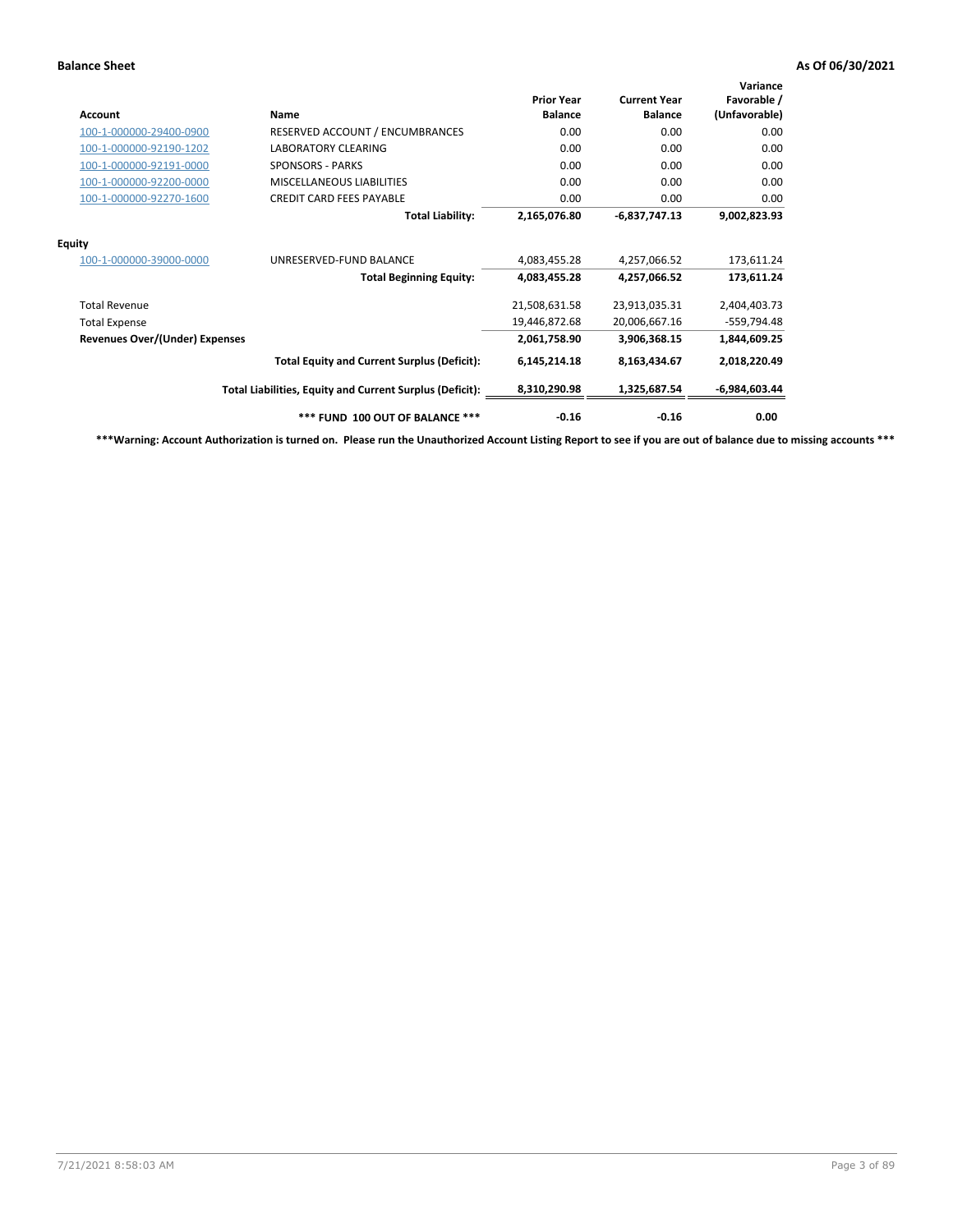| Account                                                   | Name                                                     | <b>Prior Year</b><br><b>Balance</b> | <b>Current Year</b><br><b>Balance</b> | Variance<br>Favorable /<br>(Unfavorable) |
|-----------------------------------------------------------|----------------------------------------------------------|-------------------------------------|---------------------------------------|------------------------------------------|
| <b>Fund: 101 - MUNICIPAL COURT BUILDING SECURITY FEES</b> |                                                          |                                     |                                       |                                          |
| Assets                                                    |                                                          |                                     |                                       |                                          |
| 101-1-000000-10000-0000                                   | <b>CURRENT ASSETS / CASH</b>                             | 68,671.24                           | 75,499.56                             | 6,828.32                                 |
| 101-1-000000-13201-0000                                   | MISC ACCTS RECEIVABLE                                    | 0.00                                | 0.00                                  | 0.00                                     |
| 101-1-000000-13203-0000                                   | NON-CURRENT ASSETS / PREPAYMENTS                         | 0.00                                | 0.00                                  | 0.00                                     |
| 101-1-000000-13205-0000                                   | <b>INTEREST RECEIVABLE</b>                               | 0.00                                | 0.00                                  | 0.00                                     |
|                                                           | <b>Total Assets:</b>                                     | 68,671.24                           | 75,499.56                             | 6,828.32                                 |
| Liability                                                 |                                                          |                                     |                                       |                                          |
| 101-1-000000-20101-0000                                   | <b>ACCOUNTS PAYABLE</b>                                  | 0.00                                | 0.00                                  | 0.00                                     |
| 101-1-000000-20102-0000                                   | <b>CREDIT CARD PAYABLE</b>                               | 0.00                                | 0.00                                  | 0.00                                     |
| 101-1-000000-20103-0000                                   | <b>ACCRUED ACCOUNTS PAYABLE</b>                          | 0.00                                | 0.00                                  | 0.00                                     |
| 101-1-000000-29300-0000                                   | <b>ENCUMBRANCE SUMMARY</b>                               | 0.00                                | 0.00                                  | 0.00                                     |
| 101-1-000000-29400-0000                                   | RESERVED ACCOUNT / ENCUMBRANCES                          | 0.00                                | 0.00                                  | 0.00                                     |
|                                                           | <b>Total Liability:</b>                                  | 0.00                                | 0.00                                  | 0.00                                     |
| <b>Equity</b>                                             |                                                          |                                     |                                       |                                          |
| 101-1-000000-39000-0000                                   | UNRESERVED-FUND BALANCE                                  | 64,432.67                           | 70,549.17                             | 6,116.50                                 |
|                                                           | <b>Total Beginning Equity:</b>                           | 64,432.67                           | 70,549.17                             | 6,116.50                                 |
| <b>Total Revenue</b>                                      |                                                          | 4,240.10                            | 4,962.44                              | 722.34                                   |
| <b>Total Expense</b>                                      |                                                          | 1.53                                | 12.05                                 | $-10.52$                                 |
| <b>Revenues Over/(Under) Expenses</b>                     |                                                          | 4,238.57                            | 4.950.39                              | 711.82                                   |
|                                                           | <b>Total Equity and Current Surplus (Deficit):</b>       | 68.671.24                           | 75.499.56                             | 6,828.32                                 |
|                                                           | Total Liabilities, Equity and Current Surplus (Deficit): | 68,671.24                           | 75,499.56                             | 6,828.32                                 |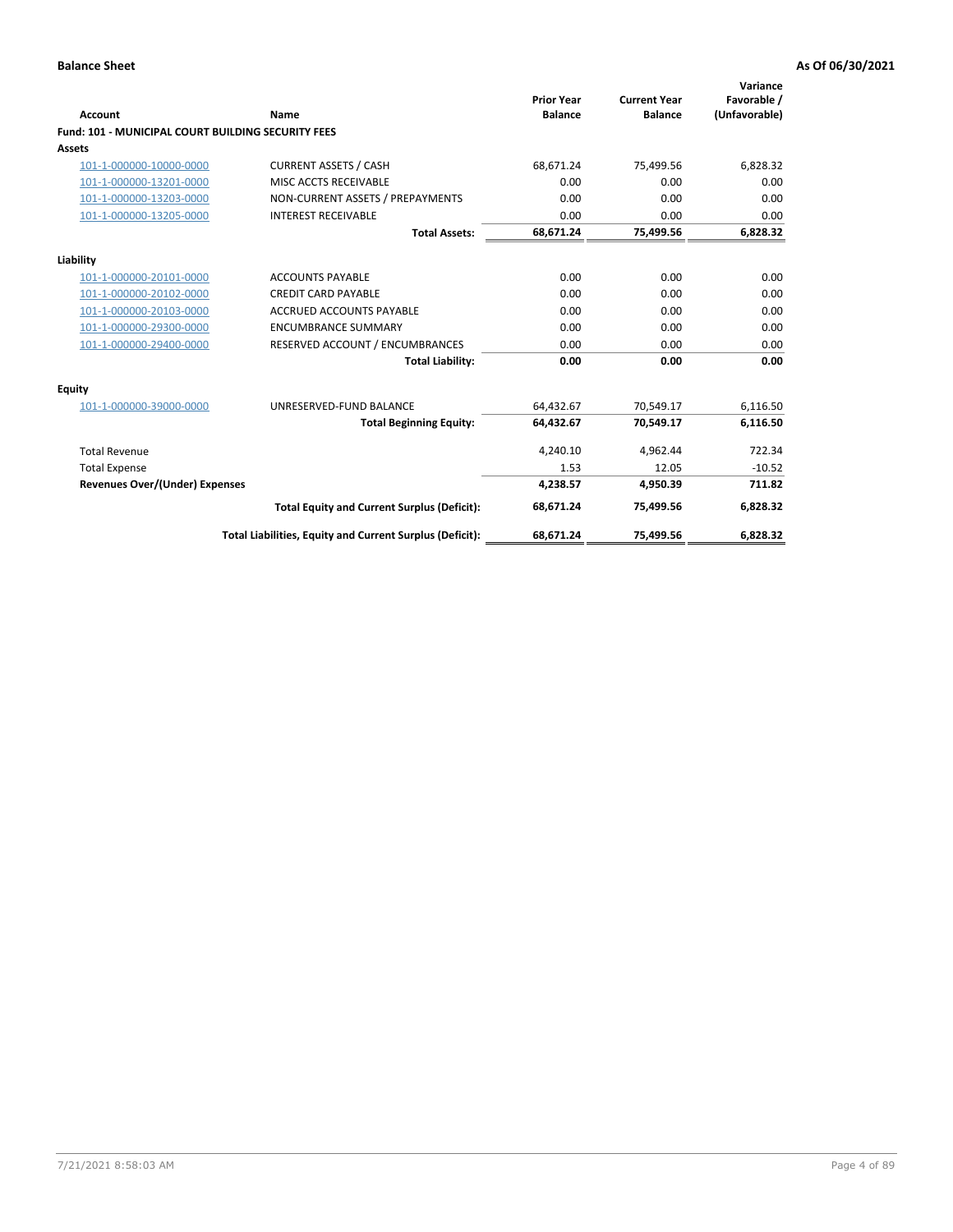| <b>Account</b>                               | <b>Name</b>                                              | <b>Prior Year</b><br><b>Balance</b> | <b>Current Year</b><br><b>Balance</b> | Variance<br>Favorable /<br>(Unfavorable) |
|----------------------------------------------|----------------------------------------------------------|-------------------------------------|---------------------------------------|------------------------------------------|
| <b>Fund: 102 - MUNICIPAL COURT TECH FUND</b> |                                                          |                                     |                                       |                                          |
| Assets                                       |                                                          |                                     |                                       |                                          |
| 102-1-000000-10000-0000                      | <b>CURRENT ASSETS / CASH</b>                             | 47,557.22                           | 53,399.84                             | 5,842.62                                 |
| 102-1-000000-13201-0000                      | MISC ACCTS RECEIVABLE                                    | 0.00                                | 0.00                                  | 0.00                                     |
|                                              | <b>Total Assets:</b>                                     | 47,557.22                           | 53,399.84                             | 5,842.62                                 |
| Liability                                    |                                                          |                                     |                                       |                                          |
| 102-1-000000-20101-0000                      | <b>ACCOUNTS PAYABLE</b>                                  | 0.00                                | 0.00                                  | 0.00                                     |
| 102-1-000000-20102-0000                      | <b>CREDIT CARD PAYABLE</b>                               | 0.00                                | 0.00                                  | 0.00                                     |
| 102-1-000000-20103-0000                      | <b>ACCRUED ACCOUNTS PAYABLE</b>                          | 0.00                                | 0.00                                  | 0.00                                     |
| 102-1-000000-23001-0000                      | <b>CAPITAL LEASE PAYABLE</b>                             | 0.00                                | 0.00                                  | 0.00                                     |
| 102-1-000000-23101-0000                      | <b>CAPITAL LEASE PAYABLE</b>                             | 0.00                                | 0.00                                  | 0.00                                     |
| 102-1-000000-29300-0000                      | <b>ENCUMBRANCE SUMMARY</b>                               | 0.00                                | 0.00                                  | 0.00                                     |
| 102-1-000000-29400-0000                      | RESERVED ACCOUNT / ENCUMBRANCES                          | 0.00                                | 0.00                                  | 0.00                                     |
|                                              | <b>Total Liability:</b>                                  | 0.00                                | 0.00                                  | 0.00                                     |
| Equity                                       |                                                          |                                     |                                       |                                          |
| 102-1-000000-39000-0000                      | UNRESERVED-FUND BALANCE                                  | 43,106.37                           | 49,180.51                             | 6,074.14                                 |
|                                              | <b>Total Beginning Equity:</b>                           | 43,106.37                           | 49,180.51                             | 6,074.14                                 |
| <b>Total Revenue</b>                         |                                                          | 4,462.16                            | 4,311.68                              | $-150.48$                                |
| <b>Total Expense</b>                         |                                                          | 11.31                               | 92.35                                 | $-81.04$                                 |
| <b>Revenues Over/(Under) Expenses</b>        |                                                          | 4,450.85                            | 4,219.33                              | $-231.52$                                |
|                                              | <b>Total Equity and Current Surplus (Deficit):</b>       | 47,557.22                           | 53.399.84                             | 5,842.62                                 |
|                                              | Total Liabilities, Equity and Current Surplus (Deficit): | 47,557.22                           | 53,399.84                             | 5,842.62                                 |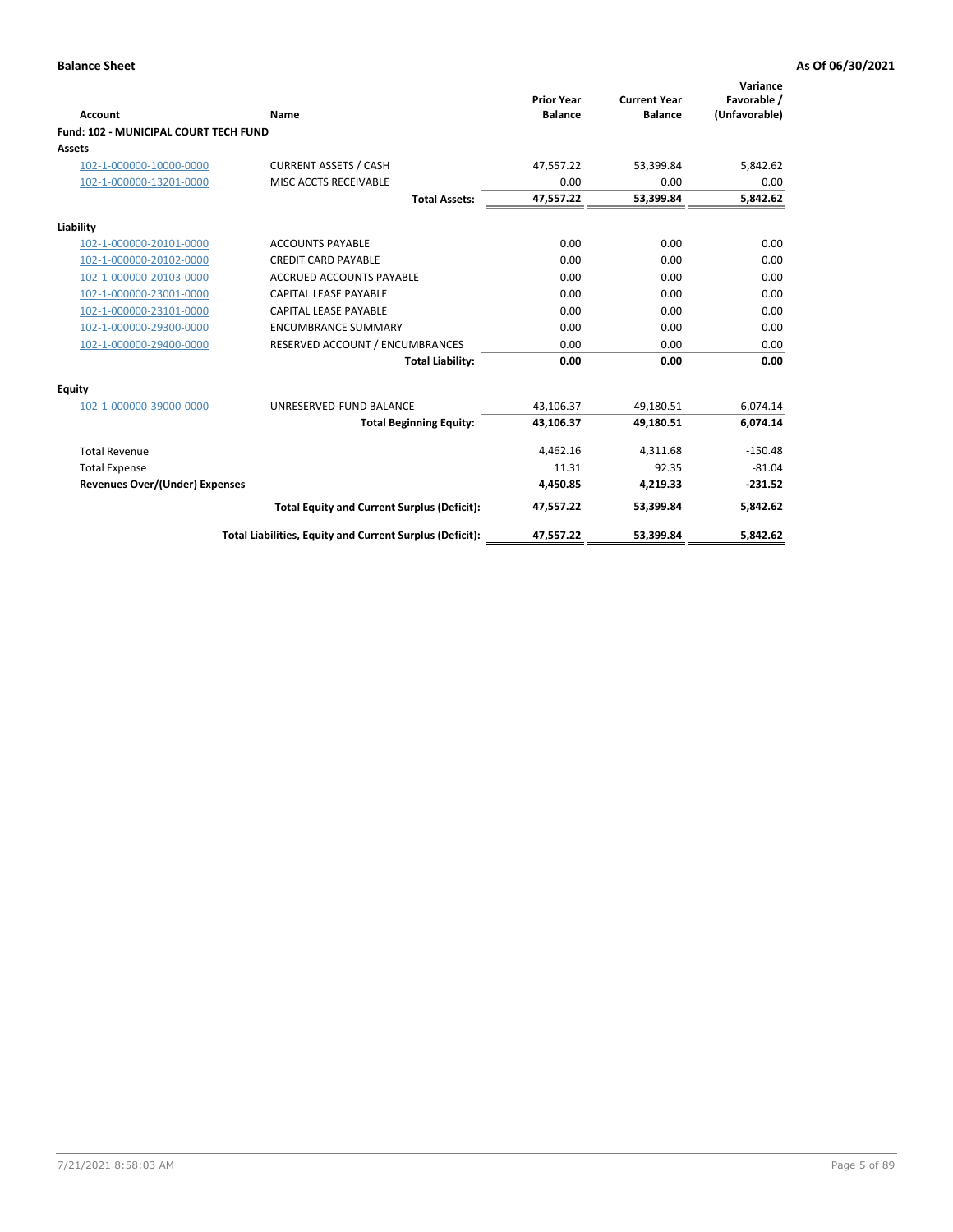## **Balance Sheet As Of 06/30/2021**

| <b>Account</b>                                | Name                                                     | <b>Prior Year</b><br><b>Balance</b> | <b>Current Year</b><br><b>Balance</b> | Variance<br>Favorable /<br>(Unfavorable) |
|-----------------------------------------------|----------------------------------------------------------|-------------------------------------|---------------------------------------|------------------------------------------|
| Fund: 103 - MUNICIPAL COURT CHILD SAFETY FUND |                                                          |                                     |                                       |                                          |
| <b>Assets</b>                                 |                                                          |                                     |                                       |                                          |
| 103-1-000000-10000-0000                       | <b>CURRENT ASSETS / CASH</b>                             | 11,101.75                           | 11,438.23                             | 336.48                                   |
| 103-1-000000-13201-0000                       | MISC ACCTS RECEIVABLE                                    | 0.00                                | 0.00                                  | 0.00                                     |
| 103-1-000000-13203-0000                       | NON-CURRENT ASSETS / PREPAYMENTS                         | 0.00                                | 0.00                                  | 0.00                                     |
| 103-1-000000-13205-0000                       | <b>INTEREST RECEIVABLE</b>                               | 0.00                                | 0.00                                  | 0.00                                     |
|                                               | <b>Total Assets:</b>                                     | 11,101.75                           | 11,438.23                             | 336.48                                   |
| Liability                                     |                                                          |                                     |                                       |                                          |
| 103-1-000000-20101-0000                       | <b>ACCOUNTS PAYABLE</b>                                  | 0.00                                | 0.00                                  | 0.00                                     |
| 103-1-000000-20103-0000                       | ACCRUED ACCOUNTS PAYABLE                                 | 0.00                                | 0.00                                  | 0.00                                     |
|                                               | <b>Total Liability:</b>                                  | 0.00                                | 0.00                                  | 0.00                                     |
| Equity                                        |                                                          |                                     |                                       |                                          |
| 103-1-000000-39000-0000                       | UNRESERVED-FUND BALANCE                                  | 20,596.63                           | 7,653.31                              | $-12,943.32$                             |
|                                               | <b>Total Beginning Equity:</b>                           | 20,596.63                           | 7.653.31                              | $-12.943.32$                             |
| <b>Total Revenue</b>                          |                                                          | 10,767.56                           | 16,340.55                             | 5,572.99                                 |
| <b>Total Expense</b>                          |                                                          | 20,262.44                           | 12,555.63                             | 7,706.81                                 |
| <b>Revenues Over/(Under) Expenses</b>         |                                                          | $-9.494.88$                         | 3.784.92                              | 13,279.80                                |
|                                               | <b>Total Equity and Current Surplus (Deficit):</b>       | 11,101.75                           | 11,438.23                             | 336.48                                   |
|                                               | Total Liabilities, Equity and Current Surplus (Deficit): | 11,101.75                           | 11,438.23                             | 336.48                                   |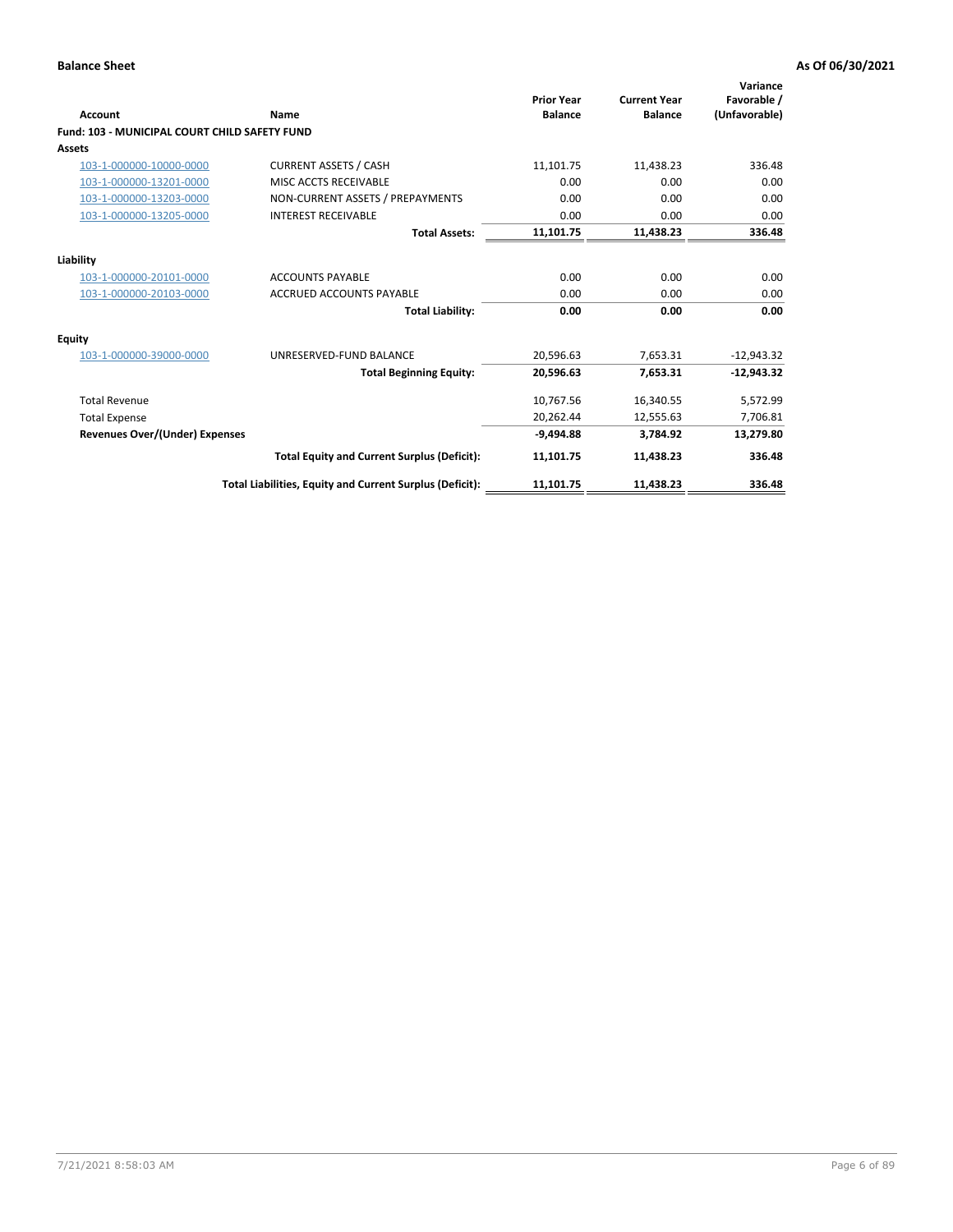|                                           |                                                          |                                     |                                       | Variance                     |
|-------------------------------------------|----------------------------------------------------------|-------------------------------------|---------------------------------------|------------------------------|
| <b>Account</b>                            | Name                                                     | <b>Prior Year</b><br><b>Balance</b> | <b>Current Year</b><br><b>Balance</b> | Favorable /<br>(Unfavorable) |
| <b>Fund: 110 - EXCHANGE BUILDING FUND</b> |                                                          |                                     |                                       |                              |
| Assets                                    |                                                          |                                     |                                       |                              |
| 110-1-000000-10000-0000                   | <b>CURRENT ASSETS / CASH</b>                             | -533,047.91                         | -533,047.91                           | 0.00                         |
| 110-1-000000-13201-0000                   | MISC ACCTS RECEIVABLE                                    | 0.00                                | 0.00                                  | 0.00                         |
| 110-1-000000-13203-0000                   | NON-CURRENT ASSETS / PREPAYMENTS                         | 0.00                                | 0.00                                  | 0.00                         |
| 110-1-000000-13205-0000                   | <b>INTEREST RECEIVABLE</b>                               | 0.00                                | 0.00                                  | 0.00                         |
| 110-1-000000-14100-0000                   | DUE FROM FUND 100                                        | 0.00                                | 0.00                                  | 0.00                         |
| 110-1-000000-16001-0000                   | FIXED ASSETS / LAND                                      | 0.00                                | 0.00                                  | 0.00                         |
| 110-1-000000-16002-0000                   | <b>IMPROVMENTS-NON BUILDINGS</b>                         | 0.00                                | 0.00                                  | 0.00                         |
| 110-1-000000-16003-0000                   | ACCUMULATED DEPRECIATION                                 | 0.00                                | 0.00                                  | 0.00                         |
| 110-1-000000-16004-0000                   | FIXED ASSETS / BUILDINGS                                 | 0.00                                | 0.00                                  | 0.00                         |
| 110-1-000000-16005-0000                   | ACCUMULATED DEPRECIATION                                 | 0.00                                | 0.00                                  | 0.00                         |
| 110-1-000000-16201-0000                   | <b>MACHINERY AND EQUIPMENT</b>                           | 0.00                                | 0.00                                  | 0.00                         |
| 110-1-000000-16202-0000                   | ACCUMULATED DEPRECATION                                  | 0.00                                | 0.00                                  | 0.00                         |
| 110-1-000000-16301-0000                   | FIXED ASSETS / C W I P                                   | 0.00                                | 0.00                                  | 0.00                         |
|                                           | <b>Total Assets:</b>                                     | $-533,047.91$                       | -533,047.91                           | 0.00                         |
| Liability                                 |                                                          |                                     |                                       |                              |
| 110-1-000000-20101-0000                   | <b>ACCOUNTS PAYABLE</b>                                  | 0.00                                | 0.00                                  | 0.00                         |
| 110-1-000000-20102-0000                   | <b>CREDIT CARD PAYABLE</b>                               | 0.00                                | 0.00                                  | 0.00                         |
| 110-1-000000-20103-0000                   | ACCRUED ACCOUNTS PAYABLE                                 | 0.00                                | 0.00                                  | 0.00                         |
| 110-1-000000-20109-0000                   | MISCELLANEOUS LIABILITIES                                | 0.00                                | 0.00                                  | 0.00                         |
| 110-1-000000-20110-0000                   | REVENUE BONDS PAYABLE                                    | 0.00                                | 0.00                                  | 0.00                         |
| 110-1-000000-20112-0000                   | ACCRUED INTEREST PAYABLE                                 | 0.00                                | 0.00                                  | 0.00                         |
| 110-1-000000-20141-0000                   | <b>TELEPHONE CLEARING</b>                                | 0.00                                | 0.00                                  | 0.00                         |
| 110-1-000000-20160-0000                   | <b>UNAPPLIED CREDIT</b>                                  | 0.00                                | 0.00                                  | 0.00                         |
| 110-1-000000-20201-0000                   | <b>DEFERRED REVENUE</b>                                  | 0.00                                | 0.00                                  | 0.00                         |
| 110-1-000000-21001-0000                   | <b>GENERAL FUND / GENERAL FUND</b>                       | 0.00                                | 0.00                                  | 0.00                         |
| 110-1-000000-22001-0000                   | SALARIES PAYABLE                                         | 0.00                                | 0.00                                  | 0.00                         |
| 110-1-000000-22002-0000                   | <b>VACATION/SICK PAYABLE</b>                             | 0.00                                | 0.00                                  | 0.00                         |
| 110-1-000000-26001-0000                   | <b>OBLIG FOR COMP ABSENCES</b>                           | 0.00                                | 0.00                                  | 0.00                         |
| 110-1-000000-26102-0000                   | REVENUE BONDS PAYABLE                                    | 0.00                                | 0.00                                  | 0.00                         |
| 110-1-000000-27001-0000                   | <b>CONTRIBUTED CAPITAL</b>                               | 0.00                                | 0.00                                  | 0.00                         |
| 110-1-000000-29300-0000                   | <b>ENCUMBRANCE SUMMARY</b>                               | 0.00                                | 0.00                                  | 0.00                         |
| 110-1-000000-29400-0100                   | RESERVED ACCOUNT / ENCUMBRANCES                          | 0.00                                | 0.00                                  | 0.00                         |
|                                           | <b>Total Liability:</b>                                  | 0.00                                | 0.00                                  | 0.00                         |
| <b>Equity</b>                             |                                                          |                                     |                                       |                              |
| 110-1-000000-39000-0000                   | UNRESERVED-FUND BALANCE                                  | 0.00                                | 0.00                                  | 0.00                         |
| 110-1-000000-39100-0000                   | UNRESERVED-RET. EARNINGS                                 | $-533,047.91$                       | -533,047.91                           | 0.00                         |
|                                           | <b>Total Beginning Equity:</b>                           | -533,047.91                         | -533,047.91                           | 0.00                         |
|                                           |                                                          |                                     |                                       |                              |
| <b>Total Revenue</b>                      |                                                          | 0.00                                | 0.00                                  | 0.00                         |
| <b>Total Expense</b>                      |                                                          | 0.00                                | 0.00                                  | 0.00                         |
| <b>Revenues Over/(Under) Expenses</b>     |                                                          | 0.00                                | 0.00                                  | 0.00                         |
|                                           | <b>Total Equity and Current Surplus (Deficit):</b>       | -533,047.91                         | -533,047.91                           | 0.00                         |
|                                           | Total Liabilities, Equity and Current Surplus (Deficit): | -533,047.91                         | -533,047.91                           | 0.00                         |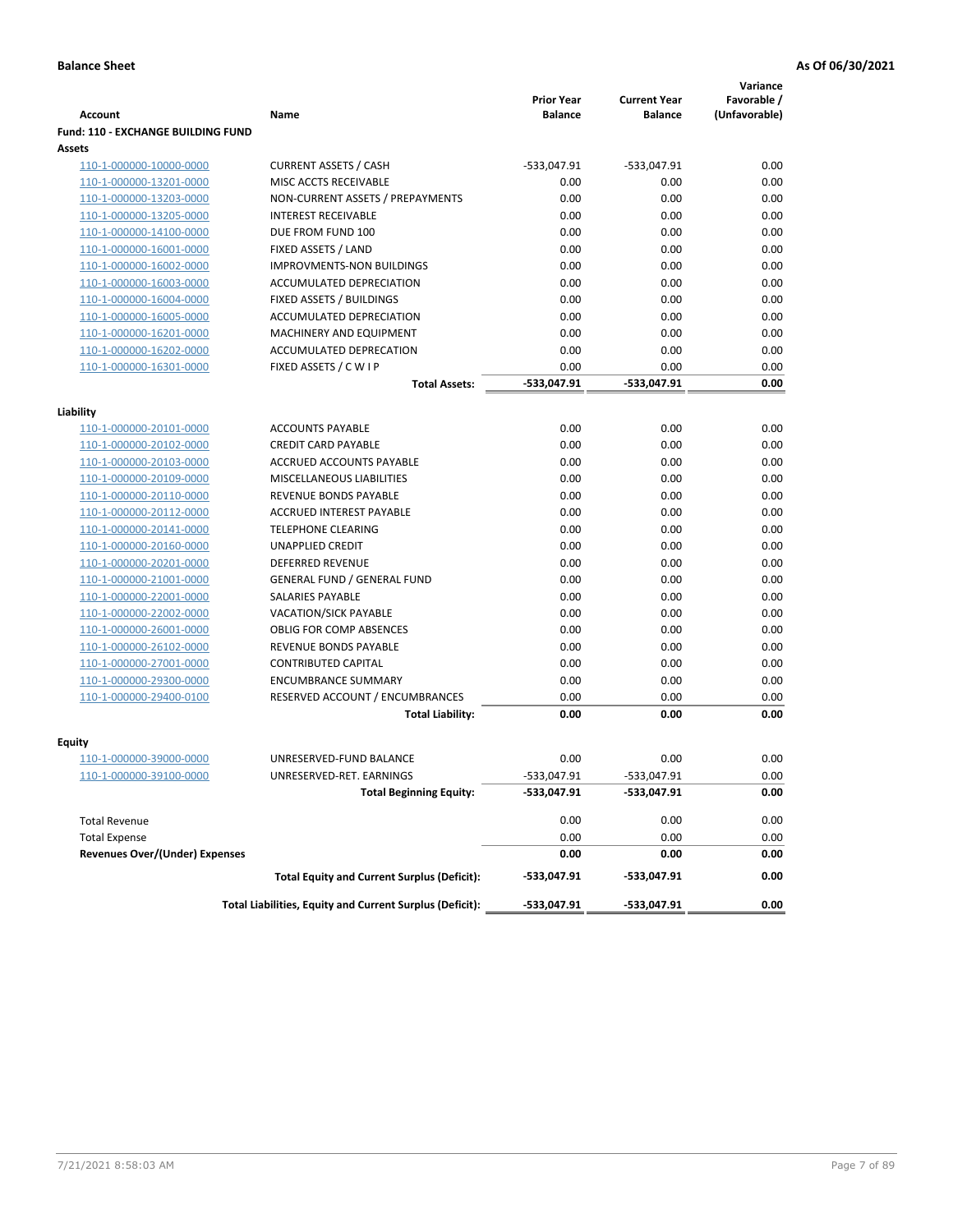| <b>Account</b>                                | Name                                                     | <b>Prior Year</b><br><b>Balance</b> | <b>Current Year</b><br><b>Balance</b> | Variance<br>Favorable /<br>(Unfavorable) |
|-----------------------------------------------|----------------------------------------------------------|-------------------------------------|---------------------------------------|------------------------------------------|
| <b>Fund: 111 - RECREATION ACTIVITIES FUND</b> |                                                          |                                     |                                       |                                          |
| Assets                                        |                                                          |                                     |                                       |                                          |
| 111-1-000000-10000-0000                       | <b>CURRENT ASSETS / CASH</b>                             | $-106,586.83$                       | $-98,055.08$                          | 8,531.75                                 |
| 111-1-000000-10313-0000                       | <b>CHANGE DRAWER - PARK CONCESSIONS</b>                  | 0.00                                | 0.00                                  | 0.00                                     |
| 111-1-000000-13201-0000                       | MISC ACCTS RECEIVABLE                                    | 0.00                                | 0.00                                  | 0.00                                     |
| 111-1-000000-13205-0000                       | <b>INTEREST RECEIVABLE</b>                               | 0.00                                | 0.00                                  | 0.00                                     |
|                                               | <b>Total Assets:</b>                                     | $-106,586.83$                       | $-98,055.08$                          | 8,531.75                                 |
| Liability                                     |                                                          |                                     |                                       |                                          |
| 111-1-000000-20101-0000                       | <b>ACCOUNTS PAYABLE</b>                                  | 0.00                                | 0.00                                  | 0.00                                     |
| 111-1-000000-20102-0000                       | <b>CREDIT CARD PAYABLE</b>                               | 0.00                                | 0.00                                  | 0.00                                     |
| 111-1-000000-20103-0000                       | <b>ACCRUED ACCOUNTS PAYABLE</b>                          | 0.00                                | 0.00                                  | 0.00                                     |
| 111-1-000000-20125-0000                       | SALES TAX PAYABLE / IN THE CITY                          | 0.00                                | 1,268.30                              | $-1,268.30$                              |
| 111-1-000000-20160-0000                       | <b>UNAPPLIED CREDIT</b>                                  | 0.00                                | 0.00                                  | 0.00                                     |
| 111-1-000000-20201-0000                       | <b>DEFERRED REVENUE</b>                                  | 0.00                                | 0.00                                  | 0.00                                     |
| 111-1-000000-22001-0000                       | SALARIES PAYABLE                                         | 155.91                              | 155.91                                | 0.00                                     |
| 111-1-000000-29300-0000                       | <b>ENCUMBRANCE SUMMARY</b>                               | 0.00                                | 0.00                                  | 0.00                                     |
| 111-1-000000-29400-0100                       | RESERVED ACCOUNT / ENCUMBRANCES                          | 0.00                                | 0.00                                  | 0.00                                     |
|                                               | <b>Total Liability:</b>                                  | 155.91                              | 1.424.21                              | $-1,268.30$                              |
| Equity                                        |                                                          |                                     |                                       |                                          |
| 111-1-000000-39000-0000                       | UNRESERVED-FUND BALANCE                                  | $-28,173.50$                        | $-121,231.77$                         | $-93,058.27$                             |
| 111-1-000000-39100-0000                       | UNRESERVED-RET. EARNINGS                                 | 0.00                                | 0.00                                  | 0.00                                     |
|                                               | <b>Total Beginning Equity:</b>                           | $-28,173.50$                        | $-121,231.77$                         | $-93,058.27$                             |
| <b>Total Revenue</b>                          |                                                          | 47,293.40                           | 110,727.11                            | 63,433.71                                |
| <b>Total Expense</b>                          |                                                          | 125,862.64                          | 88,974.63                             | 36,888.01                                |
| <b>Revenues Over/(Under) Expenses</b>         |                                                          | $-78,569.24$                        | 21,752.48                             | 100,321.72                               |
|                                               | <b>Total Equity and Current Surplus (Deficit):</b>       | $-106,742.74$                       | -99,479.29                            | 7,263.45                                 |
|                                               | Total Liabilities, Equity and Current Surplus (Deficit): | $-106,586.83$                       | $-98,055.08$                          | 8,531.75                                 |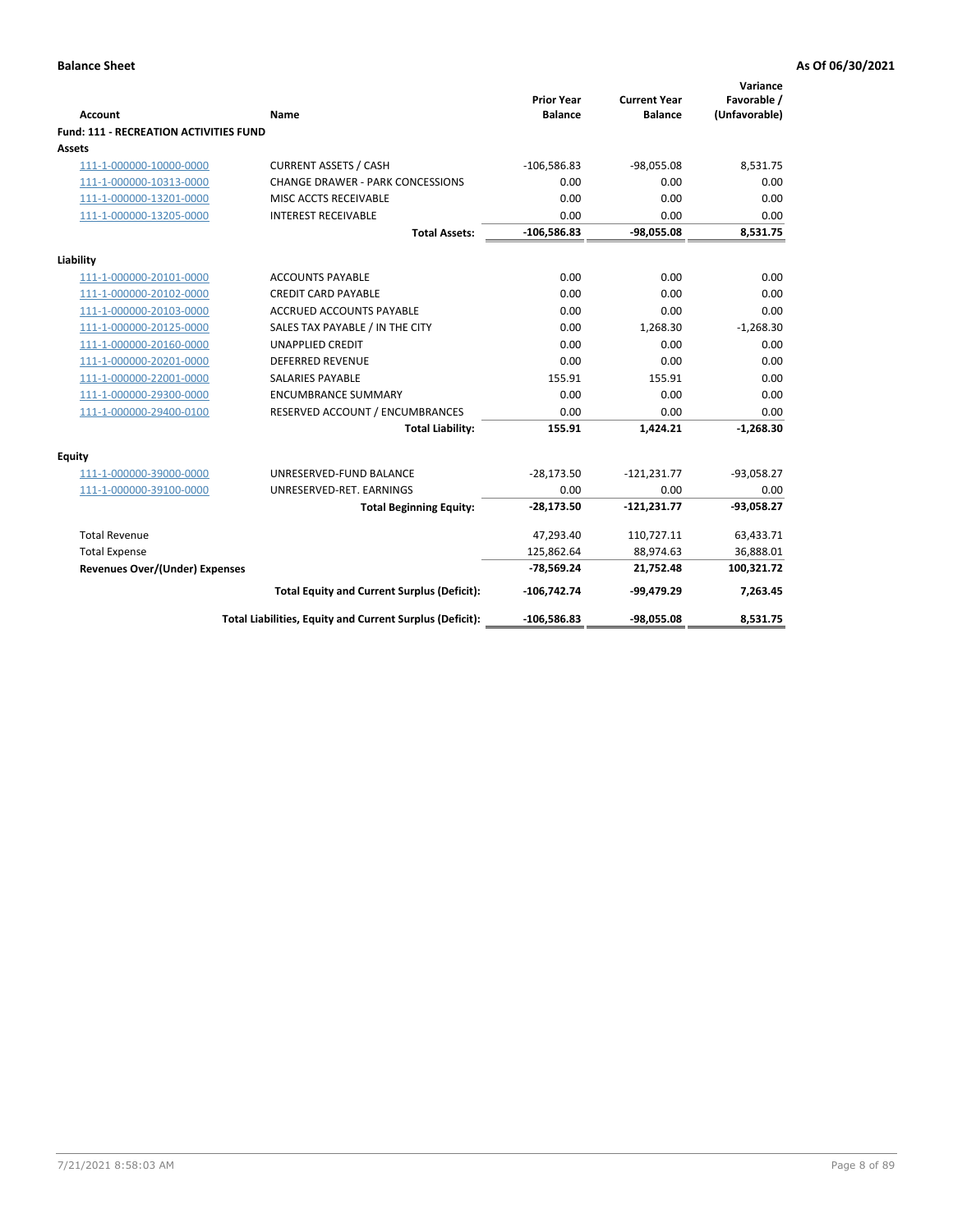|                                       |                                                          |                                     |                                       | Variance                     |
|---------------------------------------|----------------------------------------------------------|-------------------------------------|---------------------------------------|------------------------------|
| <b>Account</b>                        | Name                                                     | <b>Prior Year</b><br><b>Balance</b> | <b>Current Year</b><br><b>Balance</b> | Favorable /<br>(Unfavorable) |
| Fund: 112 - GUN RANGE FUND            |                                                          |                                     |                                       |                              |
| <b>Assets</b>                         |                                                          |                                     |                                       |                              |
| 112-1-000000-10000-0000               | <b>CURRENT ASSETS / CASH</b>                             | 1,000.99                            | 1,263.74                              | 262.75                       |
| 112-1-000000-13201-0000               | MISC ACCTS RECEIVABLE                                    | 0.00                                | 0.00                                  | 0.00                         |
|                                       | <b>Total Assets:</b>                                     | 1,000.99                            | 1,263.74                              | 262.75                       |
| Liability                             |                                                          |                                     |                                       |                              |
| 112-1-000000-20101-0000               | <b>ACCOUNTS PAYABLE</b>                                  | 0.00                                | 0.00                                  | 0.00                         |
| 112-1-000000-20103-0000               | <b>ACCRUED ACCOUNTS PAYABLE</b>                          | 0.00                                | 0.00                                  | 0.00                         |
| 112-1-000000-20160-0000               | <b>UNAPPLIED CREDIT</b>                                  | 0.00                                | 0.00                                  | 0.00                         |
| 112-1-000000-21001-0000               | <b>GENERAL FUND / GENERAL FUND</b>                       | 0.00                                | 0.00                                  | 0.00                         |
| 112-1-000000-29300-0000               | <b>ENCUMBRANCE SUMMARY</b>                               | 0.00                                | 0.00                                  | 0.00                         |
| 112-1-000000-29400-0100               | RESERVED ACCOUNT / ENCUMBRANCES                          | 0.00                                | 0.00                                  | 0.00                         |
|                                       | <b>Total Liability:</b>                                  | 0.00                                | 0.00                                  | 0.00                         |
| <b>Equity</b>                         |                                                          |                                     |                                       |                              |
| 112-1-000000-39000-0000               | UNRESERVED-FUND BALANCE                                  | 908.04                              | 1,108.04                              | 200.00                       |
| 112-1-000000-39100-0000               | UNRESERVED-RET. EARNINGS                                 | 0.00                                | 0.00                                  | 0.00                         |
|                                       | <b>Total Beginning Equity:</b>                           | 908.04                              | 1,108.04                              | 200.00                       |
| <b>Total Revenue</b>                  |                                                          | 742.77                              | 1,240.66                              | 497.89                       |
| <b>Total Expense</b>                  |                                                          | 649.82                              | 1,084.96                              | $-435.14$                    |
| <b>Revenues Over/(Under) Expenses</b> |                                                          | 92.95                               | 155.70                                | 62.75                        |
|                                       | <b>Total Equity and Current Surplus (Deficit):</b>       | 1,000.99                            | 1,263.74                              | 262.75                       |
|                                       | Total Liabilities, Equity and Current Surplus (Deficit): | 1,000.99                            | 1,263.74                              | 262.75                       |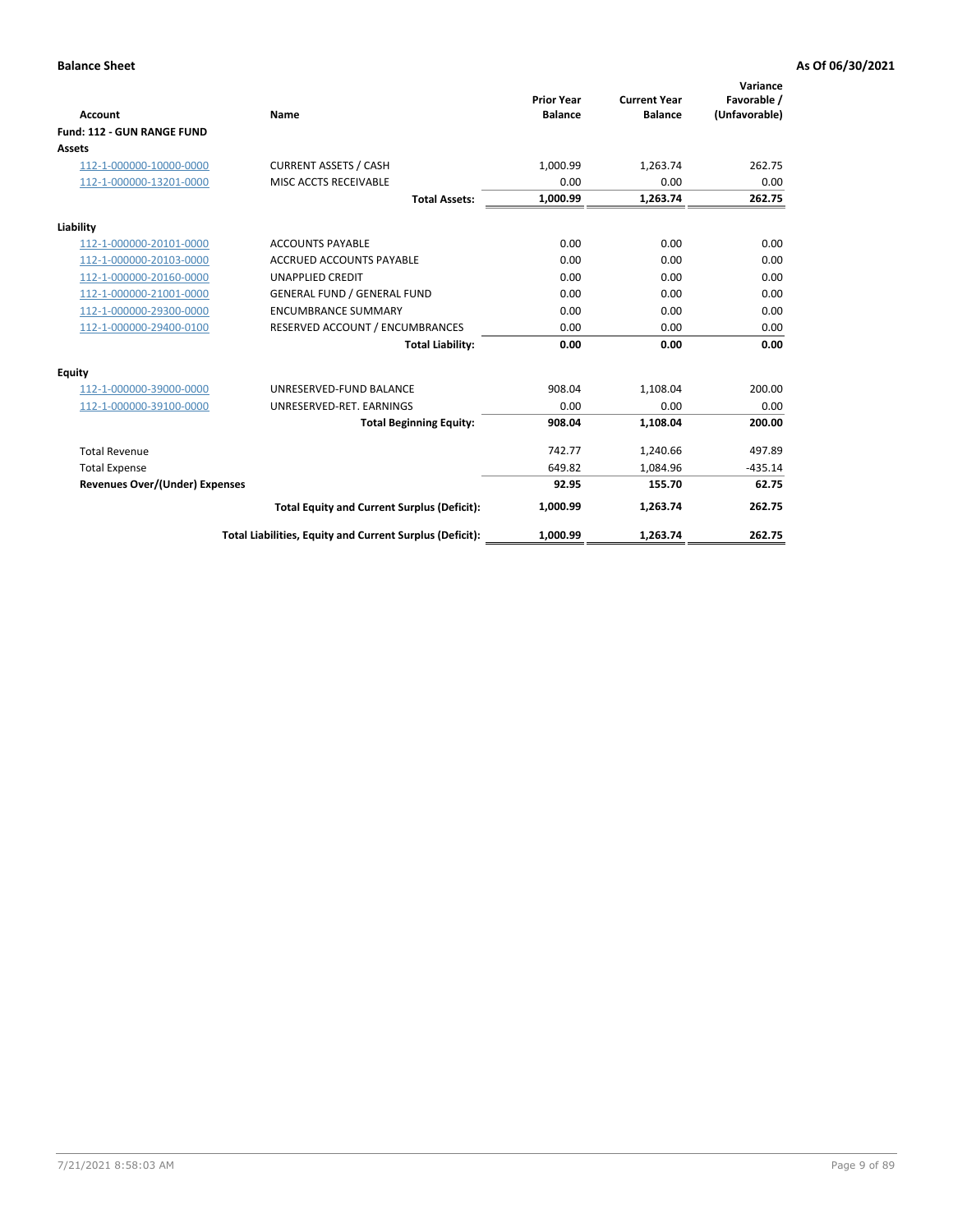| <b>Account</b>                               | <b>Name</b>                                              | <b>Prior Year</b><br><b>Balance</b> | <b>Current Year</b><br><b>Balance</b> | Variance<br>Favorable /<br>(Unfavorable) |
|----------------------------------------------|----------------------------------------------------------|-------------------------------------|---------------------------------------|------------------------------------------|
| Fund: 113 - HOTEL / MOTEL OCCUPANCY TAX FUND |                                                          |                                     |                                       |                                          |
| Assets                                       |                                                          |                                     |                                       |                                          |
| 113-1-000000-10000-0000                      | <b>CURRENT ASSETS / CASH</b>                             | 436,109.03                          | 564,275.86                            | 128,166.83                               |
| 113-1-000000-13101-0000                      | TAX RECEIVABLE-CURRENT                                   | 0.00                                | 0.00                                  | 0.00                                     |
| 113-1-000000-13201-0000                      | MISC ACCTS RECEIVABLE                                    | 0.00                                | 0.00                                  | 0.00                                     |
| 113-1-000000-13202-0000                      | <b>EMPLOYEE ADVANCES</b>                                 | 0.00                                | 0.00                                  | 0.00                                     |
| 113-1-000000-13203-0000                      | NON-CURRENT ASSETS / PREPAYMENTS                         | 0.00                                | 0.00                                  | 0.00                                     |
| 113-1-000000-13205-0000                      | <b>INTEREST RECEIVABLE</b>                               | 0.00                                | 0.00                                  | 0.00                                     |
|                                              | <b>Total Assets:</b>                                     | 436,109.03                          | 564,275.86                            | 128,166.83                               |
| Liability                                    |                                                          |                                     |                                       |                                          |
| 113-1-000000-20101-0000                      | <b>ACCOUNTS PAYABLE</b>                                  | 0.00                                | 0.00                                  | 0.00                                     |
| 113-1-000000-20102-0000                      | <b>CREDIT CARD PAYABLE</b>                               | 0.00                                | 0.00                                  | 0.00                                     |
| 113-1-000000-20103-0000                      | ACCRUED ACCOUNTS PAYABLE                                 | 0.00                                | 0.00                                  | 0.00                                     |
| 113-1-000000-20144-0000                      | SPECIAL EVENT DONATIONS                                  | $-1,046.65$                         | $-1,046.65$                           | 0.00                                     |
| 113-1-000000-22001-0000                      | <b>SALARIES PAYABLE</b>                                  | 1,702.66                            | 1,702.66                              | 0.00                                     |
| 113-1-000000-24001-0000                      | O/S CHECKS PAYABLE                                       | 0.00                                | 0.00                                  | 0.00                                     |
| 113-1-000000-29300-0000                      | <b>ENCUMBRANCE SUMMARY</b>                               | 0.00                                | 0.00                                  | 0.00                                     |
| 113-1-000000-29400-0100                      | RESERVED ACCOUNT / ENCUMBRANCES                          | 0.00                                | 0.00                                  | 0.00                                     |
|                                              | <b>Total Liability:</b>                                  | 656.01                              | 656.01                                | 0.00                                     |
| Equity                                       |                                                          |                                     |                                       |                                          |
| 113-1-000000-39000-0000                      | UNRESERVED-FUND BALANCE                                  | 464,662.03                          | 451,172.28                            | $-13,489.75$                             |
|                                              | <b>Total Beginning Equity:</b>                           | 464,662.03                          | 451,172.28                            | $-13,489.75$                             |
| <b>Total Revenue</b>                         |                                                          | 361,348.77                          | 458,874.00                            | 97,525.23                                |
| <b>Total Expense</b>                         |                                                          | 390,557.78                          | 346,426.43                            | 44,131.35                                |
| <b>Revenues Over/(Under) Expenses</b>        |                                                          | $-29,209.01$                        | 112,447.57                            | 141,656.58                               |
|                                              | <b>Total Equity and Current Surplus (Deficit):</b>       | 435,453.02                          | 563,619.85                            | 128,166.83                               |
|                                              | Total Liabilities, Equity and Current Surplus (Deficit): | 436,109.03                          | 564,275.86                            | 128,166.83                               |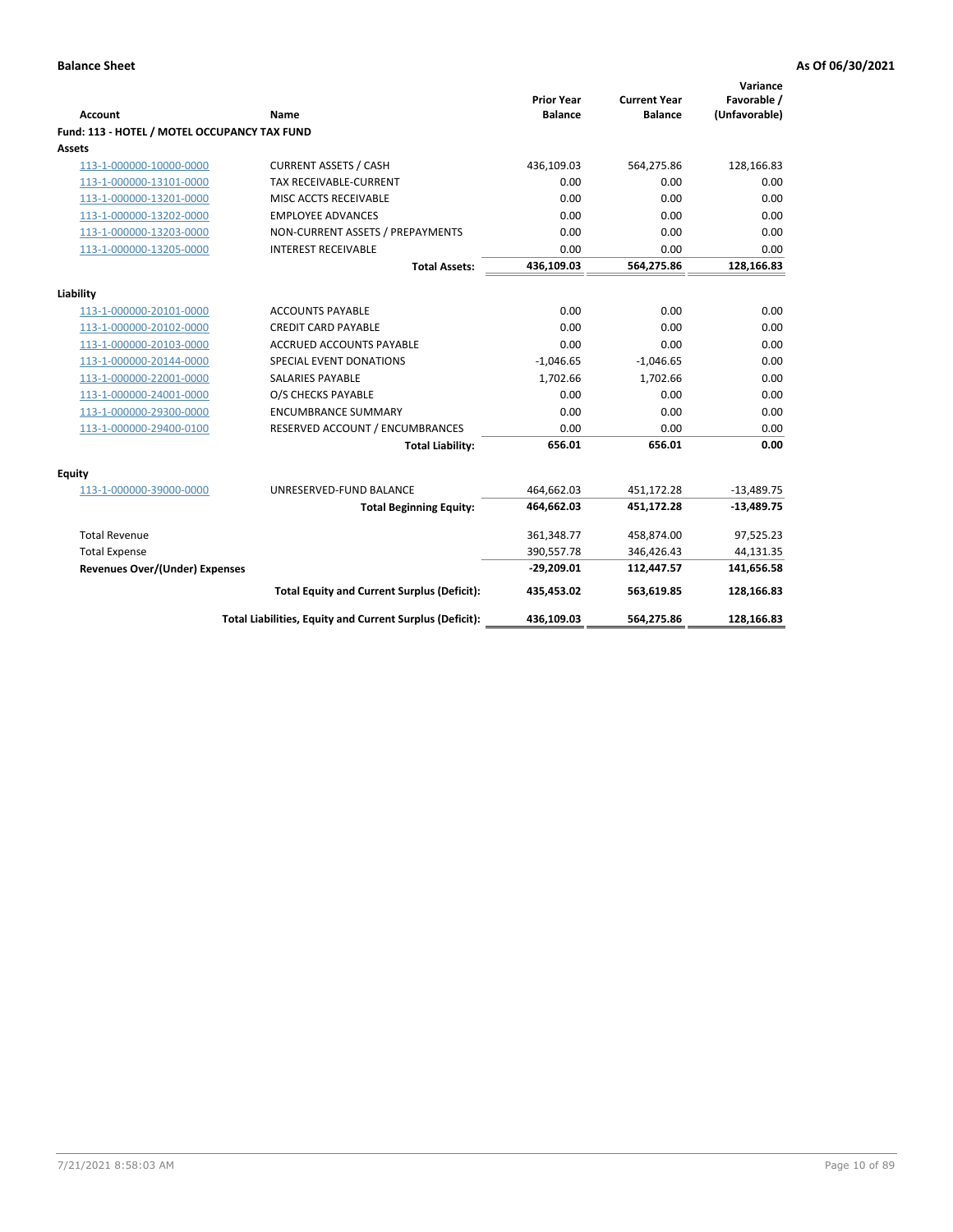| <b>Account</b>                                     | Name                                                     | <b>Prior Year</b><br><b>Balance</b> | <b>Current Year</b><br><b>Balance</b> | Variance<br>Favorable /<br>(Unfavorable) |
|----------------------------------------------------|----------------------------------------------------------|-------------------------------------|---------------------------------------|------------------------------------------|
| <b>Fund: 114 - VENUE MANAGEMENT FUND</b><br>Assets |                                                          |                                     |                                       |                                          |
| 114-1-000000-10000-0000                            | <b>CURRENT ASSETS / CASH</b>                             | $-128,968.27$                       | $-221,229.42$                         | $-92,261.15$                             |
| 114-1-000000-10311-0000                            | CASH / PETTY CASH/CHANGE DRAWERS                         | 200.00                              | 200.00                                | 0.00                                     |
| 114-1-000000-13201-0000                            | MISC ACCTS RECEIVABLE                                    | 0.00                                | 0.00                                  | 0.00                                     |
| 114-1-000000-13203-0000                            | NON-CURRENT ASSETS / PREPAYMENTS                         | 0.00                                | 0.00                                  | 0.00                                     |
| 114-1-000000-13205-0000                            | <b>INTEREST RECEIVABLE</b>                               | 0.00                                | 0.00                                  | 0.00                                     |
|                                                    | <b>Total Assets:</b>                                     | $-128,768.27$                       | $-221,029.42$                         | $-92,261.15$                             |
| Liability                                          |                                                          |                                     |                                       |                                          |
| 114-1-000000-20101-0000                            | <b>ACCOUNTS PAYABLE</b>                                  | 0.00                                | 0.00                                  | 0.00                                     |
| 114-1-000000-20102-0000                            | <b>CREDIT CARD PAYABLE</b>                               | 0.00                                | 0.00                                  | 0.00                                     |
| 114-1-000000-20103-0000                            | <b>ACCRUED ACCOUNTS PAYABLE</b>                          | 0.00                                | 0.00                                  | 0.00                                     |
| 114-1-000000-20125-0000                            | SALES TAX PAYABLE / IN THE CITY                          | 0.00                                | 0.00                                  | 0.00                                     |
| 114-1-000000-20144-0000                            | SPECIAL EVENT DONATIONS                                  | 16,777.39                           | 16,777.39                             | 0.00                                     |
| 114-1-000000-20150-0000                            | <b>TICKET SALE SHARING</b>                               | 18,716.37                           | 11,586.16                             | 7,130.21                                 |
| 114-1-000000-20151-0000                            | <b>SOUND &amp; LIGHTING</b>                              | 0.00                                | 0.00                                  | 0.00                                     |
| 114-1-000000-20160-0000                            | <b>UNAPPLIED CREDIT</b>                                  | 0.00                                | 0.00                                  | 0.00                                     |
| 114-1-000000-20201-0000                            | <b>DEFERRED REVENUE</b>                                  | 0.00                                | 0.00                                  | 0.00                                     |
| 114-1-000000-22001-0000                            | SALARIES PAYABLE                                         | 1,154.26                            | 1,154.26                              | 0.00                                     |
| 114-1-000000-24010-0000                            | <b>CIVIC CENTER DEPOSITS</b>                             | 5,250.00                            | 7,480.00                              | $-2,230.00$                              |
| 114-1-000000-24012-0000                            | <b>AUDITORIUM DEPOSITS</b>                               | 15,837.50                           | 17,437.50                             | $-1,600.00$                              |
| 114-1-000000-29300-0000                            | <b>ENCUMBRANCE SUMMARY</b>                               | 0.00                                | 0.00                                  | 0.00                                     |
| 114-1-000000-29400-0000                            | RESERVED ACCOUNT / ENCUMBRANCES                          | 0.00                                | 0.00                                  | 0.00                                     |
|                                                    | <b>Total Liability:</b>                                  | 57,735.52                           | 54,435.31                             | 3,300.21                                 |
| Equity                                             |                                                          |                                     |                                       |                                          |
| 114-1-000000-39000-0000                            | UNRESERVED-FUND BALANCE                                  | $-192,604.81$                       | $-186,750.72$                         | 5,854.09                                 |
|                                                    | <b>Total Beginning Equity:</b>                           | $-192,604.81$                       | -186,750.72                           | 5,854.09                                 |
| <b>Total Revenue</b>                               |                                                          | 152,119.02                          | 43,258.64                             | $-108,860.38$                            |
| <b>Total Expense</b>                               |                                                          | 146,018.00                          | 131,972.65                            | 14,045.35                                |
| <b>Revenues Over/(Under) Expenses</b>              |                                                          | 6,101.02                            | $-88,714.01$                          | $-94,815.03$                             |
|                                                    | <b>Total Equity and Current Surplus (Deficit):</b>       | $-186,503.79$                       | -275,464.73                           | -88,960.94                               |
|                                                    | Total Liabilities, Equity and Current Surplus (Deficit): | -128,768.27                         | $-221,029.42$                         | $-92,261.15$                             |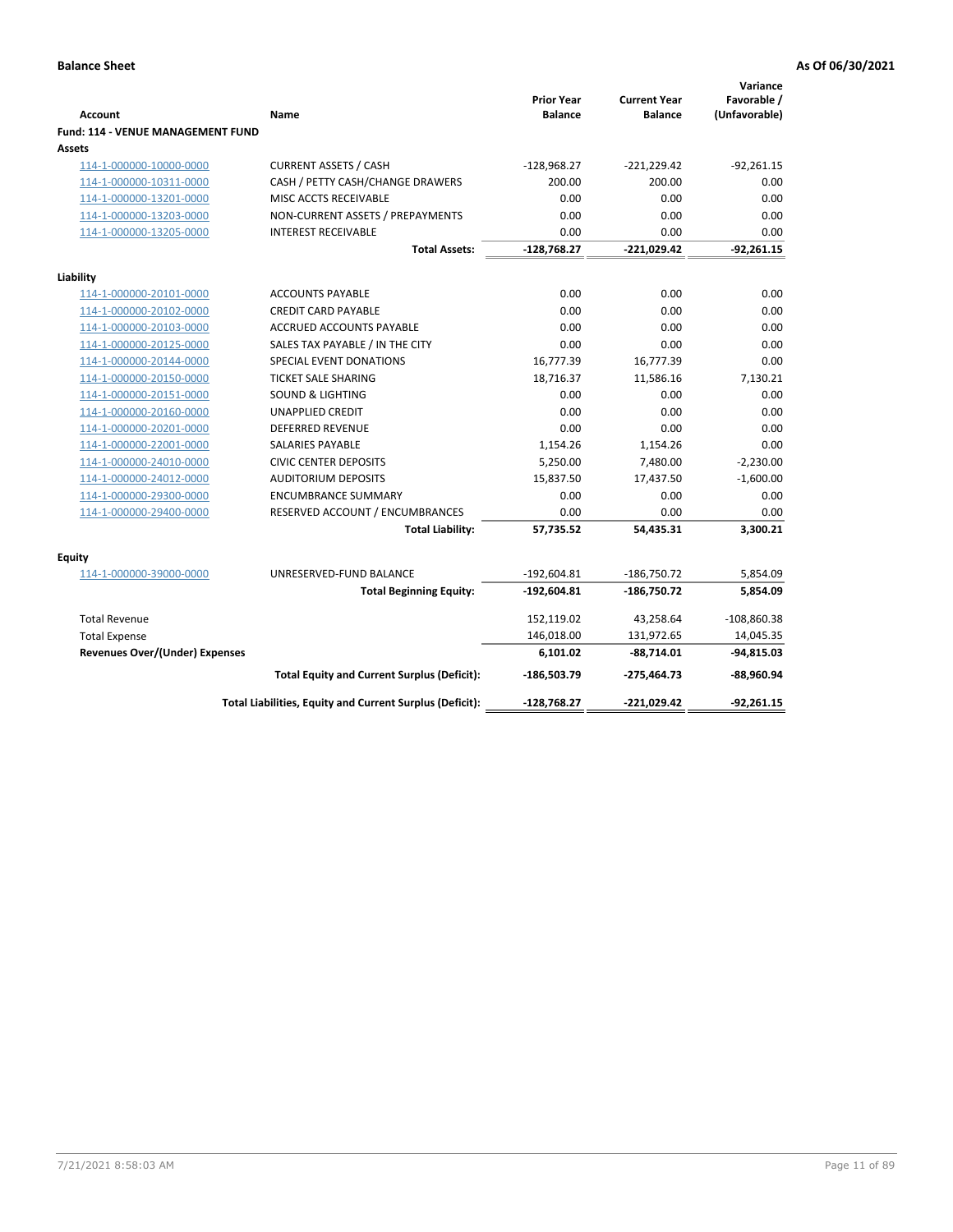| <b>Account</b>                        | Name                                                     | <b>Prior Year</b><br><b>Balance</b> | <b>Current Year</b><br><b>Balance</b> | Variance<br>Favorable /<br>(Unfavorable) |
|---------------------------------------|----------------------------------------------------------|-------------------------------------|---------------------------------------|------------------------------------------|
| Fund: 115 - TIRZ FUND                 |                                                          |                                     |                                       |                                          |
| <b>Assets</b>                         |                                                          |                                     |                                       |                                          |
| 115-1-000000-10000-0000               | <b>CURRENT ASSETS / CASH</b>                             | 0.00                                | 0.00                                  | 0.00                                     |
| 115-1-000000-13101-0000               | <b>TAX RECEIVABLE-CURRENT</b>                            | 0.00                                | 0.00                                  | 0.00                                     |
| 115-1-000000-13102-0000               | <b>TAXES REC-DELINQUENT</b>                              | 0.00                                | 0.00                                  | 0.00                                     |
| 115-1-000000-13103-0000               | ALLOW FOR UNCOLLECT TAXES                                | 0.00                                | 0.00                                  | 0.00                                     |
| 115-1-000000-13201-0000               | MISC ACCTS RECEIVABLE                                    | 0.00                                | 0.00                                  | 0.00                                     |
| 115-1-000000-13205-0000               | <b>INTEREST RECEIVABLE</b>                               | 0.00                                | 0.00                                  | 0.00                                     |
|                                       | <b>Total Assets:</b>                                     | 0.00                                | 0.00                                  | 0.00                                     |
| Liability                             |                                                          |                                     |                                       |                                          |
| 115-1-000000-20101-0000               | <b>ACCOUNTS PAYABLE</b>                                  | 0.00                                | 0.00                                  | 0.00                                     |
| 115-1-000000-20103-0000               | <b>ACCRUED ACCOUNTS PAYABLE</b>                          | 0.00                                | 0.00                                  | 0.00                                     |
| 115-1-000000-20203-0000               | <b>DEFERRED TAX REVENUE</b>                              | 0.00                                | 0.00                                  | 0.00                                     |
| 115-1-000000-29300-0000               | <b>ENCUMBRANCE SUMMARY</b>                               | 0.00                                | 0.00                                  | 0.00                                     |
| 115-1-000000-29400-0100               | RESERVED ACCOUNT / ENCUMBRANCES                          | 0.00                                | 0.00                                  | 0.00                                     |
|                                       | <b>Total Liability:</b>                                  | 0.00                                | 0.00                                  | 0.00                                     |
| Equity                                |                                                          |                                     |                                       |                                          |
| 115-1-000000-39000-0000               | UNRESERVED-FUND BALANCE                                  | 0.00                                | 0.00                                  | 0.00                                     |
| 115-1-000000-39100-0000               | UNRESERVED-RET. EARNINGS                                 | 0.00                                | 0.00                                  | 0.00                                     |
|                                       | <b>Total Beginning Equity:</b>                           | 0.00                                | 0.00                                  | 0.00                                     |
| <b>Total Revenue</b>                  |                                                          | 0.00                                | 0.00                                  | 0.00                                     |
| <b>Total Expense</b>                  |                                                          | 0.00                                | 0.00                                  | 0.00                                     |
| <b>Revenues Over/(Under) Expenses</b> |                                                          | 0.00                                | 0.00                                  | 0.00                                     |
|                                       | <b>Total Equity and Current Surplus (Deficit):</b>       | 0.00                                | 0.00                                  | 0.00                                     |
|                                       | Total Liabilities, Equity and Current Surplus (Deficit): | 0.00                                | 0.00                                  | 0.00                                     |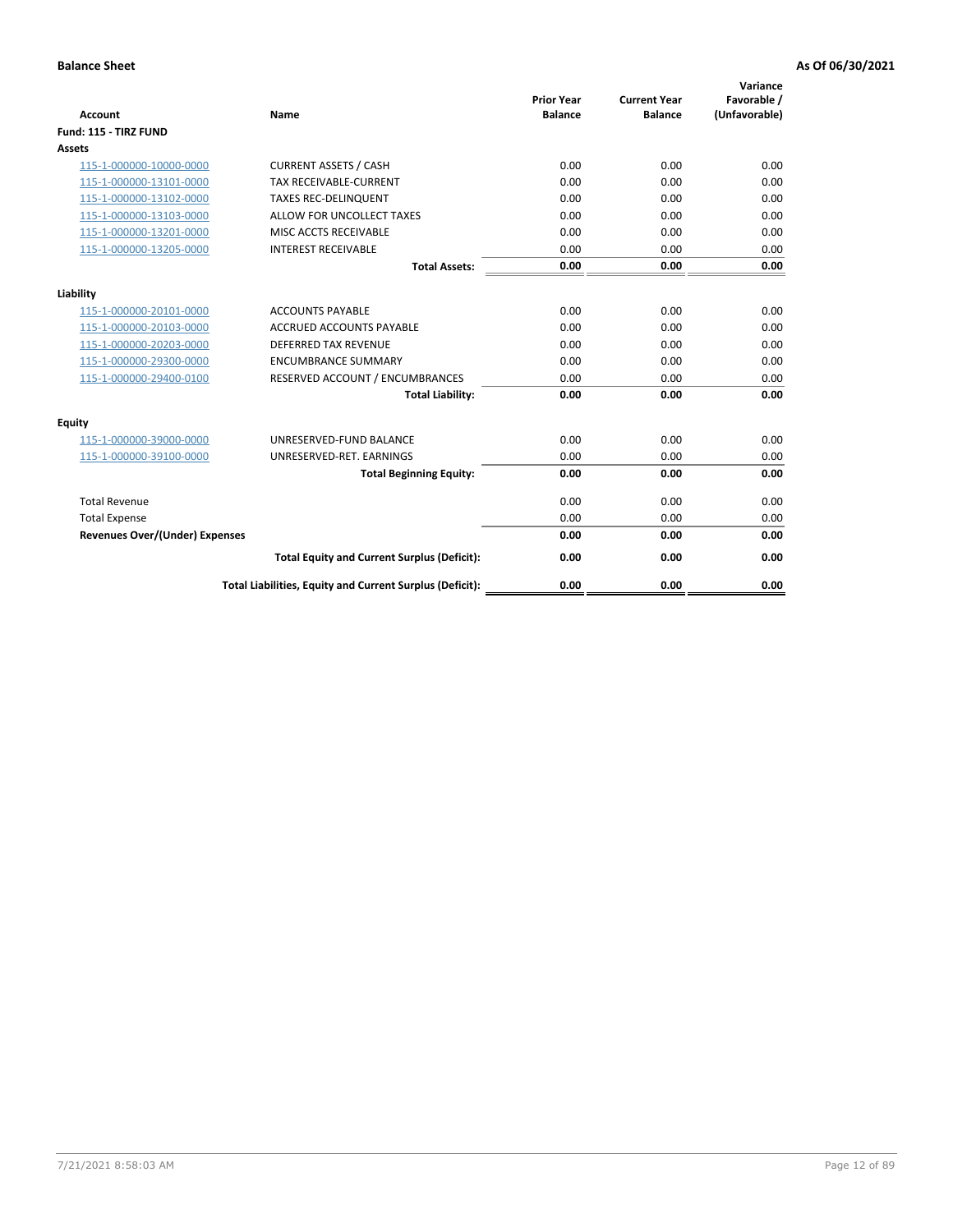| Account                               | <b>Name</b>                                              | <b>Prior Year</b><br><b>Balance</b> | <b>Current Year</b><br><b>Balance</b> | Variance<br>Favorable /<br>(Unfavorable) |
|---------------------------------------|----------------------------------------------------------|-------------------------------------|---------------------------------------|------------------------------------------|
| Fund: 116 - ROADWAY IMPACT FEE 1      |                                                          |                                     |                                       |                                          |
| Assets                                |                                                          |                                     |                                       |                                          |
| 116-1-000000-10000-0000               | <b>CURRENT ASSETS / CASH</b>                             | 0.00                                | 0.00                                  | 0.00                                     |
| 116-1-000000-13201-0000               | MISC ACCTS RECEIVABLE                                    | 0.00                                | 0.00                                  | 0.00                                     |
| 116-1-000000-13205-0000               | <b>INTEREST RECEIVABLE</b>                               | 0.00                                | 0.00                                  | 0.00                                     |
|                                       | <b>Total Assets:</b>                                     | 0.00                                | 0.00                                  | 0.00                                     |
| Liability                             |                                                          |                                     |                                       |                                          |
| 116-1-000000-20101-0000               | <b>ACCOUNTS PAYABLE</b>                                  | 0.00                                | 0.00                                  | 0.00                                     |
| 116-1-000000-20103-0000               | <b>ACCRUED ACCOUNTS PAYABLE</b>                          | 0.00                                | 0.00                                  | 0.00                                     |
|                                       | <b>Total Liability:</b>                                  | 0.00                                | 0.00                                  | 0.00                                     |
| Equity                                |                                                          |                                     |                                       |                                          |
| 116-1-000000-39000-0000               | UNRESERVED-FUND BALANCE                                  | 0.00                                | 0.00                                  | 0.00                                     |
| 116-1-000000-39100-0000               | UNRESERVED-RET. EARNINGS                                 | 0.00                                | 0.00                                  | 0.00                                     |
|                                       | <b>Total Beginning Equity:</b>                           | 0.00                                | 0.00                                  | 0.00                                     |
| <b>Total Revenue</b>                  |                                                          | 0.00                                | 0.00                                  | 0.00                                     |
| <b>Total Expense</b>                  |                                                          | 0.00                                | 0.00                                  | 0.00                                     |
| <b>Revenues Over/(Under) Expenses</b> |                                                          | 0.00                                | 0.00                                  | 0.00                                     |
|                                       | <b>Total Equity and Current Surplus (Deficit):</b>       | 0.00                                | 0.00                                  | 0.00                                     |
|                                       | Total Liabilities, Equity and Current Surplus (Deficit): | 0.00                                | 0.00                                  | 0.00                                     |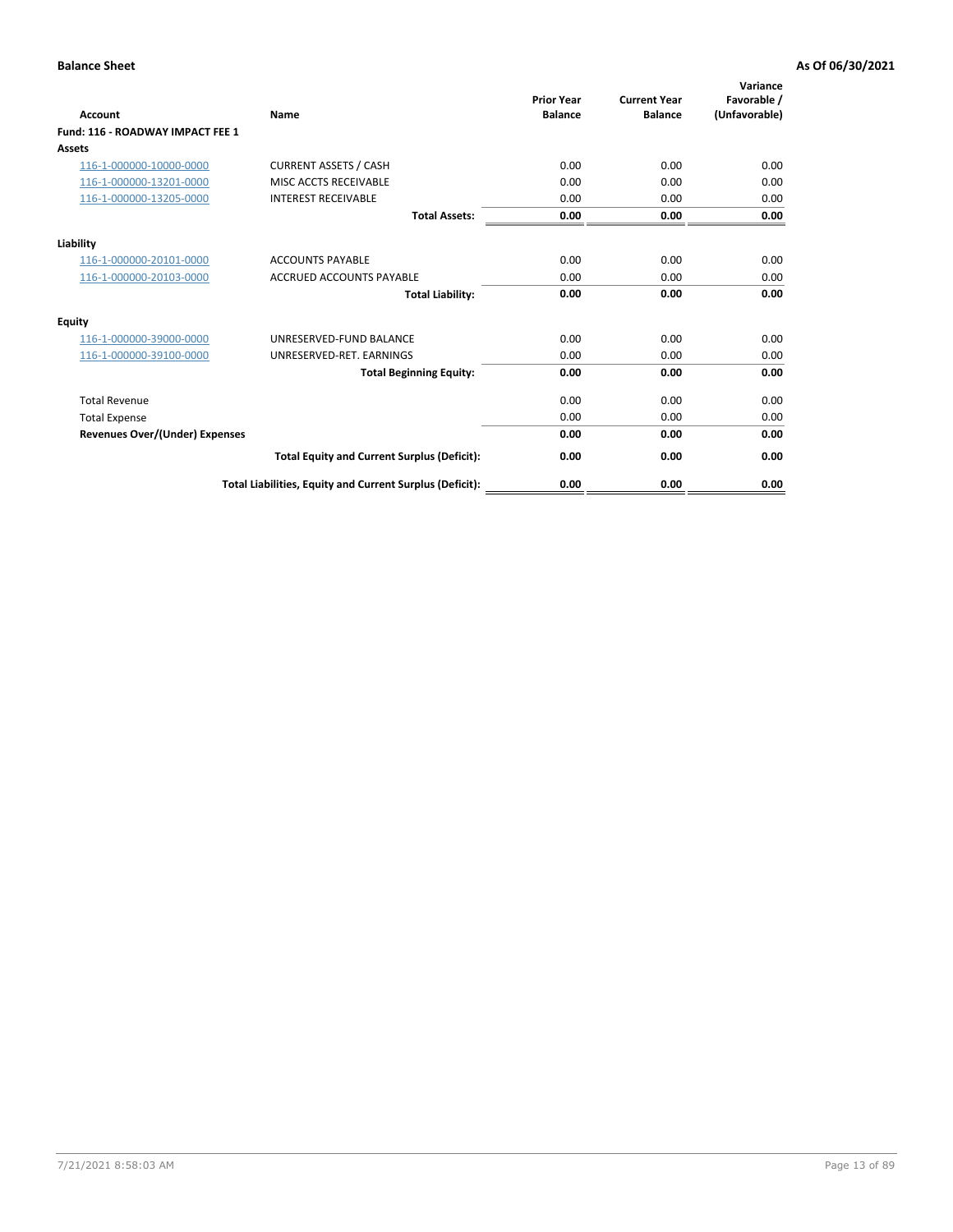| Account                               | <b>Name</b>                                              | <b>Prior Year</b><br><b>Balance</b> | <b>Current Year</b><br><b>Balance</b> | Variance<br>Favorable /<br>(Unfavorable) |
|---------------------------------------|----------------------------------------------------------|-------------------------------------|---------------------------------------|------------------------------------------|
| Fund: 117 - ROADWAY IMPACT FEE 2      |                                                          |                                     |                                       |                                          |
| Assets                                |                                                          |                                     |                                       |                                          |
| 117-1-000000-10000-0000               | <b>CURRENT ASSETS / CASH</b>                             | 0.00                                | 0.00                                  | 0.00                                     |
| 117-1-000000-13201-0000               | MISC ACCTS RECEIVABLE                                    | 0.00                                | 0.00                                  | 0.00                                     |
| 117-1-000000-13205-0000               | <b>INTEREST RECEIVABLE</b>                               | 0.00                                | 0.00                                  | 0.00                                     |
|                                       | <b>Total Assets:</b>                                     | 0.00                                | 0.00                                  | 0.00                                     |
| Liability                             |                                                          |                                     |                                       |                                          |
| 117-1-000000-20101-0000               | <b>ACCOUNTS PAYABLE</b>                                  | 0.00                                | 0.00                                  | 0.00                                     |
| 117-1-000000-20103-0000               | <b>ACCRUED ACCOUNTS PAYABLE</b>                          | 0.00                                | 0.00                                  | 0.00                                     |
|                                       | <b>Total Liability:</b>                                  | 0.00                                | 0.00                                  | 0.00                                     |
| Equity                                |                                                          |                                     |                                       |                                          |
| 117-1-000000-39000-0000               | UNRESERVED-FUND BALANCE                                  | 0.00                                | 0.00                                  | 0.00                                     |
| 117-1-000000-39100-0000               | UNRESERVED-RET. EARNINGS                                 | 0.00                                | 0.00                                  | 0.00                                     |
|                                       | <b>Total Beginning Equity:</b>                           | 0.00                                | 0.00                                  | 0.00                                     |
| <b>Total Revenue</b>                  |                                                          | 0.00                                | 0.00                                  | 0.00                                     |
| <b>Total Expense</b>                  |                                                          | 0.00                                | 0.00                                  | 0.00                                     |
| <b>Revenues Over/(Under) Expenses</b> |                                                          | 0.00                                | 0.00                                  | 0.00                                     |
|                                       | <b>Total Equity and Current Surplus (Deficit):</b>       | 0.00                                | 0.00                                  | 0.00                                     |
|                                       | Total Liabilities, Equity and Current Surplus (Deficit): | 0.00                                | 0.00                                  | 0.00                                     |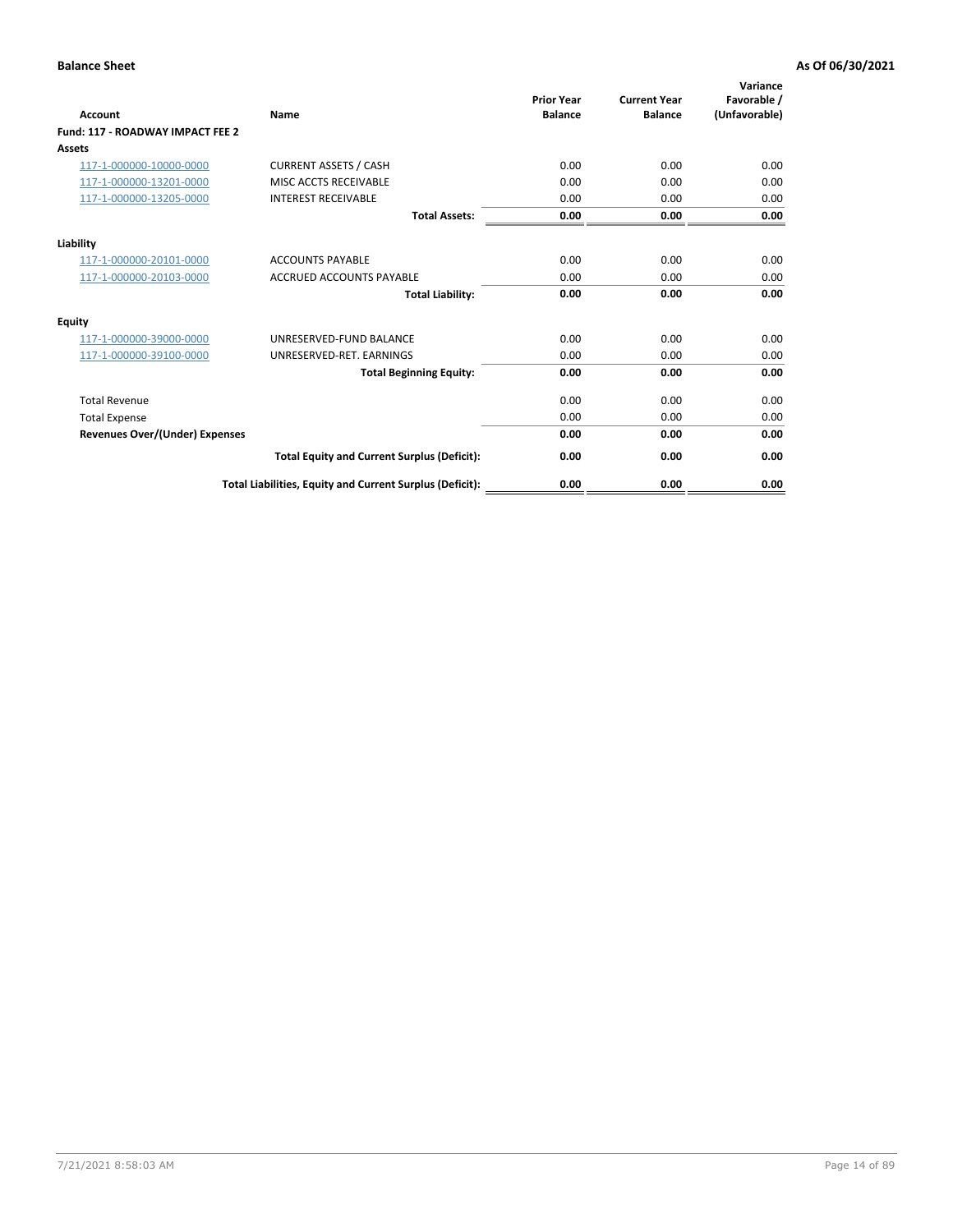| Account                                 | <b>Name</b>                                              | <b>Prior Year</b><br><b>Balance</b> | <b>Current Year</b><br><b>Balance</b> | Variance<br>Favorable /<br>(Unfavorable) |
|-----------------------------------------|----------------------------------------------------------|-------------------------------------|---------------------------------------|------------------------------------------|
| <b>Fund: 118 - ROADWAY IMPACT FEE 3</b> |                                                          |                                     |                                       |                                          |
| Assets                                  |                                                          |                                     |                                       |                                          |
| 118-1-000000-10000-0000                 | <b>CURRENT ASSETS / CASH</b>                             | 0.00                                | 0.00                                  | 0.00                                     |
| 118-1-000000-13201-0000                 | MISC ACCTS RECEIVABLE                                    | 0.00                                | 0.00                                  | 0.00                                     |
| 118-1-000000-13205-0000                 | <b>INTEREST RECEIVABLE</b>                               | 0.00                                | 0.00                                  | 0.00                                     |
|                                         | <b>Total Assets:</b>                                     | 0.00                                | 0.00                                  | 0.00                                     |
| Liability                               |                                                          |                                     |                                       |                                          |
| 118-1-000000-20101-0000                 | <b>ACCOUNTS PAYABLE</b>                                  | 0.00                                | 0.00                                  | 0.00                                     |
| 118-1-000000-20103-0000                 | <b>ACCRUED ACCOUNTS PAYABLE</b>                          | 0.00                                | 0.00                                  | 0.00                                     |
|                                         | <b>Total Liability:</b>                                  | 0.00                                | 0.00                                  | 0.00                                     |
| Equity                                  |                                                          |                                     |                                       |                                          |
| 118-1-000000-39000-0000                 | UNRESERVED-FUND BALANCE                                  | 0.00                                | 0.00                                  | 0.00                                     |
| 118-1-000000-39100-0000                 | UNRESERVED-RET. EARNINGS                                 | 0.00                                | 0.00                                  | 0.00                                     |
|                                         | <b>Total Beginning Equity:</b>                           | 0.00                                | 0.00                                  | 0.00                                     |
| <b>Total Revenue</b>                    |                                                          | 0.00                                | 0.00                                  | 0.00                                     |
| <b>Total Expense</b>                    |                                                          | 0.00                                | 0.00                                  | 0.00                                     |
| <b>Revenues Over/(Under) Expenses</b>   |                                                          | 0.00                                | 0.00                                  | 0.00                                     |
|                                         | <b>Total Equity and Current Surplus (Deficit):</b>       | 0.00                                | 0.00                                  | 0.00                                     |
|                                         | Total Liabilities, Equity and Current Surplus (Deficit): | 0.00                                | 0.00                                  | 0.00                                     |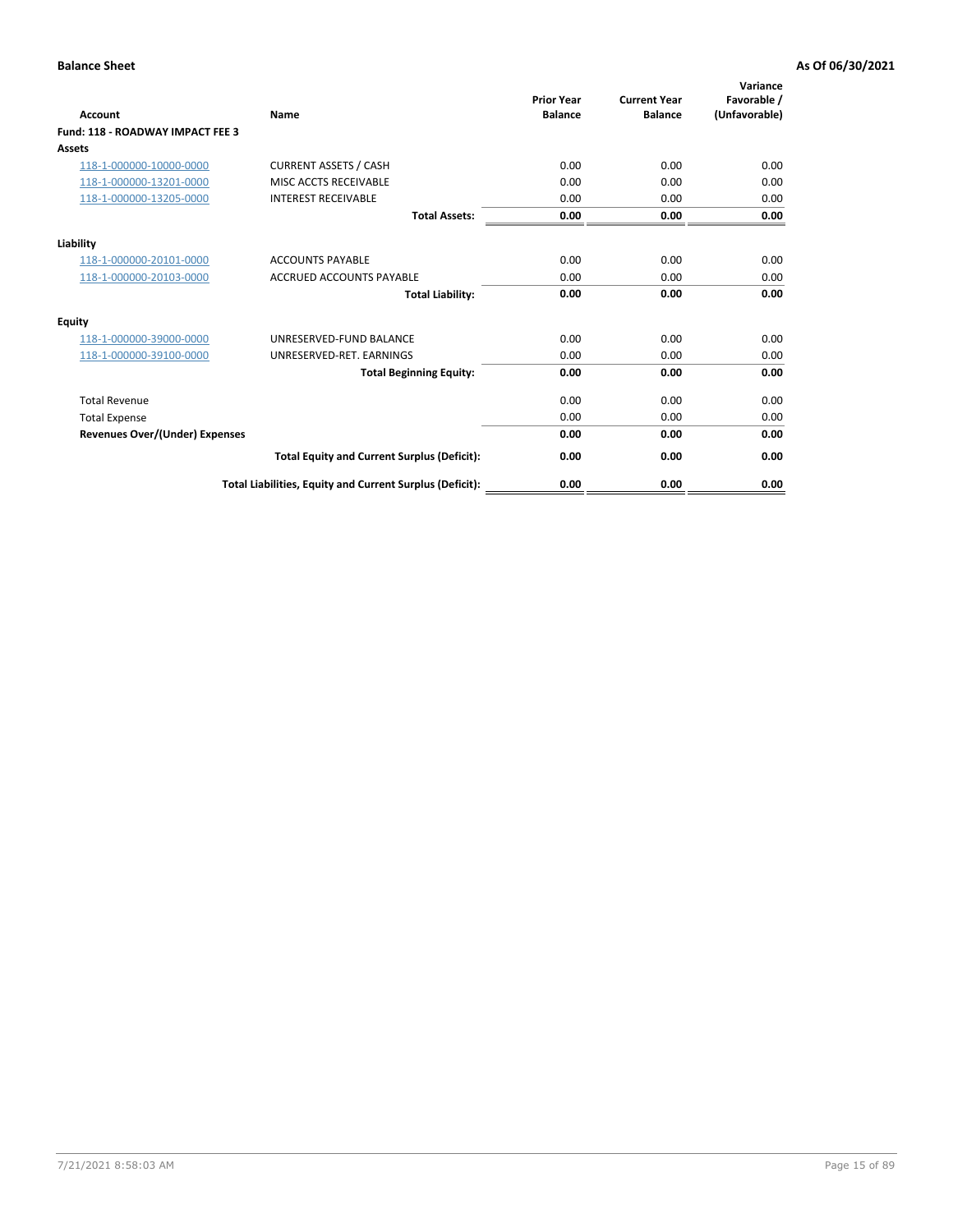| Account                               | Name                                                     | <b>Prior Year</b><br><b>Balance</b> | <b>Current Year</b><br><b>Balance</b> | Variance<br>Favorable /<br>(Unfavorable) |
|---------------------------------------|----------------------------------------------------------|-------------------------------------|---------------------------------------|------------------------------------------|
| Fund: 119 - ROADWAY IMPACT FEE 4      |                                                          |                                     |                                       |                                          |
| Assets                                |                                                          |                                     |                                       |                                          |
| 119-1-000000-10000-0000               | <b>CURRENT ASSETS / CASH</b>                             | 0.00                                | 0.00                                  | 0.00                                     |
| 119-1-000000-13201-0000               | MISC ACCTS RECEIVABLE                                    | 0.00                                | 0.00                                  | 0.00                                     |
| 119-1-000000-13205-0000               | <b>INTEREST RECEIVABLE</b>                               | 0.00                                | 0.00                                  | 0.00                                     |
|                                       | <b>Total Assets:</b>                                     | 0.00                                | 0.00                                  | 0.00                                     |
| Liability                             |                                                          |                                     |                                       |                                          |
| 119-1-000000-20101-0000               | <b>ACCOUNTS PAYABLE</b>                                  | 0.00                                | 0.00                                  | 0.00                                     |
| 119-1-000000-20103-0000               | <b>ACCRUED ACCOUNTS PAYABLE</b>                          | 0.00                                | 0.00                                  | 0.00                                     |
|                                       | <b>Total Liability:</b>                                  | 0.00                                | 0.00                                  | 0.00                                     |
| Equity                                |                                                          |                                     |                                       |                                          |
| 119-1-000000-39000-0000               | UNRESERVED-FUND BALANCE                                  | 0.00                                | 0.00                                  | 0.00                                     |
| 119-1-000000-39100-0000               | UNRESERVED-RET. EARNINGS                                 | 0.00                                | 0.00                                  | 0.00                                     |
|                                       | <b>Total Beginning Equity:</b>                           | 0.00                                | 0.00                                  | 0.00                                     |
| <b>Total Revenue</b>                  |                                                          | 0.00                                | 0.00                                  | 0.00                                     |
| <b>Total Expense</b>                  |                                                          | 0.00                                | 0.00                                  | 0.00                                     |
| <b>Revenues Over/(Under) Expenses</b> |                                                          | 0.00                                | 0.00                                  | 0.00                                     |
|                                       | <b>Total Equity and Current Surplus (Deficit):</b>       | 0.00                                | 0.00                                  | 0.00                                     |
|                                       | Total Liabilities, Equity and Current Surplus (Deficit): | 0.00                                | 0.00                                  | 0.00                                     |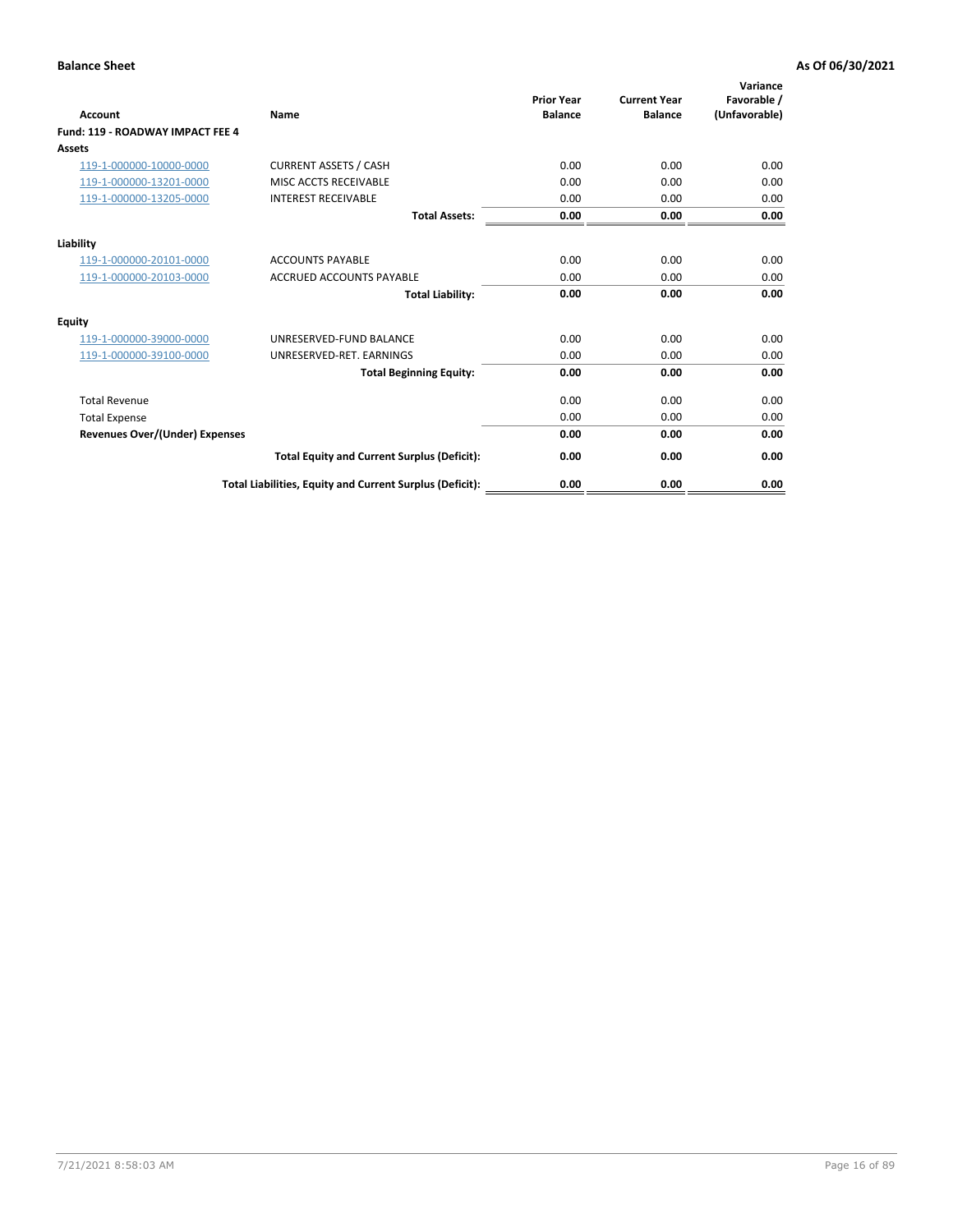| Account                                           | Name                                                     | <b>Prior Year</b><br><b>Balance</b> | <b>Current Year</b><br><b>Balance</b> | Variance<br>Favorable /<br>(Unfavorable) |
|---------------------------------------------------|----------------------------------------------------------|-------------------------------------|---------------------------------------|------------------------------------------|
| Fund: 120 - BROWNSFIELD HAZARDOUS WASTE EPA GRANT |                                                          |                                     |                                       |                                          |
| <b>Assets</b>                                     |                                                          |                                     |                                       |                                          |
| 120-1-000000-10000-0000                           | <b>CURRENT ASSETS / CASH</b>                             | 0.00                                | 0.00                                  | 0.00                                     |
| 120-1-000000-13201-0000                           | MISC ACCTS RECEIVABLE                                    | 0.00                                | 0.00                                  | 0.00                                     |
|                                                   | <b>Total Assets:</b>                                     | 0.00                                | 0.00                                  | 0.00                                     |
| Liability                                         |                                                          |                                     |                                       |                                          |
| 120-1-000000-20101-0000                           | <b>ACCOUNTS PAYABLE</b>                                  | 0.00                                | 0.00                                  | 0.00                                     |
| 120-1-000000-20102-0000                           | <b>CREDIT CARD PAYABLE</b>                               | 0.00                                | 0.00                                  | 0.00                                     |
| 120-1-000000-20902-0000                           | <b>DEFERRED GRANT REVENUE</b>                            | 0.00                                | 0.00                                  | 0.00                                     |
| 120-1-000000-29300-0000                           | <b>ENCUMBRANCE SUMMARY</b>                               | 0.00                                | 0.00                                  | 0.00                                     |
| 120-1-000000-29400-0000                           | RESERVED ACCOUNT / ENCUMBRANCES                          | 0.00                                | 0.00                                  | 0.00                                     |
|                                                   | <b>Total Liability:</b>                                  | 0.00                                | 0.00                                  | 0.00                                     |
| Equity                                            |                                                          |                                     |                                       |                                          |
| 120-1-000000-39000-0000                           | UNRESERVED-FUND BALANCE                                  | 0.00                                | 0.00                                  | 0.00                                     |
|                                                   | <b>Total Beginning Equity:</b>                           | 0.00                                | 0.00                                  | 0.00                                     |
| <b>Total Revenue</b>                              |                                                          | 0.00                                | 0.00                                  | 0.00                                     |
| <b>Total Expense</b>                              |                                                          | 0.00                                | 0.00                                  | 0.00                                     |
| <b>Revenues Over/(Under) Expenses</b>             |                                                          | 0.00                                | 0.00                                  | 0.00                                     |
|                                                   | <b>Total Equity and Current Surplus (Deficit):</b>       | 0.00                                | 0.00                                  | 0.00                                     |
|                                                   | Total Liabilities, Equity and Current Surplus (Deficit): | 0.00                                | 0.00                                  | 0.00                                     |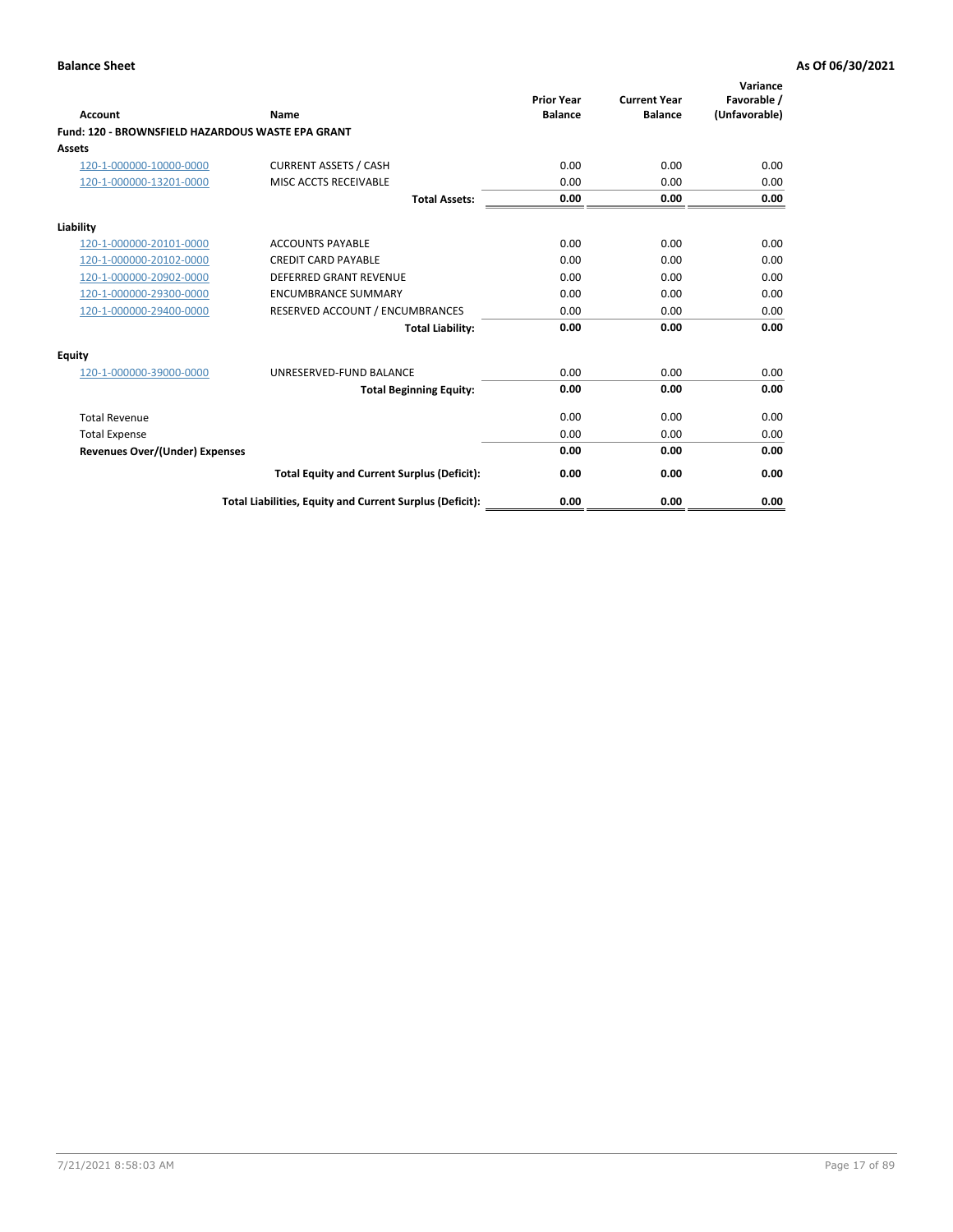| <b>Account</b>                              | Name                                                     | <b>Prior Year</b><br><b>Balance</b> | <b>Current Year</b><br><b>Balance</b> | Variance<br>Favorable /<br>(Unfavorable) |
|---------------------------------------------|----------------------------------------------------------|-------------------------------------|---------------------------------------|------------------------------------------|
| Fund: 121 - BROWNSFIELD PETROLEUM EPA GRANT |                                                          |                                     |                                       |                                          |
| Assets                                      |                                                          |                                     |                                       |                                          |
| 121-1-000000-10000-0000                     | <b>CURRENT ASSETS / CASH</b>                             | 0.00                                | 0.00                                  | 0.00                                     |
| 121-1-000000-13201-0000                     | MISC ACCTS RECEIVABLE                                    | 0.00                                | 0.00                                  | 0.00                                     |
|                                             | <b>Total Assets:</b>                                     | 0.00                                | 0.00                                  | 0.00                                     |
| Liability                                   |                                                          |                                     |                                       |                                          |
| 121-1-000000-20101-0000                     | <b>ACCOUNTS PAYABLE</b>                                  | 0.00                                | 0.00                                  | 0.00                                     |
| 121-1-000000-20102-0000                     | <b>CREDIT CARD PAYABLE</b>                               | 0.00                                | 0.00                                  | 0.00                                     |
| 121-1-000000-20103-0000                     | <b>ACCRUED ACCOUNTS PAYABLE</b>                          | 0.00                                | 0.00                                  | 0.00                                     |
| 121-1-000000-20902-0000                     | DEFERRED GRANT REVENUE                                   | 0.00                                | 0.00                                  | 0.00                                     |
| 121-1-000000-29300-0000                     | <b>ENCUMBRANCE SUMMARY</b>                               | 0.00                                | 0.00                                  | 0.00                                     |
| 121-1-000000-29400-0000                     | RESERVED ACCOUNT / ENCUMBRANCES                          | 0.00                                | 0.00                                  | 0.00                                     |
|                                             | <b>Total Liability:</b>                                  | 0.00                                | 0.00                                  | 0.00                                     |
| Equity                                      |                                                          |                                     |                                       |                                          |
| 121-1-000000-39000-0000                     | UNRESERVED-FUND BALANCE                                  | 0.00                                | 0.00                                  | 0.00                                     |
|                                             | <b>Total Beginning Equity:</b>                           | 0.00                                | 0.00                                  | 0.00                                     |
| <b>Total Revenue</b>                        |                                                          | 0.00                                | 0.00                                  | 0.00                                     |
| <b>Total Expense</b>                        |                                                          | 0.00                                | 0.00                                  | 0.00                                     |
| <b>Revenues Over/(Under) Expenses</b>       |                                                          | 0.00                                | 0.00                                  | 0.00                                     |
|                                             | <b>Total Equity and Current Surplus (Deficit):</b>       | 0.00                                | 0.00                                  | 0.00                                     |
|                                             | Total Liabilities, Equity and Current Surplus (Deficit): | 0.00                                | 0.00                                  | 0.00                                     |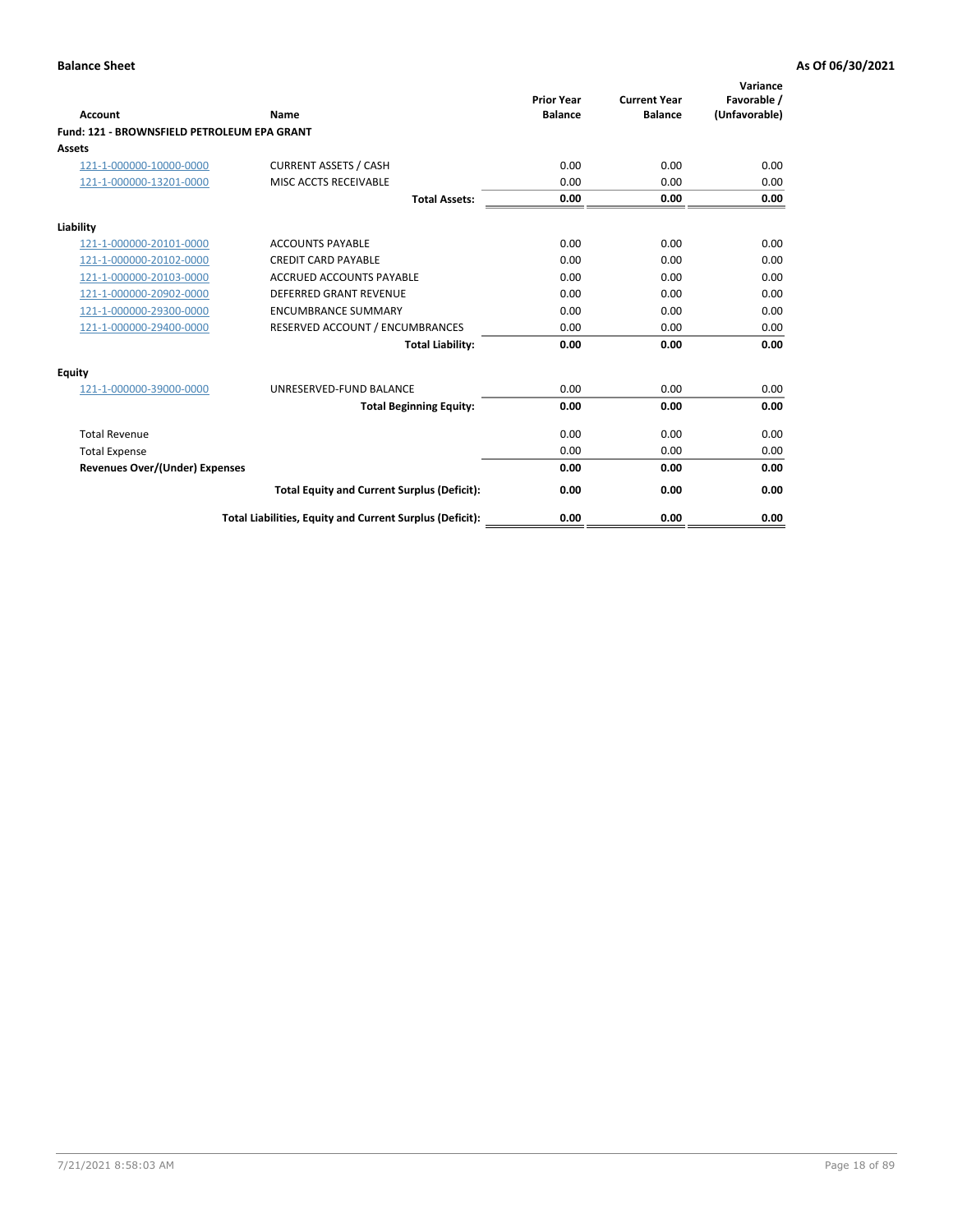| <b>Account</b>                                     | Name                                                     | <b>Prior Year</b><br><b>Balance</b> | <b>Current Year</b><br><b>Balance</b> | Variance<br>Favorable /<br>(Unfavorable) |
|----------------------------------------------------|----------------------------------------------------------|-------------------------------------|---------------------------------------|------------------------------------------|
| Fund: 122 - COPS HIRING PROGRAM GRANT 2010UMWX0308 |                                                          |                                     |                                       |                                          |
| Assets                                             |                                                          |                                     |                                       |                                          |
| 122-1-000000-10000-0000                            | <b>CURRENT ASSETS / CASH</b>                             | 0.00                                | 0.00                                  | 0.00                                     |
| 122-1-000000-13201-0000                            | MISC ACCTS RECEIVABLE                                    | 0.00                                | 0.00                                  | 0.00                                     |
|                                                    | <b>Total Assets:</b>                                     | 0.00                                | 0.00                                  | 0.00                                     |
| Liability                                          |                                                          |                                     |                                       |                                          |
| 122-1-000000-20101-0000                            | <b>ACCOUNTS PAYABLE</b>                                  | 0.00                                | 0.00                                  | 0.00                                     |
| 122-1-000000-20102-0000                            | <b>CREDIT CARD PAYABLE</b>                               | 0.00                                | 0.00                                  | 0.00                                     |
| 122-1-000000-20103-0000                            | <b>ACCRUED ACCOUNTS PAYABLE</b>                          | 0.00                                | 0.00                                  | 0.00                                     |
| 122-1-000000-20902-0000                            | <b>DEFERRED GRANT REVENUE</b>                            | 0.00                                | 0.00                                  | 0.00                                     |
|                                                    | <b>Total Liability:</b>                                  | 0.00                                | 0.00                                  | 0.00                                     |
| Equity                                             |                                                          |                                     |                                       |                                          |
| 122-1-000000-39000-0000                            | UNRESERVED-FUND BALANCE                                  | 0.00                                | 0.00                                  | 0.00                                     |
|                                                    | <b>Total Beginning Equity:</b>                           | 0.00                                | 0.00                                  | 0.00                                     |
| <b>Total Revenue</b>                               |                                                          | 0.00                                | 0.00                                  | 0.00                                     |
| <b>Total Expense</b>                               |                                                          | 0.00                                | 0.00                                  | 0.00                                     |
| <b>Revenues Over/(Under) Expenses</b>              |                                                          | 0.00                                | 0.00                                  | 0.00                                     |
|                                                    | <b>Total Equity and Current Surplus (Deficit):</b>       | 0.00                                | 0.00                                  | 0.00                                     |
|                                                    | Total Liabilities, Equity and Current Surplus (Deficit): | 0.00                                | 0.00                                  | 0.00                                     |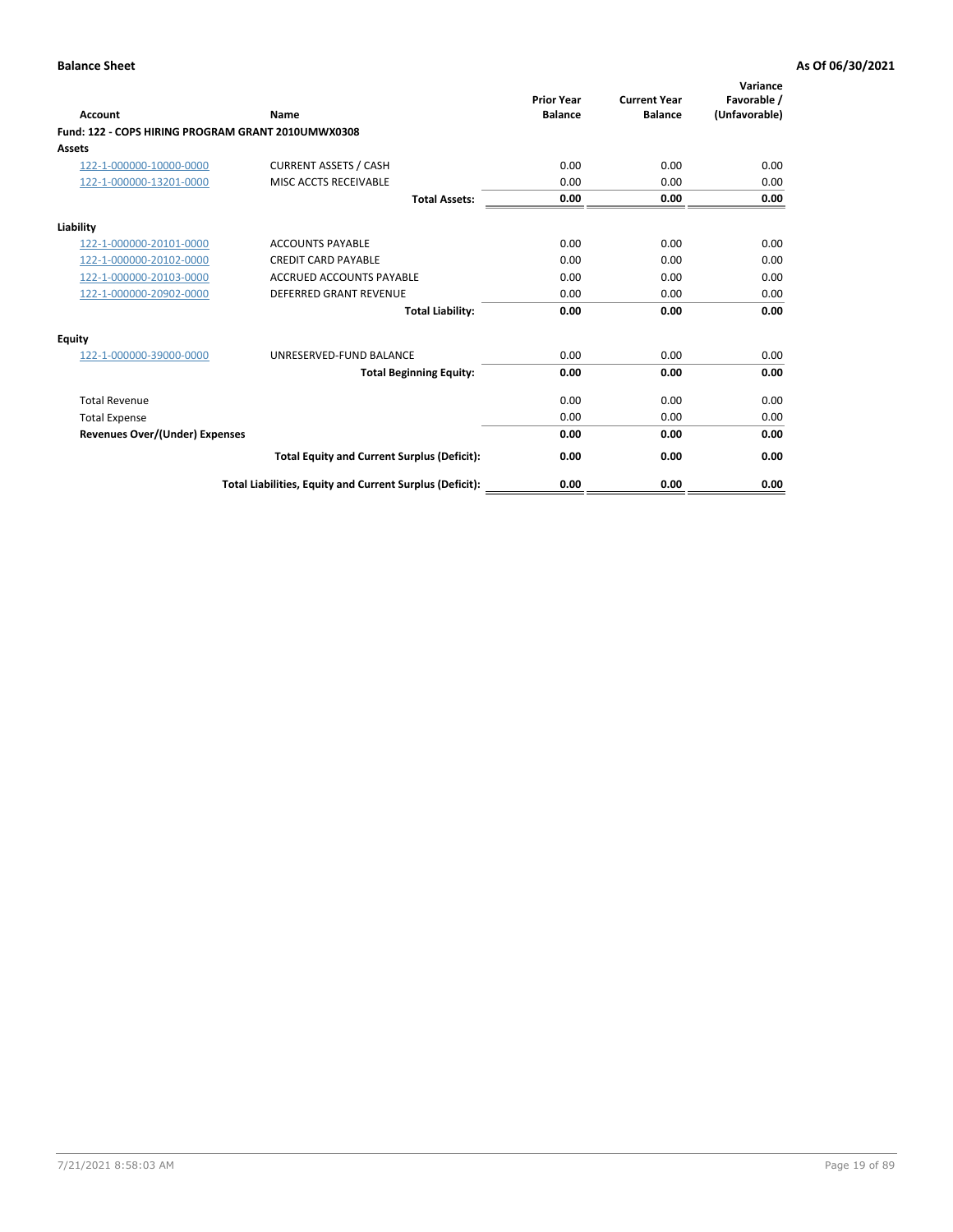| Account                               | Name                                                           | <b>Prior Year</b><br><b>Balance</b> | <b>Current Year</b><br><b>Balance</b> | Variance<br>Favorable /<br>(Unfavorable) |
|---------------------------------------|----------------------------------------------------------------|-------------------------------------|---------------------------------------|------------------------------------------|
|                                       | Fund: 123 - PTRAIN - POLICE REIMBURSEMENT GRANTS & CONT EDUCAT |                                     |                                       |                                          |
| Assets                                |                                                                |                                     |                                       |                                          |
| 123-1-000000-10000-0000               | <b>CURRENT ASSETS / CASH</b>                                   | 7,035.78                            | 7,925.09                              | 889.31                                   |
| 123-1-000000-13201-0000               | MISC ACCTS RECEIVABLE                                          | 0.00                                | 0.00                                  | 0.00                                     |
|                                       | <b>Total Assets:</b>                                           | 7,035.78                            | 7,925.09                              | 889.31                                   |
| Liability                             |                                                                |                                     |                                       |                                          |
| 123-1-000000-20101-0000               | <b>ACCOUNTS PAYABLE</b>                                        | 0.00                                | 0.00                                  | 0.00                                     |
| 123-1-000000-20102-0000               | <b>CREDIT CARD PAYABLE</b>                                     | 0.00                                | 0.00                                  | 0.00                                     |
| 123-1-000000-20103-0000               | <b>ACCRUED ACCOUNTS PAYABLE</b>                                | 0.00                                | 0.00                                  | 0.00                                     |
|                                       | <b>Total Liability:</b>                                        | 0.00                                | 0.00                                  | 0.00                                     |
| Equity                                |                                                                |                                     |                                       |                                          |
| 123-1-000000-39000-0000               | UNRESERVED-FUND BALANCE                                        | 4,972.48                            | 7,218.28                              | 2,245.80                                 |
|                                       | <b>Total Beginning Equity:</b>                                 | 4,972.48                            | 7,218.28                              | 2,245.80                                 |
| <b>Total Revenue</b>                  |                                                                | 3,753.12                            | 3,153.03                              | $-600.09$                                |
| <b>Total Expense</b>                  |                                                                | 1,689.82                            | 2,446.22                              | $-756.40$                                |
| <b>Revenues Over/(Under) Expenses</b> |                                                                | 2,063.30                            | 706.81                                | $-1,356.49$                              |
|                                       | <b>Total Equity and Current Surplus (Deficit):</b>             | 7,035.78                            | 7,925.09                              | 889.31                                   |
|                                       | Total Liabilities, Equity and Current Surplus (Deficit):       | 7,035.78                            | 7,925.09                              | 889.31                                   |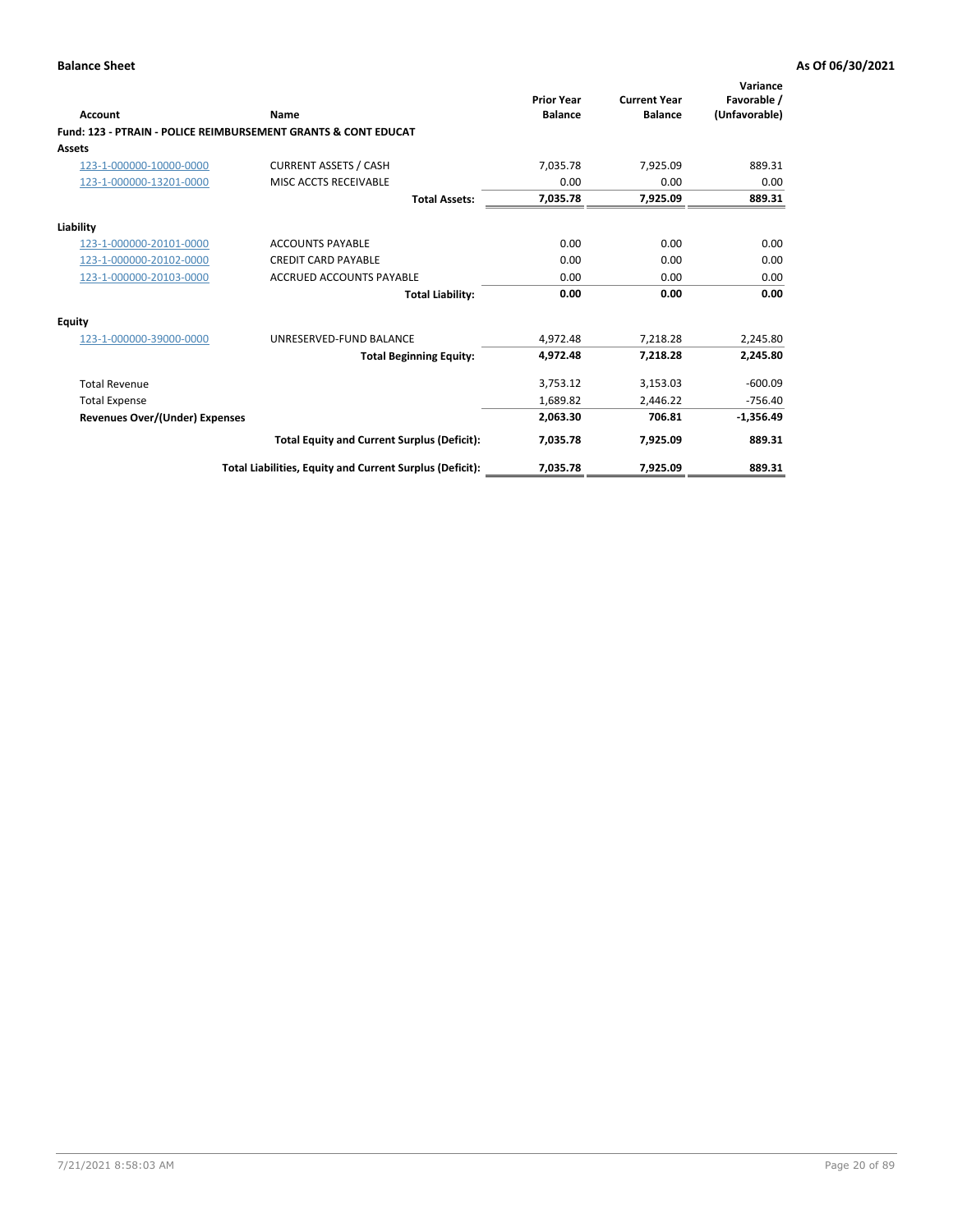|                                       |                                                          |                                     |                                       | Variance                     |
|---------------------------------------|----------------------------------------------------------|-------------------------------------|---------------------------------------|------------------------------|
| <b>Account</b>                        | Name                                                     | <b>Prior Year</b><br><b>Balance</b> | <b>Current Year</b><br><b>Balance</b> | Favorable /<br>(Unfavorable) |
| <b>Fund: 124 - FIRE HAZMAT GRANT</b>  |                                                          |                                     |                                       |                              |
| <b>Assets</b>                         |                                                          |                                     |                                       |                              |
| 124-1-000000-10000-0000               | <b>CURRENT ASSETS / CASH</b>                             | 984.67                              | 984.40                                | $-0.27$                      |
| 124-1-000000-13201-0000               | MISC ACCTS RECEIVABLE                                    | 0.00                                | 0.00                                  | 0.00                         |
| 124-1-000000-13205-0000               | <b>INTEREST RECEIVABLE</b>                               | 0.00                                | 0.00                                  | 0.00                         |
|                                       | <b>Total Assets:</b>                                     | 984.67                              | 984.40                                | $-0.27$                      |
| Liability                             |                                                          |                                     |                                       |                              |
| 124-1-000000-20101-0000               | <b>ACCOUNTS PAYABLE</b>                                  | 0.00                                | 0.00                                  | 0.00                         |
| 124-1-000000-20102-0000               | <b>CREDIT CARD PAYABLE</b>                               | 0.00                                | 0.00                                  | 0.00                         |
| 124-1-000000-20902-0000               | <b>DEFERRED GRANT REVENUE</b>                            | 0.00                                | 0.00                                  | 0.00                         |
| 124-1-000000-21001-0000               | <b>GENERAL FUND / GENERAL FUND</b>                       | 0.00                                | 0.00                                  | 0.00                         |
| 124-1-000000-29300-0000               | <b>ENCUMBRANCE SUMMARY</b>                               | 0.00                                | 0.00                                  | 0.00                         |
| 124-1-000000-29400-0000               | RESERVED ACCOUNT / ENCUMBRANCES                          | 0.00                                | 0.00                                  | 0.00                         |
|                                       | <b>Total Liability:</b>                                  | 0.00                                | 0.00                                  | 0.00                         |
| Equity                                |                                                          |                                     |                                       |                              |
| 124-1-000000-39000-0000               | UNRESERVED-FUND BALANCE                                  | 984.89                              | 984.54                                | $-0.35$                      |
|                                       | <b>Total Beginning Equity:</b>                           | 984.89                              | 984.54                                | $-0.35$                      |
| <b>Total Revenue</b>                  |                                                          | 0.00                                | 0.00                                  | 0.00                         |
| <b>Total Expense</b>                  |                                                          | 0.22                                | 0.14                                  | 0.08                         |
| <b>Revenues Over/(Under) Expenses</b> |                                                          | $-0.22$                             | $-0.14$                               | 0.08                         |
|                                       | <b>Total Equity and Current Surplus (Deficit):</b>       | 984.67                              | 984.40                                | $-0.27$                      |
|                                       | Total Liabilities, Equity and Current Surplus (Deficit): | 984.67                              | 984.40                                | $-0.27$                      |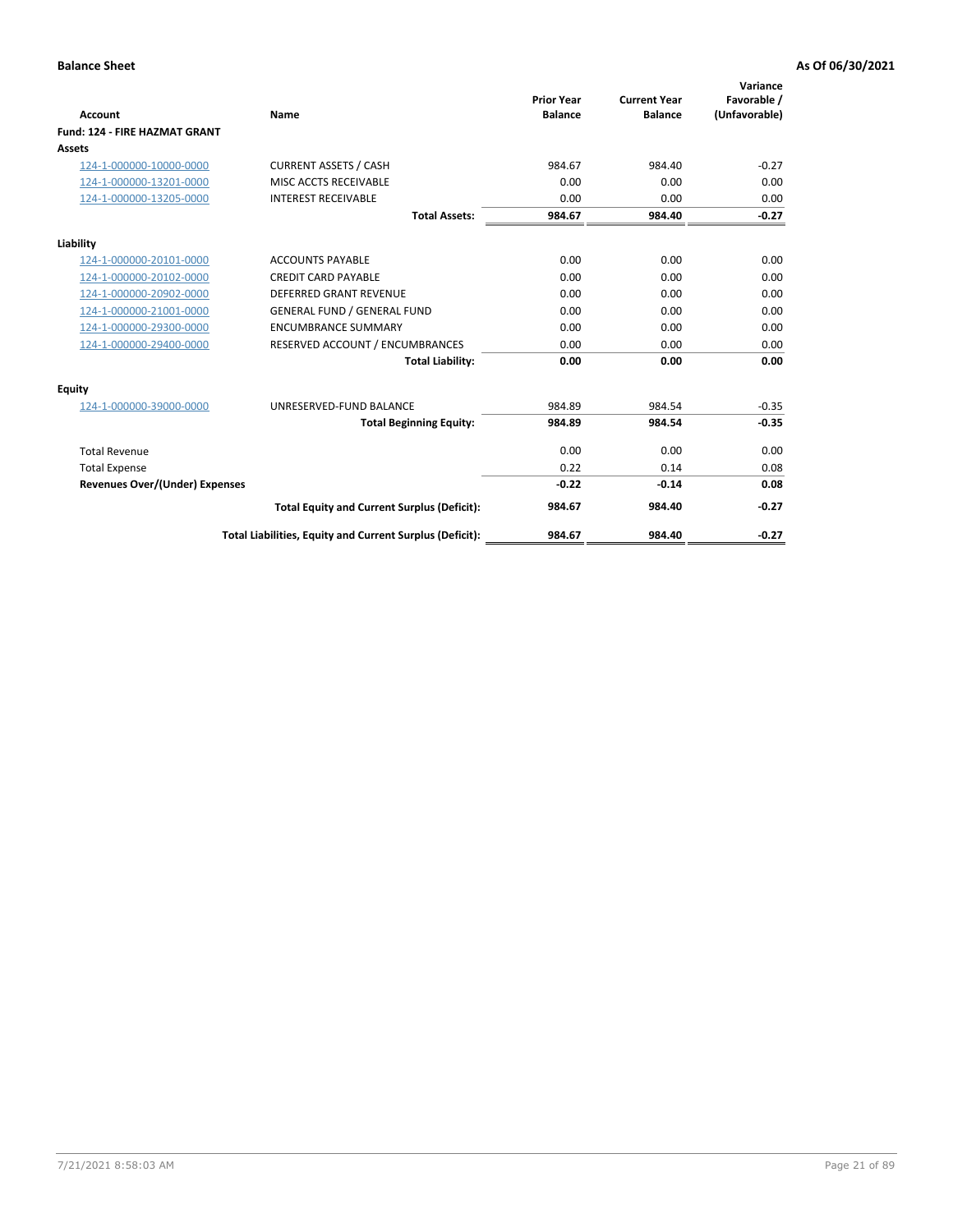| Account                                                   | Name                                                     | <b>Prior Year</b><br><b>Balance</b> | <b>Current Year</b><br><b>Balance</b> | Variance<br>Favorable /<br>(Unfavorable) |
|-----------------------------------------------------------|----------------------------------------------------------|-------------------------------------|---------------------------------------|------------------------------------------|
| <b>Fund: 125 - TRAINING &amp; HUMANITIES TEXAS GRANTS</b> |                                                          |                                     |                                       |                                          |
| <b>Assets</b>                                             |                                                          |                                     |                                       |                                          |
| 125-1-000000-10000-0000                                   | <b>CURRENT ASSETS / CASH</b>                             | 0.00                                | 0.00                                  | 0.00                                     |
| 125-1-000000-13205-0000                                   | <b>INTEREST RECEIVABLE</b>                               | 0.00                                | 0.00                                  | 0.00                                     |
|                                                           | <b>Total Assets:</b>                                     | 0.00                                | 0.00                                  | 0.00                                     |
| Liability                                                 |                                                          |                                     |                                       |                                          |
| 125-1-000000-20101-0000                                   | <b>ACCOUNTS PAYABLE</b>                                  | 0.00                                | 0.00                                  | 0.00                                     |
| 125-1-000000-20102-0000                                   | <b>CREDIT CARD PAYABLE</b>                               | 0.00                                | 0.00                                  | 0.00                                     |
| 125-1-000000-20103-0000                                   | <b>ACCRUED ACCOUNTS PAYABLE</b>                          | 0.00                                | 0.00                                  | 0.00                                     |
| 125-1-000000-20902-0000                                   | <b>DEFERRED GRANT REVENUE</b>                            | 0.00                                | 0.00                                  | 0.00                                     |
| 125-1-000000-29300-0000                                   | <b>ENCUMBRANCE SUMMARY</b>                               | 0.00                                | 0.00                                  | 0.00                                     |
| 125-1-000000-29400-0000                                   | RESERVED ACCOUNT / ENCUMBRANCES                          | 0.00                                | 0.00                                  | 0.00                                     |
|                                                           | <b>Total Liability:</b>                                  | 0.00                                | 0.00                                  | 0.00                                     |
| <b>Equity</b>                                             |                                                          |                                     |                                       |                                          |
| 125-1-000000-39000-0000                                   | UNRESERVED-FUND BALANCE                                  | 0.00                                | 0.00                                  | 0.00                                     |
|                                                           | <b>Total Beginning Equity:</b>                           | 0.00                                | 0.00                                  | 0.00                                     |
| <b>Total Revenue</b>                                      |                                                          | 0.00                                | 0.00                                  | 0.00                                     |
| <b>Total Expense</b>                                      |                                                          | 0.00                                | 0.00                                  | 0.00                                     |
| <b>Revenues Over/(Under) Expenses</b>                     |                                                          | 0.00                                | 0.00                                  | 0.00                                     |
|                                                           | <b>Total Equity and Current Surplus (Deficit):</b>       | 0.00                                | 0.00                                  | 0.00                                     |
|                                                           | Total Liabilities, Equity and Current Surplus (Deficit): | 0.00                                | 0.00                                  | 0.00                                     |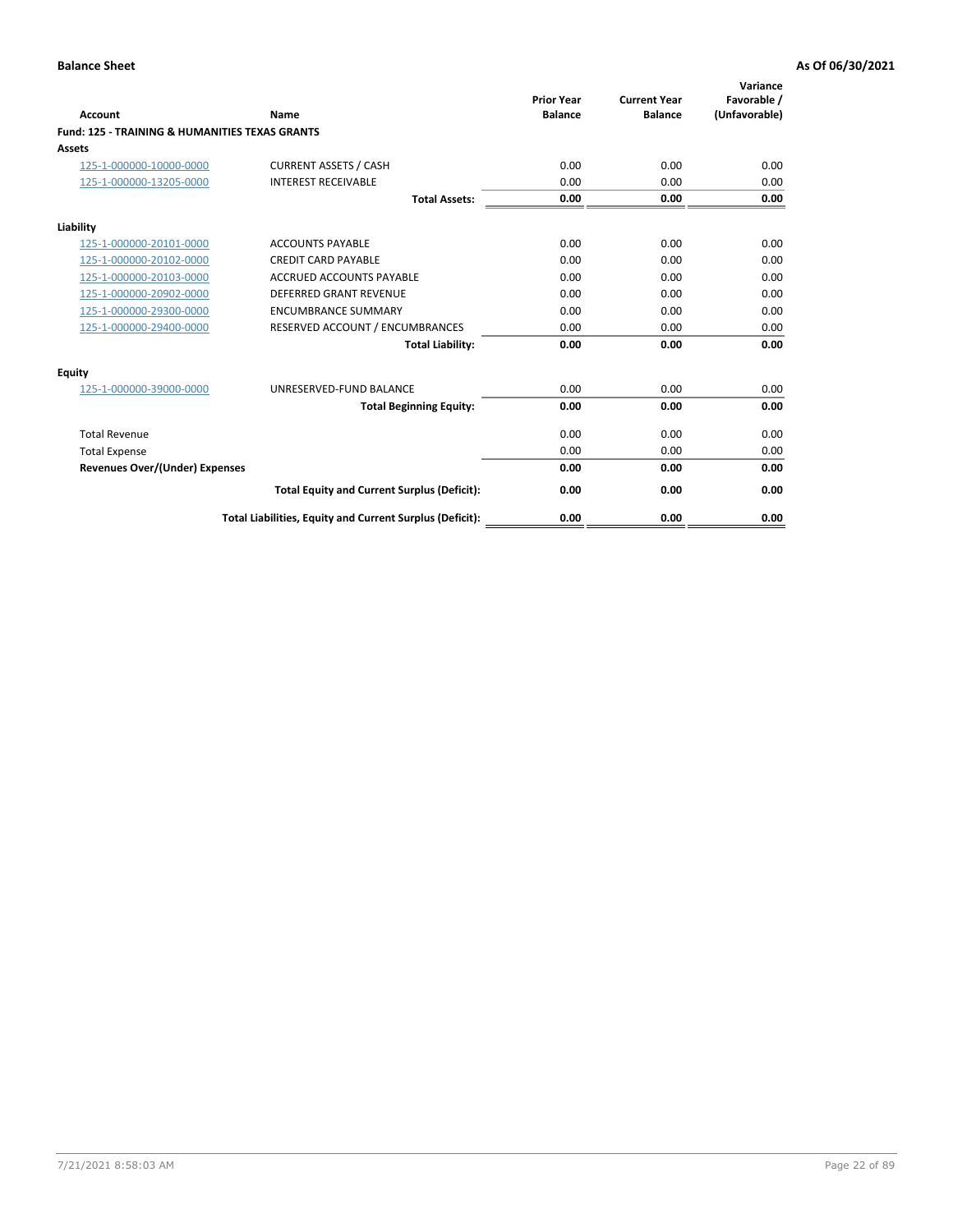| Account                                | Name                                                     | <b>Prior Year</b><br><b>Balance</b> | <b>Current Year</b><br><b>Balance</b> | Variance<br>Favorable /<br>(Unfavorable) |
|----------------------------------------|----------------------------------------------------------|-------------------------------------|---------------------------------------|------------------------------------------|
| <b>Fund: 126 - TIFMAS MOBILIZATION</b> |                                                          |                                     |                                       |                                          |
| Assets                                 |                                                          |                                     |                                       |                                          |
| 126-1-000000-10000-0000                | <b>CURRENT ASSETS / CASH</b>                             | 0.00                                | 0.00                                  | 0.00                                     |
| 126-1-000000-13201-0000                | MISC ACCTS RECEIVABLE                                    | 0.00                                | 0.00                                  | 0.00                                     |
|                                        | <b>Total Assets:</b>                                     | 0.00                                | 0.00                                  | 0.00                                     |
| Liability                              |                                                          |                                     |                                       |                                          |
| 126-1-000000-20101-0000                | <b>ACCOUNTS PAYABLE</b>                                  | 0.00                                | 0.00                                  | 0.00                                     |
| 126-1-000000-20102-0000                | <b>CREDIT CARD PAYABLE</b>                               | 0.00                                | 0.00                                  | 0.00                                     |
| 126-1-000000-39100-0000                | UNRESERVED-RET. EARNINGS                                 | 0.00                                | 0.00                                  | 0.00                                     |
|                                        | <b>Total Liability:</b>                                  | 0.00                                | 0.00                                  | 0.00                                     |
| Equity                                 |                                                          |                                     |                                       |                                          |
| 126-1-000000-39000-0000                | UNRESERVED-FUND BALANCE                                  | 0.00                                | 0.00                                  | 0.00                                     |
|                                        | <b>Total Beginning Equity:</b>                           | 0.00                                | 0.00                                  | 0.00                                     |
| <b>Total Revenue</b>                   |                                                          | 0.00                                | 0.00                                  | 0.00                                     |
| <b>Total Expense</b>                   |                                                          | 0.00                                | 0.00                                  | 0.00                                     |
| <b>Revenues Over/(Under) Expenses</b>  |                                                          | 0.00                                | 0.00                                  | 0.00                                     |
|                                        | <b>Total Equity and Current Surplus (Deficit):</b>       | 0.00                                | 0.00                                  | 0.00                                     |
|                                        | Total Liabilities, Equity and Current Surplus (Deficit): | 0.00                                | 0.00                                  | 0.00                                     |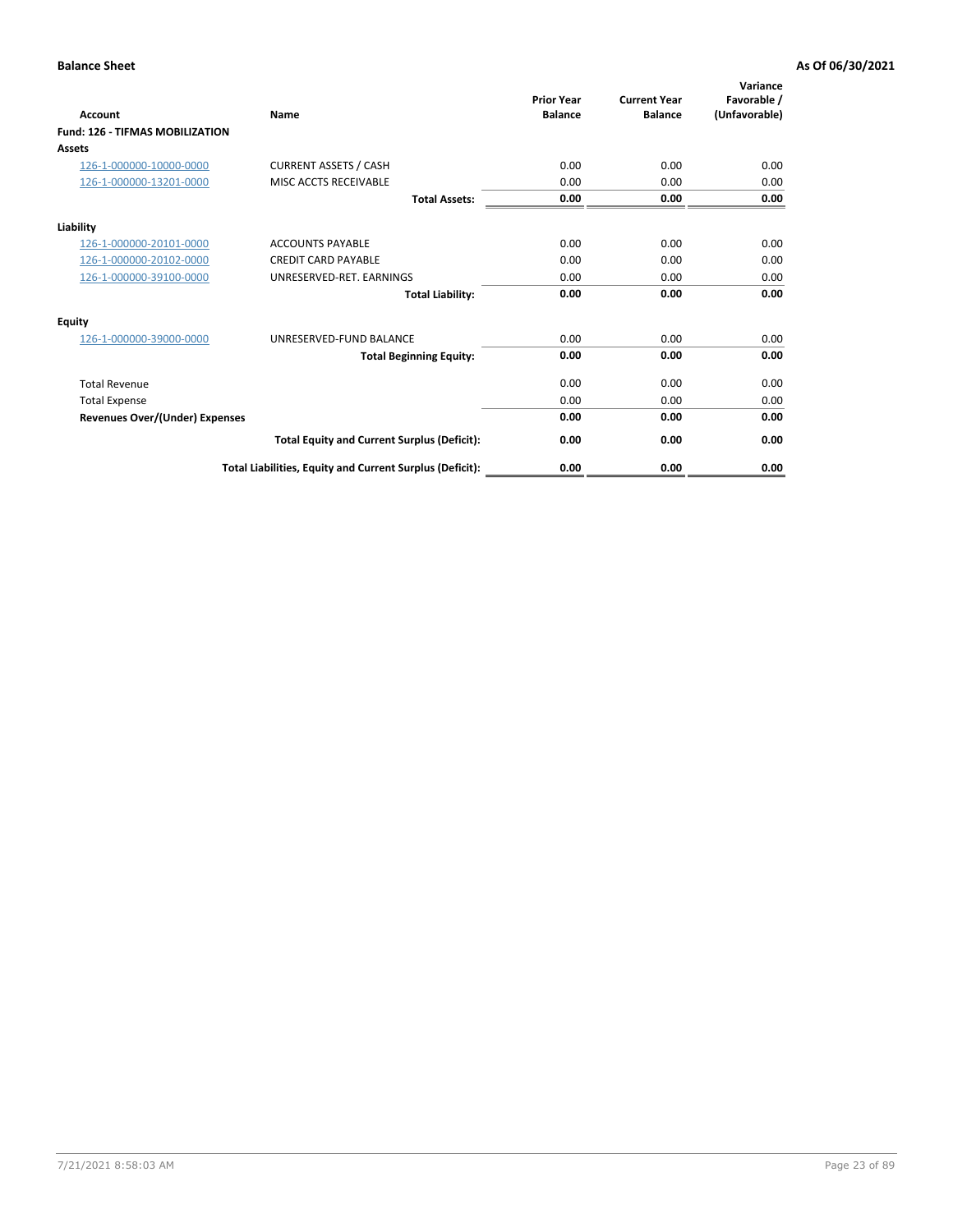| Account                               | Name                                                     | <b>Prior Year</b><br><b>Balance</b> | <b>Current Year</b><br><b>Balance</b> | Variance<br>Favorable /<br>(Unfavorable) |
|---------------------------------------|----------------------------------------------------------|-------------------------------------|---------------------------------------|------------------------------------------|
| Fund: 127 - FIRE GRANT                |                                                          |                                     |                                       |                                          |
| Assets                                |                                                          |                                     |                                       |                                          |
| 127-1-000000-10000-0000               | <b>CURRENT ASSETS / CASH</b>                             | 0.00                                | 0.00                                  | 0.00                                     |
| 127-1-000000-13201-0000               | MISC ACCTS RECEIVABLE                                    | 0.00                                | 0.00                                  | 0.00                                     |
|                                       | <b>Total Assets:</b>                                     | 0.00                                | 0.00                                  | 0.00                                     |
| Liability                             |                                                          |                                     |                                       |                                          |
| 127-1-000000-20101-0000               | <b>ACCOUNTS PAYABLE</b>                                  | 0.00                                | 0.00                                  | 0.00                                     |
|                                       | <b>Total Liability:</b>                                  | 0.00                                | 0.00                                  | 0.00                                     |
| <b>Equity</b>                         |                                                          |                                     |                                       |                                          |
| 127-1-000000-39000-0000               | UNRESERVED-FUND BALANCE                                  | 0.00                                | 0.00                                  | 0.00                                     |
|                                       | <b>Total Beginning Equity:</b>                           | 0.00                                | 0.00                                  | 0.00                                     |
| <b>Total Revenue</b>                  |                                                          | 0.00                                | 0.00                                  | 0.00                                     |
| <b>Total Expense</b>                  |                                                          | 0.00                                | 0.00                                  | 0.00                                     |
| <b>Revenues Over/(Under) Expenses</b> |                                                          | 0.00                                | 0.00                                  | 0.00                                     |
|                                       | <b>Total Equity and Current Surplus (Deficit):</b>       | 0.00                                | 0.00                                  | 0.00                                     |
|                                       | Total Liabilities, Equity and Current Surplus (Deficit): | 0.00                                | 0.00                                  | 0.00                                     |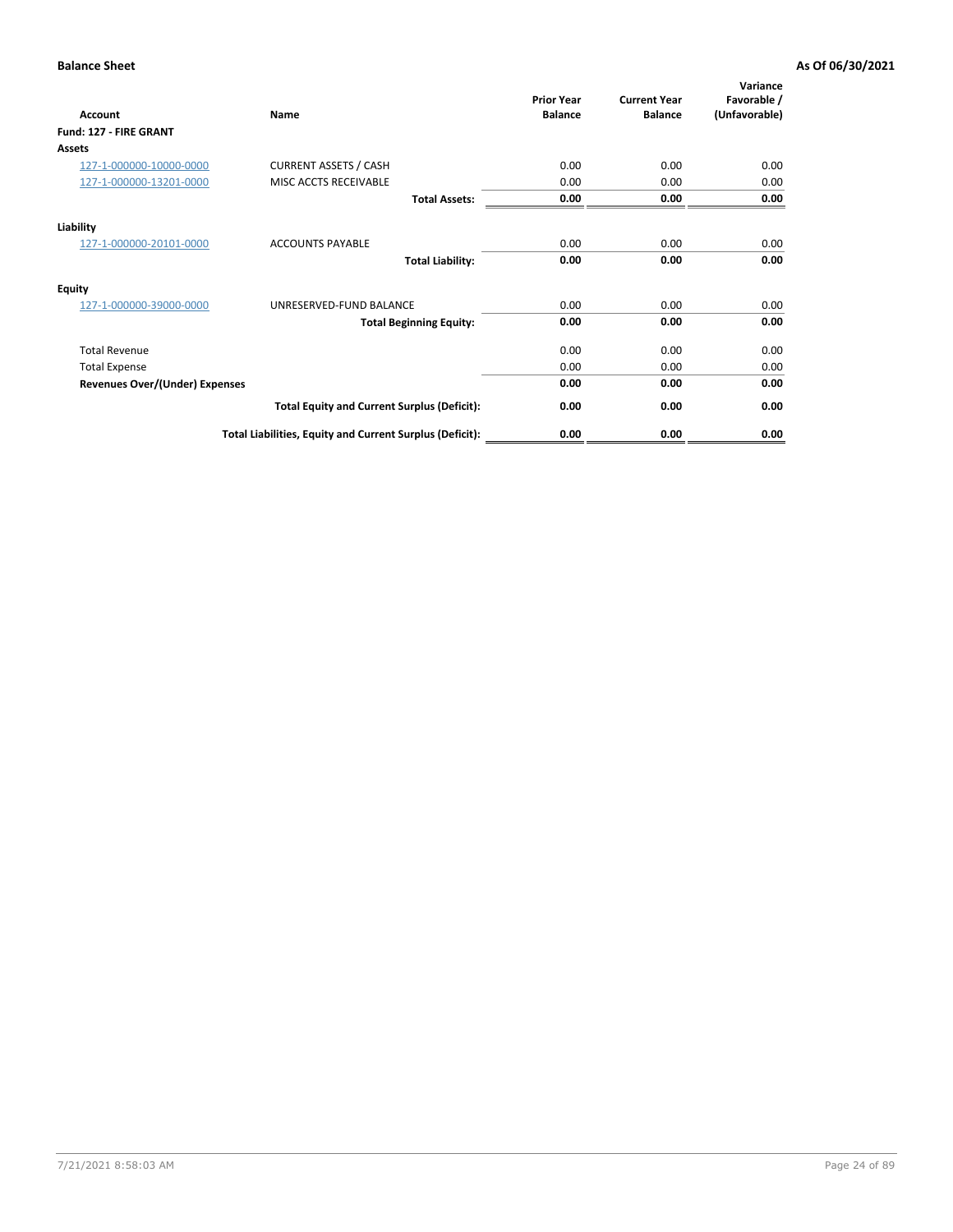| <b>Account</b>                        | Name                                                     | <b>Prior Year</b><br><b>Balance</b> | <b>Current Year</b><br><b>Balance</b> | Variance<br>Favorable /<br>(Unfavorable) |
|---------------------------------------|----------------------------------------------------------|-------------------------------------|---------------------------------------|------------------------------------------|
| Fund: 140 - DEBT SERVICE FUND         |                                                          |                                     |                                       |                                          |
| Assets                                |                                                          |                                     |                                       |                                          |
| 140-1-000000-10000-0000               | <b>CURRENT ASSETS / CASH</b>                             | 864,576.17                          | 705,079.15                            | $-159,497.02$                            |
| 140-1-000000-12101-0000               | <b>BOND ISSUANCE COSTS</b>                               | 0.00                                | 0.00                                  | 0.00                                     |
| 140-1-000000-13101-0000               | <b>TAX RECEIVABLE-CURRENT</b>                            | 1,787.05                            | $-5,125,638.72$                       | $-5,127,425.77$                          |
| 140-1-000000-13102-0000               | <b>TAXES REC-DELINQUENT</b>                              | 262,344.21                          | 172,510.94                            | $-89,833.27$                             |
| 140-1-000000-13103-0000               | ALLOW FOR UNCOLLECT TAXES                                | $-54,945.75$                        | $-50,164.27$                          | 4,781.48                                 |
| 140-1-000000-13203-0000               | NON-CURRENT ASSETS / PREPAYMENTS                         | 0.00                                | 0.00                                  | 0.00                                     |
| 140-1-000000-13205-0000               | <b>INTEREST RECEIVABLE</b>                               | 0.00                                | 0.00                                  | 0.00                                     |
| 140-1-000000-13221-0000               | MISC A/R - PROPERTY TAXES                                | 69,695.34                           | 59,748.12                             | $-9,947.22$                              |
|                                       | <b>Total Assets:</b>                                     | 1,143,457.02                        | $-4,238,464.78$                       | $-5,381,921.80$                          |
| Liability                             |                                                          |                                     |                                       |                                          |
| 140-1-000000-20101-0000               | <b>ACCOUNTS PAYABLE</b>                                  | 0.00                                | 0.00                                  | 0.00                                     |
| 140-1-000000-20102-0000               | <b>CREDIT CARD PAYABLE</b>                               | 0.00                                | 0.00                                  | 0.00                                     |
| 140-1-000000-20103-0000               | ACCRUED ACCOUNTS PAYABLE                                 | 0.00                                | 0.00                                  | 0.00                                     |
| 140-1-000000-20108-0000               | MATURED BONDS PAYABLE                                    | 0.00                                | 0.00                                  | 0.00                                     |
| 140-1-000000-20111-0000               | MATURED INTEREST PAYABLE                                 | 0.00                                | 0.00                                  | 0.00                                     |
| 140-1-000000-20112-0000               | <b>ACCRUED INTEREST PAYABLE</b>                          | 0.00                                | 0.00                                  | 0.00                                     |
| 140-1-000000-20203-0000               | <b>DEFERRED TAX REVENUE</b>                              | 198,856.54                          | $-5,013,471.11$                       | 5,212,327.65                             |
| 140-1-000000-21001-0000               | <b>GENERAL FUND / GENERAL FUND</b>                       | 0.00                                | 0.00                                  | 0.00                                     |
| 140-1-000000-21040-0000               | DUE TO / GENERAL CIP FUND                                | 0.00                                | 0.00                                  | 0.00                                     |
| 140-1-000000-29300-0000               | <b>ENCUMBRANCE SUMMARY</b>                               | 0.00                                | 0.00                                  | 0.00                                     |
| 140-1-000000-29400-0000               | RESERVED ACCOUNT / ENCUMBRANCES                          | 0.00                                | 0.00                                  | 0.00                                     |
|                                       | <b>Total Liability:</b>                                  | 198,856.54                          | $-5,013,471.11$                       | 5,212,327.65                             |
| Equity                                |                                                          |                                     |                                       |                                          |
| 140-1-000000-39000-0000               | UNRESERVED-FUND BALANCE                                  | 981,993.42                          | 603,204.23                            | -378,789.19                              |
|                                       | <b>Total Beginning Equity:</b>                           | 981,993.42                          | 603,204.23                            | -378,789.19                              |
| <b>Total Revenue</b>                  |                                                          | 6,385,888.31                        | 6,385,562.23                          | $-326.08$                                |
|                                       |                                                          |                                     |                                       |                                          |
| <b>Total Expense</b>                  |                                                          | 6,423,281.25                        | 6,213,760.13                          | 209,521.12                               |
| <b>Revenues Over/(Under) Expenses</b> |                                                          | -37,392.94                          | 171,802.10                            | 209,195.04                               |
|                                       | <b>Total Equity and Current Surplus (Deficit):</b>       | 944,600.48                          | 775,006.33                            | $-169,594.15$                            |
|                                       | Total Liabilities, Equity and Current Surplus (Deficit): | 1,143,457.02                        | -4,238,464.78                         | -5,381,921.80                            |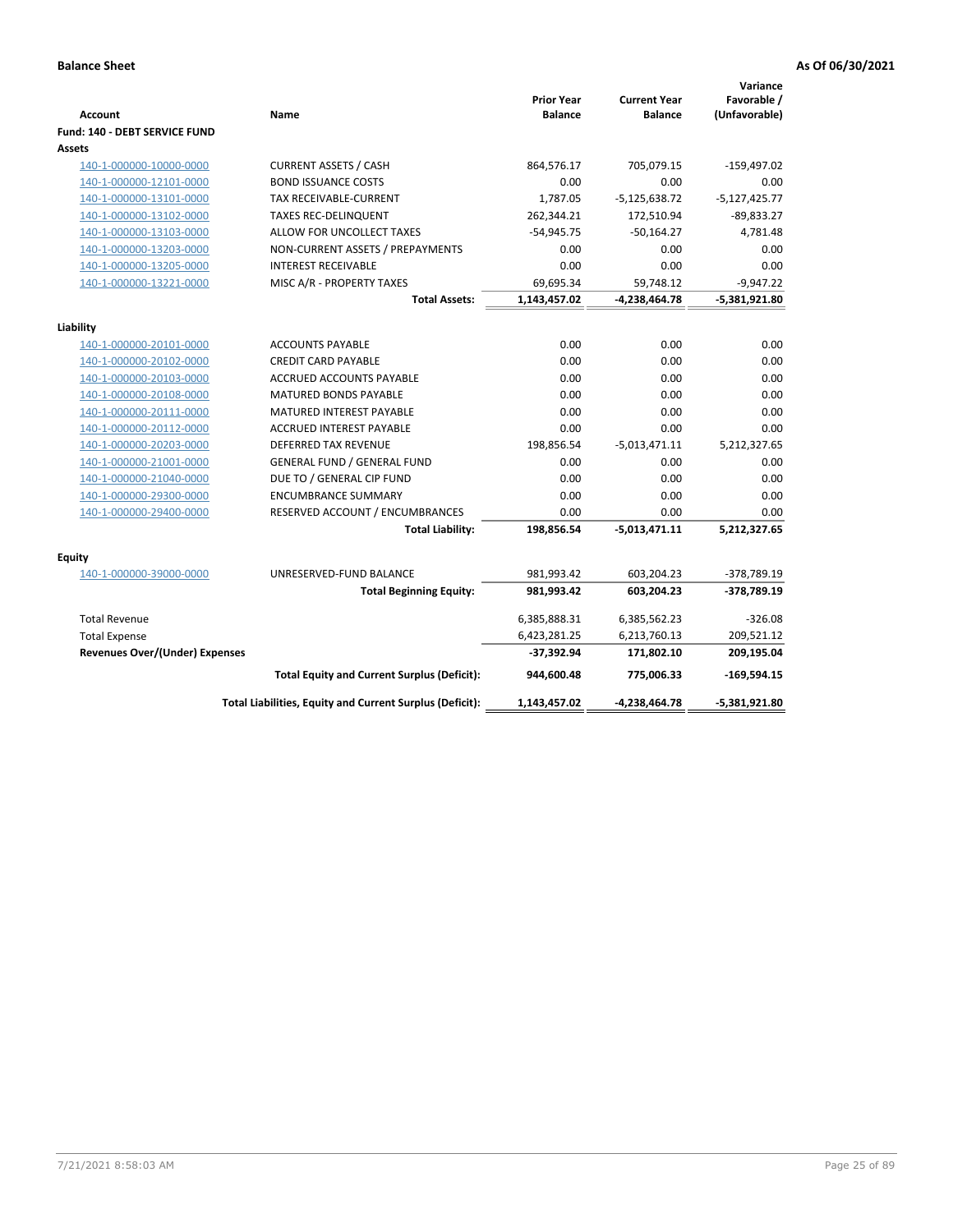|                                                                      |                                                          | <b>Prior Year</b> | <b>Current Year</b> | Variance<br>Favorable / |
|----------------------------------------------------------------------|----------------------------------------------------------|-------------------|---------------------|-------------------------|
| <b>Account</b>                                                       | Name                                                     | <b>Balance</b>    | <b>Balance</b>      | (Unfavorable)           |
| <b>Fund: 160 - GENERAL CAPITAL IMPROVEMENT FUND</b><br><b>Assets</b> |                                                          |                   |                     |                         |
| 160-1-000000-10000-0000                                              | <b>CURRENT ASSETS / CASH</b>                             | 3,509,585.82      | 4,707,994.80        | 1,198,408.98            |
| 160-1-000000-11402-0000                                              | 2002 CO'S                                                | 256,384.46        | 256,580.33          | 195.87                  |
| 160-1-000000-11514-0000                                              | EXCHANGE BLDG - TX DAILY ACCOUNT 1157                    | 229,290.13        | 229,498.29          | 208.16                  |
| 160-1-000000-11515-0000                                              | 2019 GO STREET BOND PROCEEDS - TX TERN                   | 14,758,365.32     | 10,318,828.13       | -4,439,537.19           |
| 160-1-000000-11517-0000                                              | <b>EXCHANGE BLDG - TX TERM</b>                           | 0.00              | 0.00                | 0.00                    |
| 160-1-000000-11520-0000                                              | <b>CERTIFICATES OF DEPOSIT</b>                           | 0.00              | 0.00                | 0.00                    |
| 160-1-000000-11602-0000                                              | 2001 CO                                                  | 0.00              | 0.00                | 0.00                    |
| 160-1-000000-11603-0000                                              | 2001-A CO'S                                              | 77,502.69         | 77,570.50           | 67.81                   |
| 160-1-000000-13201-0000                                              | MISC ACCTS RECEIVABLE                                    | 7,311.00          | 7,311.00            | 0.00                    |
| 160-1-000000-13205-0000                                              | <b>INTEREST RECEIVABLE</b>                               | 0.00              | 0.00                | 0.00                    |
| 160-1-000000-14035-0000                                              | DEBT SERVICE / DEBT SERVICE FUND                         | 0.00              | 0.00                | 0.00                    |
|                                                                      | <b>Total Assets:</b>                                     | 18,838,439.42     | 15,597,783.05       | $-3,240,656.37$         |
|                                                                      |                                                          |                   |                     |                         |
| Liability                                                            |                                                          |                   |                     |                         |
| 160-1-000000-20101-0000                                              | <b>ACCOUNTS PAYABLE</b>                                  | 0.00              | 0.00                | 0.00                    |
| 160-1-000000-20102-0000                                              | <b>CREDIT CARD PAYABLE</b>                               | 0.00              | 0.00                | 0.00                    |
| 160-1-000000-20103-0000                                              | ACCRUED ACCOUNTS PAYABLE                                 | 0.00              | 0.00                | 0.00                    |
| 160-1-000000-20113-0000                                              | <b>DEVELOPERS ESCROW</b>                                 | 0.00              | 0.00                | 0.00                    |
| 160-1-000000-20139-0000                                              | RETAINAGES PAYABLE                                       | $-0.03$           | 38,889.79           | $-38,889.82$            |
| 160-1-000000-20902-0000                                              | DEFERRED GRANT REVENUE                                   | 0.00              | 0.00                | 0.00                    |
| 160-1-000000-21001-0000                                              | <b>GENERAL FUND / GENERAL FUND</b>                       | 0.00              | 0.00                | 0.00                    |
| 160-1-000000-21035-0000                                              | DEBT SERVICE / DUE TO DEBT SERVICE                       | 0.00              | 0.00                | 0.00                    |
| 160-1-000000-21101-0000                                              | ENTERPRISE / WTR/WWTR UTILITY FUND                       | 0.00              | 0.00                | 0.00                    |
| 160-1-000000-29300-0000                                              | <b>ENCUMBRANCE SUMMARY</b>                               | 0.00              | 0.00                | 0.00                    |
| 160-1-000000-29400-0100                                              | RESERVED ACCOUNT / ENCUMBRANCES                          | 0.00              | 0.00                | 0.00                    |
|                                                                      | <b>Total Liability:</b>                                  | $-0.03$           | 38,889.79           | $-38,889.82$            |
|                                                                      |                                                          |                   |                     |                         |
| <b>Equity</b>                                                        |                                                          |                   |                     |                         |
| 160-1-000000-39000-0000                                              | UNRESERVED-FUND BALANCE                                  | 3,121,492.13      | 17,988,577.88       | 14,867,085.75           |
|                                                                      | <b>Total Beginning Equity:</b>                           | 3,121,492.13      | 17,988,577.88       | 14,867,085.75           |
| <b>Total Revenue</b>                                                 |                                                          | 16,691,432.03     | 6,113,385.25        | $-10,578,046.78$        |
| <b>Total Expense</b>                                                 |                                                          | 974,484.71        | 8,543,069.87        | $-7,568,585.16$         |
| <b>Revenues Over/(Under) Expenses</b>                                |                                                          | 15,716,947.32     | -2,429,684.62       | $-18,146,631.94$        |
|                                                                      | <b>Total Equity and Current Surplus (Deficit):</b>       | 18,838,439.45     | 15,558,893.26       | $-3,279,546.19$         |
|                                                                      | Total Liabilities, Equity and Current Surplus (Deficit): | 18,838,439.42     | 15,597,783.05       | $-3,240,656.37$         |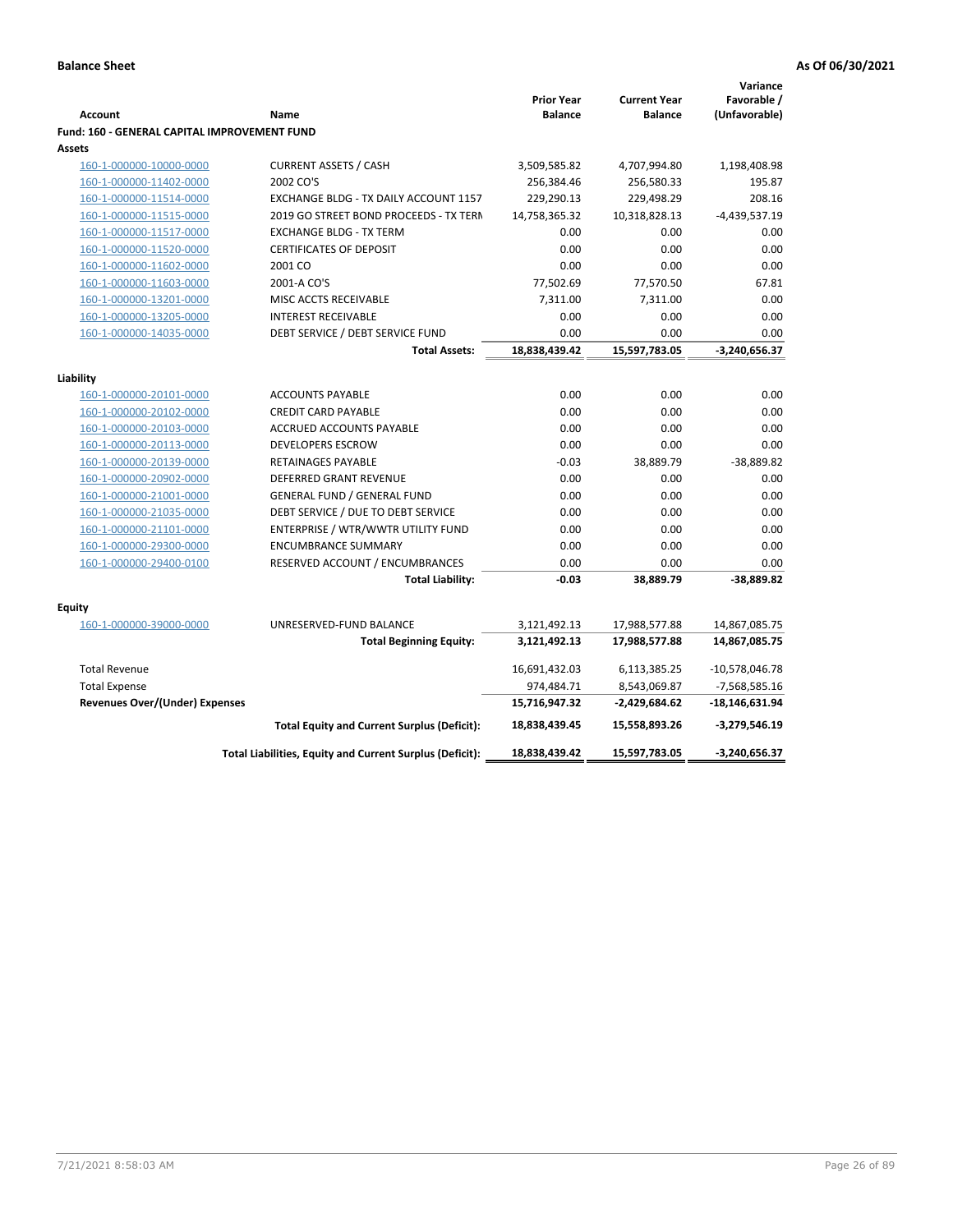| <b>Account</b>                        | <b>Name</b>                                              | <b>Prior Year</b><br><b>Balance</b> | <b>Current Year</b><br><b>Balance</b> | Variance<br>Favorable /<br>(Unfavorable) |
|---------------------------------------|----------------------------------------------------------|-------------------------------------|---------------------------------------|------------------------------------------|
| Fund: 161 - STREET CONSTRUCTION FUND  |                                                          |                                     |                                       |                                          |
| <b>Assets</b>                         |                                                          |                                     |                                       |                                          |
| 161-1-000000-10000-0000               | <b>CURRENT ASSETS / CASH</b>                             | 833,443.86                          | $-775,950.25$                         | $-1,609,394.11$                          |
| 161-1-000000-11003-0000               | 2010 CO'S                                                | 0.00                                | 0.00                                  | 0.00                                     |
| 161-1-000000-13205-0000               | <b>INTEREST RECEIVABLE</b>                               | 0.00                                | 0.00                                  | 0.00                                     |
| 161-1-000000-14035-0000               | DEBT SERVICE / DEBT SERVICE FUND                         | 0.00                                | 0.00                                  | 0.00                                     |
|                                       | <b>Total Assets:</b>                                     | 833,443.86                          | -775,950.25                           | $-1,609,394.11$                          |
| Liability                             |                                                          |                                     |                                       |                                          |
| 161-1-000000-20101-0000               | <b>ACCOUNTS PAYABLE</b>                                  | 0.00                                | 0.00                                  | 0.00                                     |
| 161-1-000000-20102-0000               | <b>CREDIT CARD PAYABLE</b>                               | 0.00                                | 0.00                                  | 0.00                                     |
| 161-1-000000-20103-0000               | <b>ACCRUED ACCOUNTS PAYABLE</b>                          | 0.00                                | 0.00                                  | 0.00                                     |
| 161-1-000000-20139-0000               | <b>RETAINAGES PAYABLE</b>                                | 0.00                                | 82,665.65                             | $-82,665.65$                             |
| 161-1-000000-21001-0000               | <b>GENERAL FUND / GENERAL FUND</b>                       | 0.00                                | 0.00                                  | 0.00                                     |
| 161-1-000000-21035-0000               | DEBT SERVICE / DUE TO DEBT SERVICE                       | 0.00                                | 0.00                                  | 0.00                                     |
| 161-1-000000-29300-0000               | <b>ENCUMBRANCE SUMMARY</b>                               | 0.00                                | 0.00                                  | 0.00                                     |
| 161-1-000000-29400-0100               | RESERVED ACCOUNT / ENCUMBRANCES                          | 0.00                                | 0.00                                  | 0.00                                     |
|                                       | <b>Total Liability:</b>                                  | 0.00                                | 82,665.65                             | $-82,665.65$                             |
| <b>Equity</b>                         |                                                          |                                     |                                       |                                          |
| 161-1-000000-39000-0000               | UNRESERVED-FUND BALANCE                                  | 869,625.59                          | 657,106.80                            | $-212,518.79$                            |
|                                       | <b>Total Beginning Equity:</b>                           | 869,625.59                          | 657,106.80                            | $-212,518.79$                            |
| <b>Total Revenue</b>                  |                                                          | 9,334.29                            | 79.94                                 | $-9,254.35$                              |
| <b>Total Expense</b>                  |                                                          | 45,516.02                           | 1,515,802.64                          | $-1,470,286.62$                          |
| <b>Revenues Over/(Under) Expenses</b> |                                                          | $-36,181.73$                        | $-1,515,722.70$                       | $-1,479,540.97$                          |
|                                       | <b>Total Equity and Current Surplus (Deficit):</b>       | 833,443.86                          | $-858,615.90$                         | $-1,692,059.76$                          |
|                                       | Total Liabilities, Equity and Current Surplus (Deficit): | 833,443.86                          | -775,950.25                           | $-1,609,394.11$                          |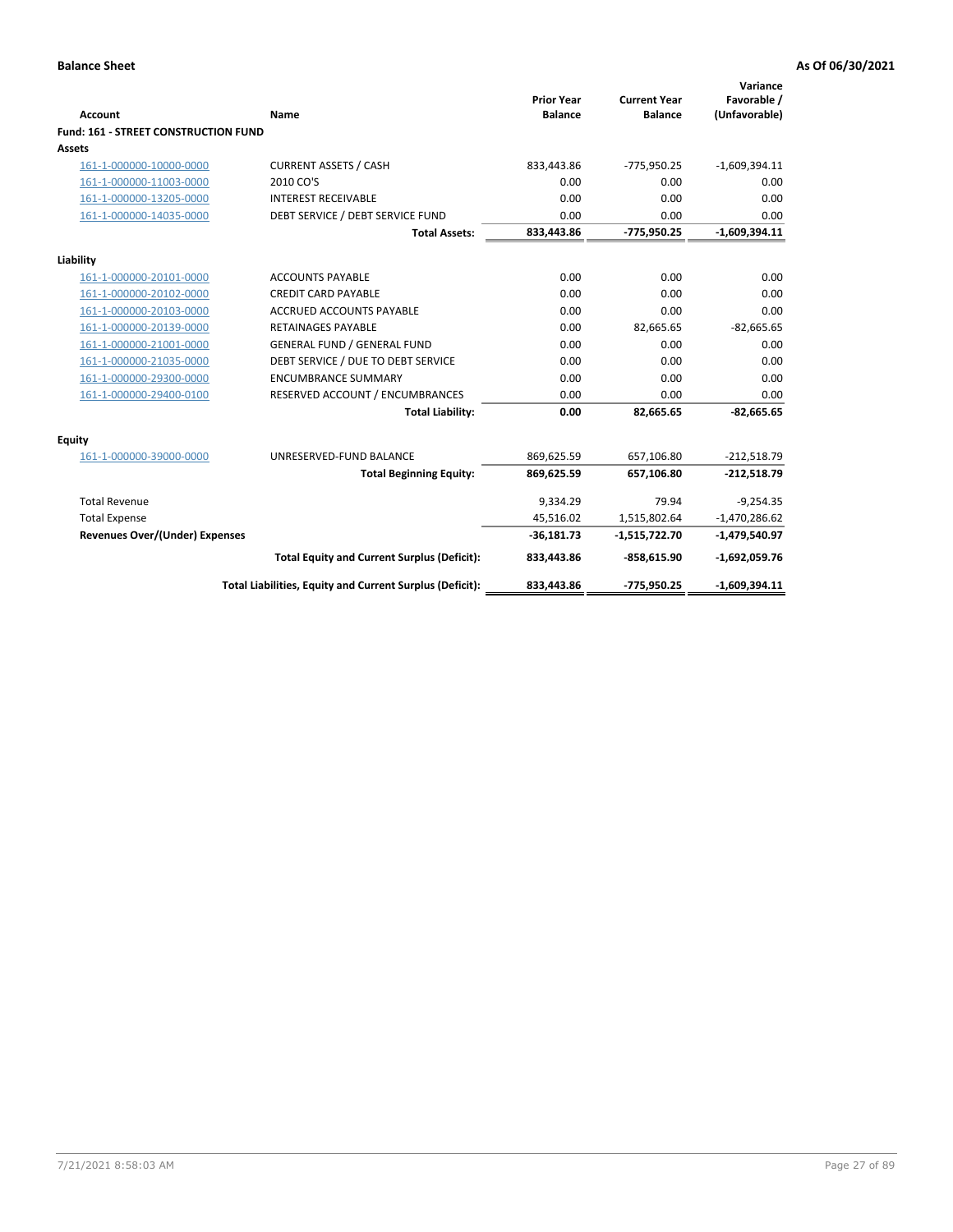| Account                                         | Name                                                     | <b>Prior Year</b><br><b>Balance</b> | <b>Current Year</b><br><b>Balance</b> | Variance<br>Favorable /<br>(Unfavorable) |
|-------------------------------------------------|----------------------------------------------------------|-------------------------------------|---------------------------------------|------------------------------------------|
| <b>Fund: 162 - GRAHAM PARK RENOVATIONS FUND</b> |                                                          |                                     |                                       |                                          |
| <b>Assets</b>                                   |                                                          |                                     |                                       |                                          |
| 162-1-000000-10000-0000                         | <b>CURRENT ASSETS / CASH</b>                             | 0.00                                | 0.00                                  | 0.00                                     |
| 162-1-000000-13201-0000                         | MISC ACCTS RECEIVABLE                                    | 0.00                                | 0.00                                  | 0.00                                     |
|                                                 | <b>Total Assets:</b>                                     | 0.00                                | 0.00                                  | 0.00                                     |
| Liability                                       |                                                          |                                     |                                       |                                          |
| 162-1-000000-20101-0000                         | <b>ACCOUNTS PAYABLE</b>                                  | 0.00                                | 0.00                                  | 0.00                                     |
| 162-1-000000-20139-0000                         | <b>RETAINAGES PAYABLE</b>                                | 0.00                                | 0.00                                  | 0.00                                     |
| 162-1-000000-20202-0000                         | <b>DEFERRED REVENUE</b>                                  | 0.00                                | 0.00                                  | 0.00                                     |
| 162-1-000000-29300-0000                         | <b>ENCUMBRANCE SUMMARY</b>                               | 0.00                                | 0.00                                  | 0.00                                     |
| 162-1-000000-29400-0000                         | RESERVED ACCOUNT / ENCUMBRANCES                          | 0.00                                | 0.00                                  | 0.00                                     |
|                                                 | <b>Total Liability:</b>                                  | 0.00                                | 0.00                                  | 0.00                                     |
| Equity                                          |                                                          |                                     |                                       |                                          |
| 162-1-000000-39000-0000                         | UNRESERVED-FUND BALANCE                                  | 0.00                                | 0.00                                  | 0.00                                     |
|                                                 | <b>Total Beginning Equity:</b>                           | 0.00                                | 0.00                                  | 0.00                                     |
| <b>Total Revenue</b>                            |                                                          | 0.00                                | 0.00                                  | 0.00                                     |
| <b>Total Expense</b>                            |                                                          | 0.00                                | 0.00                                  | 0.00                                     |
| <b>Revenues Over/(Under) Expenses</b>           |                                                          | 0.00                                | 0.00                                  | 0.00                                     |
|                                                 | <b>Total Equity and Current Surplus (Deficit):</b>       | 0.00                                | 0.00                                  | 0.00                                     |
|                                                 | Total Liabilities, Equity and Current Surplus (Deficit): | 0.00                                | 0.00                                  | 0.00                                     |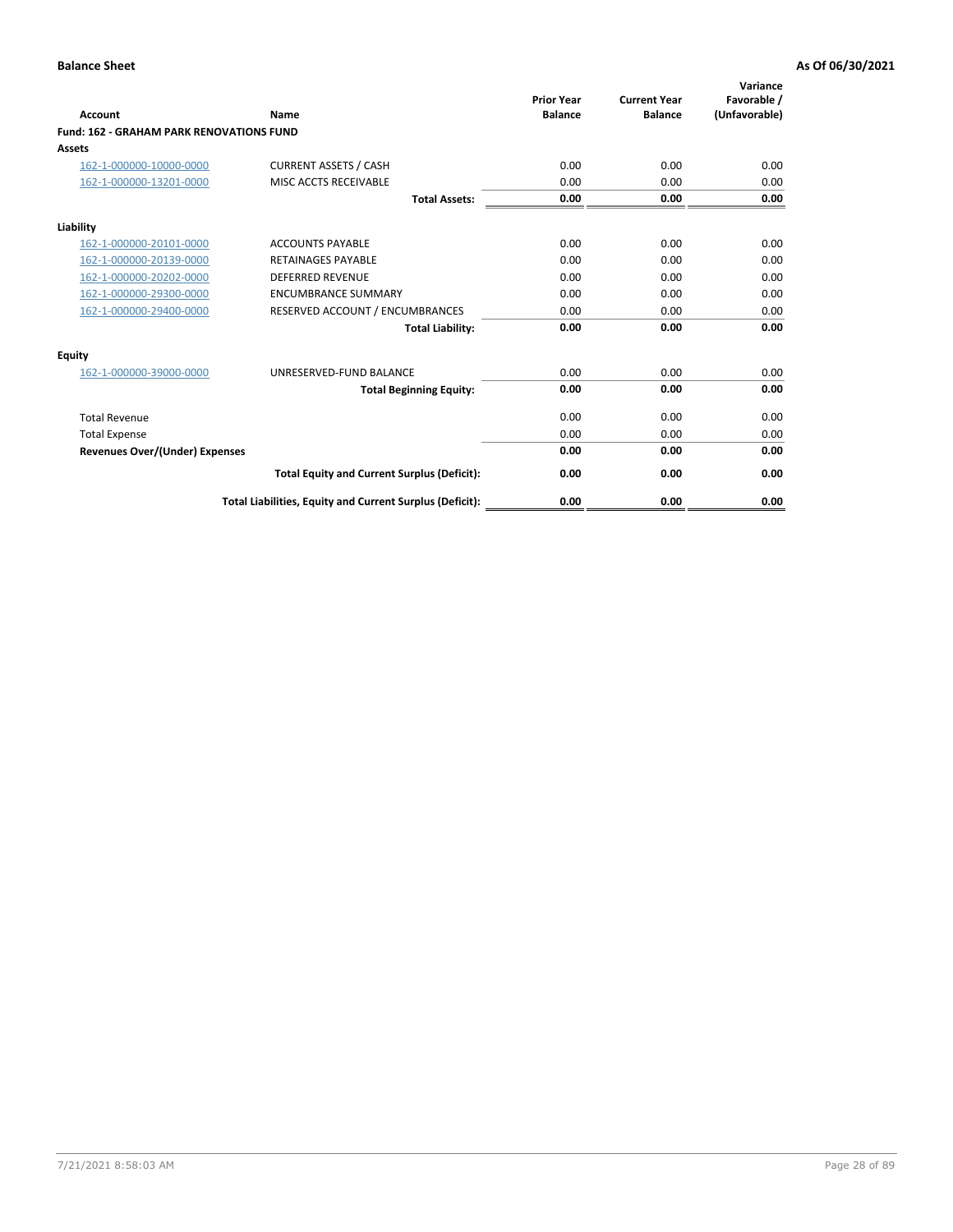| Account                               | Name                                                     | <b>Prior Year</b><br><b>Balance</b> | <b>Current Year</b><br><b>Balance</b> | Variance<br>Favorable /<br>(Unfavorable) |
|---------------------------------------|----------------------------------------------------------|-------------------------------------|---------------------------------------|------------------------------------------|
| Fund: 163 - SECO STIMULAS BLOCK GRANT |                                                          |                                     |                                       |                                          |
| <b>Assets</b>                         |                                                          |                                     |                                       |                                          |
| 163-1-000000-10000-0000               | <b>CURRENT ASSETS / CASH</b>                             | 0.00                                | 0.00                                  | 0.00                                     |
| 163-1-000000-13201-0000               | MISC ACCTS RECEIVABLE                                    | 0.00                                | 0.00                                  | 0.00                                     |
| 163-1-000000-13205-0000               | <b>INTEREST RECEIVABLE</b>                               | 0.00                                | 0.00                                  | 0.00                                     |
|                                       | <b>Total Assets:</b>                                     | 0.00                                | 0.00                                  | 0.00                                     |
| Liability                             |                                                          |                                     |                                       |                                          |
| 163-1-000000-20101-0000               | <b>ACCOUNTS PAYABLE</b>                                  | 0.00                                | 0.00                                  | 0.00                                     |
| 163-1-000000-20102-0000               | <b>CREDIT CARD PAYABLE</b>                               | 0.00                                | 0.00                                  | 0.00                                     |
| 163-1-000000-20103-0000               | <b>ACCRUED ACCOUNTS PAYABLE</b>                          | 0.00                                | 0.00                                  | 0.00                                     |
| 163-1-000000-20139-0000               | <b>RETAINAGES PAYABLE</b>                                | 0.00                                | 0.00                                  | 0.00                                     |
| 163-1-000000-20902-0000               | DEFERRED GRANT REVENUE                                   | 0.00                                | 0.00                                  | 0.00                                     |
| 163-1-000000-29300-0000               | <b>ENCUMBRANCE SUMMARY</b>                               | 0.00                                | 0.00                                  | 0.00                                     |
| 163-1-000000-29400-0100               | RESERVED ACCOUNT / ENCUMBRANCES                          | 0.00                                | 0.00                                  | 0.00                                     |
|                                       | <b>Total Liability:</b>                                  | 0.00                                | 0.00                                  | 0.00                                     |
| <b>Equity</b>                         |                                                          |                                     |                                       |                                          |
| 163-1-000000-39000-0000               | UNRESERVED-FUND BALANCE                                  | 0.00                                | 0.00                                  | 0.00                                     |
|                                       | <b>Total Beginning Equity:</b>                           | 0.00                                | 0.00                                  | 0.00                                     |
| <b>Total Revenue</b>                  |                                                          | 0.00                                | 0.00                                  | 0.00                                     |
| <b>Total Expense</b>                  |                                                          | 0.00                                | 0.00                                  | 0.00                                     |
| <b>Revenues Over/(Under) Expenses</b> |                                                          | 0.00                                | 0.00                                  | 0.00                                     |
|                                       | <b>Total Equity and Current Surplus (Deficit):</b>       | 0.00                                | 0.00                                  | 0.00                                     |
|                                       | Total Liabilities, Equity and Current Surplus (Deficit): | 0.00                                | 0.00                                  | 0.00                                     |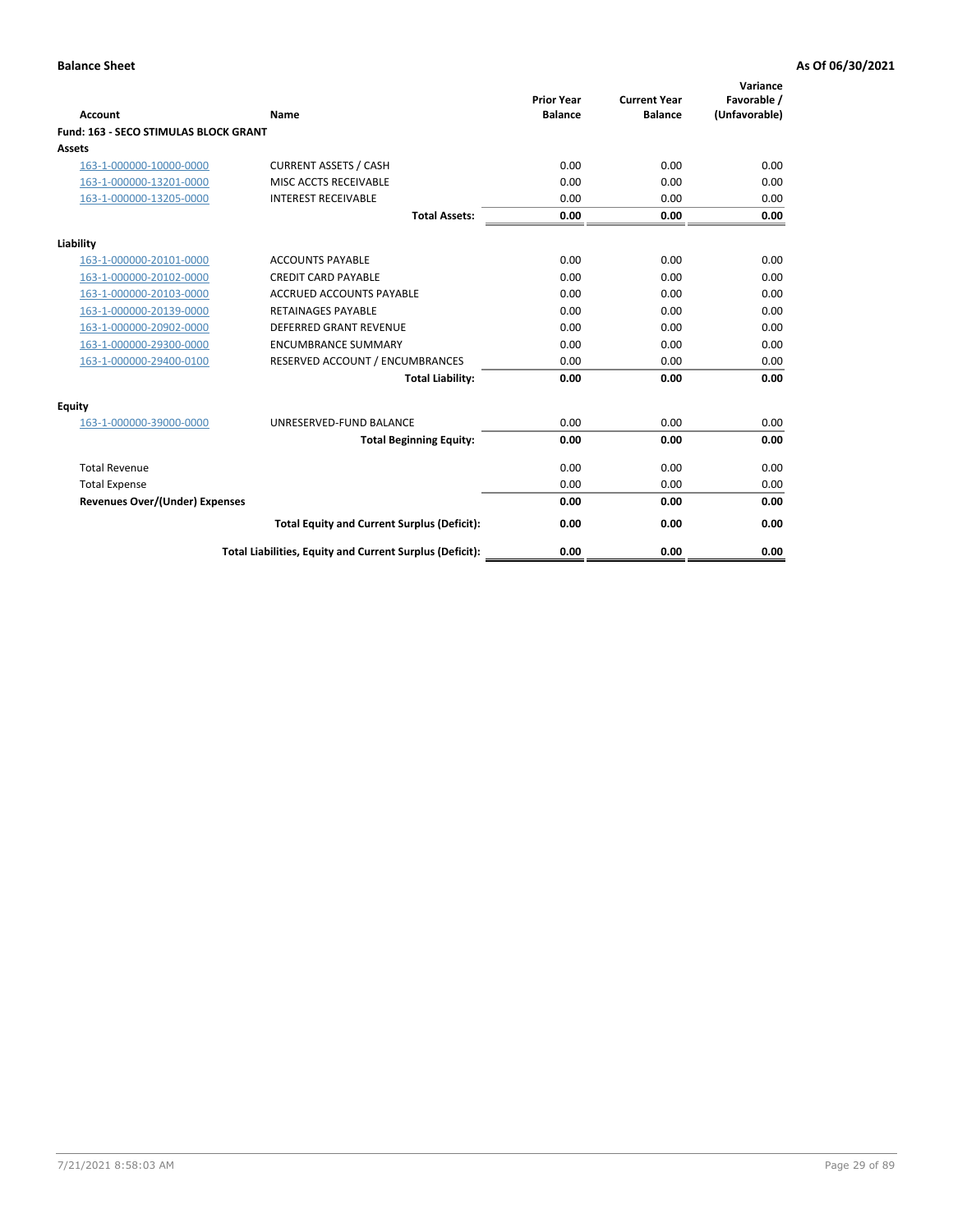| <b>Account</b>                        | <b>Name</b>                                              | <b>Prior Year</b><br><b>Balance</b> | <b>Current Year</b><br><b>Balance</b> | Variance<br>Favorable /<br>(Unfavorable) |
|---------------------------------------|----------------------------------------------------------|-------------------------------------|---------------------------------------|------------------------------------------|
| Fund: 164 - 2013 CO CAPITAL FUND      |                                                          |                                     |                                       |                                          |
| Assets                                |                                                          |                                     |                                       |                                          |
| 164-1-000000-10000-0000               | <b>CURRENT ASSETS / CASH</b>                             | 32,880.10                           | 32,905.96                             | 25.86                                    |
| 164-1-000000-11508-0000               | 2013 CO'S PROJ CONST                                     | 2,083.82                            | 2,085.72                              | 1.90                                     |
| 164-1-000000-11509-0000               | 2013 CO'S DEBT SERVICE                                   | 0.00                                | 0.00                                  | 0.00                                     |
| 164-1-000000-13205-0000               | <b>INTEREST RECEIVABLE</b>                               | 0.00                                | 0.00                                  | 0.00                                     |
| 164-1-000000-14035-0000               | DEBT SERVICE / DEBT SERVICE FUND                         | 0.00                                | 0.00                                  | 0.00                                     |
|                                       | <b>Total Assets:</b>                                     | 34,963.92                           | 34,991.68                             | 27.76                                    |
| Liability                             |                                                          |                                     |                                       |                                          |
| 164-1-000000-20101-0000               | <b>ACCOUNTS PAYABLE</b>                                  | 0.00                                | 0.00                                  | 0.00                                     |
| 164-1-000000-20102-0000               | <b>CREDIT CARD PAYABLE</b>                               | 0.00                                | 0.00                                  | 0.00                                     |
| 164-1-000000-20103-0000               | <b>ACCRUED ACCOUNTS PAYABLE</b>                          | 0.00                                | 0.00                                  | 0.00                                     |
| 164-1-000000-20139-0000               | <b>RETAINAGES PAYABLE</b>                                | 0.00                                | 0.00                                  | 0.00                                     |
| 164-1-000000-21001-0000               | <b>GENERAL FUND / GENERAL FUND</b>                       | 0.00                                | 0.00                                  | 0.00                                     |
| 164-1-000000-21035-0000               | DEBT SERVICE / DUE TO DEBT SERVICE                       | 0.00                                | 0.00                                  | 0.00                                     |
| 164-1-000000-29300-0000               | <b>ENCUMBRANCE SUMMARY</b>                               | 0.00                                | 0.00                                  | 0.00                                     |
| 164-1-000000-29400-0100               | RESERVED ACCOUNT / ENCUMBRANCES                          | 0.00                                | 0.00                                  | 0.00                                     |
|                                       | <b>Total Liability:</b>                                  | 0.00                                | 0.00                                  | 0.00                                     |
| Equity                                |                                                          |                                     |                                       |                                          |
| 164-1-000000-39000-0000               | UNRESERVED-FUND BALANCE                                  | 34,601.73                           | 34,976.69                             | 374.96                                   |
|                                       | <b>Total Beginning Equity:</b>                           | 34,601.73                           | 34,976.69                             | 374.96                                   |
| <b>Total Revenue</b>                  |                                                          | 370.33                              | 20.48                                 | $-349.85$                                |
| <b>Total Expense</b>                  |                                                          | 8.14                                | 5.49                                  | 2.65                                     |
| <b>Revenues Over/(Under) Expenses</b> |                                                          | 362.19                              | 14.99                                 | $-347.20$                                |
|                                       | <b>Total Equity and Current Surplus (Deficit):</b>       | 34,963.92                           | 34,991.68                             | 27.76                                    |
|                                       | Total Liabilities, Equity and Current Surplus (Deficit): | 34,963.92                           | 34,991.68                             | 27.76                                    |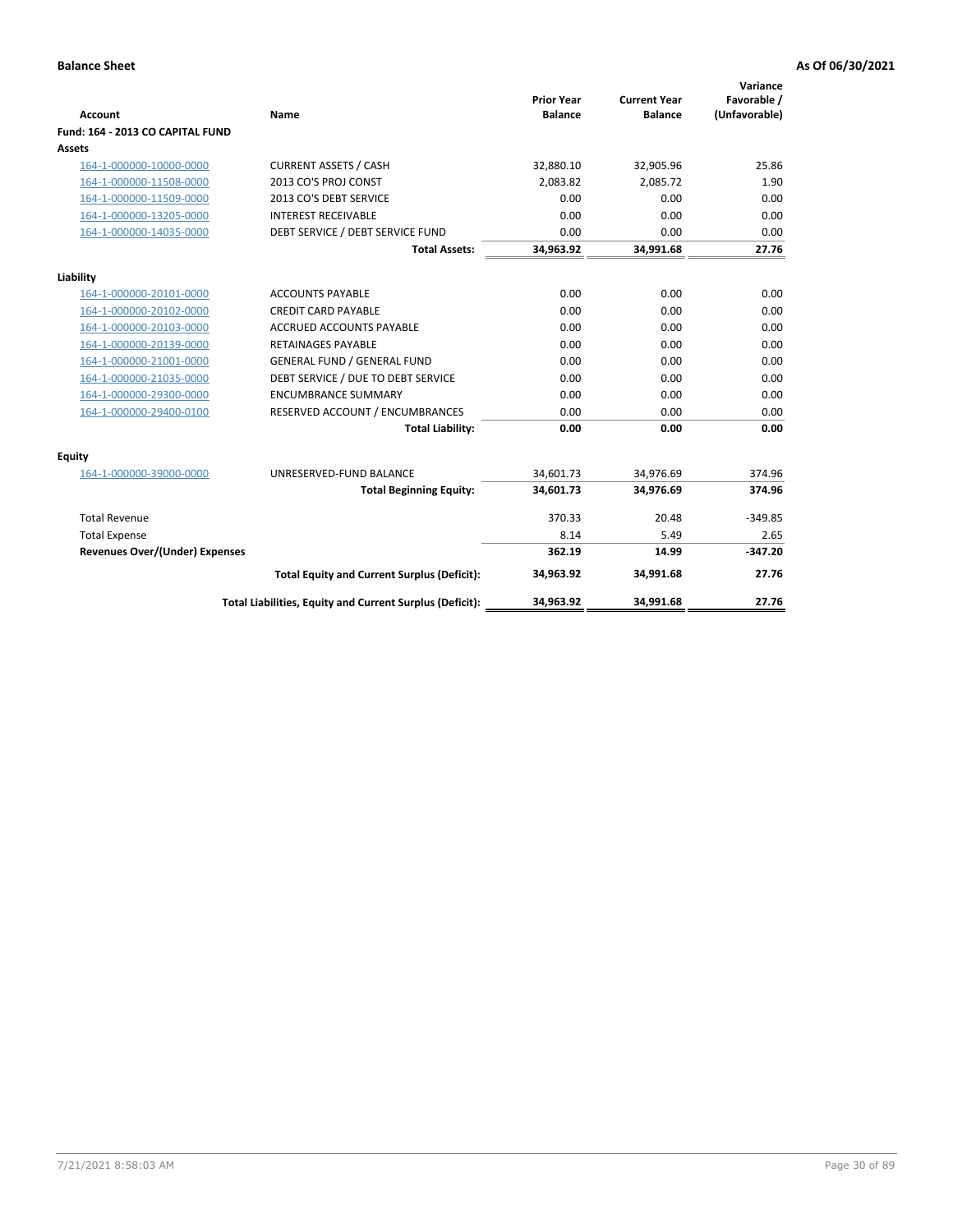| <b>Account</b>                        | Name                                                     | <b>Prior Year</b><br><b>Balance</b> | <b>Current Year</b><br><b>Balance</b> | Variance<br>Favorable /<br>(Unfavorable) |
|---------------------------------------|----------------------------------------------------------|-------------------------------------|---------------------------------------|------------------------------------------|
| Fund: 165 - 2014 GO FUND              |                                                          |                                     |                                       |                                          |
| Assets                                |                                                          |                                     |                                       |                                          |
| 165-1-000000-10000-0000               | <b>CURRENT ASSETS / CASH</b>                             | $-8,613.63$                         | $-8,613.63$                           | 0.00                                     |
| 165-1-000000-11003-0000               | 2010 CO'S                                                | 0.00                                | 0.00                                  | 0.00                                     |
| 165-1-000000-11202-0000               | 2014 GO STREET BONDS                                     | 0.00                                | 0.00                                  | 0.00                                     |
| 165-1-000000-11511-0000               | 2015 GO PROJECT CONSTRUCTION                             | 801,989.09                          | 802,717.23                            | 728.14                                   |
| 165-1-000000-11520-0000               | <b>CERTIFICATES OF DEPOSIT</b>                           | 0.00                                | 0.00                                  | 0.00                                     |
| 165-1-000000-11530-0000               | <b>TexasTERM CP</b>                                      | 0.00                                | 0.00                                  | 0.00                                     |
| 165-1-000000-13201-0000               | MISC ACCTS RECEIVABLE                                    | 0.00                                | 0.00                                  | 0.00                                     |
| 165-1-000000-13205-0000               | <b>INTEREST RECEIVABLE</b>                               | 0.00                                | 0.00                                  | 0.00                                     |
| 165-1-000000-14035-0000               | DEBT SERVICE / DEBT SERVICE FUND                         | 0.00                                | 0.00                                  | 0.00                                     |
|                                       | <b>Total Assets:</b>                                     | 793,375.46                          | 794,103.60                            | 728.14                                   |
| Liability                             |                                                          |                                     |                                       |                                          |
| 165-1-000000-20101-0000               | <b>ACCOUNTS PAYABLE</b>                                  | 0.00                                | 0.00                                  | 0.00                                     |
| 165-1-000000-20102-0000               | <b>CREDIT CARD PAYABLE</b>                               | 0.00                                | 0.00                                  | 0.00                                     |
| 165-1-000000-20103-0000               | <b>ACCRUED ACCOUNTS PAYABLE</b>                          | 0.00                                | 0.00                                  | 0.00                                     |
| 165-1-000000-20139-0000               | <b>RETAINAGES PAYABLE</b>                                | 0.00                                | 0.00                                  | 0.00                                     |
| 165-1-000000-21001-0000               | <b>GENERAL FUND / GENERAL FUND</b>                       | 0.00                                | 0.00                                  | 0.00                                     |
| 165-1-000000-21035-0000               | DEBT SERVICE / DUE TO DEBT SERVICE                       | 0.00                                | 0.00                                  | 0.00                                     |
| 165-1-000000-29300-0000               | <b>ENCUMBRANCE SUMMARY</b>                               | 0.00                                | 0.00                                  | 0.00                                     |
| 165-1-000000-29400-0100               | RESERVED ACCOUNT / ENCUMBRANCES                          | 0.00                                | 0.00                                  | 0.00                                     |
|                                       | <b>Total Liability:</b>                                  | 0.00                                | 0.00                                  | 0.00                                     |
| Fquity                                |                                                          |                                     |                                       |                                          |
| 165-1-000000-39000-0000               | UNRESERVED-FUND BALANCE                                  | 785,908.22                          | 793,719.47                            | 7,811.25                                 |
|                                       | <b>Total Beginning Equity:</b>                           | 785,908.22                          | 793,719.47                            | 7,811.25                                 |
| <b>Total Revenue</b>                  |                                                          | 7,467.24                            | 384.13                                | $-7,083.11$                              |
| <b>Total Expense</b>                  |                                                          | 0.00                                | 0.00                                  | 0.00                                     |
| <b>Revenues Over/(Under) Expenses</b> |                                                          | 7,467.24                            | 384.13                                | $-7,083.11$                              |
|                                       | <b>Total Equity and Current Surplus (Deficit):</b>       | 793,375.46                          | 794,103.60                            | 728.14                                   |
|                                       | Total Liabilities, Equity and Current Surplus (Deficit): | 793,375.46                          | 794,103.60                            | 728.14                                   |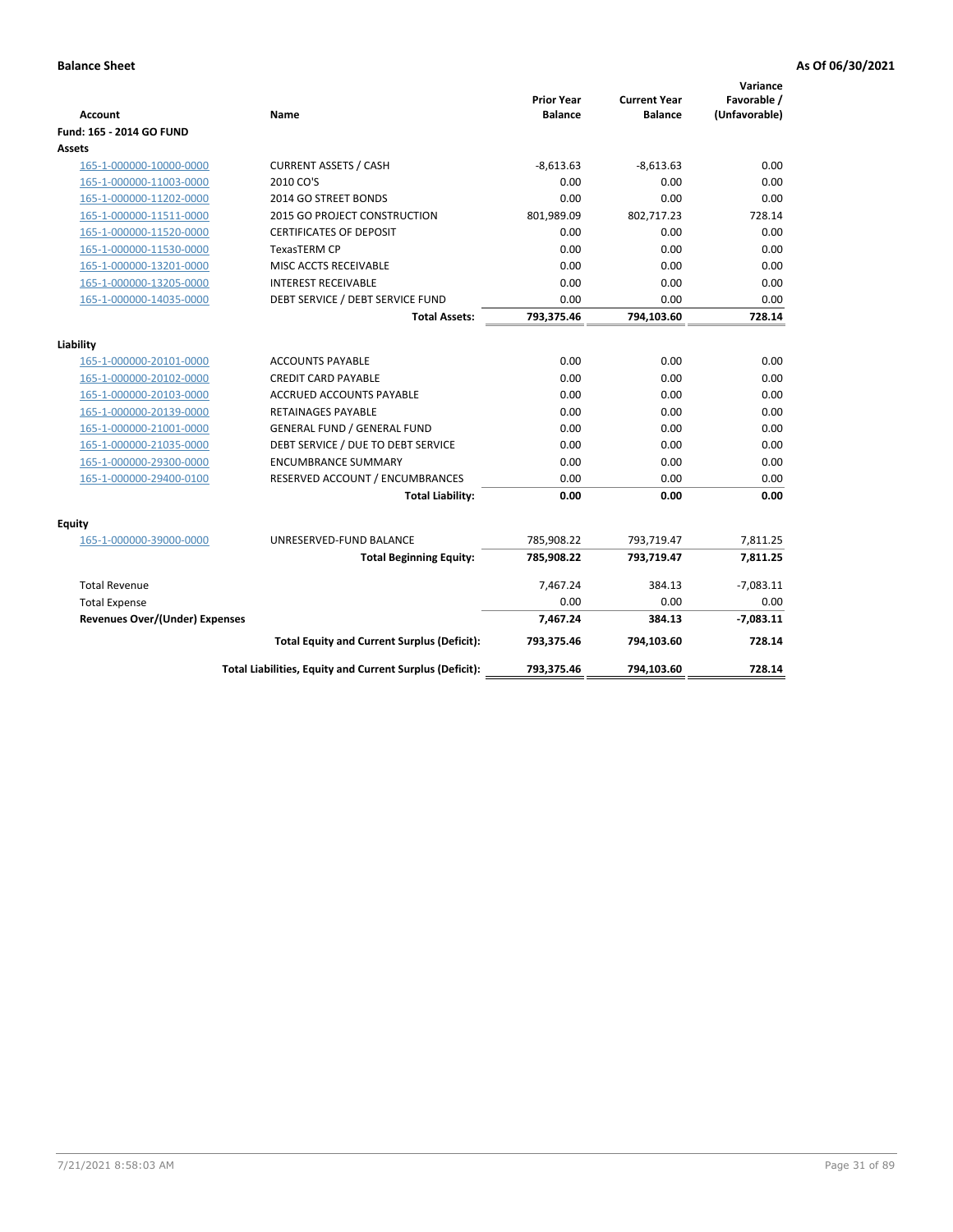|                                                       |                                                          |                                     |                                       | Variance                     |
|-------------------------------------------------------|----------------------------------------------------------|-------------------------------------|---------------------------------------|------------------------------|
| Account                                               | Name                                                     | <b>Prior Year</b><br><b>Balance</b> | <b>Current Year</b><br><b>Balance</b> | Favorable /<br>(Unfavorable) |
| Fund: 170 - LAW ENFORCEMENT GRANT - CAPITAL PURCHASES |                                                          |                                     |                                       |                              |
| Assets                                                |                                                          |                                     |                                       |                              |
| 170-1-000000-10000-0000                               | <b>CURRENT ASSETS / CASH</b>                             | 0.00                                | 0.00                                  | 0.00                         |
| 170-1-000000-13201-0000                               | MISC ACCTS RECEIVABLE                                    | 0.00                                | 0.00                                  | 0.00                         |
|                                                       | <b>Total Assets:</b>                                     | 0.00                                | 0.00                                  | 0.00                         |
| Liability                                             |                                                          |                                     |                                       |                              |
| 170-1-000000-20101-0000                               | <b>ACCOUNTS PAYABLE</b>                                  | 0.00                                | 0.00                                  | 0.00                         |
| 170-1-000000-20102-0000                               | <b>CREDIT CARD PAYABLE</b>                               | 0.00                                | 0.00                                  | 0.00                         |
| 170-1-000000-20103-0000                               | <b>ACCRUED ACCOUNTS PAYABLE</b>                          | 0.00                                | 0.00                                  | 0.00                         |
| 170-1-000000-20902-0000                               | DEFERRED GRANT REVENUE                                   | 0.00                                | 0.00                                  | 0.00                         |
| 170-1-000000-21001-0000                               | <b>GENERAL FUND / GENERAL FUND</b>                       | 0.00                                | 0.00                                  | 0.00                         |
| 170-1-000000-24004-0000                               | <b>INTEREST PAYABLE ON DEP</b>                           | 0.00                                | 0.00                                  | 0.00                         |
| 170-1-000000-29300-0000                               | <b>ENCUMBRANCE SUMMARY</b>                               | 0.00                                | 0.00                                  | 0.00                         |
| 170-1-000000-29400-0000                               | RESERVED ACCOUNT / ENCUMBRANCES                          | 0.00                                | 0.00                                  | 0.00                         |
|                                                       | <b>Total Liability:</b>                                  | 0.00                                | 0.00                                  | 0.00                         |
| Equity                                                |                                                          |                                     |                                       |                              |
| 170-1-000000-39000-0000                               | UNRESERVED-FUND BALANCE                                  | 0.00                                | 0.00                                  | 0.00                         |
|                                                       | <b>Total Beginning Equity:</b>                           | 0.00                                | 0.00                                  | 0.00                         |
| <b>Total Revenue</b>                                  |                                                          | 0.00                                | 0.00                                  | 0.00                         |
| <b>Total Expense</b>                                  |                                                          | 0.00                                | 0.00                                  | 0.00                         |
| <b>Revenues Over/(Under) Expenses</b>                 |                                                          | 0.00                                | 0.00                                  | 0.00                         |
|                                                       | <b>Total Equity and Current Surplus (Deficit):</b>       | 0.00                                | 0.00                                  | 0.00                         |
|                                                       | Total Liabilities, Equity and Current Surplus (Deficit): | 0.00                                | 0.00                                  | 0.00                         |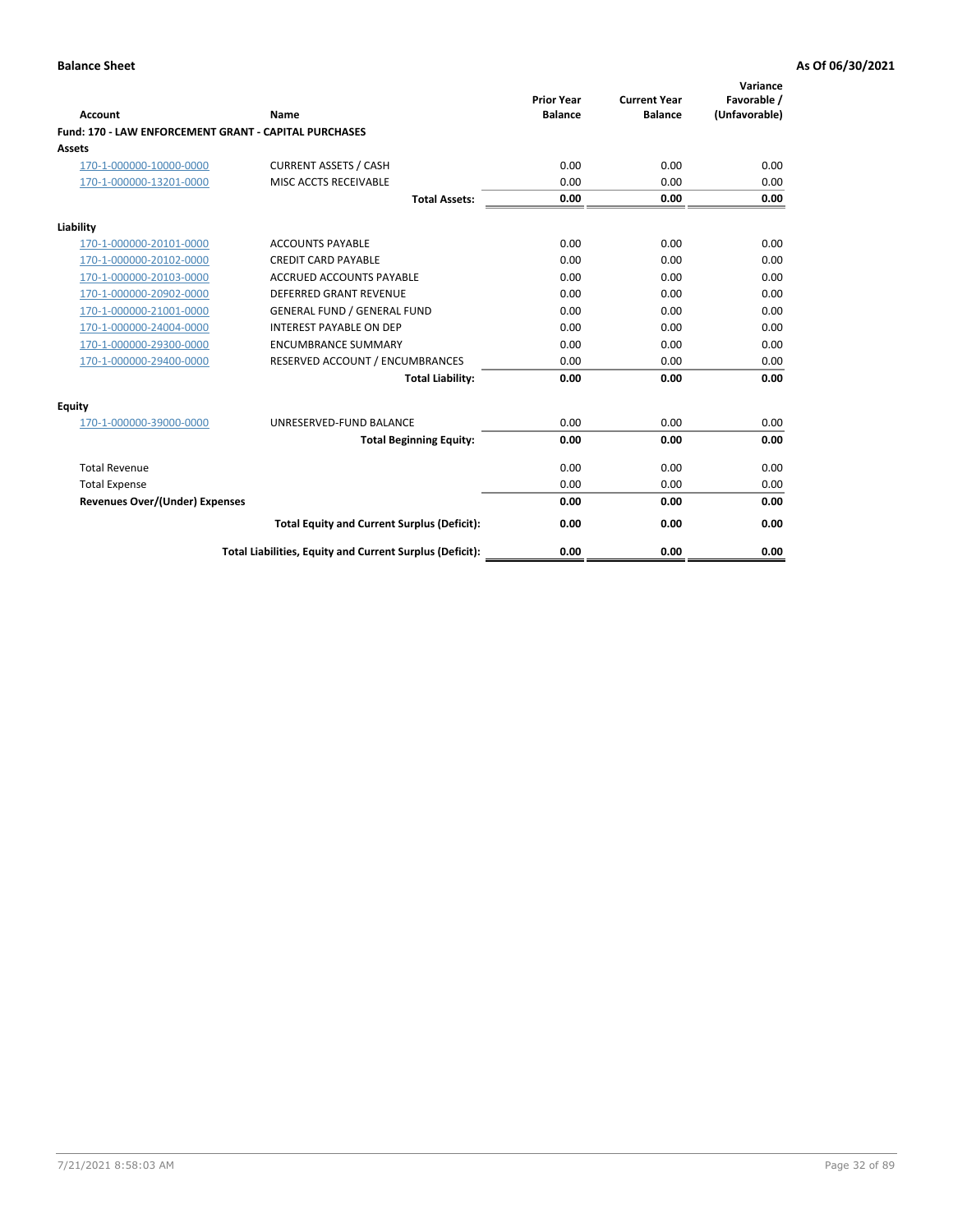| Account                                        | Name                                                     | <b>Prior Year</b><br><b>Balance</b> | <b>Current Year</b><br><b>Balance</b> | Variance<br>Favorable /<br>(Unfavorable) |
|------------------------------------------------|----------------------------------------------------------|-------------------------------------|---------------------------------------|------------------------------------------|
| <b>Fund: 171 - MAIN STREET SPECIAL REVENUE</b> |                                                          |                                     |                                       |                                          |
| Assets                                         |                                                          |                                     |                                       |                                          |
| 171-1-000000-10000-0000                        | <b>CURRENT ASSETS / CASH</b>                             | $-36,963.51$                        | $-60,853.05$                          | $-23,889.54$                             |
| 171-1-000000-13201-0000                        | MISC ACCTS RECEIVABLE                                    | 0.00                                | 0.00                                  | 0.00                                     |
| 171-1-000000-13205-0000                        | <b>INTEREST RECEIVABLE</b>                               | 0.00                                | 0.00                                  | 0.00                                     |
|                                                | <b>Total Assets:</b>                                     | $-36,963.51$                        | $-60,853.05$                          | $-23,889.54$                             |
| Liability                                      |                                                          |                                     |                                       |                                          |
| 171-1-000000-20101-0000                        | <b>ACCOUNTS PAYABLE</b>                                  | 0.00                                | 0.00                                  | 0.00                                     |
| 171-1-000000-20102-0000                        | <b>CREDIT CARD PAYABLE</b>                               | 0.00                                | 0.00                                  | 0.00                                     |
| 171-1-000000-20103-0000                        | <b>ACCRUED ACCOUNTS PAYABLE</b>                          | 0.00                                | 0.00                                  | 0.00                                     |
| 171-1-000000-20139-0000                        | <b>RETAINAGES PAYABLE</b>                                | 10,729.61                           | 0.00                                  | 10,729.61                                |
| 171-1-000000-20902-0000                        | <b>DEFERRED GRANT REVENUE</b>                            | 0.00                                | 0.00                                  | 0.00                                     |
| 171-1-000000-29300-0000                        | <b>ENCUMBRANCE SUMMARY</b>                               | 0.00                                | 0.00                                  | 0.00                                     |
| 171-1-000000-29400-0100                        | RESERVED ACCOUNT / ENCUMBRANCES                          | 0.00                                | 0.00                                  | 0.00                                     |
|                                                | <b>Total Liability:</b>                                  | 10,729.61                           | 0.00                                  | 10,729.61                                |
| <b>Equity</b>                                  |                                                          |                                     |                                       |                                          |
| 171-1-000000-39000-0000                        | UNRESERVED-FUND BALANCE                                  | $-48.361.48$                        | $-65.088.51$                          | $-16,727.03$                             |
|                                                | <b>Total Beginning Equity:</b>                           | $-48,361.48$                        | $-65,088.51$                          | $-16,727.03$                             |
| <b>Total Revenue</b>                           |                                                          | 123,366.49                          | 89,781.03                             | $-33,585.46$                             |
| <b>Total Expense</b>                           |                                                          | 122,698.13                          | 85,545.57                             | 37,152.56                                |
| Revenues Over/(Under) Expenses                 |                                                          | 668.36                              | 4,235.46                              | 3,567.10                                 |
|                                                | <b>Total Equity and Current Surplus (Deficit):</b>       | $-47,693.12$                        | $-60,853.05$                          | $-13,159.93$                             |
|                                                | Total Liabilities, Equity and Current Surplus (Deficit): | $-36.963.51$                        | $-60.853.05$                          | $-23.889.54$                             |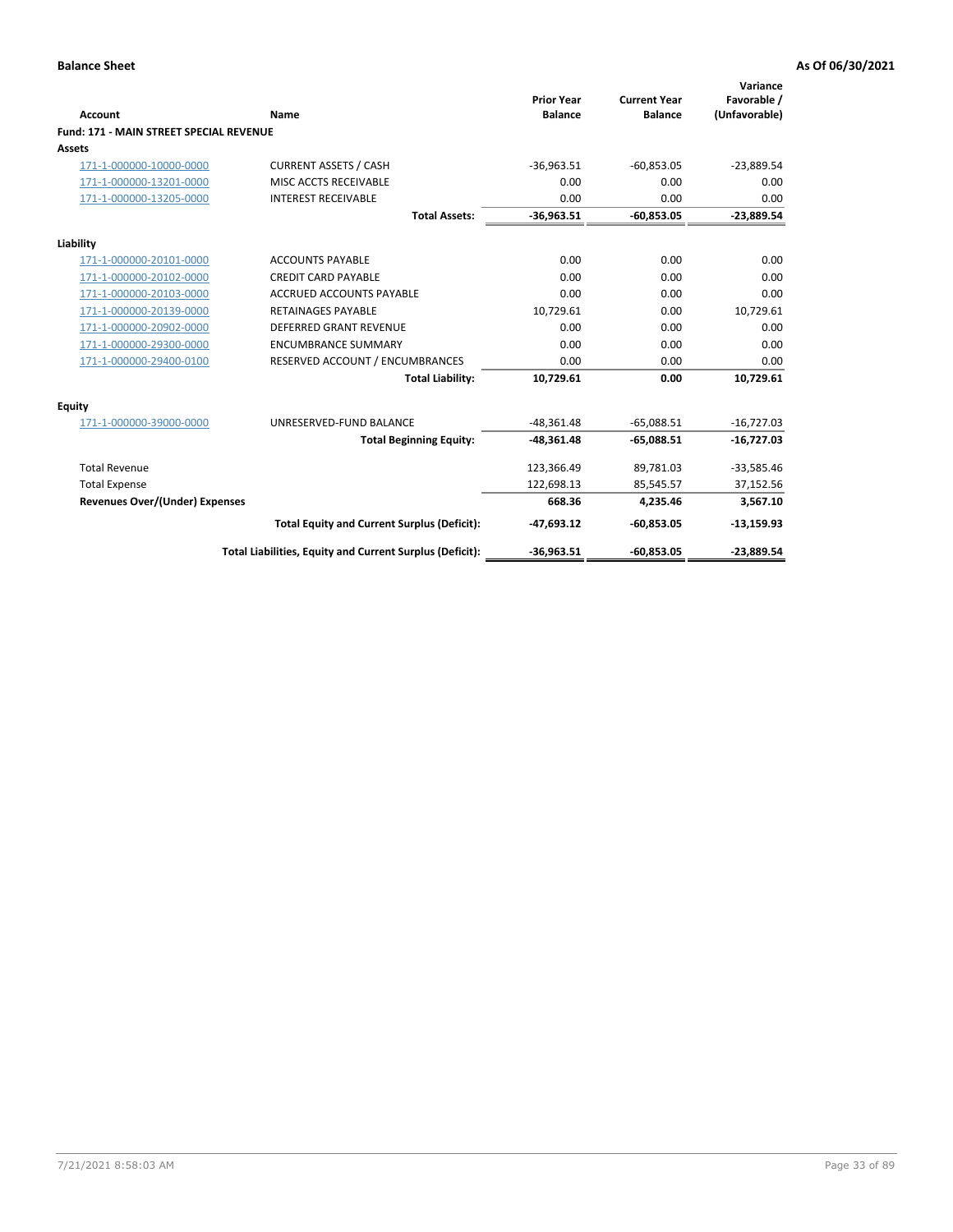|                                       |                                                          |                   |                     | Variance      |
|---------------------------------------|----------------------------------------------------------|-------------------|---------------------|---------------|
|                                       |                                                          | <b>Prior Year</b> | <b>Current Year</b> | Favorable /   |
| <b>Account</b>                        | Name                                                     | <b>Balance</b>    | <b>Balance</b>      | (Unfavorable) |
| <b>Fund: 172 - MINOR GRANTS FUND</b>  |                                                          |                   |                     |               |
| <b>Assets</b>                         |                                                          |                   |                     |               |
| 172-1-000000-10000-0000               | <b>CURRENT ASSETS / CASH</b>                             | 8,589.89          | 10,399.89           | 1,810.00      |
| 172-1-000000-13201-0000               | MISC ACCTS RECEIVABLE                                    | 0.00              | 0.00                | 0.00          |
| 172-1-000000-13205-0000               | <b>INTEREST RECEIVABLE</b>                               | 0.00              | 0.00                | 0.00          |
|                                       | <b>Total Assets:</b>                                     | 8,589.89          | 10,399.89           | 1,810.00      |
| Liability                             |                                                          |                   |                     |               |
| 172-1-000000-20101-0000               | <b>ACCOUNTS PAYABLE</b>                                  | 0.00              | 0.00                | 0.00          |
| 172-1-000000-20102-0000               | <b>CREDIT CARD PAYABLE</b>                               | 0.00              | 0.00                | 0.00          |
| 172-1-000000-20103-0000               | <b>ACCRUED ACCOUNTS PAYABLE</b>                          | 0.00              | 0.00                | 0.00          |
| 172-1-000000-20902-0000               | <b>DEFERRED GRANT REVENUE</b>                            | 0.00              | 0.00                | 0.00          |
| 172-1-000000-29300-0000               | <b>ENCUMBRANCE SUMMARY</b>                               | 0.00              | 0.00                | 0.00          |
| 172-1-000000-29400-0000               | RESERVED ACCOUNT / ENCUMBRANCES                          | 0.00              | 0.00                | 0.00          |
|                                       | <b>Total Liability:</b>                                  | 0.00              | 0.00                | 0.00          |
| Equity                                |                                                          |                   |                     |               |
| 172-1-000000-39000-0000               | UNRESERVED-FUND BALANCE                                  | 6.343.76          | 8.589.89            | 2,246.13      |
|                                       | <b>Total Beginning Equity:</b>                           | 6,343.76          | 8,589.89            | 2,246.13      |
| <b>Total Revenue</b>                  |                                                          | 3,660.00          | 7,000.00            | 3,340.00      |
| <b>Total Expense</b>                  |                                                          | 1,413.87          | 5,190.00            | $-3,776.13$   |
| <b>Revenues Over/(Under) Expenses</b> |                                                          | 2,246.13          | 1,810.00            | $-436.13$     |
|                                       | <b>Total Equity and Current Surplus (Deficit):</b>       | 8,589.89          | 10.399.89           | 1,810.00      |
|                                       | Total Liabilities, Equity and Current Surplus (Deficit): | 8,589.89          | 10,399.89           | 1,810.00      |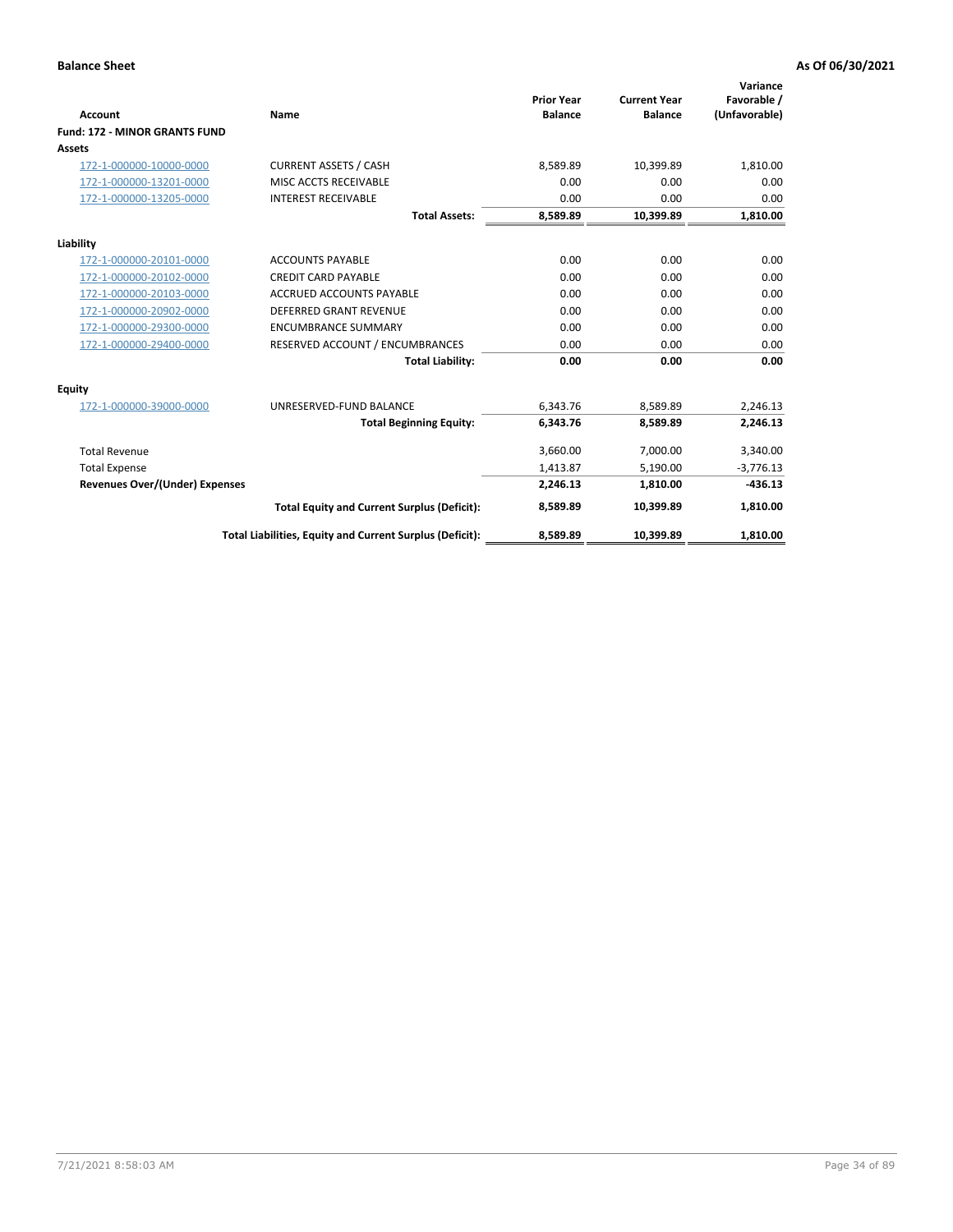| <b>Account</b>                         | <b>Name</b>                                              | <b>Prior Year</b><br><b>Balance</b> | <b>Current Year</b><br><b>Balance</b> | Variance<br>Favorable /<br>(Unfavorable) |
|----------------------------------------|----------------------------------------------------------|-------------------------------------|---------------------------------------|------------------------------------------|
| <b>Fund: 173 - FL YOUNG FOUNDATION</b> |                                                          |                                     |                                       |                                          |
| Assets                                 |                                                          |                                     |                                       |                                          |
| 173-1-000000-10000-0000                | <b>CURRENT ASSETS / CASH</b>                             | 0.00                                | 0.00                                  | 0.00                                     |
| 173-1-000000-13201-0000                | MISC ACCTS RECEIVABLE                                    | 0.00                                | 0.00                                  | 0.00                                     |
|                                        | <b>Total Assets:</b>                                     | 0.00                                | 0.00                                  | 0.00                                     |
| Liability                              |                                                          |                                     |                                       |                                          |
| 173-1-000000-20101-0000                | <b>ACCOUNTS PAYABLE</b>                                  | 0.00                                | 0.00                                  | 0.00                                     |
| 173-1-000000-20102-0000                | <b>CREDIT CARD PAYABLE</b>                               | 0.00                                | 0.00                                  | 0.00                                     |
| 173-1-000000-20902-0000                | <b>DEFERRED GRANT REVENUE</b>                            | 0.00                                | 0.00                                  | 0.00                                     |
| 173-1-000000-29300-0000                | <b>ENCUMBRANCE SUMMARY</b>                               | 0.00                                | 0.00                                  | 0.00                                     |
| 173-1-000000-29400-0000                | RESERVED ACCOUNT / ENCUMBRANCES                          | 0.00                                | 0.00                                  | 0.00                                     |
|                                        | <b>Total Liability:</b>                                  | 0.00                                | 0.00                                  | 0.00                                     |
| Equity                                 |                                                          |                                     |                                       |                                          |
| 173-1-000000-39000-0000                | UNRESERVED-FUND BALANCE                                  | 0.00                                | 0.00                                  | 0.00                                     |
|                                        | <b>Total Beginning Equity:</b>                           | 0.00                                | 0.00                                  | 0.00                                     |
| <b>Total Revenue</b>                   |                                                          | 0.00                                | 0.00                                  | 0.00                                     |
| <b>Total Expense</b>                   |                                                          | 0.00                                | 0.00                                  | 0.00                                     |
| <b>Revenues Over/(Under) Expenses</b>  |                                                          | 0.00                                | 0.00                                  | 0.00                                     |
|                                        | <b>Total Equity and Current Surplus (Deficit):</b>       | 0.00                                | 0.00                                  | 0.00                                     |
|                                        | Total Liabilities, Equity and Current Surplus (Deficit): | 0.00                                | 0.00                                  | 0.00                                     |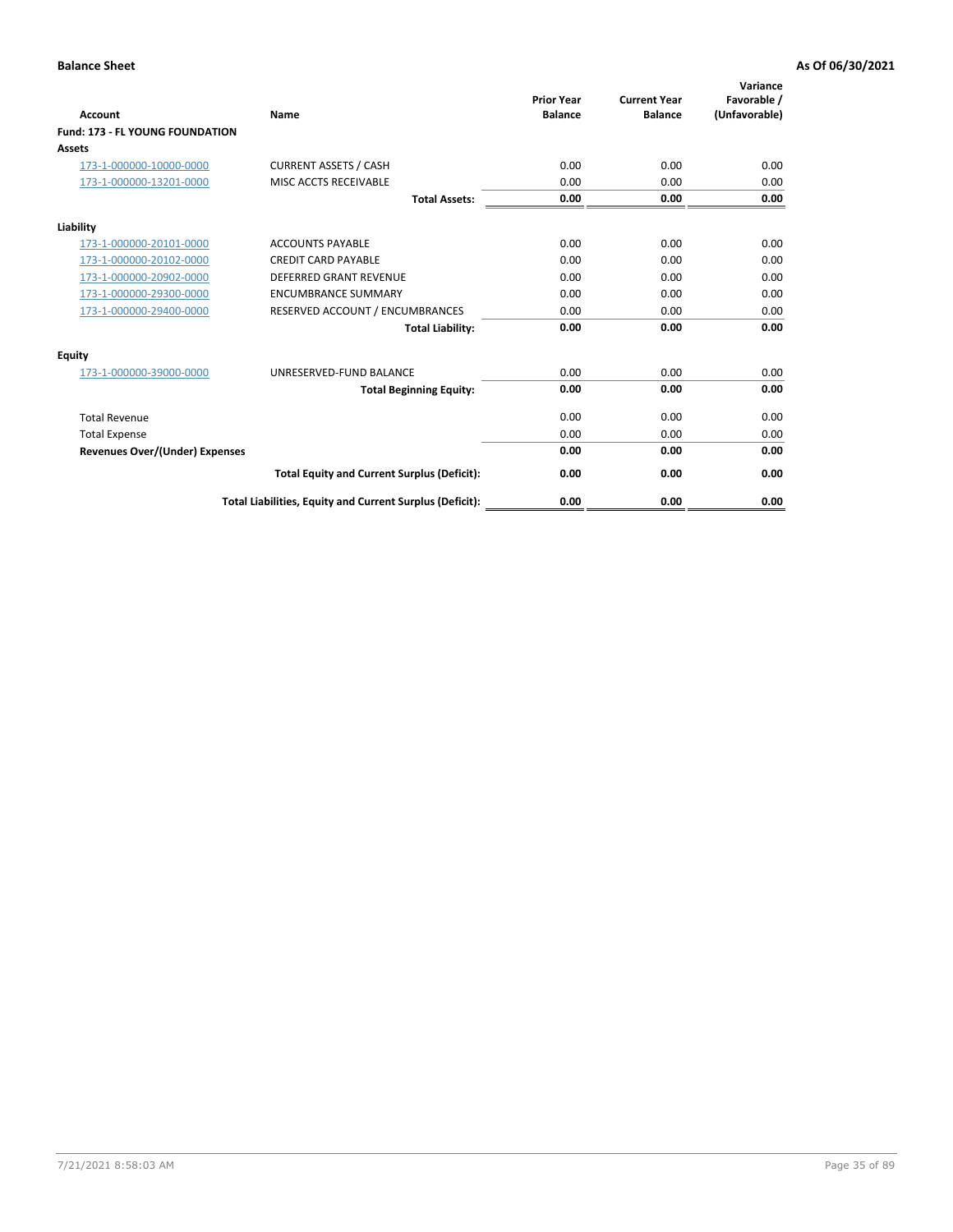| <b>Account</b>                        | Name                                                     | <b>Prior Year</b><br><b>Balance</b> | <b>Current Year</b><br><b>Balance</b> | Variance<br>Favorable /<br>(Unfavorable) |
|---------------------------------------|----------------------------------------------------------|-------------------------------------|---------------------------------------|------------------------------------------|
| <b>Fund: 174 - FEMA GRANT</b>         |                                                          |                                     |                                       |                                          |
| Assets                                |                                                          |                                     |                                       |                                          |
| 174-1-000000-10000-0000               | <b>CURRENT ASSETS / CASH</b>                             | 0.00                                | 0.00                                  | 0.00                                     |
| 174-1-000000-13201-0000               | MISC ACCTS RECEIVABLE                                    | 0.00                                | 0.00                                  | 0.00                                     |
| 174-1-000000-13205-0000               | <b>INTEREST RECEIVABLE</b>                               | 0.00                                | 0.00                                  | 0.00                                     |
|                                       | <b>Total Assets:</b>                                     | 0.00                                | 0.00                                  | 0.00                                     |
| Liability                             |                                                          |                                     |                                       |                                          |
| 174-1-000000-20101-0000               | <b>ACCOUNTS PAYABLE</b>                                  | 0.00                                | 0.00                                  | 0.00                                     |
| 174-1-000000-20102-0000               | <b>CREDIT CARD PAYABLE</b>                               | 0.00                                | 0.00                                  | 0.00                                     |
| 174-1-000000-20103-0000               | ACCRUED ACCOUNTS PAYABLE                                 | 0.00                                | 0.00                                  | 0.00                                     |
| 174-1-000000-20902-0000               | <b>DEFERRED GRANT REVENUE</b>                            | 0.00                                | 0.00                                  | 0.00                                     |
| 174-1-000000-29300-0000               | <b>ENCUMBRANCE SUMMARY</b>                               | 0.00                                | 0.00                                  | 0.00                                     |
| 174-1-000000-29400-0000               | RESERVED ACCOUNT / ENCUMBRANCES                          | 0.00                                | 0.00                                  | 0.00                                     |
|                                       | <b>Total Liability:</b>                                  | 0.00                                | 0.00                                  | 0.00                                     |
| <b>Equity</b>                         |                                                          |                                     |                                       |                                          |
| 174-1-000000-39000-0000               | UNRESERVED-FUND BALANCE                                  | 0.00                                | 0.00                                  | 0.00                                     |
|                                       | <b>Total Beginning Equity:</b>                           | 0.00                                | 0.00                                  | 0.00                                     |
| <b>Total Revenue</b>                  |                                                          | 0.00                                | 0.00                                  | 0.00                                     |
| <b>Total Expense</b>                  |                                                          | 0.00                                | 0.00                                  | 0.00                                     |
| <b>Revenues Over/(Under) Expenses</b> |                                                          | 0.00                                | 0.00                                  | 0.00                                     |
|                                       | <b>Total Equity and Current Surplus (Deficit):</b>       | 0.00                                | 0.00                                  | 0.00                                     |
|                                       | Total Liabilities, Equity and Current Surplus (Deficit): | 0.00                                | 0.00                                  | 0.00                                     |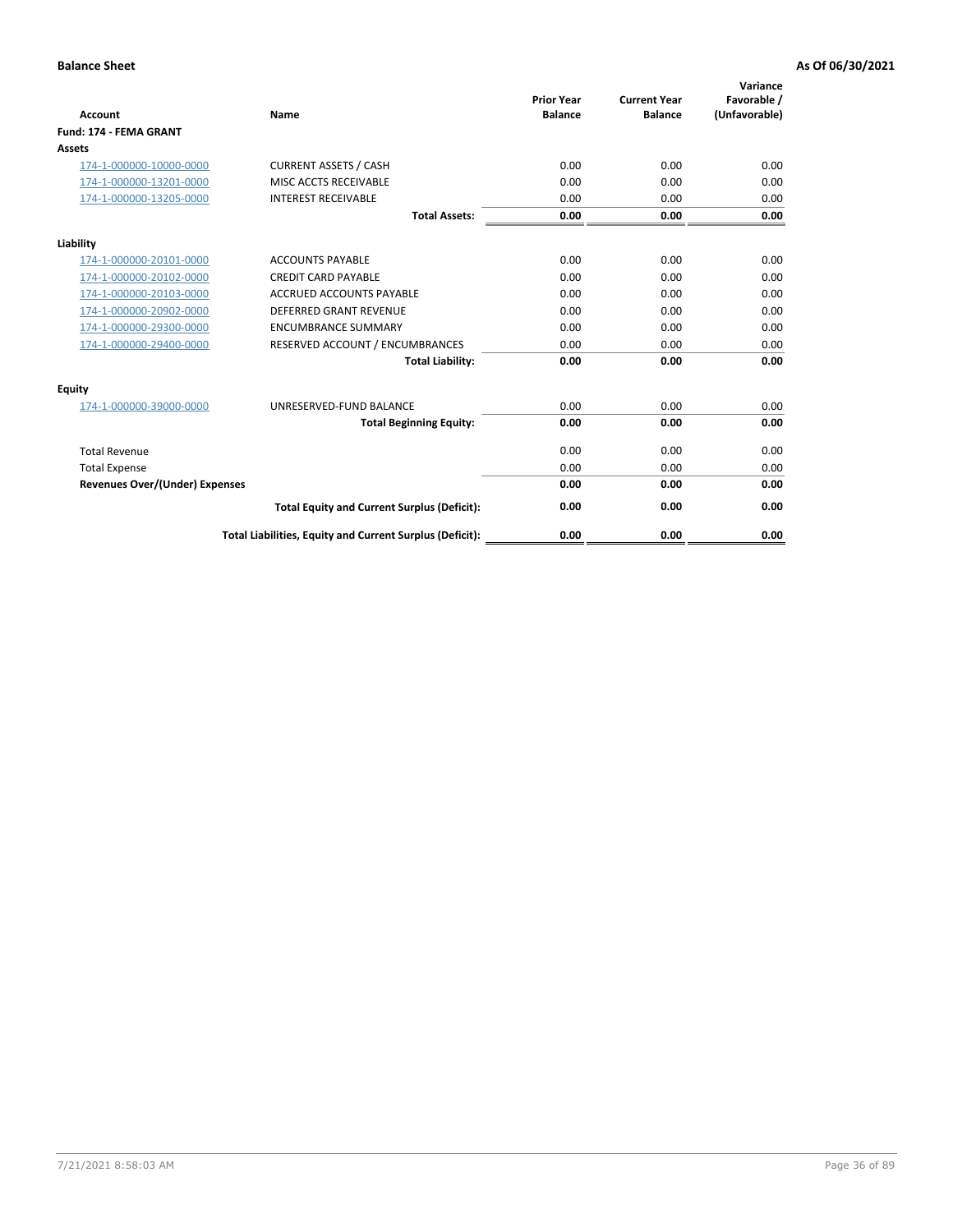|                                            |                                                          | <b>Prior Year</b> | <b>Current Year</b> | Variance<br>Favorable / |
|--------------------------------------------|----------------------------------------------------------|-------------------|---------------------|-------------------------|
| Account                                    | Name                                                     | <b>Balance</b>    | <b>Balance</b>      | (Unfavorable)           |
| Fund: 175 - JUSTICE ASSISTANCE GRANT - JAG |                                                          |                   |                     |                         |
| Assets                                     |                                                          |                   |                     |                         |
| 175-1-000000-10000-0000                    | <b>CURRENT ASSETS / CASH</b>                             | 13,761.65         | 13,761.65           | 0.00                    |
| 175-1-000000-13201-0000                    | MISC ACCTS RECEIVABLE                                    | 0.00              | 0.00                | 0.00                    |
|                                            | <b>Total Assets:</b>                                     | 13,761.65         | 13,761.65           | 0.00                    |
| Liability                                  |                                                          |                   |                     |                         |
| 175-1-000000-20101-0000                    | <b>ACCOUNTS PAYABLE</b>                                  | 0.00              | 0.00                | 0.00                    |
| 175-1-000000-20102-0000                    | <b>CREDIT CARD PAYABLE</b>                               | 0.00              | 0.00                | 0.00                    |
| 175-1-000000-20902-0000                    | <b>DEFERRED GRANT REVENUE</b>                            | 0.00              | 0.00                | 0.00                    |
| 175-1-000000-29300-0000                    | <b>ENCUMBRANCE SUMMARY</b>                               | 0.00              | 0.00                | 0.00                    |
| 175-1-000000-29400-0000                    | RESERVED ACCOUNT / ENCUMBRANCES                          | 0.00              | 0.00                | 0.00                    |
|                                            | <b>Total Liability:</b>                                  | 0.00              | 0.00                | 0.00                    |
| Equity                                     |                                                          |                   |                     |                         |
| 175-1-000000-39000-0000                    | UNRESERVED-FUND BALANCE                                  | 2,208.65          | 13,761.65           | 11,553.00               |
|                                            | <b>Total Beginning Equity:</b>                           | 2,208.65          | 13,761.65           | 11,553.00               |
| <b>Total Revenue</b>                       |                                                          | 11,553.00         | 0.00                | $-11,553.00$            |
| <b>Total Expense</b>                       |                                                          | 0.00              | 0.00                | 0.00                    |
| <b>Revenues Over/(Under) Expenses</b>      |                                                          | 11,553.00         | 0.00                | $-11,553.00$            |
|                                            | <b>Total Equity and Current Surplus (Deficit):</b>       | 13,761.65         | 13,761.65           | 0.00                    |
|                                            | Total Liabilities, Equity and Current Surplus (Deficit): | 13,761.65         | 13,761.65           | 0.00                    |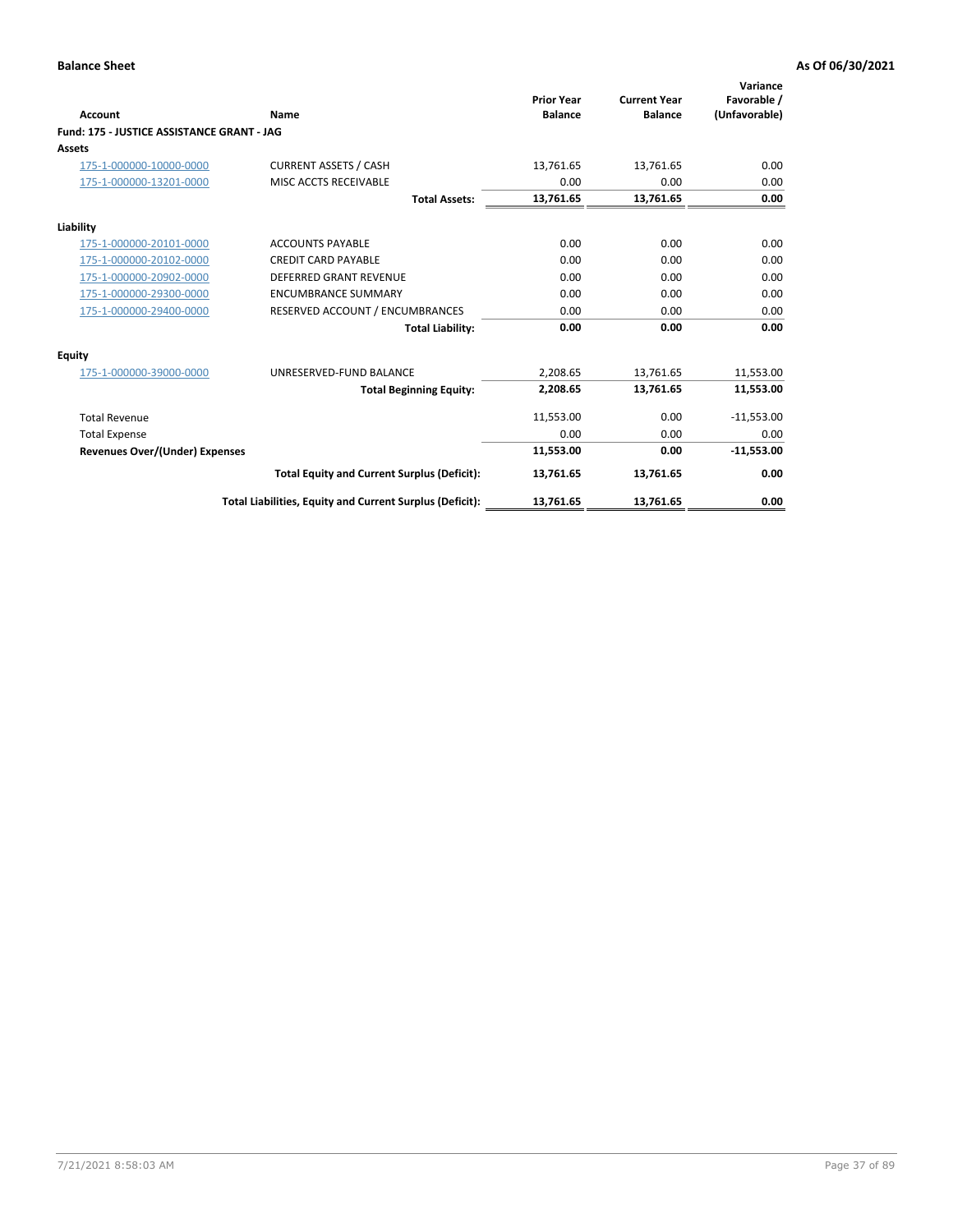| Account                               | Name                                                     | <b>Prior Year</b><br><b>Balance</b> | <b>Current Year</b><br><b>Balance</b> | Variance<br>Favorable /<br>(Unfavorable) |
|---------------------------------------|----------------------------------------------------------|-------------------------------------|---------------------------------------|------------------------------------------|
| Fund: 176 - HOME GRANT FUND           |                                                          |                                     |                                       |                                          |
| Assets                                |                                                          |                                     |                                       |                                          |
| 176-1-000000-10000-0000               | <b>CURRENT ASSETS / CASH</b>                             | 0.00                                | 0.00                                  | 0.00                                     |
| 176-1-000000-13201-0000               | MISC ACCTS RECEIVABLE                                    | 0.00                                | 0.00                                  | 0.00                                     |
| 176-1-000000-13205-0000               | <b>INTEREST RECEIVABLE</b>                               | 0.00                                | 0.00                                  | 0.00                                     |
|                                       | <b>Total Assets:</b>                                     | 0.00                                | 0.00                                  | 0.00                                     |
| Liability                             |                                                          |                                     |                                       |                                          |
| 176-1-000000-20101-0000               | <b>ACCOUNTS PAYABLE</b>                                  | 0.00                                | 0.00                                  | 0.00                                     |
| 176-1-000000-20102-0000               | <b>CREDIT CARD PAYABLE</b>                               | 0.00                                | 0.00                                  | 0.00                                     |
| 176-1-000000-20103-0000               | <b>ACCRUED ACCOUNTS PAYABLE</b>                          | 0.00                                | 0.00                                  | 0.00                                     |
| 176-1-000000-20902-0000               | <b>DEFERRED GRANT REVENUE</b>                            | 0.00                                | 0.00                                  | 0.00                                     |
| 176-1-000000-29300-0000               | <b>ENCUMBRANCE SUMMARY</b>                               | 0.00                                | 0.00                                  | 0.00                                     |
| 176-1-000000-29400-0000               | RESERVED ACCOUNT / ENCUMBRANCES                          | 0.00                                | 0.00                                  | 0.00                                     |
|                                       | <b>Total Liability:</b>                                  | 0.00                                | 0.00                                  | 0.00                                     |
| <b>Equity</b>                         |                                                          |                                     |                                       |                                          |
| 176-1-000000-39000-0000               | UNRESERVED-FUND BALANCE                                  | 0.00                                | 0.00                                  | 0.00                                     |
|                                       | <b>Total Beginning Equity:</b>                           | 0.00                                | 0.00                                  | 0.00                                     |
| <b>Total Revenue</b>                  |                                                          | 0.00                                | 0.00                                  | 0.00                                     |
| <b>Total Expense</b>                  |                                                          | 0.00                                | 0.00                                  | 0.00                                     |
| <b>Revenues Over/(Under) Expenses</b> |                                                          | 0.00                                | 0.00                                  | 0.00                                     |
|                                       | <b>Total Equity and Current Surplus (Deficit):</b>       | 0.00                                | 0.00                                  | 0.00                                     |
|                                       | Total Liabilities, Equity and Current Surplus (Deficit): | 0.00                                | 0.00                                  | 0.00                                     |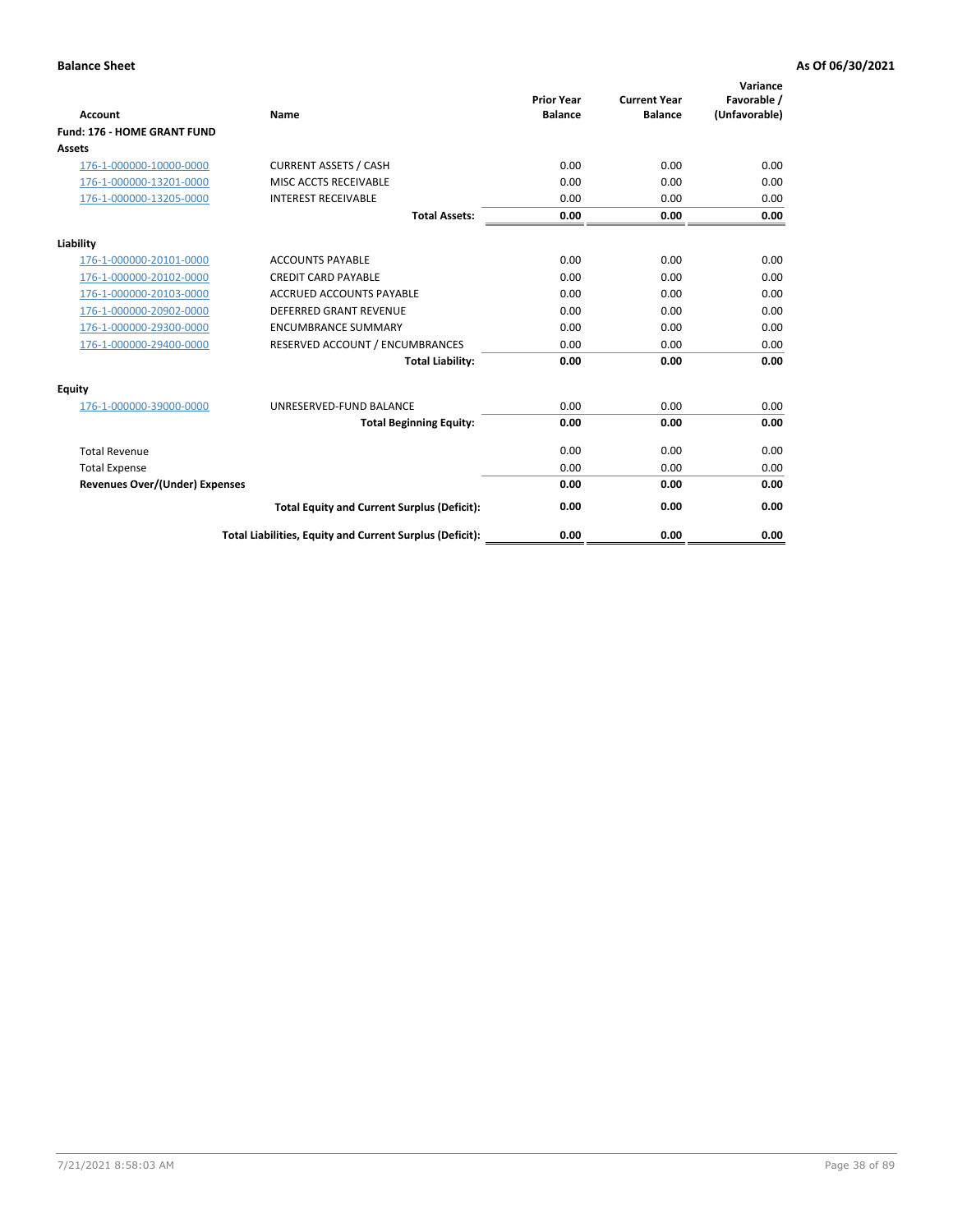| Account                                        | Name                                                     | <b>Prior Year</b><br><b>Balance</b> | <b>Current Year</b><br><b>Balance</b> | Variance<br>Favorable /<br>(Unfavorable) |
|------------------------------------------------|----------------------------------------------------------|-------------------------------------|---------------------------------------|------------------------------------------|
| <b>Fund: 177 - SAFE ROUTES TO SCHOOL GRANT</b> |                                                          |                                     |                                       |                                          |
| <b>Assets</b>                                  |                                                          |                                     |                                       |                                          |
| 177-1-000000-10000-0000                        | <b>CURRENT ASSETS / CASH</b>                             | 0.00                                | 0.00                                  | 0.00                                     |
| 177-1-000000-13201-0000                        | MISC ACCTS RECEIVABLE                                    | 0.00                                | 0.00                                  | 0.00                                     |
| 177-1-000000-13205-0000                        | <b>INTEREST RECEIVABLE</b>                               | 0.00                                | 0.00                                  | 0.00                                     |
|                                                | <b>Total Assets:</b>                                     | 0.00                                | 0.00                                  | 0.00                                     |
| Liability                                      |                                                          |                                     |                                       |                                          |
| 177-1-000000-20101-0000                        | <b>ACCOUNTS PAYABLE</b>                                  | 0.00                                | 0.00                                  | 0.00                                     |
| 177-1-000000-20102-0000                        | <b>CREDIT CARD PAYABLE</b>                               | 0.00                                | 0.00                                  | 0.00                                     |
| 177-1-000000-20139-0000                        | <b>RETAINAGES PAYABLE</b>                                | 0.00                                | 0.00                                  | 0.00                                     |
| 177-1-000000-20902-0000                        | <b>DEFERRED GRANT REVENUE</b>                            | 0.00                                | 0.00                                  | 0.00                                     |
|                                                | <b>Total Liability:</b>                                  | 0.00                                | 0.00                                  | 0.00                                     |
| Equity                                         |                                                          |                                     |                                       |                                          |
| 177-1-000000-39000-0000                        | UNRESERVED-FUND BALANCE                                  | 0.00                                | 0.00                                  | 0.00                                     |
|                                                | <b>Total Beginning Equity:</b>                           | 0.00                                | 0.00                                  | 0.00                                     |
| <b>Total Revenue</b>                           |                                                          | 0.00                                | 0.00                                  | 0.00                                     |
| <b>Total Expense</b>                           |                                                          | 0.00                                | 0.00                                  | 0.00                                     |
| <b>Revenues Over/(Under) Expenses</b>          |                                                          | 0.00                                | 0.00                                  | 0.00                                     |
|                                                | <b>Total Equity and Current Surplus (Deficit):</b>       | 0.00                                | 0.00                                  | 0.00                                     |
|                                                | Total Liabilities, Equity and Current Surplus (Deficit): | 0.00                                | 0.00                                  | 0.00                                     |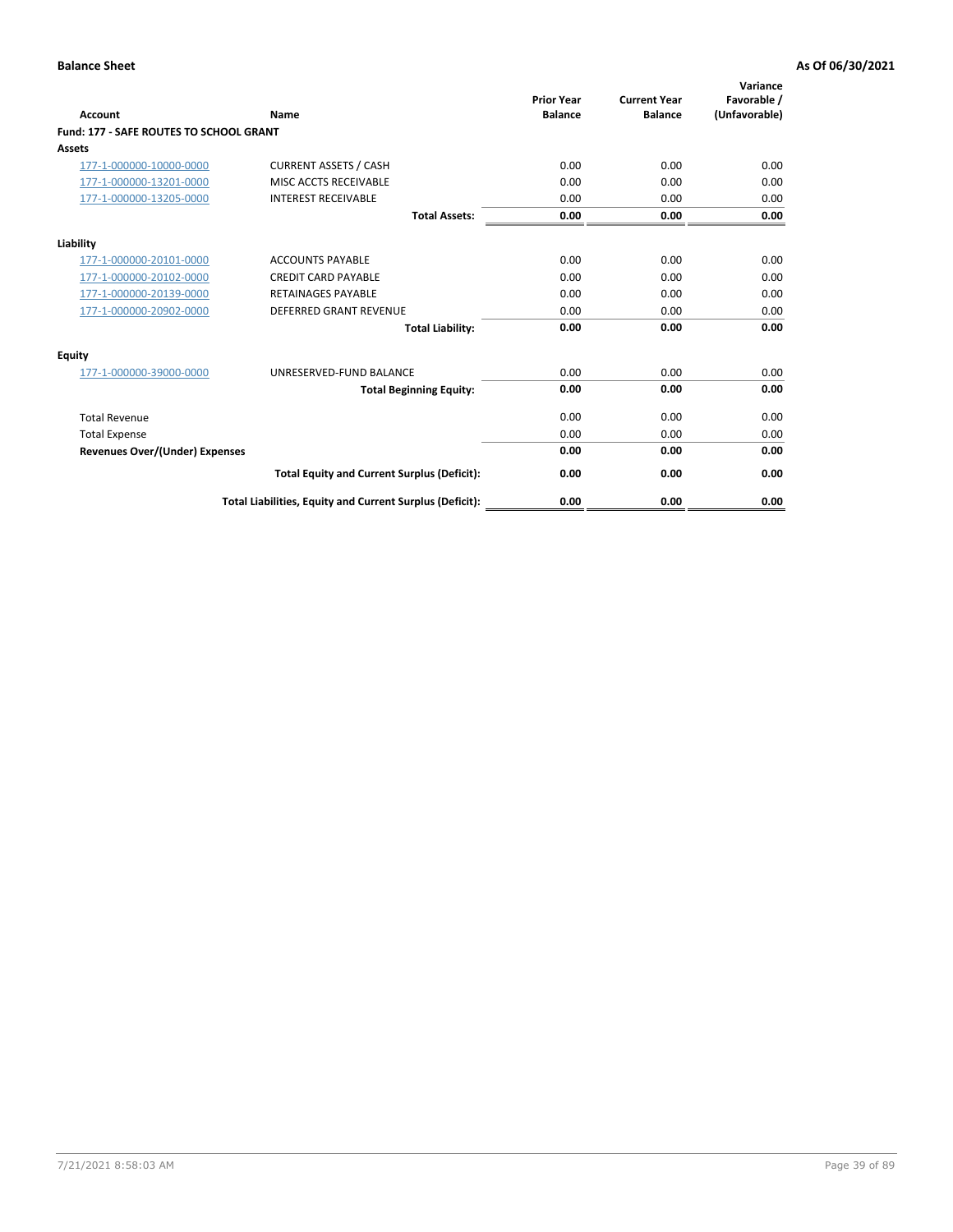| <b>Account</b>                        | Name                                                     | <b>Prior Year</b><br>Balance | <b>Current Year</b><br><b>Balance</b> | Variance<br>Favorable /<br>(Unfavorable) |
|---------------------------------------|----------------------------------------------------------|------------------------------|---------------------------------------|------------------------------------------|
| Fund: 190 - FIXED ASSETS              |                                                          |                              |                                       |                                          |
| Assets                                |                                                          |                              |                                       |                                          |
| 190-1-000000-10000-0000               | <b>CURRENT ASSETS / CASH</b>                             | 3,979,096.29                 | 3,979,096.29                          | 0.00                                     |
| 190-1-000000-16001-0000               | FIXED ASSETS / LAND                                      | 4,319,195.57                 | 4,319,195.57                          | 0.00                                     |
| 190-1-000000-16002-0000               | FIXED ASSETS / IMPROVMENTS-NON BUILDI                    | 10,150,860.27                | 10,204,720.27                         | 53,860.00                                |
| 190-1-000000-16003-0000               | ACCUM DEPR / IMPROVEMENTS- NON BUIL                      | -4,842,913.33                | -5,279,069.78                         | $-436, 156.45$                           |
| 190-1-000000-16004-0000               | FIXED ASSETS / BUILDINGS                                 | 18,914,154.92                | 19,011,788.92                         | 97,634.00                                |
| 190-1-000000-16005-0000               | ACCUM DEPR / BUILDINGS                                   | -7,519,821.56                | -7,959,633.29                         | -439,811.73                              |
| 190-1-000000-16109-0000               | FIXED ASSETS / INFRASTRUCTURE                            | 42,782,473.41                | 42,782,473.41                         | 0.00                                     |
| 190-1-000000-16110-0000               | <b>ACCUM DEPR / INFRASTRUCTURE</b>                       | -18,346,397.83               | -18,985,158.96                        | $-638,761.13$                            |
| 190-1-000000-16201-0000               | FIXED ASSETS / MACHINERY AND EQUIPMEN                    | 7,300,490.92                 | 7,517,060.92                          | 216,570.00                               |
| 190-1-000000-16202-0000               | ACCUM DEPR / MACHINERY AND EQUIPMEI                      | -5,084,807.93                | -5,470,999.17                         | -386,191.24                              |
| 190-1-000000-16205-0000               | FIXED ASSETS / SEIZURE FUNDED VEHICLES                   | 109,736.85                   | 109,736.85                            | 0.00                                     |
| 190-1-000000-16206-0000               | ACCUM DEPR / SEIZURE FUNDED VEHICLES                     | $-104,548.67$                | $-109,944.73$                         | $-5,396.06$                              |
| 190-1-000000-16301-0000               | FIXED ASSETS / C W I P                                   | 5,330,772.30                 | 7,376,517.30                          | 2,045,745.00                             |
|                                       | <b>Total Assets:</b>                                     | 56,988,291.21                | 57,495,783.60                         | 507,492.39                               |
|                                       |                                                          |                              |                                       |                                          |
| Liability                             |                                                          |                              |                                       |                                          |
| 190-1-000000-20101-0000               | <b>ACCOUNTS PAYABLE</b>                                  | 0.00                         | 0.00                                  | 0.00                                     |
| 190-1-000000-20102-0000               | <b>CREDIT CARD PAYABLE</b>                               | 0.00                         | 0.00                                  | 0.00                                     |
| 190-1-000000-27001-0000               | CONTRIBUTED CAPITAL / DEVELOPERS                         | 7,196,125.29                 | 7,196,125.29                          | 0.00                                     |
| 190-1-000000-27101-0000               | INVESTMENT IN GFA / GENERAL FUND                         | 2,194,657.07                 | 2,194,657.07                          | 0.00                                     |
| 190-1-000000-27102-0000               | SPECIAL REVENUE FUNDS                                    | 4,861,998.29                 | 4,861,998.29                          | 0.00                                     |
| 190-1-000000-27103-0000               | <b>GENERAL CIP FUND</b>                                  | 65,537,873.56                | 67,970,001.56                         | $-2,432,128.00$                          |
| 190-1-000000-27104-0000               | PROPRIETARY FUNDS                                        | 13,885,324.34                | 13,885,324.34                         | 0.00                                     |
| 190-1-000000-27105-0000               | <b>INTERNAL SERVICE FUNDS</b>                            | 0.00                         | 0.00                                  | 0.00                                     |
| 190-1-000000-27106-0000               | <b>EXPENDABLE TRUST FUNDS</b>                            | 0.00                         | 0.00                                  | 0.00                                     |
| 190-1-000000-27107-0000               | INVESTMENT IN GFA / SEIZURE FUNDS                        | 127,680.68                   | 127,680.68                            | 0.00                                     |
| 190-1-000000-27108-0000               | INVESTMENT IN GFA / FIRE DEPARTMEN                       | 0.00                         | 0.00                                  | 0.00                                     |
| 190-1-000000-27109-0000               | PARKS & RECREATION DEPT                                  | 0.00                         | 0.00                                  | 0.00                                     |
| 190-1-000000-27110-0000               | INVESTMENT IN GFA / 4A EDC                               | 524,560.49                   | 524,560.49                            | 0.00                                     |
| 190-1-000000-27201-0000               | CAFR USE / MUNICIPAL BUILDINGS                           | 1,862,037.81                 | 1,862,037.81                          | 0.00                                     |
| 190-1-000000-27202-0000               | CAFR USE / OTHER GENERAL GOVERNMEN                       | 363,987.04                   | 363,987.04                            | 0.00                                     |
| 190-1-000000-27203-0000               | CAFR USE / POLICE PROTECTION                             | 1,742,383.46                 | 1,742,383.46                          | 0.00                                     |
| 190-1-000000-27204-0000               | CAFR USE / FIRE PROTECTION                               | 2,609,936.84                 | 2,609,936.84                          | 0.00                                     |
| 190-1-000000-27205-0000               | CAFR USE / PUBLIC WORKS                                  | 2,509,263.59                 | 2,509,263.59                          | 0.00                                     |
| 190-1-000000-27206-0000               | CAFR USE / LIBRARIES                                     | 2,147,054.00                 | 2,147,054.00                          | 0.00                                     |
| 190-1-000000-27207-0000               | CAFR USE / RECREATION                                    | 4,153,623.63                 | 4,153,623.63                          | 0.00                                     |
| 190-1-000000-27208-0000               | CAFR USE / CEMETERY                                      | 246,894.00                   | 246,894.00                            | 0.00                                     |
| 190-1-000000-27209-0000               | CAFR USE / EXCHANGE BUILDING                             | 6,053,703.29                 | 6,053,703.29                          | 0.00                                     |
| 190-1-000000-27210-0000               | CAFR USE / INVESTMENT IN GFA                             | $-21,688,883.66$             | $-21,688,883.66$                      | 0.00                                     |
| 190-1-000000-27301-0000               | DONATIONS/GRANTS                                         | 2,478,141.06                 | 2,478,141.06                          | 0.00                                     |
|                                       | <b>Total Liability:</b>                                  | 96,806,360.78                | 99,238,488.78                         | -2,432,128.00                            |
|                                       |                                                          |                              |                                       |                                          |
| Equity                                |                                                          |                              |                                       |                                          |
| 190-1-000000-39000-0000               | UNRESERVED-FUND BALANCE                                  | -39,818,069.57               | -41,742,705.18                        | $-1,924,635.61$                          |
|                                       | <b>Total Beginning Equity:</b>                           | -39,818,069.57               | -41,742,705.18                        | -1,924,635.61                            |
| <b>Total Expense</b>                  |                                                          | 0.00                         | 0.00                                  | 0.00                                     |
| <b>Revenues Over/(Under) Expenses</b> |                                                          | 0.00                         | 0.00                                  | 0.00                                     |
|                                       |                                                          |                              |                                       |                                          |
|                                       | <b>Total Equity and Current Surplus (Deficit):</b>       | -39,818,069.57               | -41,742,705.18                        | $-1,924,635.61$                          |
|                                       | Total Liabilities, Equity and Current Surplus (Deficit): | 56,988,291.21                | 57,495,783.60                         | 507,492.39                               |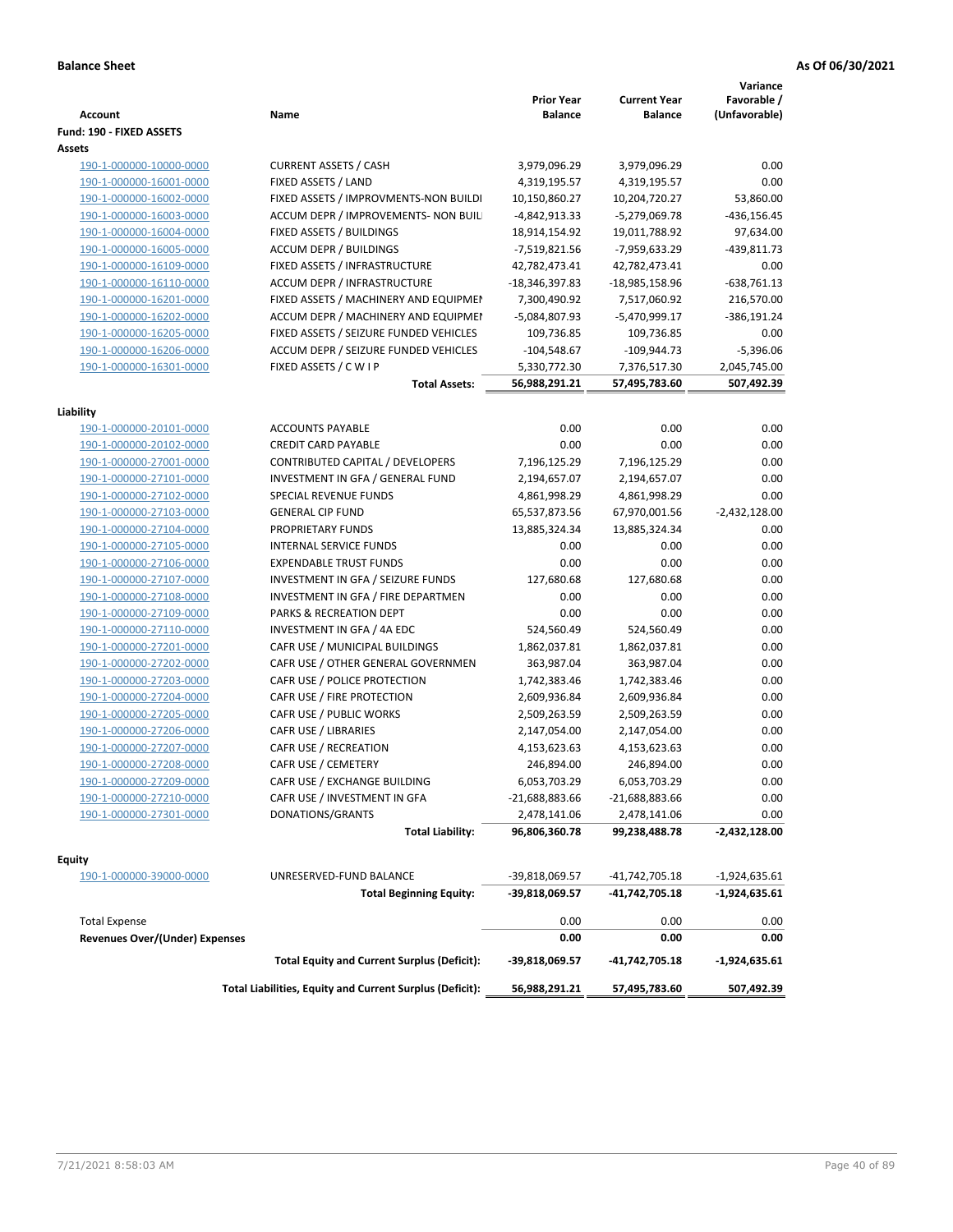| <b>Account</b>                 | <b>Name</b>                                              | <b>Prior Year</b><br><b>Balance</b> | <b>Current Year</b><br><b>Balance</b> | Variance<br>Favorable /<br>(Unfavorable) |
|--------------------------------|----------------------------------------------------------|-------------------------------------|---------------------------------------|------------------------------------------|
| <b>Fund: 191 - DEBT</b>        |                                                          |                                     |                                       |                                          |
| Assets                         |                                                          |                                     |                                       |                                          |
| 191-1-000000-12101-0000        | <b>BOND ISSUANCE COSTS</b>                               | 0.00                                | 0.00                                  | 0.00                                     |
| 191-1-000000-12201-0000        | DEFERRED CHARGES / BOND DISCOUNT                         | $-674,082.28$                       | $-382,663.52$                         | 291,418.76                               |
| 191-1-000000-14101-0000        | WTR/WWTR UTILITY FUND                                    | 0.00                                | 0.00                                  | 0.00                                     |
| 191-1-000000-17101-0000        | LONG-TERM DEBT / AMT TO BE PROVIDE                       | $-6,427,283.70$                     | 4,833,249.98                          | 11,260,533.68                            |
|                                | <b>Total Assets:</b>                                     | $-7,101,365.98$                     | 4,450,586.46                          | 11,551,952.44                            |
| Liability                      |                                                          |                                     |                                       |                                          |
| 191-1-000000-20102-0000        | <b>CREDIT CARD PAYABLE</b>                               | 0.00                                | 0.00                                  | 0.00                                     |
| 191-1-000000-22002-0000        | <b>VACATION/SICK PAYABLE</b>                             | 1,474,018.47                        | 1,789,644.28                          | $-315,625.81$                            |
| 191-1-000000-26001-0000        | <b>COMPENSATED ABSENCES PAY</b>                          | 1,926,771.56                        | 2,162,327.37                          | $-235,555.81$                            |
| 191-1-000000-26003-0000        | EXCESS SALES TAX DUE TO STATE OF TEXAS                   | 2,689,497.53                        | 2,511,401.93                          | 178,095.60                               |
| 191-1-000000-26101-0000        | <b>GENERAL OBLIG BONDS PAY</b>                           | 27,159,000.00                       | 38,009,000.00                         | $-10,850,000.00$                         |
| 191-1-000000-26103-0000        | DEFERRED LOSS/DEFEASEMENT                                | 337,197.17                          | 469,986.21                            | $-132,789.04$                            |
| 191-1-000000-26104-0000        | <b>ACCRETED INTEREST</b>                                 | 128,636.62                          | 166,084.28                            | $-37,447.66$                             |
| 191-1-000000-26105-0000        | INV NET OF RELATED DEBT                                  | -34,384,329.59                      | -34,384,329.59                        | 0.00                                     |
| 191-1-000000-26106-0000        | <b>RESTRICTED DEBT SERVICE</b>                           | 621,308.00                          | 621,308.00                            | 0.00                                     |
|                                | <b>Total Liability:</b>                                  | $-47,900.24$                        | 11,345,422.48                         | $-11,393,322.72$                         |
| Equity                         |                                                          |                                     |                                       |                                          |
| 191-1-000000-39000-0000        | UNRESERVED-FUND BALANCE                                  | $-7,053,465.74$                     | $-6,894,836.02$                       | 158,629.72                               |
|                                | <b>Total Beginning Equity:</b>                           | $-7,053,465.74$                     | $-6,894,836.02$                       | 158,629.72                               |
| <b>Total Expense</b>           |                                                          | 0.00                                | 0.00                                  | 0.00                                     |
| Revenues Over/(Under) Expenses |                                                          | 0.00                                | 0.00                                  | 0.00                                     |
|                                | <b>Total Equity and Current Surplus (Deficit):</b>       | $-7,053,465.74$                     | $-6,894,836.02$                       | 158,629.72                               |
|                                | Total Liabilities, Equity and Current Surplus (Deficit): | -7,101,365.98                       | 4,450,586.46                          | 11,551,952.44                            |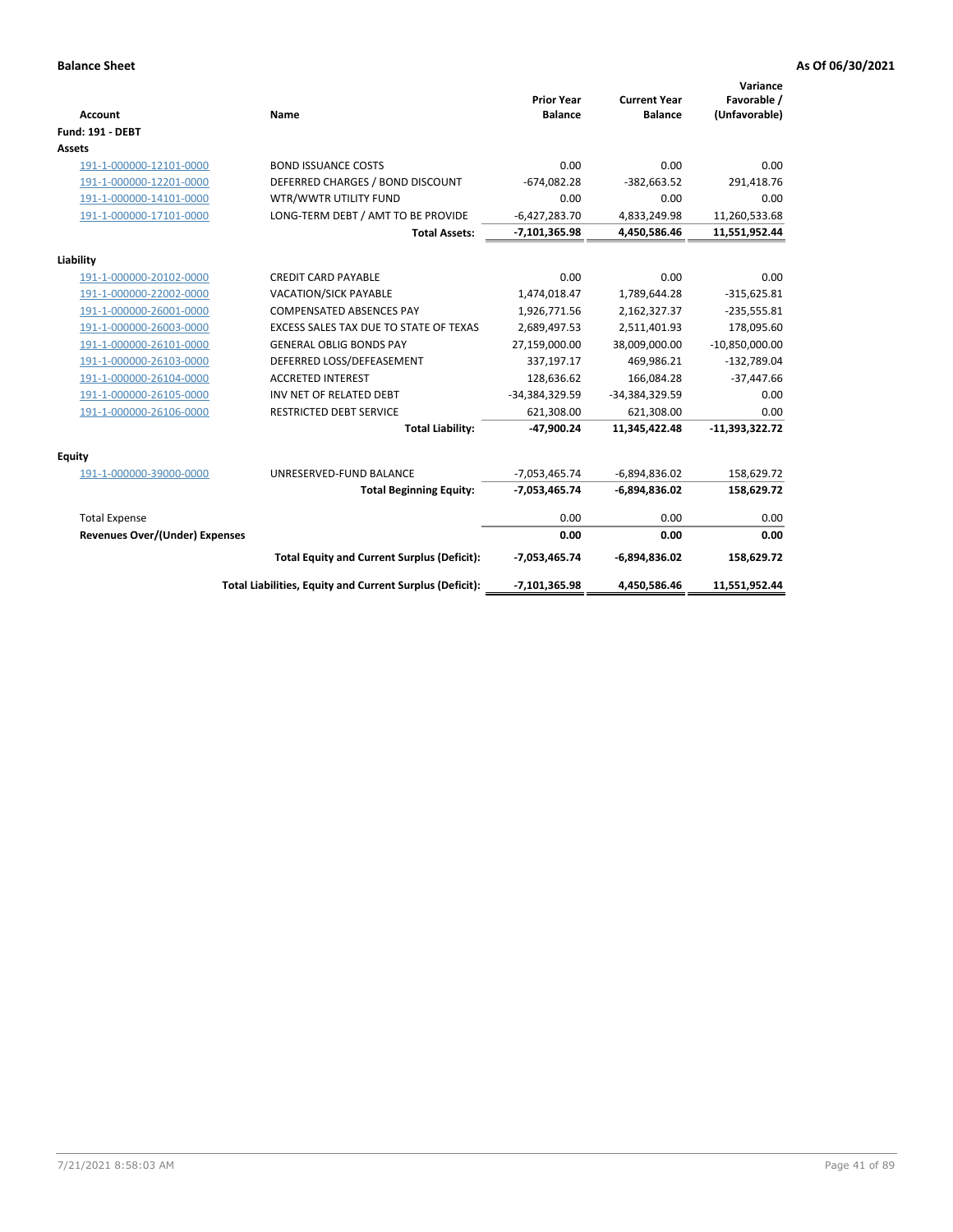|                                                    |                                                           | <b>Prior Year</b>   | <b>Current Year</b>  | Variance<br>Favorable / |
|----------------------------------------------------|-----------------------------------------------------------|---------------------|----------------------|-------------------------|
| <b>Account</b>                                     | Name                                                      | <b>Balance</b>      | <b>Balance</b>       | (Unfavorable)           |
| Fund: 192 - PAYROLL CLEARING                       |                                                           |                     |                      |                         |
| Assets                                             |                                                           |                     |                      |                         |
| 192-1-000000-10000-0000                            | <b>CURRENT ASSETS / CASH</b>                              | $-3,886.58$         | $-36,735.94$         | $-32,849.36$            |
| 192-1-000000-13201-0000                            | MISC ACCTS RECEIVABLE                                     | 0.00                | 0.00                 | 0.00                    |
| 192-1-000000-13203-0000                            | NON-CURRENT ASSETS / PREPAYMENTS                          | 0.00                | 0.00                 | 0.00                    |
| 192-1-000000-13205-0000                            | <b>INTEREST RECEIVABLE</b>                                | 0.00<br>$-3,886.58$ | 0.00<br>$-36,735.94$ | 0.00<br>$-32,849.36$    |
|                                                    | <b>Total Assets:</b>                                      |                     |                      |                         |
| Liability                                          |                                                           |                     |                      |                         |
| 192-1-000000-20101-0000                            | <b>ACCOUNTS PAYABLE</b>                                   | 17,958.84           | 17,938.84            | 20.00                   |
| 192-1-000000-20102-0000                            | <b>CREDIT CARD PAYABLE</b>                                | 0.00                | 0.00                 | 0.00                    |
| 192-1-000000-20103-0000                            | ACCRUED ACCOUNTS PAYABLE                                  | 0.00                | 0.00                 | 0.00                    |
| 192-1-000000-22001-0000                            | SALARIES PAYABLE                                          | $-457.35$           | $-457.35$            | 0.00                    |
| 192-1-000000-22002-0000                            | <b>VACATION/SICK PAYABLE</b>                              | 0.00                | 0.00                 | 0.00                    |
| 192-1-000000-22101-0000                            | TAXES - FEDERAL WITHHOLDING                               | 0.00                | 0.00                 | 0.00                    |
| 192-1-000000-22102-0000                            | <b>TAXES - FICA</b>                                       | $-1.35$             | $-1.35$              | 0.00                    |
| 192-1-000000-22103-0000                            | <b>TAXES - MEDICARE</b>                                   | 0.00                | 0.00                 | 0.00                    |
| 192-1-000000-22201-0000                            | INS - AFLAC                                               | $-9,415.02$         | $-5,923.94$          | $-3,491.08$             |
| 192-1-000000-22202-0000                            | <b>INS - LIFE INSURANCE</b>                               | 0.00                | 0.00                 | 0.00                    |
| 192-1-000000-22203-0000                            | INS - CITY EMPLOYEE PORTION                               | 0.00                | 0.00                 | 0.00                    |
| 192-1-000000-22204-0000                            | INS - GEUS EMPLOYEE PORTION                               | 0.00                | 0.00                 | 0.00                    |
| 192-1-000000-22205-0000                            | INS - CITY EMPL-FLEXCARD                                  | $-160,319.64$       | $-177,217.73$        | 16,898.09               |
| 192-1-000000-22206-0000                            | INS - CITY EMPL-DEPENDENT CARE                            | 0.00                | 0.00                 | 0.00                    |
| 192-1-000000-22207-0000                            | INS - GEUS EMPL-HEALTH CARE                               | 0.00                | 0.00                 | 0.00                    |
| 192-1-000000-22208-0000                            | INS - AMERICAN FIDELITY<br>INS - GEUS EMPL-DEPENDENT CARE | 0.00<br>0.00        | 0.00<br>0.00         | 0.00<br>0.00            |
| 192-1-000000-22209-0000                            | INS - CITY EMPLOYEE - OPT OU                              | 0.00                | 0.00                 | 0.00                    |
| 192-1-000000-22210-0000<br>192-1-000000-22211-0000 | INS - GEUS EMP - OPT OU                                   | 0.00                | 0.00                 | 0.00                    |
| 192-1-000000-22212-0000                            | <b>INS - VISION PLAN</b>                                  | $-3,841.97$         | $-5,609.38$          | 1,767.41                |
| 192-1-000000-22213-0000                            | INS - AIG CRITICAL CARE                                   | 0.00                | 0.00                 | 0.00                    |
| 192-1-000000-22214-0000                            | INS - AIG ACCIDENT                                        | 0.00                | 0.00                 | 0.00                    |
| 192-1-000000-22215-0000                            | <b>INS - ALLSTATE CANCER</b>                              | 0.00                | 0.00                 | 0.00                    |
| 192-1-000000-22216-0000                            | INS - CRITICAL ILLNESS/CHARTIS                            | 0.00                | 0.00                 | 0.00                    |
| 192-1-000000-22217-0000                            | <b>INS - MUTUAL OF OMAHA</b>                              | $-12,535.13$        | $-17,805.06$         | 5,269.93                |
| 192-1-000000-22218-0000                            | INS - TX LIFE                                             | $-1,379.05$         | $-1,334.29$          | $-44.76$                |
| 192-1-000000-22219-0000                            | <b>INS - NEW YORK LIFE</b>                                | 20.00               | 20.00                | 0.00                    |
| 192-1-000000-22220-0000                            | INS - AFLAC CRITICAL INSURANCE                            | $-1,687.84$         | $-1,676.95$          | $-10.89$                |
| 192-1-000000-22223-0000                            | INS - DENTAL PLAN                                         | $-4,949.53$         | $-15,793.36$         | 10,843.83               |
| 192-1-000000-22301-0000                            | <b>RETIREMENT - TMRS</b>                                  | 262,329.28          | 261,602.29           | 726.99                  |
| 192-1-000000-22302-0000                            | RETIREMENT - F R & R                                      | -62,474.21          | $-62,474.21$         | 0.00                    |
| 192-1-000000-22303-0000                            | RETIREMENT - NATIONWIDE / PEBSCO                          | $-23,471.76$        | $-23,471.66$         | $-0.10$                 |
| 192-1-000000-22304-0000                            | RETIREMENT - 401 ICMA RETIREMENT                          | 0.00                | 0.00                 | 0.00                    |
| 192-1-000000-22305-0000                            | RETIREMENT - VANTAGE CARE PRE-TAX RSP                     | 0.00                | 0.00                 | 0.00                    |
| 192-1-000000-22401-0000                            | <b>GARNISHMENT - TAX LEVY</b>                             | 0.00                | 0.00                 | 0.00                    |
| 192-1-000000-22402-0000                            | <b>GARNISHMENT - CHILD SUPPORT</b>                        | 0.00                | 0.00                 | 0.00                    |
| 192-1-000000-22403-0000                            | GARNISHMENT - CHAPTER 13                                  | 0.00                | 0.00                 | 0.00                    |
| 192-1-000000-22404-0000                            | <b>GARNISHMENT - STUDENT LOAN</b>                         | 0.00                | 0.00                 | 0.00                    |
| 192-1-000000-22501-0000                            | <b>CHARITY PAYABLE</b>                                    | 0.00                | 0.00                 | 0.00                    |
| 192-1-000000-22502-0000                            | UNITED WAY                                                | $-6.00$             | $-118.50$            | 112.50                  |
| 192-1-000000-22503-0000                            | AMERICAN CANCER SOCIETY                                   | 0.00                | 0.00                 | 0.00                    |
| 192-1-000000-22601-0000                            | PR DEDUCT - SAVINGS BOND                                  | 0.00                | 0.00                 | 0.00                    |
| 192-1-000000-22602-0000                            | PR DEDUCT - CREDIT UNION                                  | $-3,261.50$         | $-3,261.50$          | 0.00                    |
| 192-1-000000-22603-0000                            | PR DEDUCT - PRE PAID LEGAL FEE                            | $-394.35$           | $-1,151.79$          | 757.44                  |
| 192-1-000000-22604-0000                            | PR DEDUCT - AUTO LEASE AGREEMENT                          | 0.00                | 0.00                 | 0.00                    |
| 192-1-000000-22605-0000                            | PR DEDUCT - YMCA                                          | 0.00                | 0.00                 | 0.00                    |
| 192-1-000000-22606-0000                            | PR DEDUCT - GAC                                           | 0.00                | 0.00                 | 0.00                    |
| 192-1-000000-22607-0000                            | PR DEDUCT - WEIGHT WATCHERS                               | 0.00                | 0.00                 | 0.00                    |
| 192-1-000000-22608-0000                            | PR DEDUCT - HUNT REG-FITNESS CTR                          | 0.00                | 0.00                 | 0.00                    |
| 192-1-000000-22609-0000                            | PR DEDUCT - MISCELLANEOUS                                 | 0.00                | 0.00                 | 0.00                    |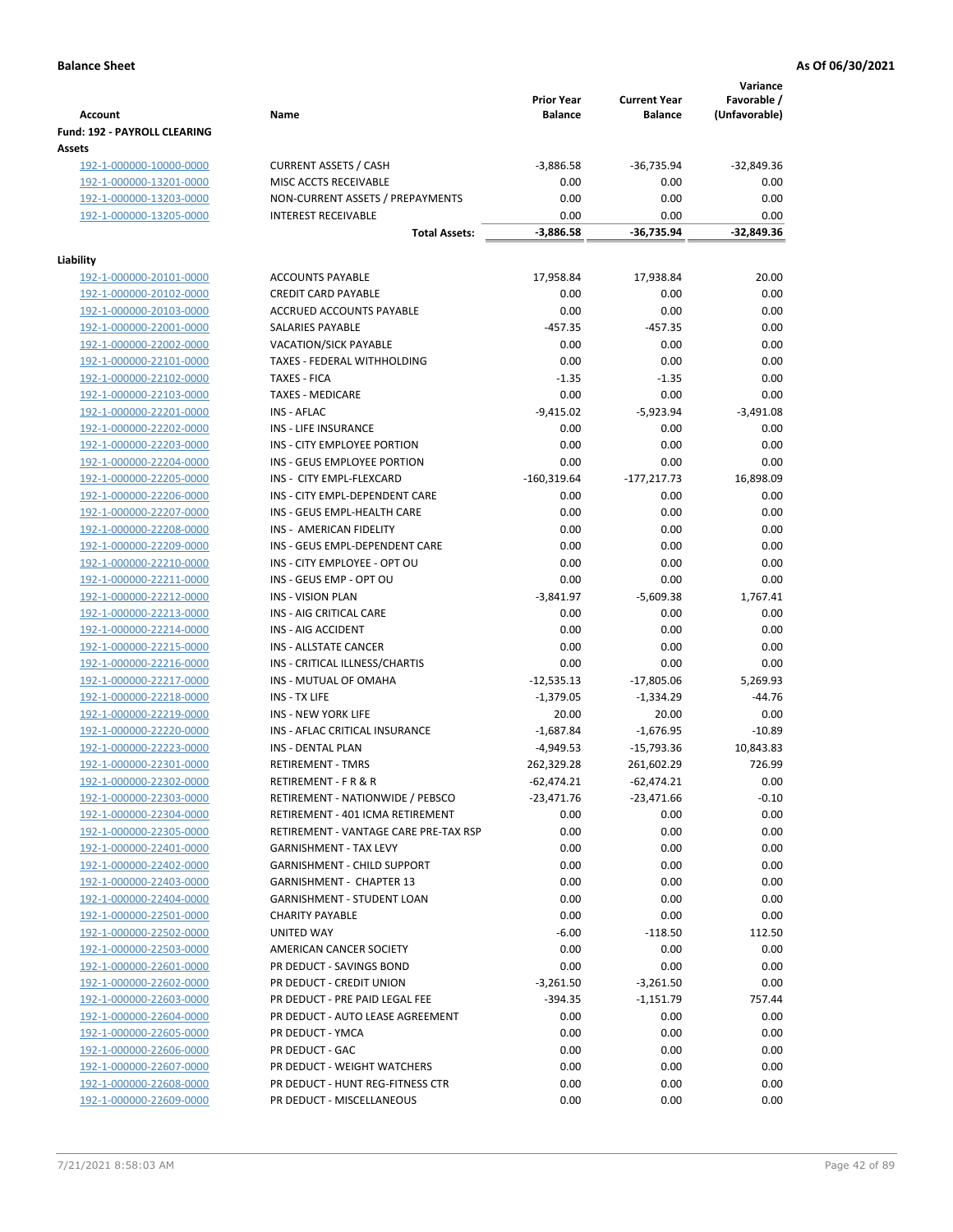| Account                 | Name                                                     | <b>Prior Year</b><br><b>Balance</b> | <b>Current Year</b><br><b>Balance</b> | Variance<br>Favorable /<br>(Unfavorable) |
|-------------------------|----------------------------------------------------------|-------------------------------------|---------------------------------------|------------------------------------------|
| 192-1-000000-22610-0000 | PR DEDUCT - MISC REIMB                                   | 0.00                                | 0.00                                  | 0.00                                     |
| 192-1-000000-22611-0000 | PR DEDUCT - GOLF COURSE FEES                             | 0.00                                | 0.00                                  | 0.00                                     |
| 192-1-000000-22612-0000 | PR DEDUCT - WEARING APPAREL                              | 0.00                                | 0.00                                  | 0.00                                     |
| 192-1-000000-22613-0000 | PR DEDUCT - SNAP FITNESS                                 | 0.00                                | 0.00                                  | 0.00                                     |
|                         | <b>Total Liability:</b>                                  | $-3,886.58$                         | -36,735.94                            | 32,849.36                                |
| <b>Equity</b>           |                                                          |                                     |                                       |                                          |
| 192-1-000000-39000-0000 | UNRESERVED-FUND BALANCE                                  | 0.00                                | 0.00                                  | 0.00                                     |
|                         | <b>Total Beginning Equity:</b>                           | 0.00                                | 0.00                                  | 0.00                                     |
|                         | <b>Total Equity and Current Surplus (Deficit):</b>       | 0.00                                | 0.00                                  | 0.00                                     |
|                         | Total Liabilities, Equity and Current Surplus (Deficit): | $-3,886.58$                         | -36,735.94                            | -32,849.36                               |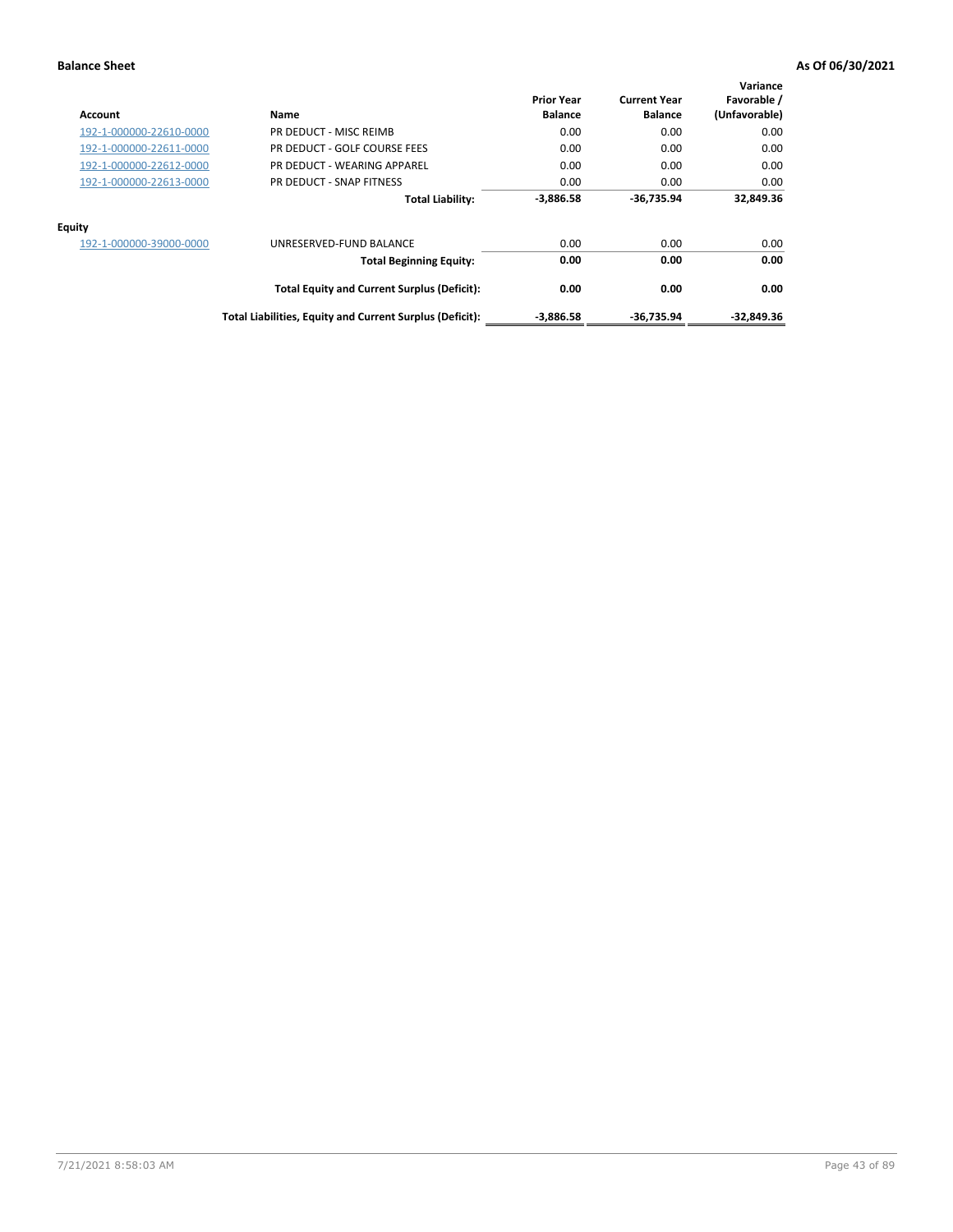|                                     |                                       |                               |                     | Variance        |
|-------------------------------------|---------------------------------------|-------------------------------|---------------------|-----------------|
|                                     |                                       | <b>Prior Year</b>             | <b>Current Year</b> | Favorable /     |
| Account                             | Name                                  | <b>Balance</b>                | <b>Balance</b>      | (Unfavorable)   |
| Fund: 200 - WATER / WASTEWATER FUND |                                       |                               |                     |                 |
| Assets                              |                                       |                               |                     |                 |
| 200-2-000000-10000-0000             | <b>CURRENT ASSETS / CASH</b>          | -9,710,750.20                 | -12,900,747.62      | -3,189,997.42   |
| 200-2-000000-12101-0000             | <b>BOND ISSUANCE COSTS</b>            | 0.00                          | 0.00                | 0.00            |
| 200-2-000000-12201-0000             | DEFERRED CHARGES / BOND DISCOUNT      | $-353,374.57$                 | $-331,028.31$       | 22,346.26       |
| 200-2-000000-13000-0000             | <b>CUSTOMER ACCTS RECEIVABLE</b>      | 491,362.69                    | 440,115.11          | $-51,247.58$    |
| 200-2-000000-13001-0000             | NON CURRENT CUSTOMER ACCTS RECEIVAE   | 239,520.45                    | 273,345.98          | 33,825.53       |
| 200-2-000000-13002-0000             | ALLOW FOR UNCOLLECT REC               | $-195,501.08$                 | $-224,513.33$       | $-29,012.25$    |
| 200-2-000000-13003-0000             | UNBILLED YEAR-END ACCRUAL             | 1,171,959.62                  | 1,001,639.20        | -170,320.42     |
| 200-2-000000-13004-0000             | <b>WASTE HAULER RECEIVABLE</b>        | $-218,155.05$                 | 12,202.30           | 230,357.35      |
| 200-2-000000-13007-0000             | <b>RETURNED CHECKS</b>                | 0.00                          | 0.00                | 0.00            |
| 200-2-000000-13010-0000             | <b>CADDO MILLS</b>                    | 0.00                          | 0.00                | 0.00            |
| 200-2-000000-13201-0000             | MISC ACCTS RECEIVABLE                 | $-33,599.33$                  | $-44,349.06$        | $-10,749.73$    |
| 200-2-000000-13202-0000             | <b>EMPLOYEE ADVANCES</b>              | 0.00                          | 0.00                | 0.00            |
| 200-2-000000-13203-0000             | NON-CURRENT ASSETS / PREPAYMENTS      | 0.00                          | 0.00                | 0.00            |
| 200-2-000000-13205-0000             | <b>INTEREST RECEIVABLE</b>            | 0.00                          | 0.00                | 0.00            |
| 200-2-000000-14001-0000             | DUE FROM / GENERAL FUND               | 0.00                          | 0.00                | 0.00            |
| 200-2-000000-14040-0000             | <b>GENERAL CIP / GENERAL CIP</b>      | 0.00                          | 0.00                | 0.00            |
| 200-2-000000-14120-0000             | DUE FROM UTILITY CIP                  | 38,336,026.85                 | 38,336,026.85       | 0.00            |
| 200-2-000000-15401-0000             | <b>INVENTORIES / WATER STOCK</b>      | 255,981.59                    | 255,981.59          | 0.00            |
| 200-2-000000-15501-0000             | <b>INVENTORIES / WASTEWATER STOCK</b> | 37,372.92                     | 37,372.92           | 0.00            |
| 200-2-000000-16001-0000             | FIXED ASSETS / LAND                   | 685,983.11                    | 685,983.11          | 0.00            |
| 200-2-000000-16002-0000             | FIXED ASSETS / IMPROVMENTS-NON BUILDI | 5,485,407.69                  | 5,565,701.69        | 80,294.00       |
| 200-2-000000-16003-0000             | ACCUM DEPR / IMPROVEMENTS-NON BUILI   | $-2,380,273.29$               | -2,563,314.54       | $-183,041.25$   |
| 200-2-000000-16004-0000             | FIXED ASSETS / BUILDINGS              | 23,444,349.28                 | 23,444,349.28       | 0.00            |
| 200-2-000000-16005-0000             | <b>ACCUM DEPR / BUILDINGS</b>         | $-3,240,558.80$               | -3,705,886.88       | -465,328.08     |
| 200-2-000000-16006-0000             | FIXED ASSETS / FILTRATION PLANT       | 10,551,470.00                 | 11,644,653.00       | 1,093,183.00    |
| 200-2-000000-16007-0000             | ACCUM DEPR / FILTRATION PLANT         | -7,478,086.82                 | -7,682,201.86       | $-204, 115.04$  |
| 200-2-000000-16008-0000             | FIXED ASSETS / WATER RECLAMATION PLAN | 7,290,892.03                  | 7,290,892.03        | 0.00            |
| 200-2-000000-16009-0000             | ACCUM DEPR / WATER RECLAMATION PLAN   | $-6,489,176.25$               | $-6,524,752.91$     | $-35,576.66$    |
| 200-2-000000-16101-0000             | FIXED ASSETS / WATER MAINS            | 19,369,642.10                 | 20,586,456.10       | 1,216,814.00    |
| 200-2-000000-16102-0000             | <b>ACCUM DEPR / WATER MAINS</b>       | -10,564,491.83                | $-11,006,266.98$    | $-441,775.15$   |
| 200-2-000000-16103-0000             | FIXED ASSETS / SANITARY SEWERS        | 26,762,935.28                 | 26,762,935.28       | 0.00            |
| 200-2-000000-16104-0000             | <b>ACCUM DEPR / SANITARY SEWERS</b>   | $-11,952,765.05$              | -12,557,604.47      | $-604,839.42$   |
| 200-2-000000-16105-0000             | FIXED ASSETS / RESERVOIRS & TANKS     | 10,498,644.74                 | 10,498,644.74       | 0.00            |
| 200-2-000000-16106-0000             | ACCUM DEPR / RESERVOIRS & TANKS       | $-832,221.74$                 | $-1,157,033.18$     | $-324,811.44$   |
| 200-2-000000-16107-0000             | FIXED ASSETS / PUMP STATIONS          |                               | 6,574,011.03        | 1,014,161.00    |
| 200-2-000000-16108-0000             | <b>ACCUM DEPR / PUMP STATIONS</b>     | 5,559,850.03<br>$-325,220.11$ | $-503,643.65$       | $-178,423.54$   |
|                                     | FIXED ASSETS / MACHINERY AND EQUIPMEN | 3,883,571.50                  |                     | 0.00            |
| 200-2-000000-16201-0000             |                                       |                               | 3,883,571.50        |                 |
| 200-2-000000-16202-0000             | ACCUM DEPR / MACHINERY AND EQUIPMEI   | -1,887,320.29                 | $-2,126,635.65$     | $-239,315.36$   |
| 200-2-000000-16301-0000             | FIXED ASSETS / C W I P                | $-286,982.00$                 | $-286,982.00$       | 0.00            |
| 200-2-000000-17501-0000             | <b>EMPLOYEE CONTRIBUTIONS</b>         | 195,988.00                    | 206,986.00          | 10,998.00       |
| 200-2-000000-17504-0000             | <b>INVESTMENT RETURN</b>              | 631,750.00                    | $-402,199.00$       | $-1,033,949.00$ |
| 200-2-000000-17508-0000             | EXPERIENCE DIFFERENCE- OUTFLOW        | 31,784.00                     | 80,821.00           | 49,037.00       |
| 200-2-000000-17509-0000             | <b>EXPERIENCE DIFFERENCE - INFLOW</b> | $-37,640.00$                  | $-8,926.00$         | 28,714.00       |
| 200-2-000000-17520-0000             | <b>ASSUMPTION CHANGES</b>             | 0.00                          | 19,613.00           | 19,613.00       |
|                                     | <b>Total Assets:</b>                  | 98,938,375.47                 | 95,575,216.27       | -3,363,159.20   |
| Liability                           |                                       |                               |                     |                 |
| 200-2-000000-20101-0000             | <b>ACCOUNTS PAYABLE</b>               | 0.00                          | $-170.40$           | 170.40          |
| 200-2-000000-20102-0000             | <b>CREDIT CARD PAYABLE</b>            | 0.00                          | 0.00                | 0.00            |
| 200-2-000000-20103-0000             | ACCRUED ACCOUNTS PAYABLE              | 10,000.00                     | 10,000.00           | 0.00            |
| 200-2-000000-20104-0000             | <b>ESCHEATED LIABILITY</b>            | 0.00                          | 0.00                | 0.00            |
| 200-2-000000-20109-0000             | <b>GENERAL OBLIG BONDS PAY</b>        | 1,466,000.00                  | 1,718,000.00        | $-252,000.00$   |
| 200-2-000000-20110-0000             | REVENUE BONDS PAYABLE                 | 1,095,000.00                  | 1,005,000.00        | 90,000.00       |
| 200-2-000000-20112-0000             | ACCRUED INTEREST PAYABLE              | 142,697.51                    | 63,911.41           | 78,786.10       |
| 200-2-000000-20125-0000             | SALES TAX PAYABLE / IN THE CITY       | 0.00                          | 0.00                | 0.00            |
| 200-2-000000-20139-0000             | RETAINAGES PAYABLE                    | 0.00                          | 0.00                | 0.00            |
| 200-2-000000-20141-0000             | TELEPHONE CLEARING                    | 0.01                          | 0.01                | 0.00            |
|                                     |                                       |                               |                     |                 |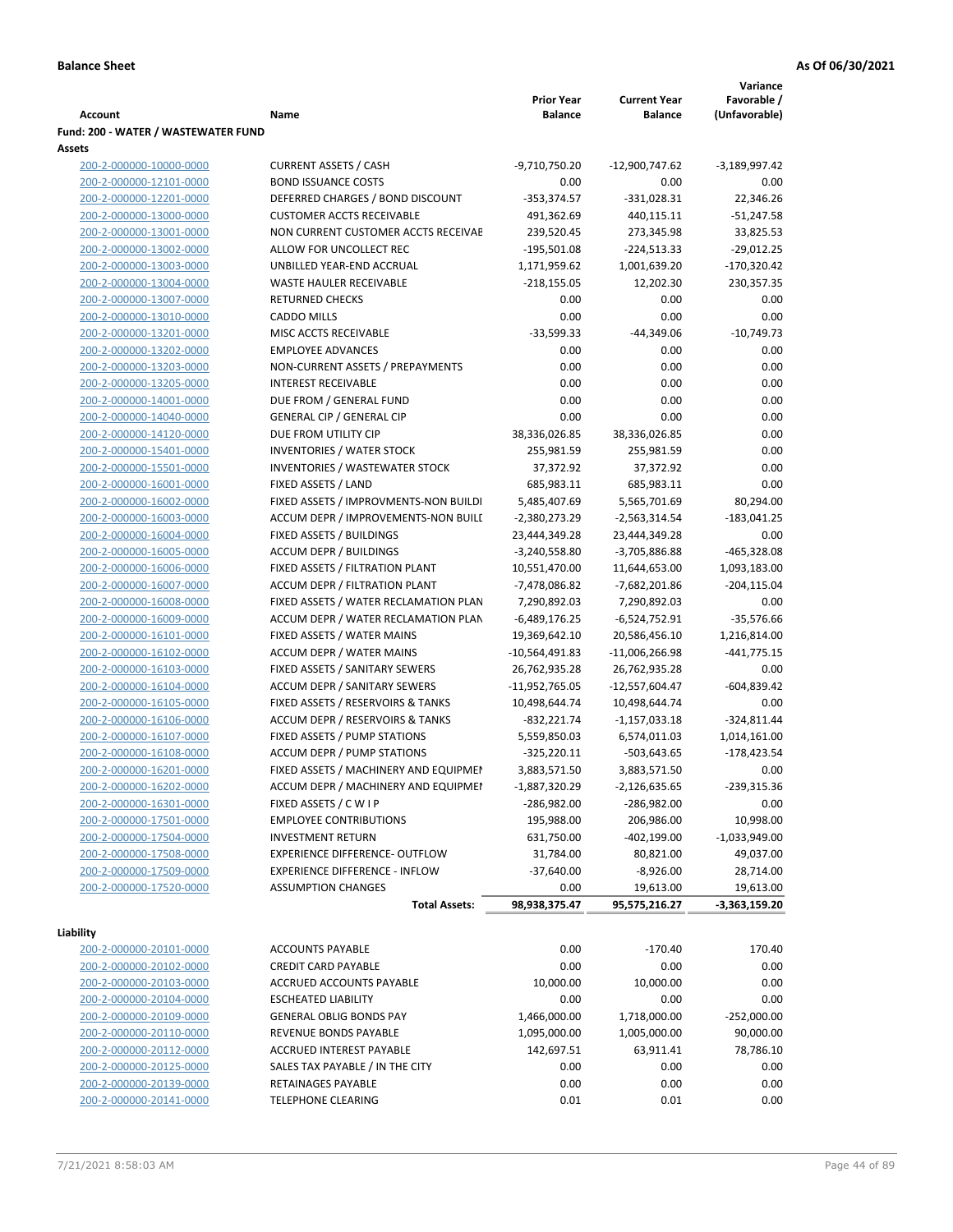|                                       |                                                          |                                     |                                       | Variance                     |
|---------------------------------------|----------------------------------------------------------|-------------------------------------|---------------------------------------|------------------------------|
| Account                               | Name                                                     | <b>Prior Year</b><br><b>Balance</b> | <b>Current Year</b><br><b>Balance</b> | Favorable /<br>(Unfavorable) |
| 200-2-000000-20160-0000               | <b>UNAPPLIED CREDIT</b>                                  | 0.00                                | 0.00                                  | 0.00                         |
| 200-2-000000-21001-0000               | <b>GENERAL FUND / GENERAL FUND</b>                       | 0.00                                | 0.00                                  | 0.00                         |
| 200-2-000000-21101-0000               | ENTERPRISE / WTR/WWTR UTILITY FUND                       | 0.00                                | 0.00                                  | 0.00                         |
| 200-2-000000-22001-0000               | SALARIES PAYABLE                                         | 83,164.42                           | 102,386.42                            | $-19,222.00$                 |
| 200-2-000000-22002-0000               | <b>VACATION/SICK PAYABLE</b>                             | 234,422.70                          | 221,369.33                            | 13,053.37                    |
| 200-2-000000-23001-0000               | CAPITAL LEASE PAYABLE                                    | 0.00                                | 0.00                                  | 0.00                         |
| 200-2-000000-24001-0000               | O/S CHECKS PAYABLE                                       | 0.00                                | 0.00                                  | 0.00                         |
| 200-2-000000-24002-0000               | <b>CUSTOMER DEPOSITS</b>                                 | 771,286.48                          | 721,488.75                            | 49,797.73                    |
| 200-2-000000-24003-0000               | <b>CUSTOMER OVERPMT SUSPENSE</b>                         | 299,716.64                          | 478,318.57                            | $-178,601.93$                |
| 200-2-000000-24004-0000               | <b>INTEREST PAYABLE ON DEP</b>                           | 0.00                                | 0.00                                  | 0.00                         |
| 200-2-000000-24005-0000               | <b>ACCRUED INT PAY ON DEP</b>                            | 0.00                                | 0.00                                  | 0.00                         |
| 200-2-000000-24006-0000               | <b>AWAITING CUSTOMER SETUP</b>                           | 1,955.61                            | 1,955.61                              | 0.00                         |
| 200-2-000000-24007-0000               | <b>BILLED DEPOSITS SUSPENSE</b>                          | 0.00                                | 0.00                                  | 0.00                         |
| 200-2-000000-26001-0000               | <b>COMPENSATED ABSENCES PAY</b>                          | 211,715.81                          | 278,649.49                            | $-66,933.68$                 |
| 200-2-000000-26101-0000               | <b>GENERAL OBLIG BONDS PAY</b>                           | 4,567,000.00                        | 2,836,907.00                          | 1,730,093.00                 |
| 200-2-000000-26102-0000               | <b>REVENUE BONDS PAYABLE</b>                             | 31,190,000.00                       | 30,185,000.00                         | 1,005,000.00                 |
| 200-2-000000-26103-0000               | DEFERRED LOSS/DEFEASEMENT                                | $-181,650.73$                       | $-136,237.88$                         | $-45,412.85$                 |
| 200-2-000000-27001-0000               | <b>CONTRIBUTED CAPITAL</b>                               | 0.00                                | 0.00                                  | 0.00                         |
| 200-2-000000-27002-0000               | CONTRIBUTED CAPITAL / DEVELOPERS                         | 0.00                                | 0.00                                  | 0.00                         |
| 200-2-000000-29300-0000               | <b>ENCUMBRANCE SUMMARY</b>                               | 0.00                                | 0.00                                  | 0.00                         |
| 200-2-000000-29400-0100               | RESERVED ACCOUNT / ENCUMBRANCES                          | 0.00                                | 0.00                                  | 0.00                         |
| 200-2-000000-29999-0000               | <b>NET PENSION LIABILITY</b>                             | 1,415,364.00                        | 541,374.00                            | 873,990.00                   |
| 200-2-000000-92080-0000               | <b>GLTDAG</b>                                            | 0.00                                | 0.00                                  | 0.00                         |
|                                       | <b>Total Liability:</b>                                  | 41,306,672.45                       | 38,027,952.31                         | 3,278,720.14                 |
| <b>Equity</b>                         |                                                          |                                     |                                       |                              |
| 200-2-000000-39000-0000               | UNRESERVED-FUND BALANCE                                  | 0.00                                | 0.00                                  | 0.00                         |
| 200-2-000000-39100-0000               | UNRESERVED-RET. EARNINGS                                 | 57,924,814.85                       | 58,038,262.92                         | 113,448.07                   |
| 200-2-000000-39150-0000               | RESERVED-RET. EARNINGS                                   | 0.00                                | 0.00                                  | 0.00                         |
| 200-2-000000-39500-0000               | NET POSITION - PENSION                                   | $-965.00$                           | $-965.00$                             | 0.00                         |
|                                       | <b>Total Beginning Equity:</b>                           | 57,923,849.85                       | 58,037,297.92                         | 113,448.07                   |
| <b>Total Revenue</b>                  |                                                          | 9,711,988.44                        | 10,687,875.40                         | 975,886.96                   |
| <b>Total Expense</b>                  |                                                          | 10,004,135.26                       | 11,177,909.35                         | $-1,173,774.09$              |
| <b>Revenues Over/(Under) Expenses</b> |                                                          | $-292,146.82$                       | -490,033.95                           | $-197,887.13$                |
|                                       | <b>Total Equity and Current Surplus (Deficit):</b>       | 57,631,703.03                       | 57,547,263.97                         | $-84,439.06$                 |
|                                       | Total Liabilities, Equity and Current Surplus (Deficit): | 98,938,375.48                       | 95,575,216.28                         | $-3,363,159.20$              |
|                                       | *** FUND 200 OUT OF BALANCE ***                          | $-0.01$                             | $-0.01$                               | 0.00                         |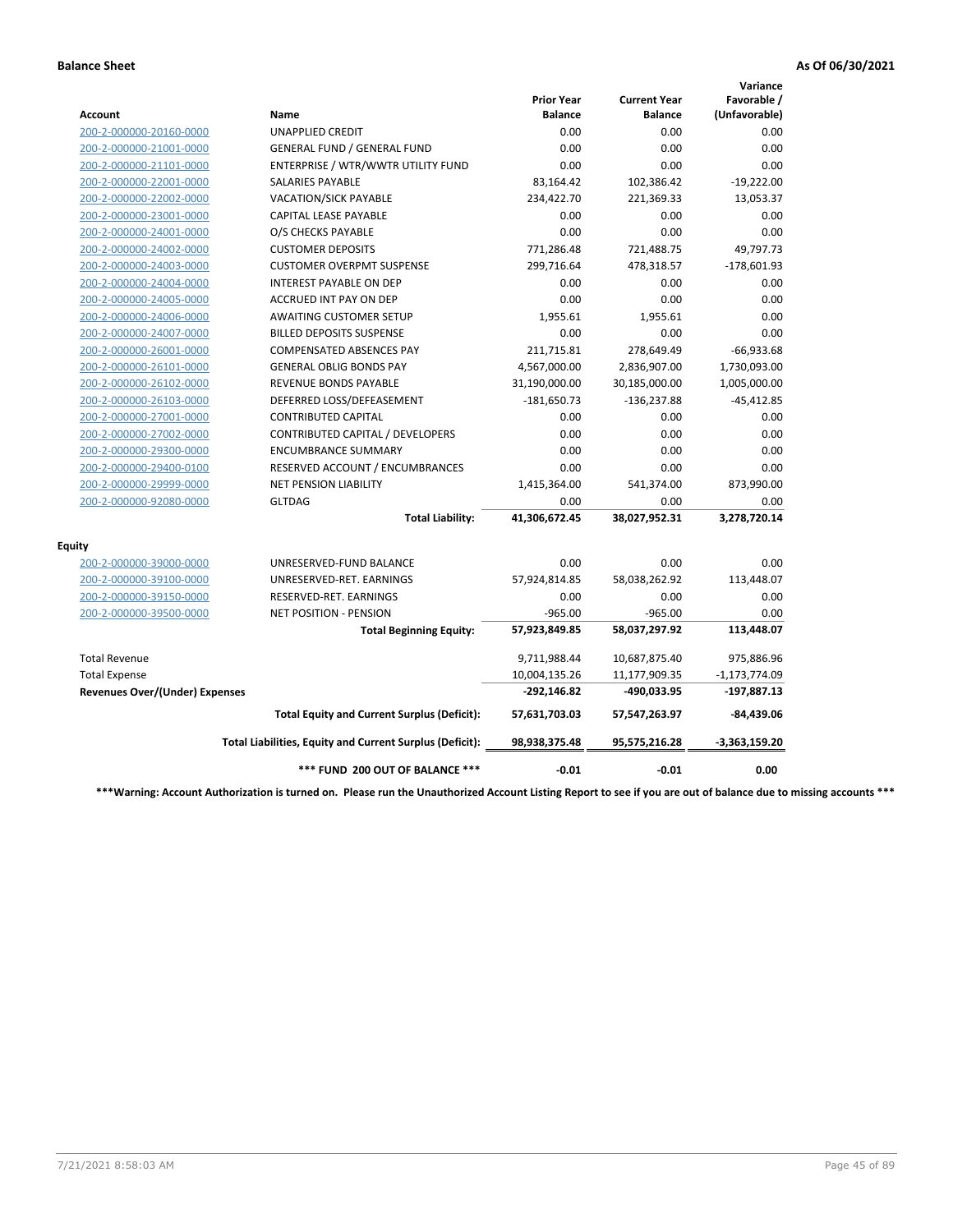| <b>Account</b>                        | Name                                                     | <b>Prior Year</b><br><b>Balance</b> | <b>Current Year</b><br><b>Balance</b> | Variance<br>Favorable /<br>(Unfavorable) |
|---------------------------------------|----------------------------------------------------------|-------------------------------------|---------------------------------------|------------------------------------------|
| <b>Fund: 210 - WATER IMPACT FEES</b>  |                                                          |                                     |                                       |                                          |
| Assets                                |                                                          |                                     |                                       |                                          |
| 210-2-000000-10000-0000               | <b>CURRENT ASSETS / CASH</b>                             | 0.00                                | $-541.09$                             | $-541.09$                                |
| 210-2-000000-13201-0000               | MISC ACCTS RECEIVABLE                                    | 0.00                                | 0.00                                  | 0.00                                     |
| 210-2-000000-13205-0000               | <b>INTEREST RECEIVABLE</b>                               | 0.00                                | 0.00                                  | 0.00                                     |
|                                       | <b>Total Assets:</b>                                     | 0.00                                | $-541.09$                             | $-541.09$                                |
| Liability                             |                                                          |                                     |                                       |                                          |
| 210-2-000000-20101-0000               | <b>ACCOUNTS PAYABLE</b>                                  | 0.00                                | 0.00                                  | 0.00                                     |
| 210-2-000000-20103-0000               | <b>ACCRUED ACCOUNTS PAYABLE</b>                          | 0.00                                | 0.00                                  | 0.00                                     |
| 210-2-000000-29300-0000               | <b>ENCUMBRANCE SUMMARY</b>                               | 0.00                                | 0.00                                  | 0.00                                     |
| 210-2-000000-29400-0000               | RESERVED ACCOUNT / ENCUMBRANCES                          | 0.00                                | 0.00                                  | 0.00                                     |
|                                       | <b>Total Liability:</b>                                  | 0.00                                | 0.00                                  | 0.00                                     |
| <b>Equity</b>                         |                                                          |                                     |                                       |                                          |
| 210-2-000000-39000-0000               | UNRESERVED-FUND BALANCE                                  | 0.00                                | 0.00                                  | 0.00                                     |
| 210-2-000000-39100-0000               | UNRESERVED-RET. EARNINGS                                 | 0.00                                | 0.00                                  | 0.00                                     |
|                                       | <b>Total Beginning Equity:</b>                           | 0.00                                | 0.00                                  | 0.00                                     |
| <b>Total Revenue</b>                  |                                                          | 0.00                                | 0.00                                  | 0.00                                     |
| <b>Total Expense</b>                  |                                                          | 0.00                                | 541.09                                | $-541.09$                                |
| <b>Revenues Over/(Under) Expenses</b> |                                                          | 0.00                                | $-541.09$                             | $-541.09$                                |
|                                       | <b>Total Equity and Current Surplus (Deficit):</b>       | 0.00                                | $-541.09$                             | $-541.09$                                |
|                                       | Total Liabilities, Equity and Current Surplus (Deficit): | 0.00                                | $-541.09$                             | $-541.09$                                |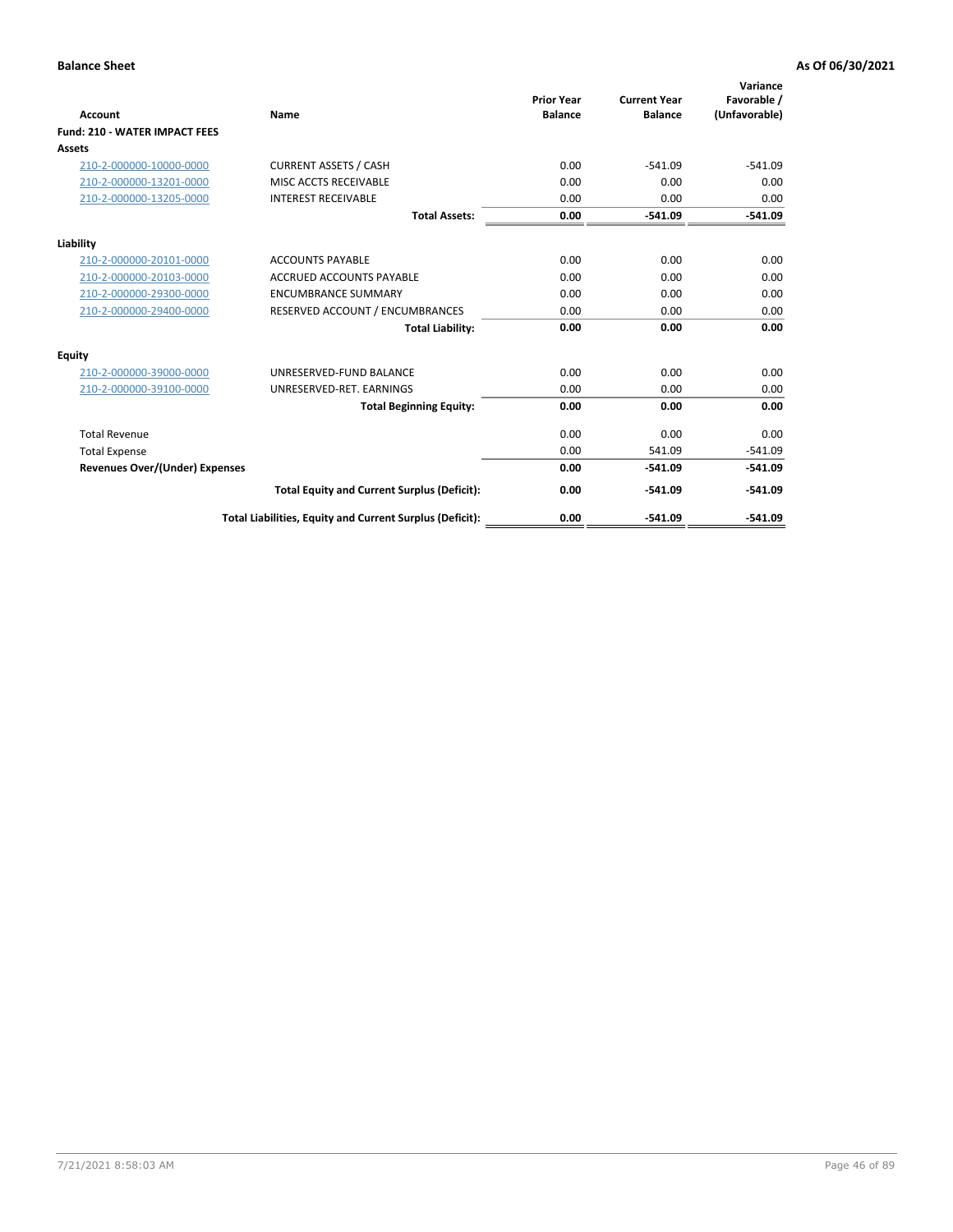| Account                                   | Name                                                     | <b>Prior Year</b><br><b>Balance</b> | <b>Current Year</b><br><b>Balance</b> | Variance<br>Favorable /<br>(Unfavorable) |
|-------------------------------------------|----------------------------------------------------------|-------------------------------------|---------------------------------------|------------------------------------------|
| <b>Fund: 211 - WASTEWATER IMPACT FEES</b> |                                                          |                                     |                                       |                                          |
| <b>Assets</b>                             |                                                          |                                     |                                       |                                          |
| 211-2-000000-10000-0000                   | <b>CURRENT ASSETS / CASH</b>                             | 0.00                                | 0.00                                  | 0.00                                     |
| 211-2-000000-13201-0000                   | MISC ACCTS RECEIVABLE                                    | 0.00                                | 0.00                                  | 0.00                                     |
| 211-2-000000-13205-0000                   | <b>INTEREST RECEIVABLE</b>                               | 0.00                                | 0.00                                  | 0.00                                     |
|                                           | <b>Total Assets:</b>                                     | 0.00                                | 0.00                                  | 0.00                                     |
| Liability                                 |                                                          |                                     |                                       |                                          |
| 211-2-000000-20101-0000                   | <b>ACCOUNTS PAYABLE</b>                                  | 0.00                                | 0.00                                  | 0.00                                     |
| 211-2-000000-20103-0000                   | <b>ACCRUED ACCOUNTS PAYABLE</b>                          | 0.00                                | 0.00                                  | 0.00                                     |
|                                           | <b>Total Liability:</b>                                  | 0.00                                | 0.00                                  | 0.00                                     |
| <b>Equity</b>                             |                                                          |                                     |                                       |                                          |
| 211-2-000000-39000-0000                   | UNRESERVED-FUND BALANCE                                  | 0.00                                | 0.00                                  | 0.00                                     |
| 211-2-000000-39100-0000                   | UNRESERVED-RET. EARNINGS                                 | 0.00                                | 0.00                                  | 0.00                                     |
|                                           | <b>Total Beginning Equity:</b>                           | 0.00                                | 0.00                                  | 0.00                                     |
| <b>Total Revenue</b>                      |                                                          | 0.00                                | 0.00                                  | 0.00                                     |
| <b>Total Expense</b>                      |                                                          | 0.00                                | 0.00                                  | 0.00                                     |
| <b>Revenues Over/(Under) Expenses</b>     |                                                          | 0.00                                | 0.00                                  | 0.00                                     |
|                                           | <b>Total Equity and Current Surplus (Deficit):</b>       | 0.00                                | 0.00                                  | 0.00                                     |
|                                           | Total Liabilities, Equity and Current Surplus (Deficit): | 0.00                                | 0.00                                  | 0.00                                     |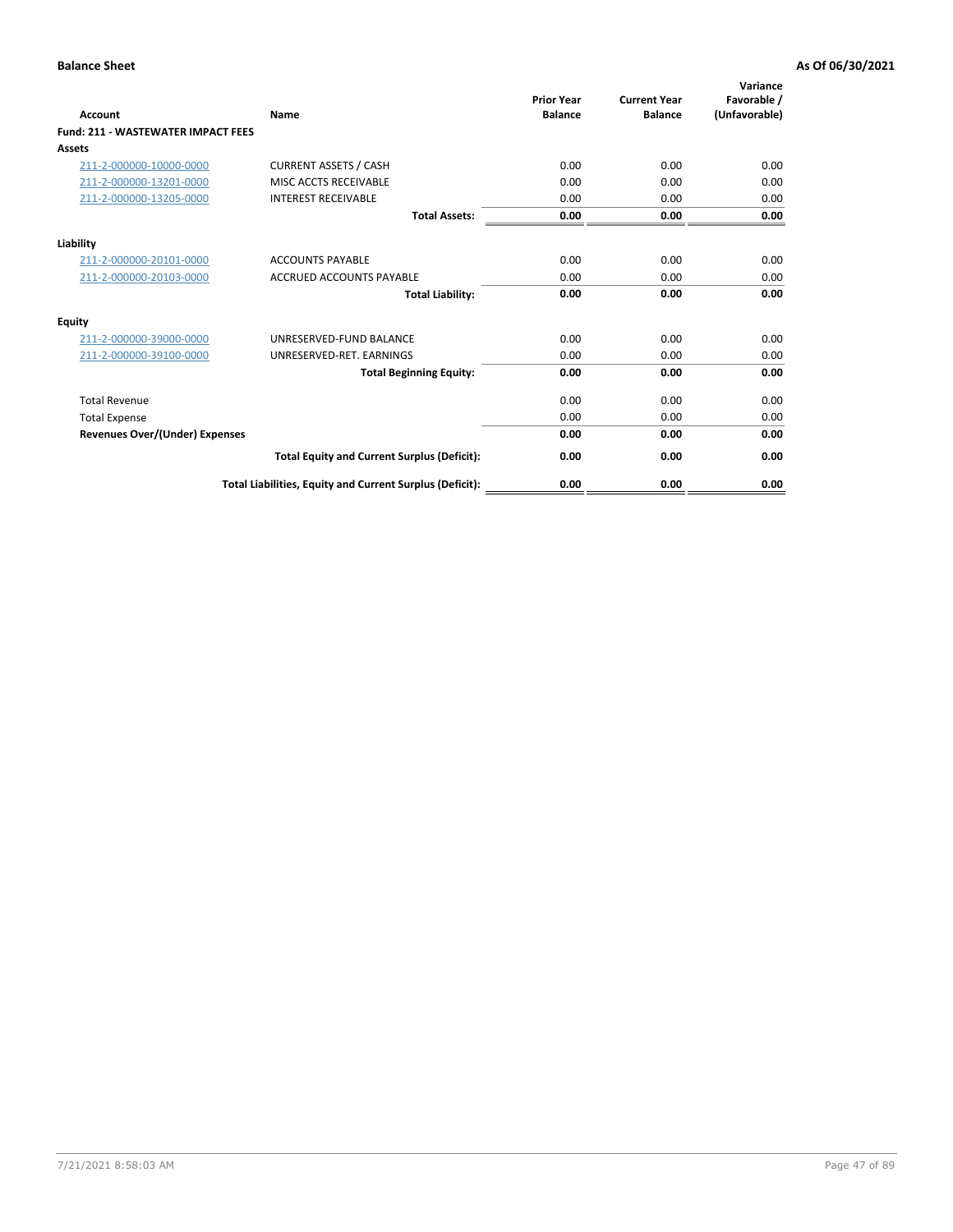| <b>Account</b>                        | Name                                                      | <b>Prior Year</b><br><b>Balance</b> | <b>Current Year</b><br><b>Balance</b> | Variance<br>Favorable /<br>(Unfavorable) |
|---------------------------------------|-----------------------------------------------------------|-------------------------------------|---------------------------------------|------------------------------------------|
|                                       | Fund: 212 - TX COMMUNITY DEV SWR SYSTEM IMPROV PROG GRANT |                                     |                                       |                                          |
| <b>Assets</b>                         |                                                           |                                     |                                       |                                          |
| 212-2-000000-10000-0000               | <b>CURRENT ASSETS / CASH</b>                              | 105,849.57                          | 105,849.57                            | 0.00                                     |
| 212-2-000000-13201-0000               | MISC ACCTS RECEIVABLE                                     | 0.00                                | 0.00                                  | 0.00                                     |
| 212-2-000000-13205-0000               | <b>INTEREST RECEIVABLE</b>                                | 0.00                                | 0.00                                  | 0.00                                     |
| 212-2-000000-16301-0000               | FIXED ASSETS / C W I P                                    | 0.00                                | 0.00                                  | 0.00                                     |
|                                       | <b>Total Assets:</b>                                      | 105,849.57                          | 105,849.57                            | 0.00                                     |
| Liability                             |                                                           |                                     |                                       |                                          |
| 212-2-000000-20101-0000               | <b>ACCOUNTS PAYABLE</b>                                   | 0.00                                | 0.00                                  | 0.00                                     |
| 212-2-000000-20102-0000               | <b>CREDIT CARD PAYABLE</b>                                | 0.00                                | 0.00                                  | 0.00                                     |
| 212-2-000000-20103-0000               | <b>ACCRUED ACCOUNTS PAYABLE</b>                           | 0.00                                | 0.00                                  | 0.00                                     |
| 212-2-000000-20139-0000               | <b>RETAINAGES PAYABLE</b>                                 | 0.00                                | 0.00                                  | 0.00                                     |
| 212-2-000000-20902-0000               | <b>DEFERRED GRANT REVENUE</b>                             | 0.00                                | 0.00                                  | 0.00                                     |
| 212-2-000000-21001-0000               | <b>GENERAL FUND / GENERAL FUND</b>                        | 0.00                                | 0.00                                  | 0.00                                     |
| 212-2-000000-29300-0000               | <b>ENCUMBRANCE SUMMARY</b>                                | 0.00                                | 0.00                                  | 0.00                                     |
| 212-2-000000-29400-0100               | RESERVED ACCOUNT / ENCUMBRANCES                           | 0.00                                | 0.00                                  | 0.00                                     |
|                                       | <b>Total Liability:</b>                                   | 0.00                                | 0.00                                  | 0.00                                     |
| Equity                                |                                                           |                                     |                                       |                                          |
| 212-2-000000-39100-0000               | UNRESERVED-RET. EARNINGS                                  | $-61,025.43$                        | 105,849.57                            | 166,875.00                               |
|                                       | <b>Total Beginning Equity:</b>                            | $-61,025.43$                        | 105,849.57                            | 166,875.00                               |
| <b>Total Revenue</b>                  |                                                           | 168,130.00                          | 0.00                                  | $-168,130.00$                            |
| <b>Total Expense</b>                  |                                                           | 1,255.00                            | 0.00                                  | 1,255.00                                 |
| <b>Revenues Over/(Under) Expenses</b> |                                                           | 166,875.00                          | 0.00                                  | $-166,875.00$                            |
|                                       | <b>Total Equity and Current Surplus (Deficit):</b>        | 105,849.57                          | 105,849.57                            | 0.00                                     |
|                                       | Total Liabilities, Equity and Current Surplus (Deficit):  | 105,849.57                          | 105,849.57                            | 0.00                                     |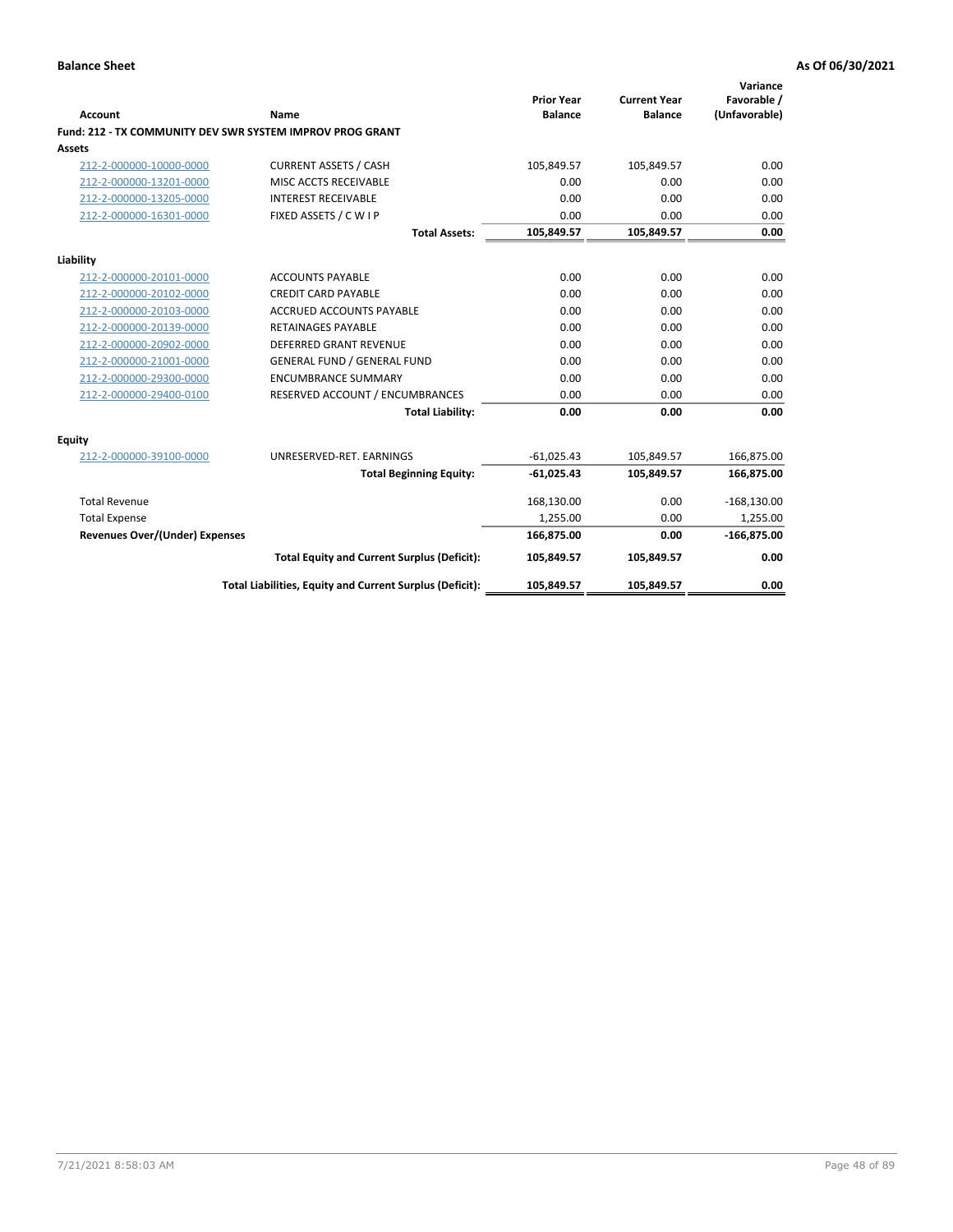| <b>Account</b><br>Fund: 216 - UTILIITY CIP FUND    | Name                                                     | <b>Prior Year</b><br><b>Balance</b> | <b>Current Year</b><br><b>Balance</b> | Variance<br>Favorable /<br>(Unfavorable) |
|----------------------------------------------------|----------------------------------------------------------|-------------------------------------|---------------------------------------|------------------------------------------|
| <b>Assets</b>                                      |                                                          |                                     |                                       |                                          |
| 216-2-000000-10000-0000                            | <b>CURRENT ASSETS / CASH</b>                             | 11,987,605.40                       | 14,938,292.87                         | 2,950,687.47                             |
| 216-2-000000-11101-0000                            | MBIA ACCOUNTS / 2002 WSSR                                | 0.00                                | 0.00                                  | 0.00                                     |
| 216-2-000000-11103-0000                            | 2005 WSSR                                                | 0.00                                | 0.00                                  | 0.00                                     |
| 216-2-000000-11403-0000                            | RESERVE FUND / 2003 WSSR                                 | 0.00                                | 0.00                                  | 0.00                                     |
| 216-2-000000-11404-0000                            | SERIES 2019 WSSR CO'S                                    | 10,605,683.88                       | 10,165,809.96                         | -439,873.92                              |
| 216-2-000000-11503-0000                            | 2008WSSR CONST 486000273                                 | 0.00                                | 0.00                                  | 0.00                                     |
| 216-2-000000-11505-0000                            | SRA RAW WATER SALE PROCEEDS                              | 13,502,110.20                       | 13,688,326.79                         | 186,216.59                               |
| 216-2-000000-13000-0000                            | <b>CUSTOMER ACCTS RECEIVABLE</b>                         | 0.00                                | 0.00                                  | 0.00                                     |
| 216-2-000000-13002-0000                            | ALLOW FOR UNCOLLECT REC                                  | 0.00                                | 0.00                                  | 0.00                                     |
| 216-2-000000-13003-0000                            | UNBILLED YEAR-END ACCRUAL                                | 0.00                                | 0.00                                  | 0.00                                     |
| 216-2-000000-13201-0000                            | MISC ACCTS RECEIVABLE                                    | 70.32                               | 70.32                                 | 0.00                                     |
| 216-2-000000-13205-0000                            | <b>INTEREST RECEIVABLE</b>                               | 0.00                                | 0.00                                  | 0.00                                     |
| 216-2-000000-16301-0000                            | FIXED ASSETS / C W I P                                   | 3,557,279.61                        | 2,969,368.61                          | -587,911.00                              |
|                                                    | <b>Total Assets:</b>                                     | 39,652,749.41                       | 41,761,868.55                         | 2,109,119.14                             |
|                                                    |                                                          |                                     |                                       |                                          |
| Liability                                          | <b>ACCOUNTS PAYABLE</b>                                  | 0.00                                | 0.00                                  | 0.00                                     |
| 216-2-000000-20101-0000                            | <b>CREDIT CARD PAYABLE</b>                               | 0.00                                | 0.00                                  | 0.00                                     |
| 216-2-000000-20102-0000<br>216-2-000000-20103-0000 | <b>ACCRUED ACCOUNTS PAYABLE</b>                          | 0.00                                | 0.00                                  | 0.00                                     |
| 216-2-000000-20113-0000                            | <b>DEVELOPERS ESCROW</b>                                 | 0.00                                | 0.00                                  | 0.00                                     |
| 216-2-000000-20139-0000                            | <b>RETAINAGES PAYABLE</b>                                | 218,546.68                          | 122,898.03                            | 95,648.65                                |
| 216-2-000000-21101-0000                            | ENTERPRISE / WTR/WWTR UTILITY FUND                       | 18,939,652.64                       | 18,939,652.64                         | 0.00                                     |
| 216-2-000000-29300-0000                            | <b>ENCUMBRANCE SUMMARY</b>                               | 0.00                                | 0.00                                  | 0.00                                     |
| 216-2-000000-29400-0100                            | RESERVED ACCOUNT / ENCUMBRANCES                          | 0.00                                | 0.00                                  | 0.00                                     |
|                                                    | <b>Total Liability:</b>                                  | 19,158,199.32                       | 19,062,550.67                         | 95,648.65                                |
|                                                    |                                                          |                                     |                                       |                                          |
| <b>Equity</b>                                      |                                                          |                                     |                                       |                                          |
| 216-2-000000-39000-0000                            | UNRESERVED-FUND BALANCE                                  | 0.00                                | 0.00                                  | 0.00                                     |
| 216-2-000000-39100-0000                            | UNRESERVED-RET. EARNINGS                                 | 9,457,839.30                        | 22,783,755.25                         | 13,325,915.95                            |
|                                                    | <b>Total Beginning Equity:</b>                           | 9,457,839.30                        | 22,783,755.25                         | 13,325,915.95                            |
| <b>Total Revenue</b>                               |                                                          | 13,647,103.94                       | 354,375.52                            | $-13,292,728.42$                         |
| <b>Total Expense</b>                               |                                                          | 2,610,393.15                        | 438,812.89                            | 2,171,580.26                             |
| <b>Revenues Over/(Under) Expenses</b>              |                                                          | 11,036,710.79                       | -84,437.37                            | -11,121,148.16                           |
|                                                    | <b>Total Equity and Current Surplus (Deficit):</b>       | 20,494,550.09                       | 22,699,317.88                         | 2,204,767.79                             |
|                                                    | Total Liabilities, Equity and Current Surplus (Deficit): | 39,652,749.41                       | 41,761,868.55                         | 2,109,119.14                             |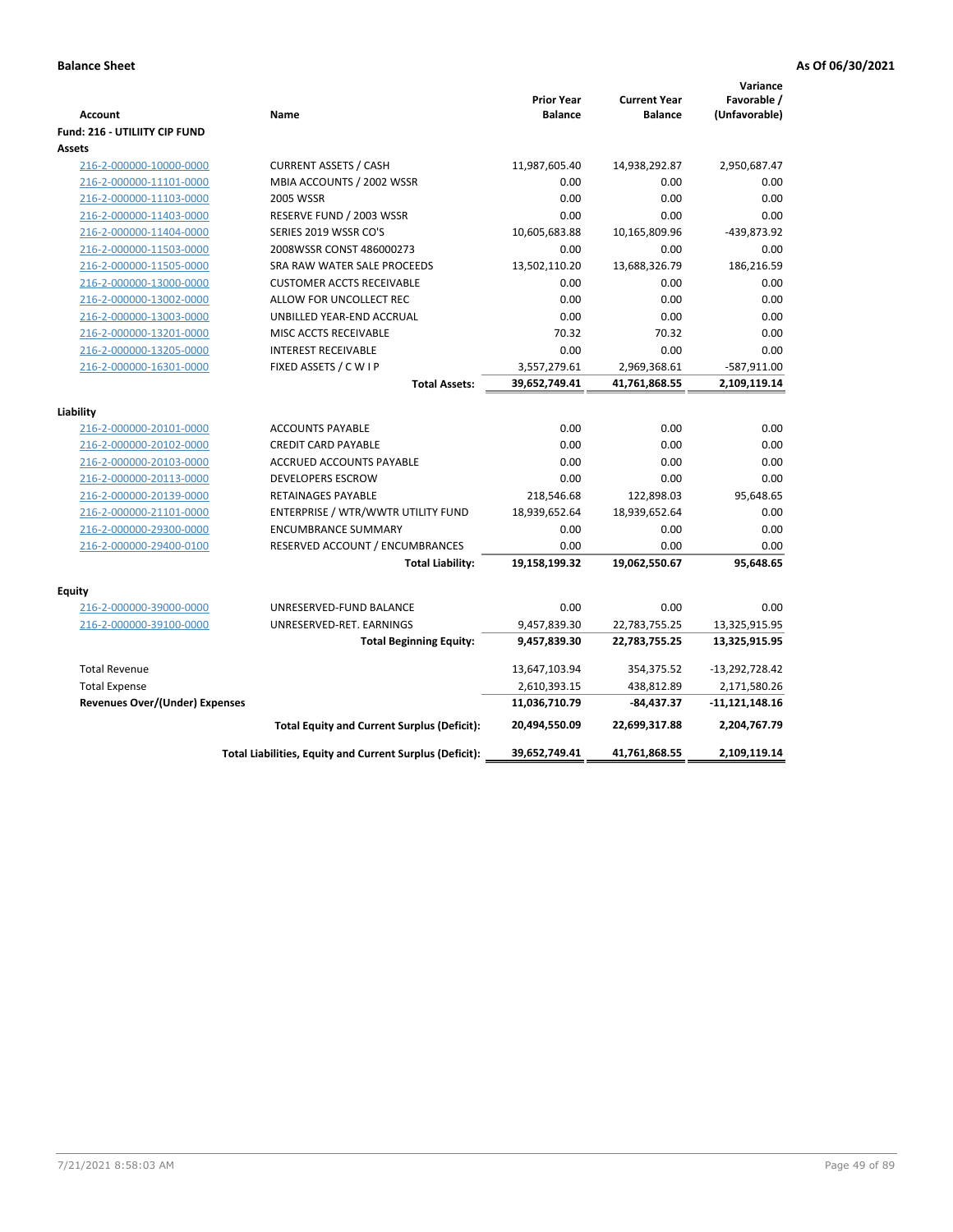| Account                                        | Name                                                     | <b>Prior Year</b><br><b>Balance</b> | <b>Current Year</b><br><b>Balance</b> | Variance<br>Favorable /<br>(Unfavorable) |
|------------------------------------------------|----------------------------------------------------------|-------------------------------------|---------------------------------------|------------------------------------------|
| <b>Fund: 217 - WASTEWATER RECLAMATION FUND</b> |                                                          |                                     |                                       |                                          |
| Assets                                         |                                                          |                                     |                                       |                                          |
| 217-2-000000-10000-0000                        | <b>CURRENT ASSETS / CASH</b>                             | $-20,619.30$                        | $-70,603.30$                          | $-49,984.00$                             |
| 217-2-000000-11301-0000                        | TEXASTERM / 2008 WSSR REVENUE BOND                       | 0.00                                | 0.00                                  | 0.00                                     |
| 217-2-000000-11302-0000                        | 2008 WSSR REVENUE BOND                                   | 0.00                                | 0.00                                  | 0.00                                     |
| 217-2-000000-11503-0000                        | 2008WSSR CONST 486000273                                 | 778,018.79                          | 778,725.15                            | 706.36                                   |
| 217-2-000000-13000-0000                        | <b>CUSTOMER ACCTS RECEIVABLE</b>                         | 0.00                                | 0.00                                  | 0.00                                     |
| 217-2-000000-13002-0000                        | ALLOW FOR UNCOLLECT REC                                  | 0.00                                | 0.00                                  | 0.00                                     |
| 217-2-000000-13201-0000                        | MISC ACCTS RECEIVABLE                                    | 0.00                                | 0.00                                  | 0.00                                     |
| 217-2-000000-13205-0000                        | <b>INTEREST RECEIVABLE</b>                               | 0.00                                | 0.00                                  | 0.00                                     |
| 217-2-000000-16301-0000                        | FIXED ASSETS / C W I P                                   | 0.00                                | 0.00                                  | 0.00                                     |
|                                                | <b>Total Assets:</b>                                     | 757,399.49                          | 708,121.85                            | $-49,277.64$                             |
|                                                |                                                          |                                     |                                       |                                          |
| Liability                                      |                                                          |                                     |                                       |                                          |
| 217-2-000000-20101-0000                        | <b>ACCOUNTS PAYABLE</b>                                  | 0.00                                | 0.00                                  | 0.00                                     |
| 217-2-000000-20102-0000                        | <b>CREDIT CARD PAYABLE</b>                               | 0.00                                | 0.00                                  | 0.00                                     |
| 217-2-000000-20103-0000                        | ACCRUED ACCOUNTS PAYABLE                                 | 0.00                                | 0.00                                  | 0.00                                     |
| 217-2-000000-20139-0000                        | RETAINAGES PAYABLE                                       | 0.00                                | 0.00                                  | 0.00                                     |
| 217-2-000000-21101-0000                        | ENTERPRISE / WTR/WWTR UTILITY FUND                       | 19,396,374.21                       | 19,396,374.21                         | 0.00                                     |
| 217-2-000000-29300-0000                        | <b>ENCUMBRANCE SUMMARY</b>                               | 0.00                                | 0.00                                  | 0.00                                     |
| 217-2-000000-29400-0100                        | RESERVED ACCOUNT / ENCUMBRANCES                          | 0.00                                | 0.00                                  | 0.00                                     |
|                                                | <b>Total Liability:</b>                                  | 19,396,374.21                       | 19,396,374.21                         | 0.00                                     |
| <b>Equity</b>                                  |                                                          |                                     |                                       |                                          |
| 217-2-000000-39100-0000                        | UNRESERVED-RET. EARNINGS                                 | $-18,646,218.79$                    | -18,638,640.99                        | 7,577.80                                 |
|                                                | <b>Total Beginning Equity:</b>                           | $-18,646,218.79$                    | $-18,638,640.99$                      | 7,577.80                                 |
| <b>Total Revenue</b>                           |                                                          | 7,244.07                            | 372.63                                | $-6,871.44$                              |
| <b>Total Expense</b>                           |                                                          | 0.00                                | 49,984.00                             | $-49,984.00$                             |
| <b>Revenues Over/(Under) Expenses</b>          |                                                          | 7,244.07                            | $-49,611.37$                          | $-56,855.44$                             |
|                                                | <b>Total Equity and Current Surplus (Deficit):</b>       | -18,638,974.72                      | -18,688,252.36                        | $-49,277.64$                             |
|                                                | Total Liabilities, Equity and Current Surplus (Deficit): | 757,399.49                          | 708,121.85                            | $-49,277.64$                             |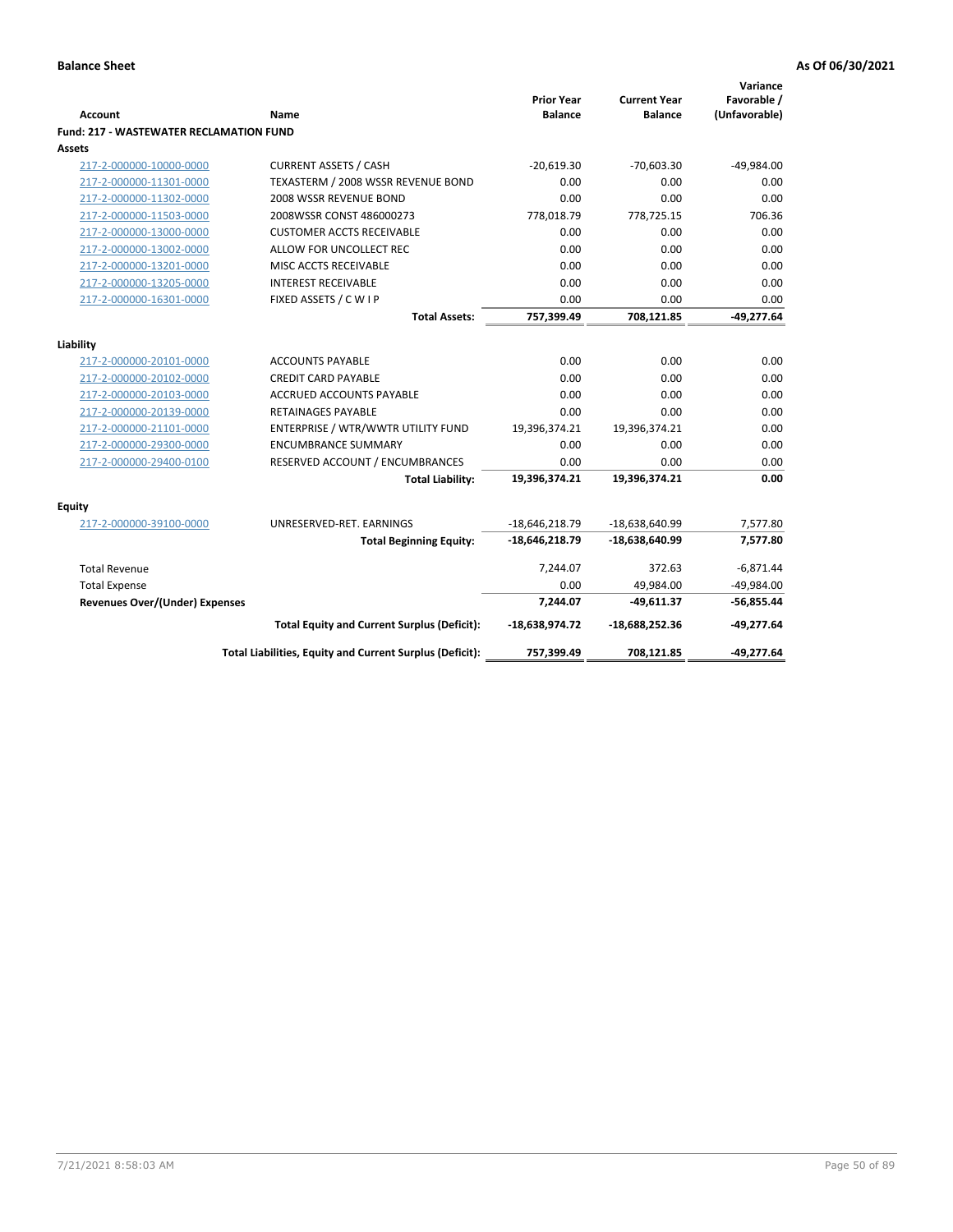|                                                    |                                                       |                   |                     | Variance            |
|----------------------------------------------------|-------------------------------------------------------|-------------------|---------------------|---------------------|
|                                                    |                                                       | <b>Prior Year</b> | <b>Current Year</b> | Favorable /         |
| <b>Account</b>                                     | Name                                                  | <b>Balance</b>    | <b>Balance</b>      | (Unfavorable)       |
| Fund: 300 - AIRPORT FUND                           |                                                       |                   |                     |                     |
| Assets                                             |                                                       |                   |                     |                     |
| 300-2-000000-10000-0000                            | <b>CURRENT ASSETS / CASH</b>                          | $-6,661,396.93$   | -7,587,392.19       | -925,995.26         |
| 300-2-000000-13201-0000                            | MISC ACCTS RECEIVABLE                                 | $-650.39$         | -650.39             | 0.00                |
| 300-2-000000-13202-0000                            | <b>EMPLOYEE ADVANCES</b>                              | 0.00              | 0.00                | 0.00                |
| 300-2-000000-13203-0000                            | NON-CURRENT ASSETS / PREPAYMENTS                      | 0.00              | 0.00                | 0.00                |
| 300-2-000000-13205-0000                            | <b>INTEREST RECEIVABLE</b>                            | 0.00              | 0.00                | 0.00                |
| 300-2-000000-14126-0000                            | <b>GRANT FUND / AIRPORT GRANT FUND</b>                | 0.00              | 0.00                | 0.00                |
| 300-2-000000-16001-0000                            | FIXED ASSETS / LAND                                   | 813,937.00        | 982,275.46          | 168,338.46          |
| 300-2-000000-16002-0000                            | FIXED ASSETS / IMPROVMENTS-NON BUILDI                 | 75,750,553.49     | 75,750,553.49       | 0.00                |
| 300-2-000000-16003-0000                            | ACCUM DEPR / IMPROVEMENTS-NON BUILI                   | $-40,581,156.28$  | -42,614,921.75      | $-2,033,765.47$     |
| 300-2-000000-16004-0000                            | FIXED ASSETS / BUILDINGS                              | 69,917,050.27     | 69,917,050.27       | 0.00                |
| 300-2-000000-16005-0000                            | <b>ACCUM DEPR / BUILDINGS</b>                         | -27,356,164.49    | -28,924,133.27      | $-1,567,968.78$     |
| 300-2-000000-16201-0000                            | FIXED ASSETS / MACHINERY AND EQUIPMEN                 | 528,771.61        | 528,771.61          | 0.00                |
| 300-2-000000-16202-0000                            | ACCUM DEPR / MACHINERY AND EQUIPMEI                   | $-40,948.94$      | $-70,669.34$        | $-29,720.40$        |
| 300-2-000000-16301-0000                            | FIXED ASSETS / C W I P                                | 982,112.50        | 1,285,346.50        | 303,234.00          |
| 300-2-000000-17501-0000                            | <b>EMPLOYEE CONTRIBUTIONS</b>                         | 0.00              | 0.00                | 0.00                |
| 300-2-000000-17504-0000                            | <b>INVESTMENT RETURN</b>                              | 0.00              | 0.00                | 0.00                |
| 300-2-000000-17508-0000                            | <b>EXPERIENCE DIFFERENCE- OUTFLOW</b>                 | 0.00              | 0.00                | 0.00                |
| 300-2-000000-17509-0000                            | <b>EXPERIENCE DIFFERENCE - INFLOW</b>                 | 0.00              | 0.00                | 0.00                |
| 300-2-000000-17520-0000                            | <b>ASSUMPTION CHANGES</b>                             | 0.00              | 0.00                | 0.00                |
|                                                    | <b>Total Assets:</b>                                  | 73,352,107.84     | 69,266,230.39       | -4,085,877.45       |
|                                                    |                                                       |                   |                     |                     |
| Liability                                          |                                                       | 0.00              | 0.00                | 0.00                |
| 300-2-000000-20101-0000                            | <b>ACCOUNTS PAYABLE</b><br><b>CREDIT CARD PAYABLE</b> | 0.00              |                     |                     |
| 300-2-000000-20102-0000                            | ACCRUED ACCOUNTS PAYABLE                              | 0.00              | 0.00<br>0.00        | 0.00                |
| 300-2-000000-20103-0000                            |                                                       |                   |                     | 0.00<br>0.00        |
| 300-2-000000-20105-0000                            | <b>L-3 FUNDS PAYABLE</b><br><b>GRANT MATCH</b>        | 0.00<br>0.00      | 0.00<br>0.00        | 0.00                |
| 300-2-000000-20106-0000                            |                                                       |                   | 0.00                | 0.00                |
| 300-2-000000-20108-0000                            | <b>MATURED BONDS PAYABLE</b>                          | 0.00              |                     |                     |
| 300-2-000000-20110-0000                            | REVENUE BONDS PAYABLE                                 | 0.00              | 0.00                | 0.00                |
| 300-2-000000-20111-0000                            | MATURED INTEREST PAYABLE                              | 0.00              | 0.00                | 0.00                |
| 300-2-000000-20112-0000                            | ACCRUED INTEREST PAYABLE<br>RETAINAGES PAYABLE        | 0.00<br>0.00      | 0.00<br>0.00        | 0.00<br>0.00        |
| 300-2-000000-20139-0000                            | <b>TELEPHONE CLEARING</b>                             | 0.00              | 0.00                | 0.00                |
| 300-2-000000-20141-0000                            | <b>UNAPPLIED CREDIT</b>                               | 0.00              | 0.00                | 0.00                |
| 300-2-000000-20160-0000<br>300-2-000000-20201-0000 | <b>DEFERRED REVENUE</b>                               | 0.00              | 0.00                | 0.00                |
| 300-2-000000-21001-0000                            | <b>GENERAL FUND / GENERAL FUND</b>                    | 0.00              | 0.00                | 0.00                |
|                                                    | SALARIES PAYABLE                                      | 2,201.13          | 2,201.13            | 0.00                |
| 300-2-000000-22001-0000<br>300-2-000000-22002-0000 | VACATION/SICK PAYABLE                                 | 2,188.24          | $-2,481.78$         | 4,670.02            |
| 300-2-000000-26001-0000                            | COMPENSATED ABSENCES PAY                              | 10,603.68         |                     |                     |
|                                                    | <b>GENERAL OBLIG BONDS PAY</b>                        | 0.00              | 17,991.69<br>0.00   | $-7,388.01$<br>0.00 |
| 300-2-000000-26101-0000<br>300-2-000000-26102-0000 | REVENUE BONDS PAYABLE                                 | 0.00              | 0.00                | 0.00                |
| 300-2-000000-27001-0000                            | CONTRIBUTED CAPITAL                                   | $-0.39$           | $-0.39$             | 0.00                |
| 300-2-000000-29300-0000                            | <b>ENCUMBRANCE SUMMARY</b>                            | 0.00              | 0.00                | 0.00                |
| 300-2-000000-29400-0100                            | RESERVED ACCOUNT / ENCUMBRANCES                       | 0.00              | 0.00                | 0.00                |
| 300-2-000000-29999-0000                            | <b>NET PENSION LIABILITY</b>                          | 0.00              | 0.00                | 0.00                |
|                                                    |                                                       |                   |                     |                     |
|                                                    | <b>Total Liability:</b>                               | 14,992.66         | 17,710.65           | $-2,717.99$         |
| <b>Equity</b>                                      |                                                       |                   |                     |                     |
| 300-2-000000-39000-0000                            | UNRESERVED-FUND BALANCE                               | 0.00              | 0.00                | 0.00                |
| 300-2-000000-39100-0000                            | UNRESERVED-RET. EARNINGS                              | 72,911,614.18     | 69,853,545.99       | -3,058,068.19       |
| 300-2-000000-39500-0000                            | NET POSITION - PENSION                                | 0.00              | 0.00                | 0.00                |
|                                                    | <b>Total Beginning Equity:</b>                        | 72,911,614.18     | 69,853,545.99       | $-3,058,068.19$     |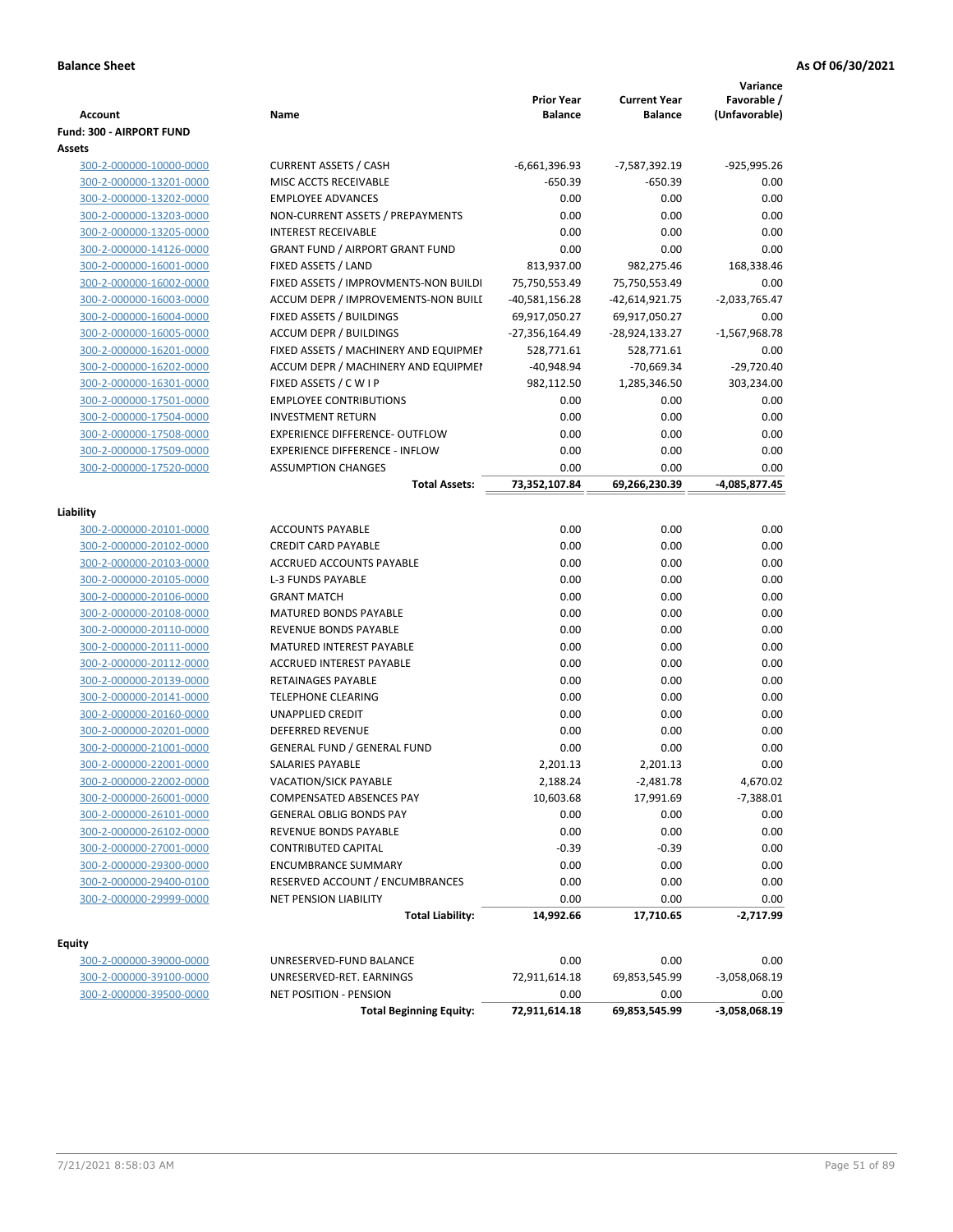| Account                        | Name                                                     | <b>Prior Year</b><br><b>Balance</b> | <b>Current Year</b><br><b>Balance</b> | Variance<br>Favorable /<br>(Unfavorable) |
|--------------------------------|----------------------------------------------------------|-------------------------------------|---------------------------------------|------------------------------------------|
| <b>Total Revenue</b>           |                                                          | 539,535.00                          | 656,752.03                            | 117,217.03                               |
| <b>Total Expense</b>           |                                                          | 114,033.99                          | 1,261,778.27                          | $-1,147,744.28$                          |
| Revenues Over/(Under) Expenses |                                                          | 425,501.01                          | $-605,026.24$                         | $-1,030,527.25$                          |
|                                | <b>Total Equity and Current Surplus (Deficit):</b>       | 73.337.115.19                       | 69,248,519.75                         | -4,088,595.44                            |
|                                | Total Liabilities, Equity and Current Surplus (Deficit): | 73,352,107.85                       | 69,266,230.40                         | -4,085,877.45                            |
|                                | *** FUND 300 OUT OF BALANCE ***                          | $-0.01$                             | $-0.01$                               | 0.00                                     |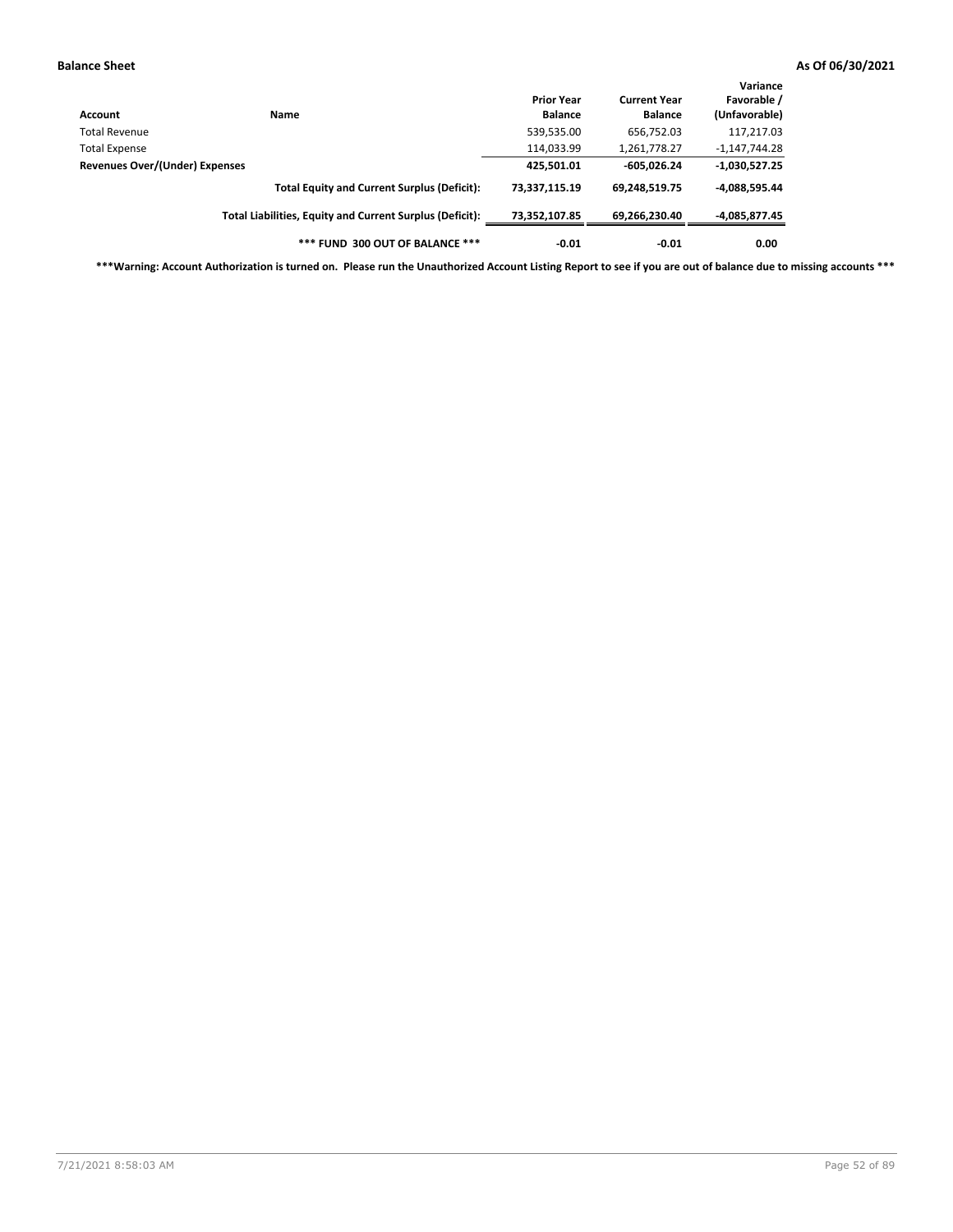|                                 |                                                          |                                     |                                       | Variance                     |
|---------------------------------|----------------------------------------------------------|-------------------------------------|---------------------------------------|------------------------------|
| Account                         | Name                                                     | <b>Prior Year</b><br><b>Balance</b> | <b>Current Year</b><br><b>Balance</b> | Favorable /<br>(Unfavorable) |
| Fund: 320 - AIRPORT TXDOT GRANT |                                                          |                                     |                                       |                              |
| Assets                          |                                                          |                                     |                                       |                              |
| 320-2-000000-10000-0000         | <b>CURRENT ASSETS / CASH</b>                             | 200,000.84                          | 299,311.20                            | 99,310.36                    |
| 320-2-000000-13201-0000         | MISC ACCTS RECEIVABLE                                    | 0.00                                | 0.00                                  | 0.00                         |
| 320-2-000000-13205-0000         | <b>INTEREST RECEIVABLE</b>                               | 0.00                                | 0.00                                  | 0.00                         |
|                                 | <b>Total Assets:</b>                                     | 200,000.84                          | 299,311.20                            | 99,310.36                    |
| Liability                       |                                                          |                                     |                                       |                              |
| 320-2-000000-20101-0000         | <b>ACCOUNTS PAYABLE</b>                                  | 0.00                                | 0.00                                  | 0.00                         |
| 320-2-000000-20102-0000         | <b>CREDIT CARD PAYABLE</b>                               | 0.00                                | 0.00                                  | 0.00                         |
| 320-2-000000-20103-0000         | <b>ACCRUED ACCOUNTS PAYABLE</b>                          | 0.00                                | 0.00                                  | 0.00                         |
| 320-2-000000-20902-0000         | <b>DEFERRED GRANT REVENUE</b>                            | 0.00                                | 0.00                                  | 0.00                         |
| 320-2-000000-21125-0000         | DUE TO / AIRPORT FUND                                    | 0.00                                | 0.00                                  | 0.00                         |
| 320-2-000000-29300-0000         | <b>ENCUMBRANCE SUMMARY</b>                               | 0.00                                | 0.00                                  | 0.00                         |
| 320-2-000000-29400-0100         | RESERVED ACCOUNT / ENCUMBRANCES                          | 0.00                                | 0.00                                  | 0.00                         |
|                                 | <b>Total Liability:</b>                                  | 0.00                                | 0.00                                  | 0.00                         |
| <b>Equity</b>                   |                                                          |                                     |                                       |                              |
| 320-2-000000-39000-0000         | UNRESERVED-FUND BALANCE                                  | 200,000.84                          | 200,000.84                            | 0.00                         |
|                                 | <b>Total Beginning Equity:</b>                           | 200,000.84                          | 200,000.84                            | 0.00                         |
| <b>Total Revenue</b>            |                                                          | 0.00                                | 200.000.00                            | 200,000.00                   |
| <b>Total Expense</b>            |                                                          | 0.00                                | 100,689.64                            | $-100,689.64$                |
| Revenues Over/(Under) Expenses  |                                                          | 0.00                                | 99.310.36                             | 99,310.36                    |
|                                 | <b>Total Equity and Current Surplus (Deficit):</b>       | 200,000.84                          | 299,311.20                            | 99,310.36                    |
|                                 | Total Liabilities, Equity and Current Surplus (Deficit): | 200,000.84                          | 299,311.20                            | 99,310.36                    |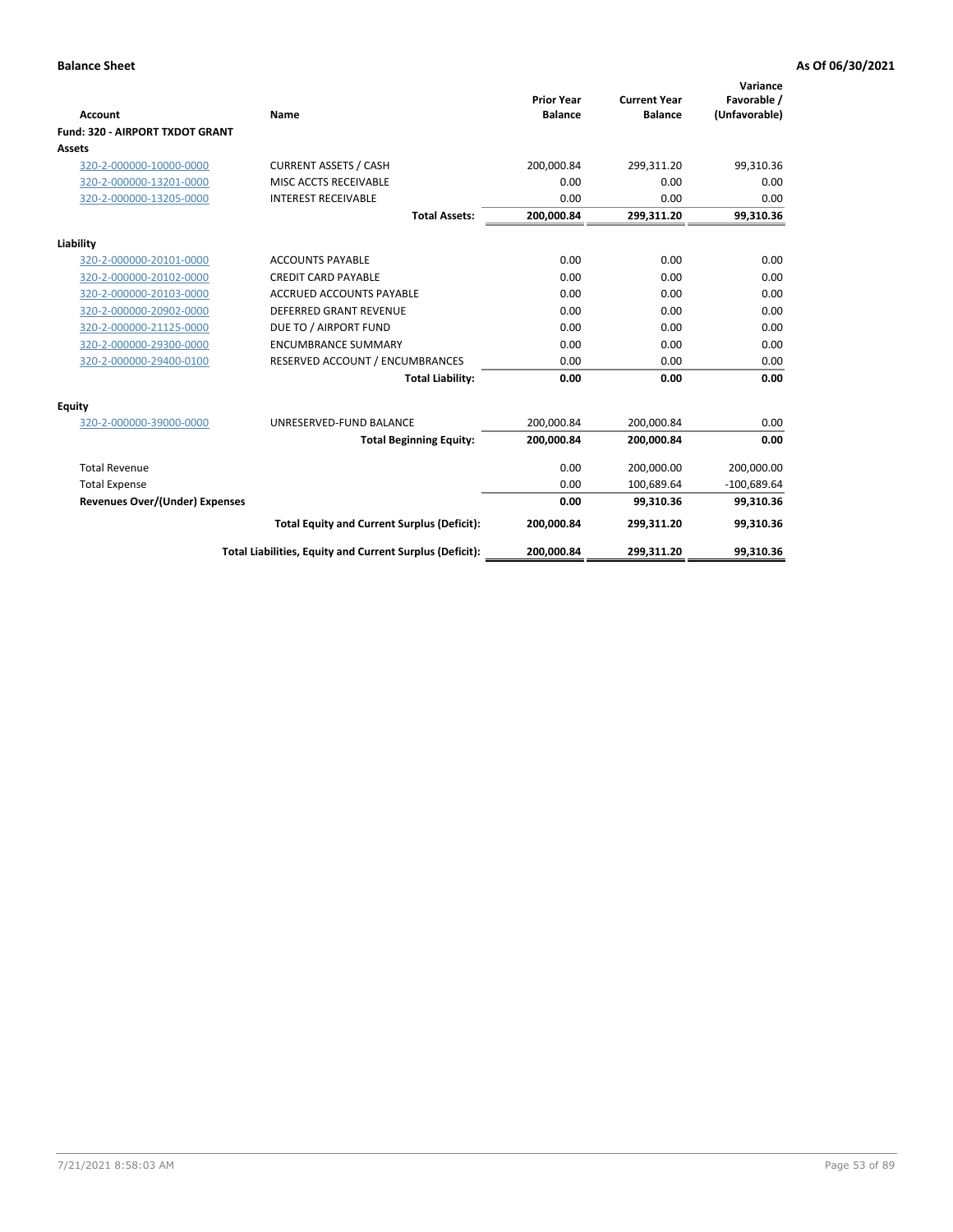|                                         |                                                          |                                     |                                       | Variance                     |
|-----------------------------------------|----------------------------------------------------------|-------------------------------------|---------------------------------------|------------------------------|
| <b>Account</b>                          | Name                                                     | <b>Prior Year</b><br><b>Balance</b> | <b>Current Year</b><br><b>Balance</b> | Favorable /<br>(Unfavorable) |
| <b>Fund: 360 - AIRPORT CAPITAL FUND</b> |                                                          |                                     |                                       |                              |
| Assets                                  |                                                          |                                     |                                       |                              |
| 360-2-000000-10000-0000                 | <b>CURRENT ASSETS / CASH</b>                             | 7,803,395.51                        | 9,203,394.95                          | 1,399,999.44                 |
| 360-2-000000-13201-0000                 | MISC ACCTS RECEIVABLE                                    | 0.00                                | 0.00                                  | 0.00                         |
| 360-2-000000-13205-0000                 | <b>INTEREST RECEIVABLE</b>                               | 0.00                                | 0.00                                  | 0.00                         |
| 360-2-000000-16301-0000                 | FIXED ASSETS / C W I P                                   | 132,616.88                          | 132,616.88                            | 0.00                         |
|                                         | <b>Total Assets:</b>                                     | 7,936,012.39                        | 9,336,011.83                          | 1,399,999.44                 |
| Liability                               |                                                          |                                     |                                       |                              |
| 360-2-000000-20101-0000                 | <b>ACCOUNTS PAYABLE</b>                                  | 0.00                                | 0.00                                  | 0.00                         |
| 360-2-000000-20102-0000                 | <b>CREDIT CARD PAYABLE</b>                               | 0.00                                | 0.00                                  | 0.00                         |
| 360-2-000000-20103-0000                 | <b>ACCRUED ACCOUNTS PAYABLE</b>                          | 0.00                                | 0.00                                  | 0.00                         |
| 360-2-000000-20125-0000                 | SALES TAX PAYABLE / IN THE CITY                          | 0.00                                | 0.00                                  | 0.00                         |
| 360-2-000000-20139-0000                 | <b>RETAINAGES PAYABLE</b>                                | 0.00                                | 0.00                                  | 0.00                         |
| 360-2-000000-21001-0000                 | <b>GENERAL FUND / GENERAL FUND</b>                       | 0.00                                | 0.00                                  | 0.00                         |
| 360-2-000000-27001-0000                 | <b>CONTRIBUTED CAPITAL</b>                               | 0.00                                | 0.00                                  | 0.00                         |
| 360-2-000000-29300-0000                 | <b>ENCUMBRANCE SUMMARY</b>                               | 0.00                                | 0.00                                  | 0.00                         |
| 360-2-000000-29400-0000                 | RESERVED ACCOUNT / ENCUMBRANCES                          | 0.00                                | 0.00                                  | 0.00                         |
|                                         | <b>Total Liability:</b>                                  | 0.00                                | 0.00                                  | 0.00                         |
| Equity                                  |                                                          |                                     |                                       |                              |
| 360-2-000000-39000-0000                 | UNRESERVED-FUND BALANCE                                  | 0.00                                | 0.00                                  | 0.00                         |
| 360-2-000000-39100-0000                 | UNRESERVED-RET. EARNINGS                                 | 8,131,751.78                        | 8,217,255.18                          | 85,503.40                    |
|                                         | <b>Total Beginning Equity:</b>                           | 8,131,751.78                        | 8,217,255.18                          | 85,503.40                    |
|                                         |                                                          |                                     |                                       |                              |
| <b>Total Revenue</b>                    |                                                          | 84,561.40                           | 1,130,062.77                          | 1,045,501.37                 |
| <b>Total Expense</b>                    |                                                          | 280,300.79                          | 11,306.12                             | 268,994.67                   |
| Revenues Over/(Under) Expenses          |                                                          | $-195,739.39$                       | 1,118,756.65                          | 1,314,496.04                 |
|                                         | <b>Total Equity and Current Surplus (Deficit):</b>       | 7,936,012.39                        | 9,336,011.83                          | 1,399,999.44                 |
|                                         | Total Liabilities, Equity and Current Surplus (Deficit): | 7,936,012.39                        | 9,336,011.83                          | 1,399,999.44                 |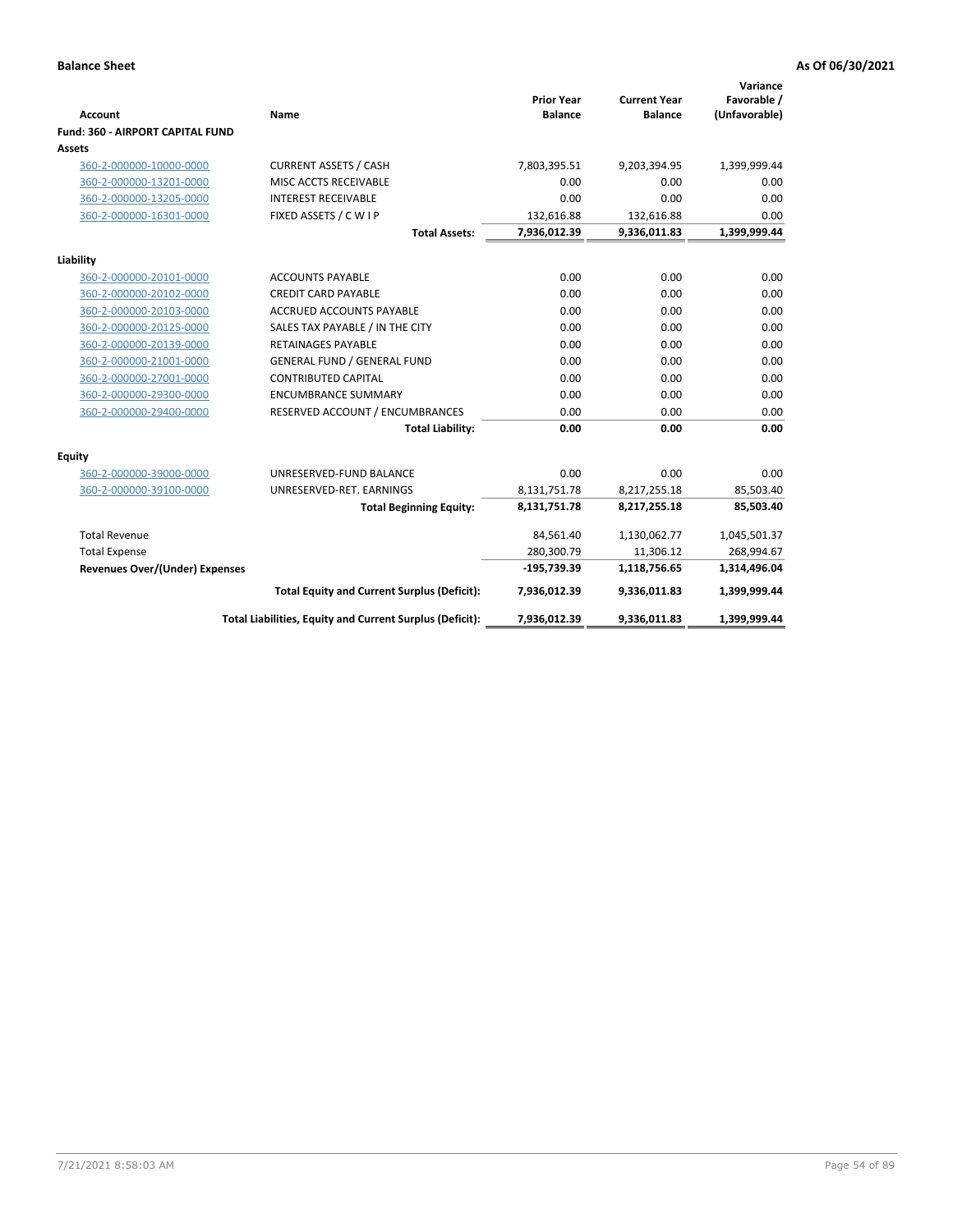| <b>Account</b>                        | Name                                                     | <b>Prior Year</b><br><b>Balance</b> | <b>Current Year</b><br><b>Balance</b> | Variance<br>Favorable /<br>(Unfavorable) |
|---------------------------------------|----------------------------------------------------------|-------------------------------------|---------------------------------------|------------------------------------------|
| Fund: 361 - L3-IDC FUND               |                                                          |                                     |                                       |                                          |
| <b>Assets</b>                         |                                                          |                                     |                                       |                                          |
| 361-2-000000-10000-0000               | <b>CURRENT ASSETS / CASH</b>                             | 0.00                                | 0.00                                  | 0.00                                     |
| 361-2-000000-13201-0000               | MISC ACCTS RECEIVABLE                                    | 0.00                                | 0.00                                  | 0.00                                     |
| 361-2-000000-13205-0000               | <b>INTEREST RECEIVABLE</b>                               | 0.00                                | 0.00                                  | 0.00                                     |
|                                       | <b>Total Assets:</b>                                     | 0.00                                | 0.00                                  | 0.00                                     |
| Liability                             |                                                          |                                     |                                       |                                          |
| 361-2-000000-20101-0000               | <b>ACCOUNTS PAYABLE</b>                                  | 0.00                                | 0.00                                  | 0.00                                     |
| 361-2-000000-20102-0000               | <b>CREDIT CARD PAYABLE</b>                               | 0.00                                | 0.00                                  | 0.00                                     |
| 361-2-000000-20103-0000               | MISCELLANEOUS LIABILITIES                                | 0.00                                | 0.00                                  | 0.00                                     |
| 361-2-000000-20108-0000               | <b>MATURED BONDS PAYABLE</b>                             | 0.00                                | 0.00                                  | 0.00                                     |
| 361-2-000000-20111-0000               | <b>MATURED INTEREST PAYABLE</b>                          | 0.00                                | 0.00                                  | 0.00                                     |
| 361-2-000000-20112-0000               | <b>ACCRUED INTEREST PAYABLE</b>                          | 0.00                                | 0.00                                  | 0.00                                     |
| 361-2-000000-20139-0000               | <b>RETAINAGES PAYABLE</b>                                | 0.00                                | 0.00                                  | 0.00                                     |
| 361-2-000000-21001-0000               | <b>GENERAL FUND / GENERAL FUND</b>                       | 0.00                                | 0.00                                  | 0.00                                     |
|                                       | <b>Total Liability:</b>                                  | 0.00                                | 0.00                                  | 0.00                                     |
| Equity                                |                                                          |                                     |                                       |                                          |
| 361-2-000000-39000-0000               | UNRESERVED-FUND BALANCE                                  | 0.00                                | 0.00                                  | 0.00                                     |
| 361-2-000000-39100-0000               | UNRESERVED-RET. EARNINGS                                 | $-2,881,924.85$                     | $-2,881,924.85$                       | 0.00                                     |
| 361-2-000000-39150-0000               | RESERVED-RET. EARNINGS                                   | 2,881,924.85                        | 2,881,924.85                          | 0.00                                     |
|                                       | <b>Total Beginning Equity:</b>                           | 0.00                                | 0.00                                  | 0.00                                     |
| <b>Total Revenue</b>                  |                                                          | 0.00                                | 0.00                                  | 0.00                                     |
| <b>Total Expense</b>                  |                                                          | 0.00                                | 0.00                                  | 0.00                                     |
| <b>Revenues Over/(Under) Expenses</b> |                                                          | 0.00                                | 0.00                                  | 0.00                                     |
|                                       | <b>Total Equity and Current Surplus (Deficit):</b>       | 0.00                                | 0.00                                  | 0.00                                     |
|                                       | Total Liabilities, Equity and Current Surplus (Deficit): | 0.00                                | 0.00                                  | 0.00                                     |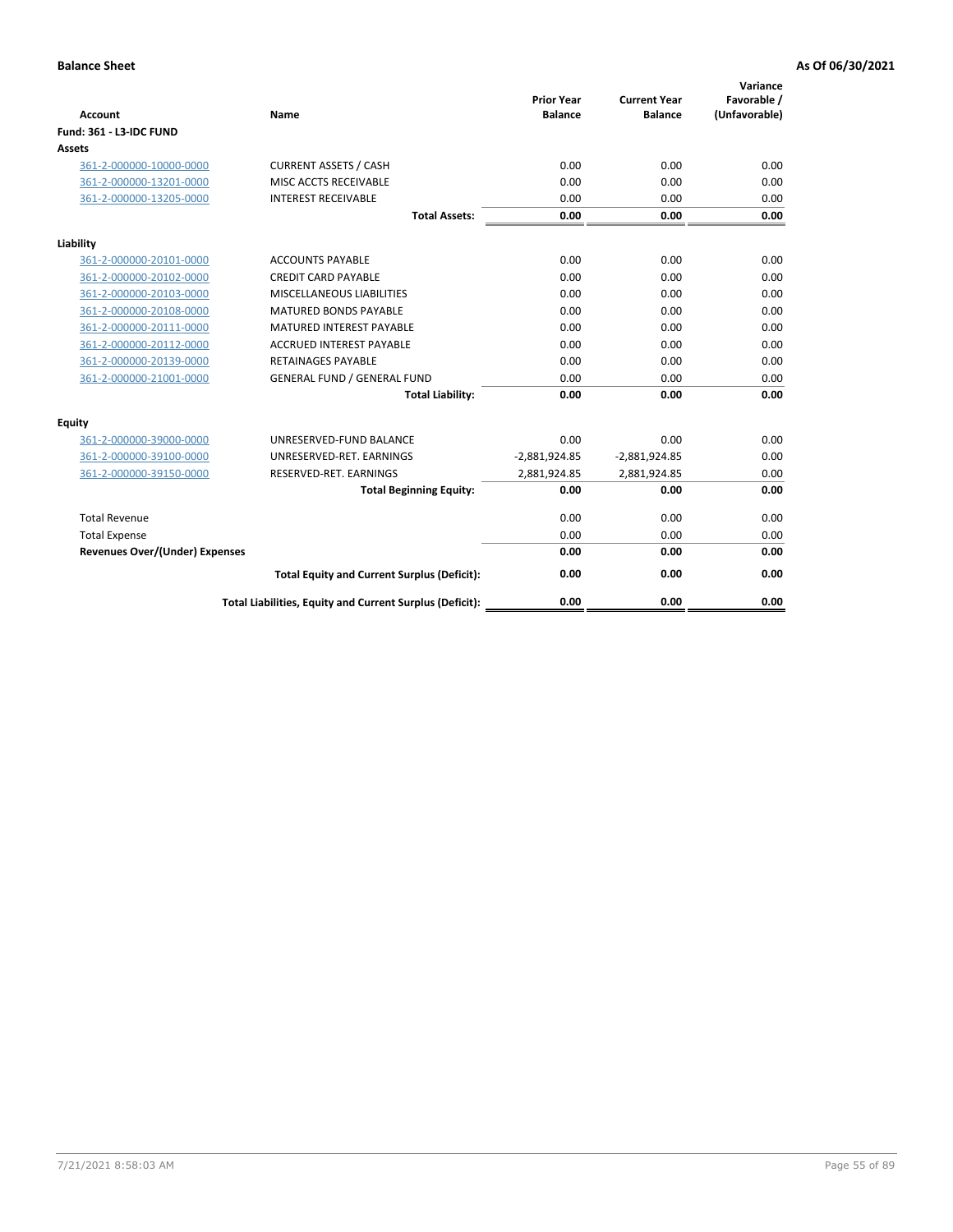|                                       |                                                          |                                     |                                       | Variance                     |
|---------------------------------------|----------------------------------------------------------|-------------------------------------|---------------------------------------|------------------------------|
| <b>Account</b>                        | Name                                                     | <b>Prior Year</b><br><b>Balance</b> | <b>Current Year</b><br><b>Balance</b> | Favorable /<br>(Unfavorable) |
| Fund: 362 - AIRPORT FBO FUEL          |                                                          |                                     |                                       |                              |
| Assets                                |                                                          |                                     |                                       |                              |
| 362-2-000000-10000-0000               | <b>CURRENT ASSETS / CASH</b>                             | 300,256.91                          | 352,852.65                            | 52,595.74                    |
| 362-2-000000-13201-0000               | MISC ACCTS RECEIVABLE                                    | 0.00                                | 0.00                                  | 0.00                         |
| 362-2-000000-13205-0000               | <b>INTEREST RECEIVABLE</b>                               | 0.00                                | 0.00                                  | 0.00                         |
|                                       | <b>Total Assets:</b>                                     | 300,256.91                          | 352,852.65                            | 52,595.74                    |
| Liability                             |                                                          |                                     |                                       |                              |
| 362-2-000000-20101-0000               | <b>ACCOUNTS PAYABLE</b>                                  | 0.00                                | 0.00                                  | 0.00                         |
| 362-2-000000-20102-0000               | <b>CREDIT CARD PAYABLE</b>                               | 0.00                                | 0.00                                  | 0.00                         |
| 362-2-000000-20103-0000               | <b>ACCRUED ACCOUNTS PAYABLE</b>                          | 0.00                                | 0.00                                  | 0.00                         |
| 362-2-000000-20125-0000               | SALES TAX PAYABLE / IN THE CITY                          | 19.80                               | 21.24                                 | $-1.44$                      |
| 362-2-000000-29300-0000               | <b>ENCUMBRANCE SUMMARY</b>                               | 0.00                                | 0.00                                  | 0.00                         |
| 362-2-000000-29400-0000               | RESERVED ACCOUNT / ENCUMBRANCES                          | 0.00                                | 0.00                                  | 0.00                         |
|                                       | <b>Total Liability:</b>                                  | 19.80                               | 21.24                                 | $-1.44$                      |
| <b>Equity</b>                         |                                                          |                                     |                                       |                              |
| 362-2-000000-39000-0000               | UNRESERVED-FUND BALANCE                                  | 0.00                                | 0.00                                  | 0.00                         |
| 362-2-000000-39100-0000               | UNRESERVED-RET. EARNINGS                                 | 111,973.47                          | 210,798.19                            | 98,824.72                    |
|                                       | <b>Total Beginning Equity:</b>                           | 111,973.47                          | 210,798.19                            | 98,824.72                    |
| <b>Total Revenue</b>                  |                                                          | 322,693.28                          | 319,659.31                            | $-3,033.97$                  |
| <b>Total Expense</b>                  |                                                          | 134,429.64                          | 177,626.09                            | $-43,196.45$                 |
| <b>Revenues Over/(Under) Expenses</b> |                                                          | 188,263.64                          | 142,033.22                            | $-46,230.42$                 |
|                                       | <b>Total Equity and Current Surplus (Deficit):</b>       | 300,237.11                          | 352,831.41                            | 52,594.30                    |
|                                       | Total Liabilities, Equity and Current Surplus (Deficit): | 300,256.91                          | 352,852.65                            | 52,595.74                    |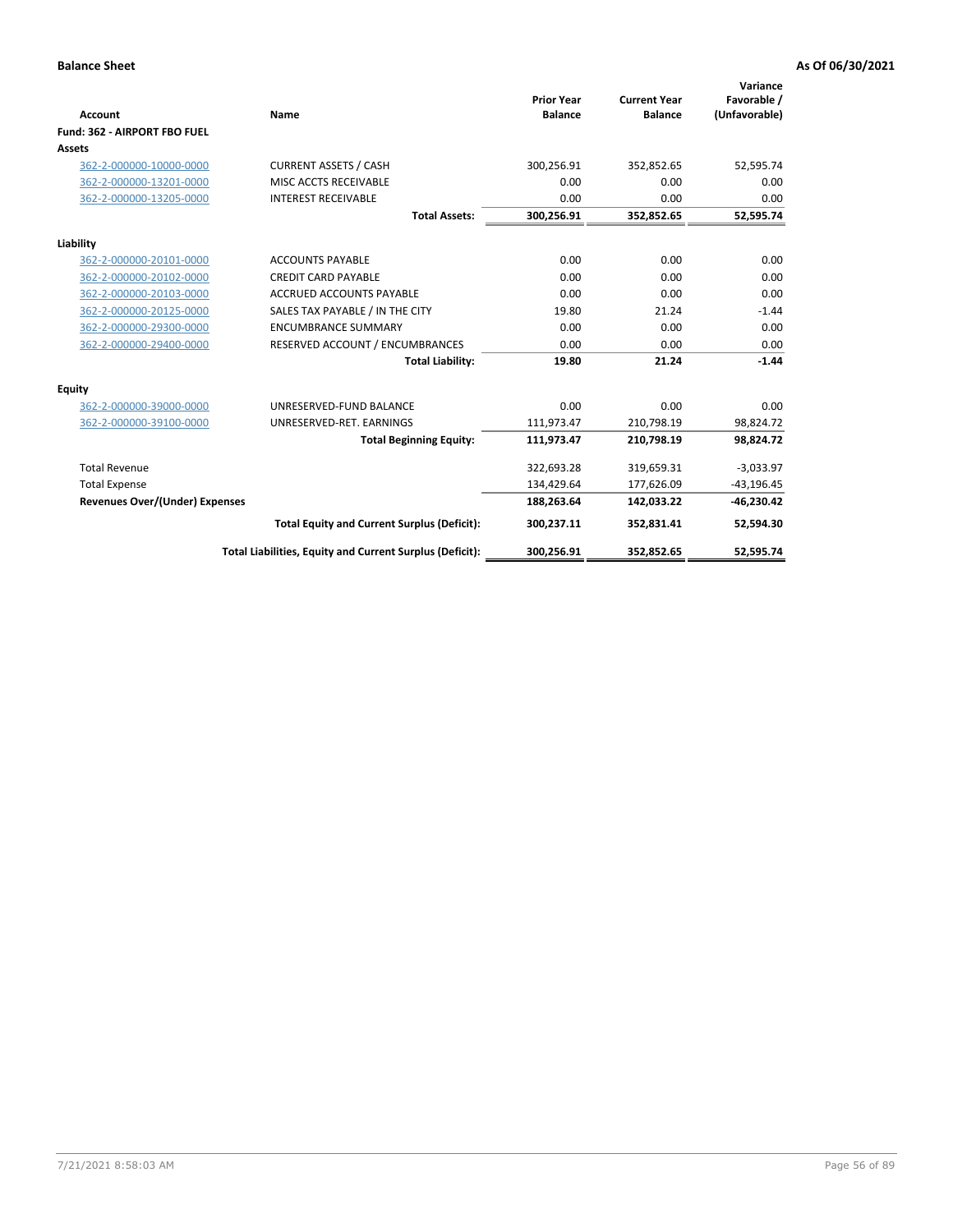| <b>Account</b><br>Fund: 400 - GOLF FUND | Name                                  | <b>Prior Year</b><br><b>Balance</b> | <b>Current Year</b><br><b>Balance</b> | Variance<br>Favorable /<br>(Unfavorable) |
|-----------------------------------------|---------------------------------------|-------------------------------------|---------------------------------------|------------------------------------------|
| Assets                                  |                                       |                                     |                                       |                                          |
| 400-2-000000-10000-0000                 | <b>CURRENT ASSETS / CASH</b>          | -456,996.57                         | -448,335.08                           | 8,661.49                                 |
| 400-2-000000-10304-0000                 | CASH / PETTY CASH/CHANGE DRAWERS      | 200.00                              | 200.00                                | 0.00                                     |
| 400-2-000000-13007-0000                 | <b>RETURNED CHECKS</b>                | 0.00                                | 0.00                                  | 0.00                                     |
| 400-2-000000-13201-0000                 | MISC ACCTS RECEIVABLE                 | $-516.82$                           | $-516.82$                             | 0.00                                     |
| 400-2-000000-13202-0000                 | <b>EMPLOYEE ADVANCES</b>              | 0.00                                | 0.00                                  | 0.00                                     |
| 400-2-000000-13203-0000                 | NON-CURRENT ASSETS / PREPAYMENTS      | 0.00                                | 0.00                                  | 0.00                                     |
| 400-2-000000-13205-0000                 | <b>INTEREST RECEIVABLE</b>            | 0.00                                | 0.00                                  | 0.00                                     |
| 400-2-000000-13206-0000                 | <b>CHARGES RECEIVABLE</b>             | 30,900.45                           | 28,034.15                             | $-2,866.30$                              |
| 400-2-000000-15301-0000                 | <b>INVENTORIES / GOLF COURSE</b>      | 8,301.68                            | 8,301.68                              | 0.00                                     |
| 400-2-000000-16001-0000                 | FIXED ASSETS / LAND                   | 93,000.00                           | 93,000.00                             | 0.00                                     |
| 400-2-000000-16002-0000                 | FIXED ASSETS / IMPROVMENTS-NON BUILDI | 521,160.58                          | 521,160.58                            | 0.00                                     |
| 400-2-000000-16003-0000                 | ACCUM DEPR / IMPROVEMENTS-NON BUILI   | $-310,540.70$                       | $-326,639.06$                         | $-16,098.36$                             |
| 400-2-000000-16004-0000                 | FIXED ASSETS / BUILDINGS              | 109,640.00                          | 109,640.00                            | 0.00                                     |
| 400-2-000000-16005-0000                 | <b>ACCUM DEPR / BUILDINGS</b>         | $-109,589.51$                       | $-109,640.00$                         | $-50.49$                                 |
| 400-2-000000-16201-0000                 | FIXED ASSETS / MACHINERY AND EQUIPMEN | 51,957.00                           | 51,957.00                             | 0.00                                     |
| 400-2-000000-16202-0000                 | ACCUM DEPR / MACHINERY AND EQUIPMEI   | $-51,957.00$                        | $-51,957.00$                          | 0.00                                     |
| 400-2-000000-16301-0000                 | FIXED ASSETS / C W I P                | 0.00                                | 0.00                                  | 0.00                                     |
| 400-2-000000-17501-0000                 | <b>EMPLOYEE CONTRIBUTIONS</b>         | 17,817.00                           | 18,817.00                             | 1,000.00                                 |
| 400-2-000000-17504-0000                 | <b>INVESTMENT RETURN</b>              | 57,432.00                           | $-36,564.00$                          | $-93,996.00$                             |
| 400-2-000000-17508-0000                 | <b>EXPERIENCE DIFFERENCE- OUTFLOW</b> | 2,889.00                            | 7,347.00                              | 4,458.00                                 |
| 400-2-000000-17509-0000                 | <b>EXPERIENCE DIFFERENCE - INFLOW</b> | $-3,422.00$                         | $-811.00$                             | 2,611.00                                 |
| 400-2-000000-17520-0000                 | <b>ASSUMPTION CHANGES</b>             | 0.00                                | 1,783.00                              | 1,783.00                                 |
|                                         | <b>Total Assets:</b>                  | $-39,724.89$                        | $-134,222.55$                         | -94,497.66                               |
| Liability                               |                                       |                                     |                                       |                                          |
| 400-2-000000-20101-0000                 | <b>ACCOUNTS PAYABLE</b>               | 0.00                                | 0.00                                  | 0.00                                     |
| 400-2-000000-20102-0000                 | <b>CREDIT CARD PAYABLE</b>            | 0.00                                | 0.00                                  | 0.00                                     |
| 400-2-000000-20103-0000                 | ACCRUED ACCOUNTS PAYABLE              | 0.00                                | 0.00                                  | 0.00                                     |
| 400-2-000000-20112-0000                 | ACCRUED INTEREST PAYABLE              | 0.00                                | 0.00                                  | 0.00                                     |
| 400-2-000000-20124-0000                 | <b>GOLF COURSE RESALE</b>             | 0.00                                | 0.00                                  | 0.00                                     |
| 400-2-000000-20125-0000                 | SALES TAX PAYABLE / IN THE CITY       | 116.37                              | 4,117.22                              | $-4,000.85$                              |
| 400-2-000000-20139-0000                 | RETAINAGES PAYABLE                    | 0.00                                | 0.00                                  | 0.00                                     |
| 400-2-000000-20141-0000                 | <b>TELEPHONE CLEARING</b>             | 0.00                                | 0.00                                  | 0.00                                     |
| 400-2-000000-20160-0000                 | <b>UNAPPLIED CREDIT</b>               | 0.00                                | 0.00                                  | 0.00                                     |
| 400-2-000000-21001-0000                 | <b>GENERAL FUND / GENERAL FUND</b>    | 0.00                                | 0.00                                  | 0.00                                     |
| 400-2-000000-21101-0000                 | ENTERPRISE / WTR/WWTR UTILITY FUND    | 0.00                                | 0.00                                  | 0.00                                     |
| 400-2-000000-22001-0000                 | SALARIES PAYABLE                      | 4,564.90                            | 4.564.90                              | 0.00                                     |
| 400-2-000000-22002-0000                 | VACATION/SICK PAYABLE                 | 11,373.88                           | 2,582.70                              | 8,791.18                                 |
| 400-2-000000-23001-0000                 | CAPITAL LEASE PAYABLE                 | 0.00                                | 0.00                                  | 0.00                                     |
| 400-2-000000-24001-0000                 | O/S CHECKS PAYABLE                    | 0.00                                | 0.00                                  | 0.00                                     |
| 400-2-000000-26001-0000                 | COMPENSATED ABSENCES PAY              | 31,821.18                           | 43,300.18                             | $-11,479.00$                             |
| 400-2-000000-27001-0000                 | <b>CONTRIBUTED CAPITAL</b>            | 0.00                                | 0.00                                  | 0.00                                     |
| 400-2-000000-27002-0000                 | CONTRIBUTED CAPITAL / DEVELOPERS      | 0.00                                | 0.00                                  | 0.00                                     |
| 400-2-000000-29300-0000                 | <b>ENCUMBRANCE SUMMARY</b>            | 0.00                                | 0.00                                  | 0.00                                     |
| 400-2-000000-29400-0100                 | RESERVED ACCOUNT / ENCUMBRANCES       | 0.00                                | 0.00                                  | 0.00                                     |
| 400-2-000000-29999-0000                 | NET PENSION LIABILITY                 | 128,669.00                          | 49,216.00                             | 79,453.00                                |
|                                         | <b>Total Liability:</b>               | 176,545.33                          | 103,781.00                            | 72,764.33                                |
|                                         |                                       |                                     |                                       |                                          |
| <b>Equity</b>                           |                                       |                                     |                                       |                                          |
| 400-2-000000-39000-0000                 | UNRESERVED-FUND BALANCE               | 0.00                                | 0.00                                  | 0.00                                     |
| 400-2-000000-39100-0000                 | UNRESERVED-RET. EARNINGS              | $-167,361.70$                       | $-237,828.76$                         | $-70,467.06$                             |
| 400-2-000000-39500-0000                 | NET POSITION - PENSION                | $-44.00$                            | $-44.00$                              | 0.00                                     |
|                                         | <b>Total Beginning Equity:</b>        | $-167,405.70$                       | -237,872.76                           | $-70,467.06$                             |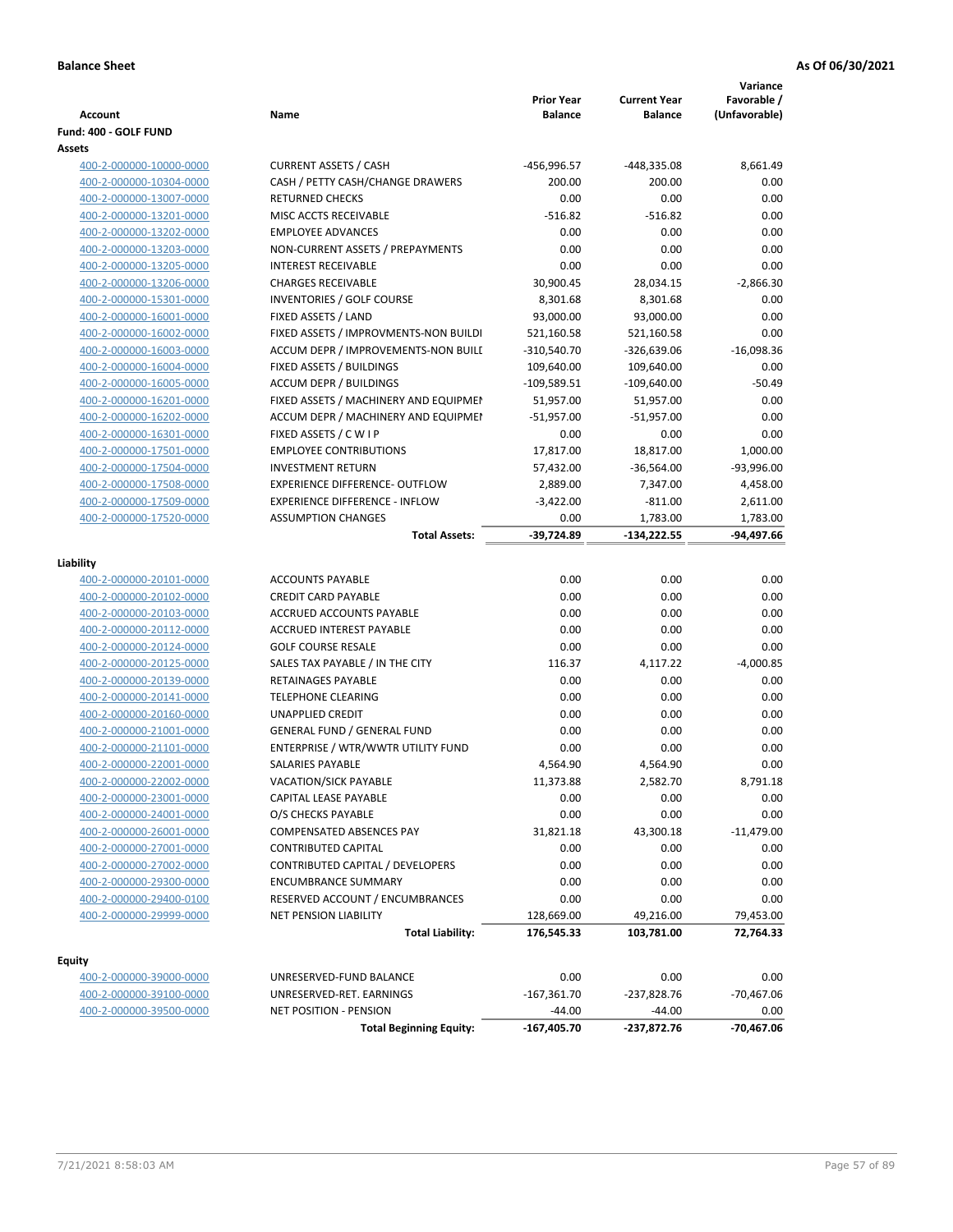| Account                        | Name                                                     | <b>Prior Year</b><br><b>Balance</b> | <b>Current Year</b><br><b>Balance</b> | Variance<br>Favorable /<br>(Unfavorable) |
|--------------------------------|----------------------------------------------------------|-------------------------------------|---------------------------------------|------------------------------------------|
| <b>Total Revenue</b>           |                                                          | 114,857.05                          | 160,667.60                            | 45,810.55                                |
| <b>Total Expense</b>           |                                                          | 163,721.56                          | 160,798.38                            | 2,923.18                                 |
| Revenues Over/(Under) Expenses | $-48,864.51$                                             | $-130.78$                           | 48,733.73                             |                                          |
|                                | <b>Total Equity and Current Surplus (Deficit):</b>       | $-216.270.21$                       | $-238.003.54$                         | $-21,733.33$                             |
|                                | Total Liabilities, Equity and Current Surplus (Deficit): | $-39.724.88$                        | $-134.222.54$                         | -94,497.66                               |
|                                | *** FUND 400 OUT OF BALANCE ***                          | $-0.01$                             | $-0.01$                               | 0.00                                     |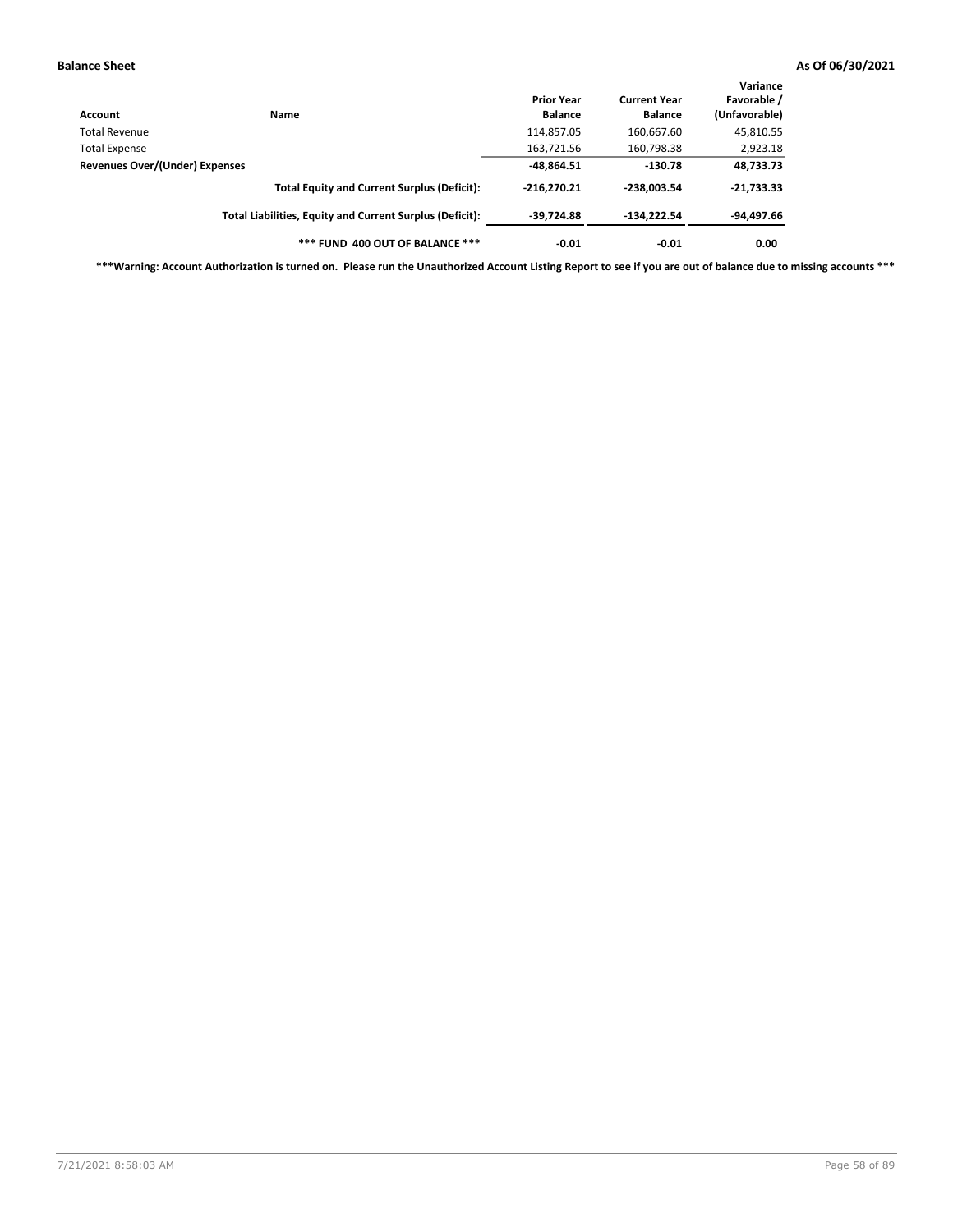|                                                    |                                                          |                                     |                                       | Variance                     |
|----------------------------------------------------|----------------------------------------------------------|-------------------------------------|---------------------------------------|------------------------------|
| Account                                            | Name                                                     | <b>Prior Year</b><br><b>Balance</b> | <b>Current Year</b><br><b>Balance</b> | Favorable /<br>(Unfavorable) |
| <b>Fund: 500 - SANITATION FUND</b>                 |                                                          |                                     |                                       |                              |
| Assets                                             |                                                          |                                     |                                       |                              |
| 500-2-000000-10000-0000                            | <b>CURRENT ASSETS / CASH</b>                             | 1,732,244.25                        | 1,221,211.75                          | -511,032.50                  |
| 500-2-000000-13000-0000                            | <b>CUSTOMER ACCTS RECEIVABLE</b>                         | 263,951.85                          | 305,323.50                            | 41,371.65                    |
| 500-2-000000-13001-0000                            | NON CURRENT CUSTOMER ACCTS RECEIVAE                      | 78,650.40                           | 95,251.21                             | 16,600.81                    |
| 500-2-000000-13002-0000                            | ALLOW FOR UNCOLLECT REC                                  | 37,475.14                           | $-86,913.13$                          | $-124,388.27$                |
| 500-2-000000-13003-0000                            | UNBILLED YEAR-END ACCRUAL                                | 418,902.98                          | 348,556.72                            | $-70,346.26$                 |
| 500-2-000000-13201-0000                            | MISC ACCTS RECEIVABLE                                    | 0.00                                | 0.00                                  | 0.00                         |
| 500-2-000000-17501-0000                            | <b>EMPLOYEE CONTRIBUTIONS</b>                            | 17,817.00                           | 18,817.00                             | 1,000.00                     |
| 500-2-000000-17504-0000                            | <b>INVESTMENT RETURN</b>                                 | 57,432.00                           | $-36,564.00$                          | $-93,996.00$                 |
| 500-2-000000-17508-0000                            | <b>EXPERIENCE DIFFERENCE- OUTFLOW</b>                    | 2,889.00                            | 7,347.00                              | 4,458.00                     |
| 500-2-000000-17509-0000                            | <b>EXPERIENCE DIFFERENCE - INFLOW</b>                    | $-3,422.00$                         | $-811.00$                             | 2,611.00                     |
| 500-2-000000-17520-0000                            | <b>ASSUMPTION CHANGES</b>                                | 0.00                                | 1,783.00                              | 1,783.00                     |
|                                                    | <b>Total Assets:</b>                                     | 2,605,940.62                        | 1,874,002.05                          | -731,938.57                  |
|                                                    |                                                          |                                     |                                       |                              |
| Liability                                          |                                                          |                                     |                                       |                              |
| 500-2-000000-20101-0000                            | <b>ACCOUNTS PAYABLE</b>                                  | 0.00                                | 0.00                                  | 0.00                         |
| 500-2-000000-20102-0000                            | <b>CREDIT CARD PAYABLE</b>                               | 0.00                                | 0.00                                  | 0.00                         |
| 500-2-000000-20103-0000                            | ACCRUED ACCOUNTS PAYABLE                                 | 0.00                                | 0.00                                  | 0.00                         |
| 500-2-000000-20125-0000                            | SALES TAX PAYABLE / IN THE CITY                          | 28,614.15                           | 30,617.63                             | $-2,003.48$                  |
| 500-2-000000-20126-0000                            | SALES TAX PAYABLE / OUT OF CITY                          | 0.00                                | 0.00                                  | 0.00                         |
| 500-2-000000-20133-0000                            | <b>GARBAGE CLEARING</b>                                  | 0.00                                | 0.00                                  | 0.00                         |
| 500-2-000000-20135-0000                            | <b>GARBAGE CLEARING / BAD DEBT EXPENS</b>                | 151,078.58                          | 195,943.51                            | $-44,864.93$                 |
| 500-2-000000-20160-0000                            | UNAPPLIED CREDIT                                         | 0.00                                | 0.00                                  | 0.00                         |
| 500-2-000000-20201-0000                            | <b>DEFERRED REVENUE</b>                                  | 0.00                                | 0.00                                  | 0.00                         |
| 500-2-000000-21001-0000                            | <b>GENERAL FUND / GENERAL FUND</b>                       | 0.00                                | 0.00                                  | 0.00                         |
| 500-2-000000-22001-0000                            | SALARIES PAYABLE                                         | 4,509.88                            | 4,509.88                              | 0.00                         |
| 500-2-000000-22002-0000                            | <b>VACATION/SICK PAYABLE</b>                             | 6,856.51                            | 11,955.46                             | $-5,098.95$                  |
| 500-2-000000-24002-0000                            | <b>CUSTOMER DEPOSITS</b>                                 | 242,152.27                          | 251,116.88                            | $-8,964.61$                  |
| 500-2-000000-24007-0000                            | <b>BILLED DEPOSITS SUSPENSE</b>                          | 0.00                                | 0.00                                  | 0.00                         |
| 500-2-000000-26001-0000                            | <b>COMPENSATED ABSENCES PAY</b>                          | 7,315.63                            | 31,395.24                             | $-24,079.61$                 |
| 500-2-000000-29300-0000                            | <b>ENCUMBRANCE SUMMARY</b>                               | 0.00                                | 0.00                                  | 0.00                         |
| 500-2-000000-29400-0100                            | RESERVED ACCOUNT / ENCUMBRANCES                          | 0.00                                | 0.00                                  | 0.00                         |
| 500-2-000000-29999-0000                            | <b>NET PENSION LIABILITY</b>                             | 128,669.00                          | 49,216.00                             | 79,453.00                    |
|                                                    | <b>Total Liability:</b>                                  | 569,196.02                          | 574,754.60                            | $-5,558.58$                  |
|                                                    |                                                          |                                     |                                       |                              |
| <b>Equity</b>                                      |                                                          |                                     |                                       |                              |
| 500-2-000000-39000-0000<br>500-2-000000-39100-0000 | UNRESERVED-FUND BALANCE                                  | 0.00                                | 0.00                                  | 0.00                         |
|                                                    | UNRESERVED-RET. EARNINGS                                 | 1,899,147.78                        | 1,290,261.40                          | $-608,886.38$                |
| 500-2-000000-39500-0000                            | NET POSITION - PENSION                                   | $-44.00$                            | $-44.00$                              | 0.00                         |
|                                                    | <b>Total Beginning Equity:</b>                           | 1,899,103.78                        | 1,290,217.40                          | -608,886.38                  |
| <b>Total Revenue</b>                               |                                                          | 3,887,041.54                        | 3,820,266.21                          | $-66,775.33$                 |
| <b>Total Expense</b>                               |                                                          | 3,749,400.72                        | 3,811,236.16                          | $-61,835.44$                 |
| <b>Revenues Over/(Under) Expenses</b>              |                                                          | 137,640.82                          | 9,030.05                              | -128,610.77                  |
|                                                    | <b>Total Equity and Current Surplus (Deficit):</b>       | 2,036,744.60                        | 1,299,247.45                          | -737,497.15                  |
|                                                    | Total Liabilities, Equity and Current Surplus (Deficit): | 2,605,940.62                        | 1,874,002.05                          | -731,938.57                  |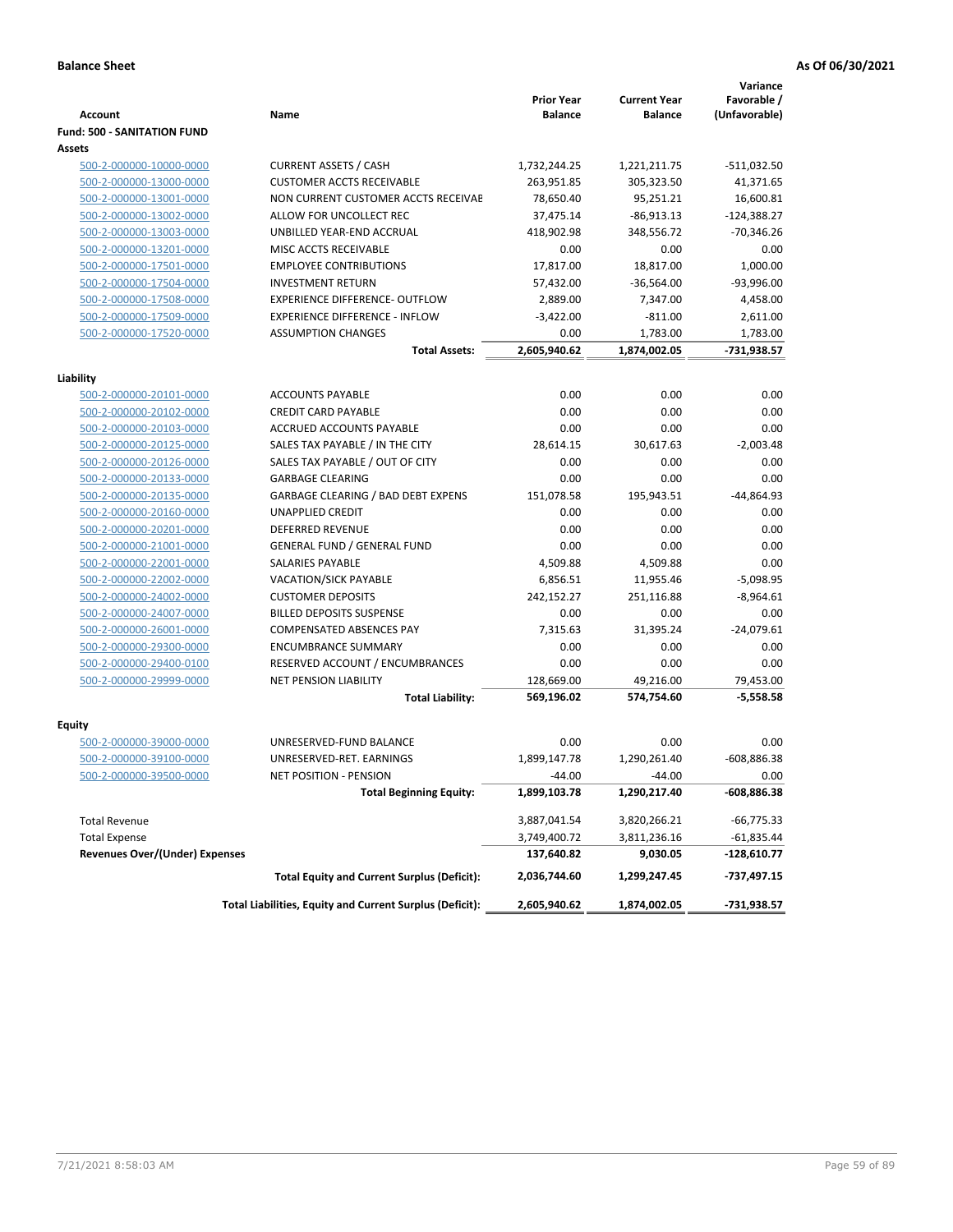| <b>Account</b>                        | Name                                                       | <b>Prior Year</b><br><b>Balance</b> | <b>Current Year</b><br><b>Balance</b> | Variance<br>Favorable /<br>(Unfavorable) |
|---------------------------------------|------------------------------------------------------------|-------------------------------------|---------------------------------------|------------------------------------------|
|                                       | <b>Fund: 561 - REGINAL HOUSEHOLD HAZARDOUS WASTE GRANT</b> |                                     |                                       |                                          |
| Assets                                |                                                            |                                     |                                       |                                          |
| 561-2-000000-10000-0000               | <b>CURRENT ASSETS / CASH</b>                               | 0.00                                | 0.00                                  | 0.00                                     |
| 561-2-000000-13201-0000               | MISC ACCTS RECEIVABLE                                      | 0.00                                | 0.00                                  | 0.00                                     |
| 561-2-000000-13205-0000               | <b>INTEREST RECEIVABLE</b>                                 | 0.00                                | 0.00                                  | 0.00                                     |
|                                       | <b>Total Assets:</b>                                       | 0.00                                | 0.00                                  | 0.00                                     |
| Liability                             |                                                            |                                     |                                       |                                          |
| 561-2-000000-20101-0000               | <b>ACCOUNTS PAYABLE</b>                                    | 0.00                                | 0.00                                  | 0.00                                     |
| 561-2-000000-20102-0000               | <b>CREDIT CARD PAYABLE</b>                                 | 0.00                                | 0.00                                  | 0.00                                     |
| 561-2-000000-20103-0000               | <b>ACCRUED ACCOUNTS PAYABLE</b>                            | 0.00                                | 0.00                                  | 0.00                                     |
| 561-2-000000-21140-0000               | DUE TO / SANITATION FUND                                   | 0.00                                | 0.00                                  | 0.00                                     |
| 561-2-000000-29300-0000               | <b>ENCUMBRANCE SUMMARY</b>                                 | 0.00                                | 0.00                                  | 0.00                                     |
| 561-2-000000-29400-0100               | RESERVED ACCOUNT / ENCUMBRANCES                            | 0.00                                | 0.00                                  | 0.00                                     |
|                                       | <b>Total Liability:</b>                                    | 0.00                                | 0.00                                  | 0.00                                     |
| <b>Equity</b>                         |                                                            |                                     |                                       |                                          |
| 561-2-000000-39100-0000               | UNRESERVED-RET. EARNINGS                                   | 0.00                                | 0.00                                  | 0.00                                     |
|                                       | <b>Total Beginning Equity:</b>                             | 0.00                                | 0.00                                  | 0.00                                     |
| <b>Total Revenue</b>                  |                                                            | 0.00                                | 0.00                                  | 0.00                                     |
| <b>Total Expense</b>                  |                                                            | 0.00                                | 0.00                                  | 0.00                                     |
| <b>Revenues Over/(Under) Expenses</b> |                                                            | 0.00                                | 0.00                                  | 0.00                                     |
|                                       | <b>Total Equity and Current Surplus (Deficit):</b>         | 0.00                                | 0.00                                  | 0.00                                     |
|                                       | Total Liabilities, Equity and Current Surplus (Deficit):   | 0.00                                | 0.00                                  | 0.00                                     |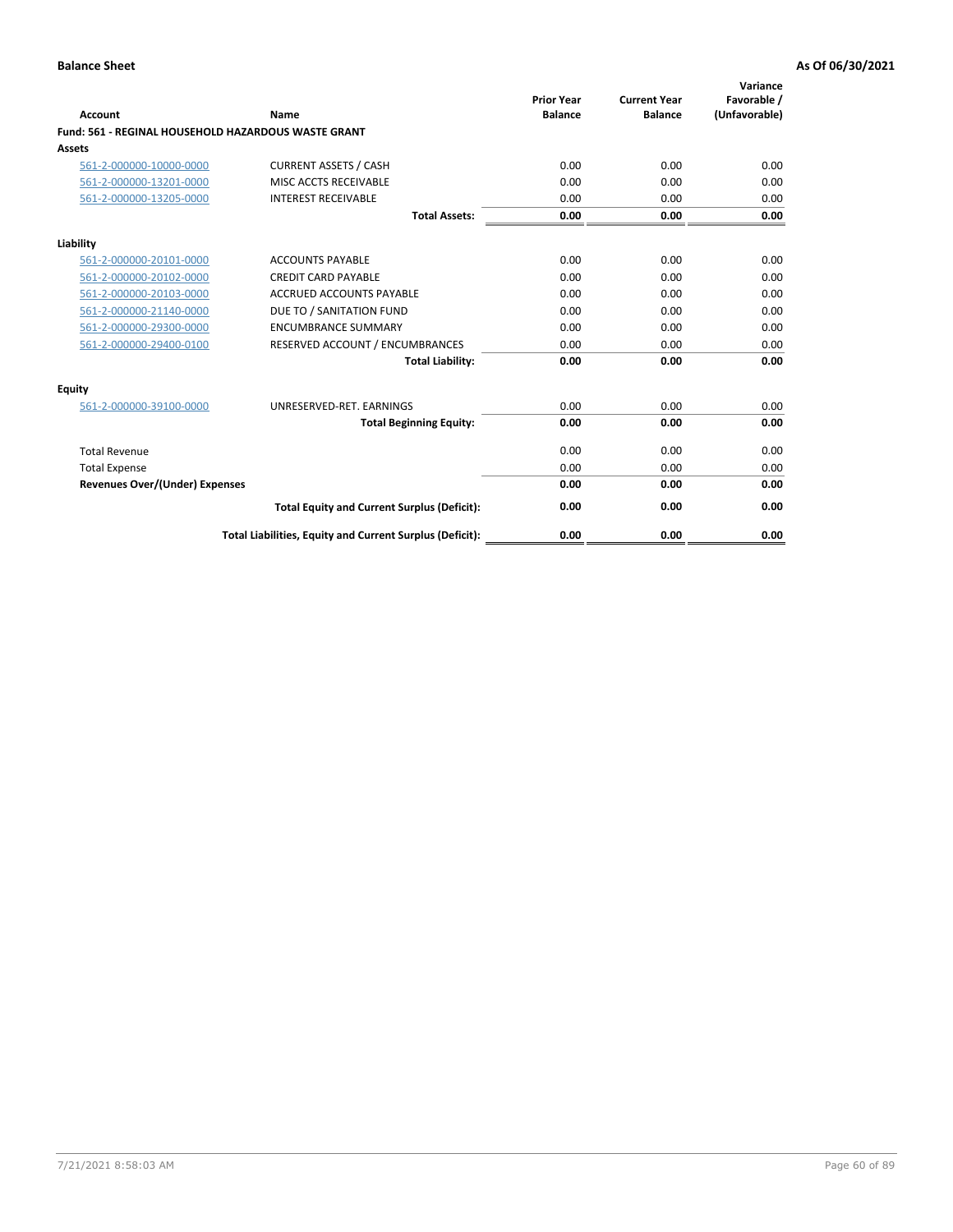|                                                    |                                                                 |                   |                     | Variance           |
|----------------------------------------------------|-----------------------------------------------------------------|-------------------|---------------------|--------------------|
|                                                    |                                                                 | <b>Prior Year</b> | <b>Current Year</b> | Favorable /        |
| <b>Account</b>                                     | Name                                                            | <b>Balance</b>    | <b>Balance</b>      | (Unfavorable)      |
| Fund: 601 - CENTRAL SERVICE FUND                   |                                                                 |                   |                     |                    |
| Assets                                             |                                                                 |                   |                     |                    |
| 601-2-000000-10000-0000                            | <b>CURRENT ASSETS / CASH</b>                                    | -444,503.85       | $-678,189.14$       | $-233,685.29$      |
| 601-2-000000-13201-0000                            | MISC ACCTS RECEIVABLE                                           | 0.00              | 0.00                | 0.00               |
| 601-2-000000-13203-0000                            | NON-CURRENT ASSETS / PREPAYMENTS                                | 0.00              | 0.00                | 0.00               |
| 601-2-000000-13204-0000                            | PREPAYMENTS / INSURANCE PREPAYMENT                              | 0.00              | 0.00                | 0.00               |
| 601-2-000000-13205-0000                            | <b>INTEREST RECEIVABLE</b>                                      | 0.00              | 0.00                | 0.00               |
| 601-2-000000-15001-0000                            | <b>INVENTORIES / POSTAGE</b>                                    | 0.00              | 0.00                | 0.00               |
| 601-2-000000-15101-0000                            | <b>FACILITIES MAINT STOCK INVENTORIES</b>                       | 43,756.46         | 31,762.77           | $-11,993.69$       |
| 601-2-000000-15201-0000                            | <b>INVENTORIES / GARAGE</b>                                     | 420,415.98        | 486,930.17          | 66,514.19          |
| 601-2-000000-16001-0000                            | FIXED ASSETS / LAND                                             | 0.00              | 0.00                | 0.00               |
| 601-2-000000-16002-0000                            | FIXED ASSETS / IMPROVMENTS-NON BUILDI                           | 0.00              | 0.00                | 0.00               |
| 601-2-000000-16003-0000                            | ACCUM DEPR / IMPROVEMENTS-NON BUILI                             | 0.00              | 0.00                | 0.00               |
| 601-2-000000-16004-0000                            | FIXED ASSETS / BUILDINGS                                        | 100,832.00        | 100,832.00          | 0.00               |
| 601-2-000000-16005-0000                            | <b>ACCUM DEPR / BUILDINGS</b>                                   | $-100,832.00$     | $-100,832.00$       | 0.00               |
| 601-2-000000-16201-0000                            | FIXED ASSETS / MACHINERY AND EQUIPMEN                           | 157,057.00        | 157,057.00          | 0.00               |
| 601-2-000000-16202-0000                            | ACCUM DEPR / MACHINERY AND EQUIPMEI                             | $-157,057.01$     | $-157,057.01$       | 0.00               |
| 601-2-000000-17501-0000                            | <b>EMPLOYEE CONTRIBUTIONS</b>                                   | 35,634.00         | 37,634.00           | 2,000.00           |
| 601-2-000000-17504-0000                            | <b>INVESTMENT RETURN</b>                                        | 114,864.00        | $-73,127.00$        | $-187,991.00$      |
| 601-2-000000-17508-0000                            | <b>EXPERIENCE DIFFERENCE- OUTFLOW</b>                           | 5,779.00          | 14,695.00           | 8,916.00           |
| 601-2-000000-17509-0000                            | <b>EXPERIENCE DIFFERENCE - INFLOW</b>                           | $-6,844.00$       | $-1,623.00$         | 5,221.00           |
| 601-2-000000-17520-0000                            | <b>ASSUMPTION CHANGES</b>                                       | 0.00              | 3,566.00            | 3,566.00           |
|                                                    | <b>Total Assets:</b>                                            | 169,101.58        | -178,351.21         | -347,452.79        |
| Liability                                          |                                                                 |                   |                     |                    |
| 601-2-000000-20101-0000                            | <b>ACCOUNTS PAYABLE</b>                                         | $-254.55$         | 15.98               | $-270.53$          |
| 601-2-000000-20102-0000                            | <b>CREDIT CARD PAYABLE</b>                                      | 0.00              | 0.00                | 0.00               |
| 601-2-000000-20103-0000                            | ACCRUED ACCOUNTS PAYABLE                                        | 0.00              | 0.00                | 0.00               |
| 601-2-000000-20115-0000                            | <b>DRINK SUPPLY</b>                                             | 0.00              | 0.00                | 0.00               |
| 601-2-000000-20141-0000                            | <b>TELEPHONE CLEARING</b>                                       | 0.00              | 0.00                | 0.00               |
| 601-2-000000-20148-0000                            | <b>FLEET FUEL CLEARING</b>                                      | 0.00              | 0.00                | 0.00               |
| 601-2-000000-20149-0000                            | FLEET MAINTENANCE CLEARING                                      | 84.03             | 84.03               | 0.00               |
| 601-2-000000-20201-0000                            | <b>DEFERRED REVENUE</b>                                         | 0.00              | 0.00                | 0.00               |
| 601-2-000000-21001-0000                            | <b>GENERAL FUND / GENERAL FUND</b>                              | 0.00              | 0.00                | 0.00               |
| 601-2-000000-21101-0000                            | ENTERPRISE / WTR/WWTR UTILITY FUND                              | 0.00              | 0.00                | 0.00               |
| 601-2-000000-22001-0000                            | <b>SALARIES PAYABLE</b>                                         | 16,767.22         | 16,767.22           | 0.00               |
| 601-2-000000-22002-0000                            | VACATION/SICK PAYABLE                                           | 40,462.16         | 40,218.76           | 243.40             |
| 601-2-000000-24011-0000                            | <b>CIVIC CENTER DEPOSITS</b>                                    | 0.00              | 0.00                | 0.00               |
| 601-2-000000-24012-0000                            | <b>AUDITORIUM DEPOSITS</b>                                      | 0.00              | 0.00                | 0.00               |
| 601-2-000000-26001-0000                            | COMPENSATED ABSENCES PAY                                        | 63,004.08         | 84,043.07           | $-21,038.99$       |
| 601-2-000000-27001-0000                            | CONTRIBUTED CAPITAL                                             | 0.00              | 0.00                | 0.00               |
| 601-2-000000-29300-0000                            | <b>ENCUMBRANCE SUMMARY</b>                                      | 0.00              | 0.00                | 0.00               |
|                                                    |                                                                 |                   |                     |                    |
| 601-2-000000-29400-0100<br>601-2-000000-29999-0000 | RESERVED ACCOUNT / ENCUMBRANCES<br><b>NET PENSION LIABILITY</b> | 0.00              | 0.00                | 0.00<br>158,907.00 |
|                                                    |                                                                 | 257,339.00        | 98,432.00           |                    |
|                                                    | <b>Total Liability:</b>                                         | 377,401.94        | 239,561.06          | 137,840.88         |
| <b>Equity</b>                                      |                                                                 |                   |                     |                    |
| 601-2-000000-39000-0000                            | UNRESERVED-FUND BALANCE                                         | 0.00              | 0.00                | 0.00               |
| 601-2-000000-39100-0000                            | UNRESERVED-RET. EARNINGS                                        | $-71,678.35$      | $-311,625.60$       | -239,947.25        |
| 601-2-000000-39500-0000                            | <b>NET POSITION - PENSION</b>                                   | $-175.00$         | $-175.00$           | 0.00               |
|                                                    | <b>Total Beginning Equity:</b>                                  | $-71,853.35$      | -311,800.60         | $-239,947.25$      |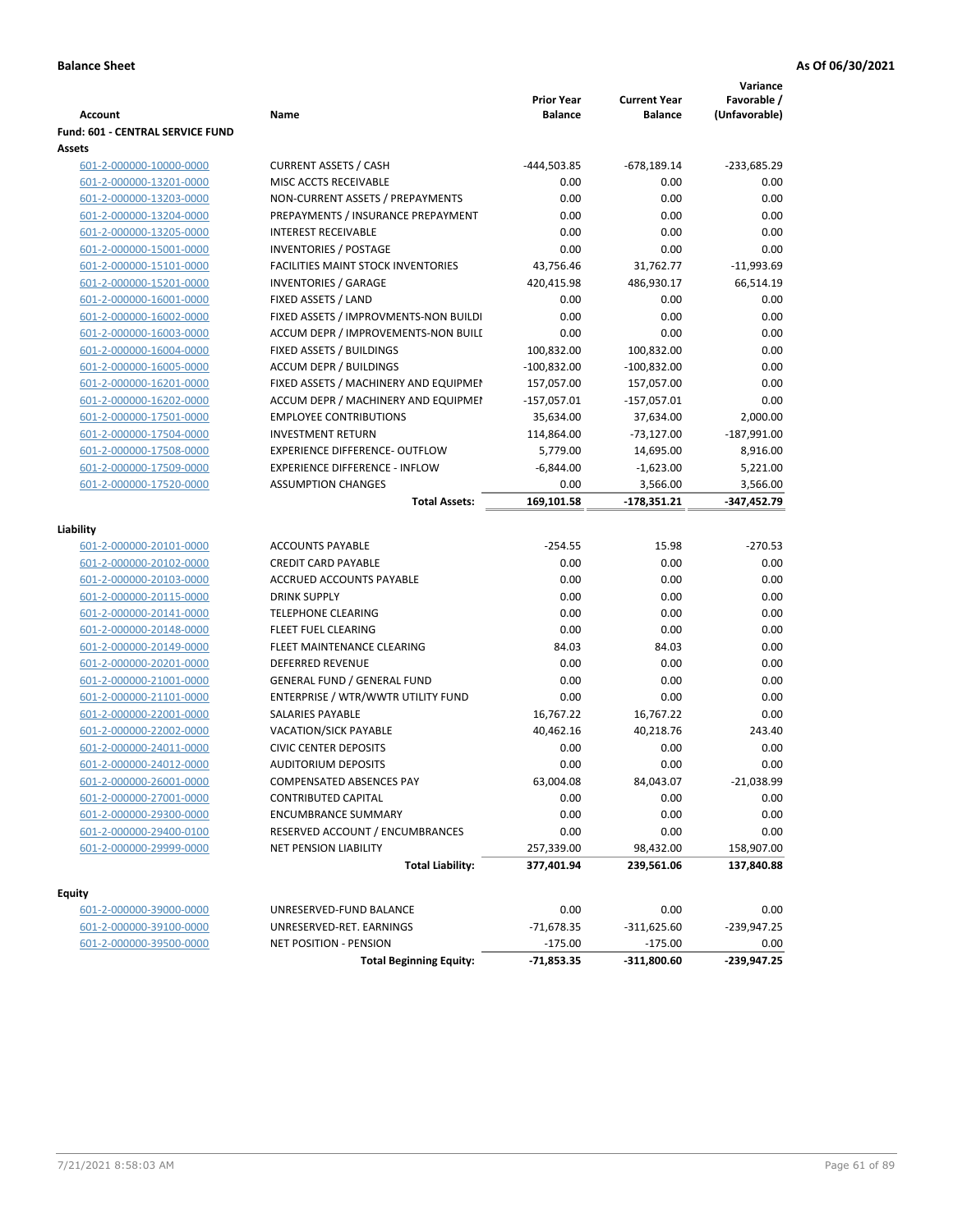| Account                        | Name                                                     | <b>Prior Year</b><br><b>Balance</b> | <b>Current Year</b><br><b>Balance</b> | Variance<br>Favorable /<br>(Unfavorable) |
|--------------------------------|----------------------------------------------------------|-------------------------------------|---------------------------------------|------------------------------------------|
| Total Revenue                  |                                                          | 673,146.62                          | 705,310.38                            | 32,163.76                                |
| <b>Total Expense</b>           |                                                          | 809,593.82                          | 811,422.24                            | $-1,828.42$                              |
| Revenues Over/(Under) Expenses | $-136.447.20$                                            | $-106, 111.86$                      | 30,335.34                             |                                          |
|                                | <b>Total Equity and Current Surplus (Deficit):</b>       | $-208.300.55$                       | -417.912.46                           | $-209,611.91$                            |
|                                | Total Liabilities, Equity and Current Surplus (Deficit): | 169,101.39                          | -178.351.40                           | -347,452.79                              |
|                                | *** FUND 601 OUT OF BALANCE ***                          | 0.19                                | 0.19                                  | 0.00                                     |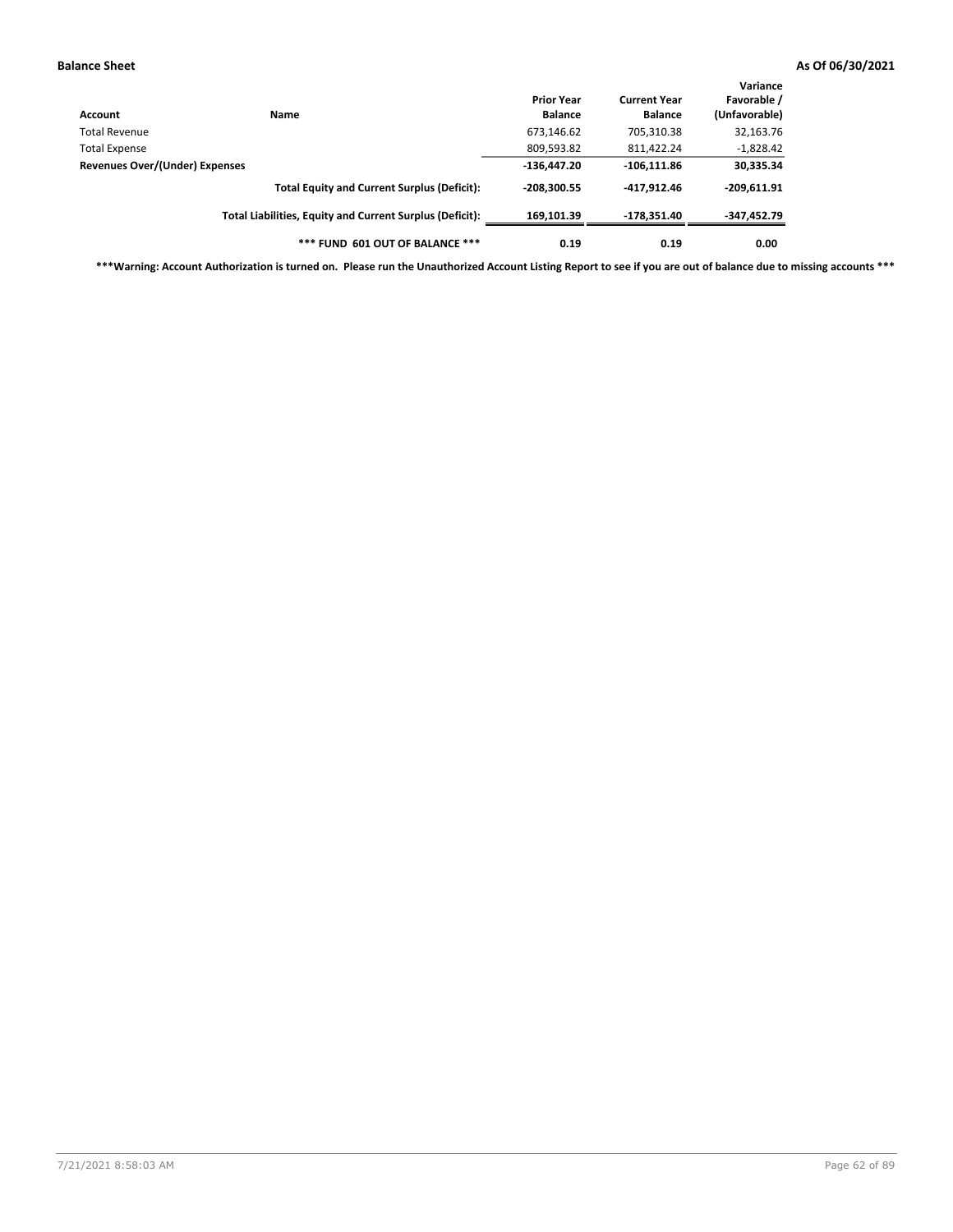|                                       |                                                          |                                     |                                       | Variance                     |
|---------------------------------------|----------------------------------------------------------|-------------------------------------|---------------------------------------|------------------------------|
| <b>Account</b>                        | Name                                                     | <b>Prior Year</b><br><b>Balance</b> | <b>Current Year</b><br><b>Balance</b> | Favorable /<br>(Unfavorable) |
| <b>Fund: 602 - INSURANCE FUND</b>     |                                                          |                                     |                                       |                              |
| <b>Assets</b>                         |                                                          |                                     |                                       |                              |
| 602-2-000000-10000-0000               | <b>CURRENT ASSETS / CASH</b>                             | 543,896.94                          | 26,060.83                             | $-517,836.11$                |
| 602-2-000000-13201-0000               | MISC ACCTS RECEIVABLE                                    | 0.00                                | 0.00                                  | 0.00                         |
| 602-2-000000-13204-0000               | PREPAYMENTS / INSURANCE PREPAYMENT                       | 0.00                                | 0.00                                  | 0.00                         |
| 602-2-000000-13205-0000               | <b>INTEREST RECEIVABLE</b>                               | 0.00                                | 0.00                                  | 0.00                         |
|                                       | <b>Total Assets:</b>                                     | 543,896.94                          | 26,060.83                             | $-517,836.11$                |
| Liability                             |                                                          |                                     |                                       |                              |
| 602-2-000000-20101-0000               | <b>ACCOUNTS PAYABLE</b>                                  | $-500.09$                           | $-0.09$                               | $-500.00$                    |
| 602-2-000000-20102-0000               | <b>CREDIT CARD PAYABLE</b>                               | 0.00                                | 0.00                                  | 0.00                         |
| 602-2-000000-20103-0000               | <b>ACCRUED ACCOUNTS PAYABLE</b>                          | 0.00                                | 0.00                                  | 0.00                         |
| 602-2-000000-20201-0000               | <b>DEFERRED REVENUE</b>                                  | 0.00                                | 0.00                                  | 0.00                         |
| 602-2-000000-29300-0000               | <b>ENCUMBRANCE SUMMARY</b>                               | 0.00                                | 0.00                                  | 0.00                         |
| 602-2-000000-29400-0100               | RESERVED ACCOUNT / ENCUMBRANCES                          | 0.00                                | 0.00                                  | 0.00                         |
|                                       | <b>Total Liability:</b>                                  | $-500.09$                           | $-0.09$                               | $-500.00$                    |
| <b>Equity</b>                         |                                                          |                                     |                                       |                              |
| 602-2-000000-39000-0000               | UNRESERVED-FUND BALANCE                                  | 0.00                                | 0.00                                  | 0.00                         |
| 602-2-000000-39100-0000               | UNRESERVED-RET. EARNINGS                                 | 613,796.41                          | 224,735.10                            | $-389,061.31$                |
|                                       | <b>Total Beginning Equity:</b>                           | 613,796.41                          | 224,735.10                            | $-389,061.31$                |
| <b>Total Revenue</b>                  |                                                          | 4,529,239.53                        | 4,866,633.39                          | 337,393.86                   |
| <b>Total Expense</b>                  |                                                          | 4,598,638.91                        | 5,065,307.57                          | $-466,668.66$                |
| <b>Revenues Over/(Under) Expenses</b> |                                                          | $-69,399.38$                        | $-198,674.18$                         | $-129,274.80$                |
|                                       | <b>Total Equity and Current Surplus (Deficit):</b>       | 544,397.03                          | 26,060.92                             | $-518,336.11$                |
|                                       | Total Liabilities, Equity and Current Surplus (Deficit): | 543,896.94                          | 26,060.83                             | $-517.836.11$                |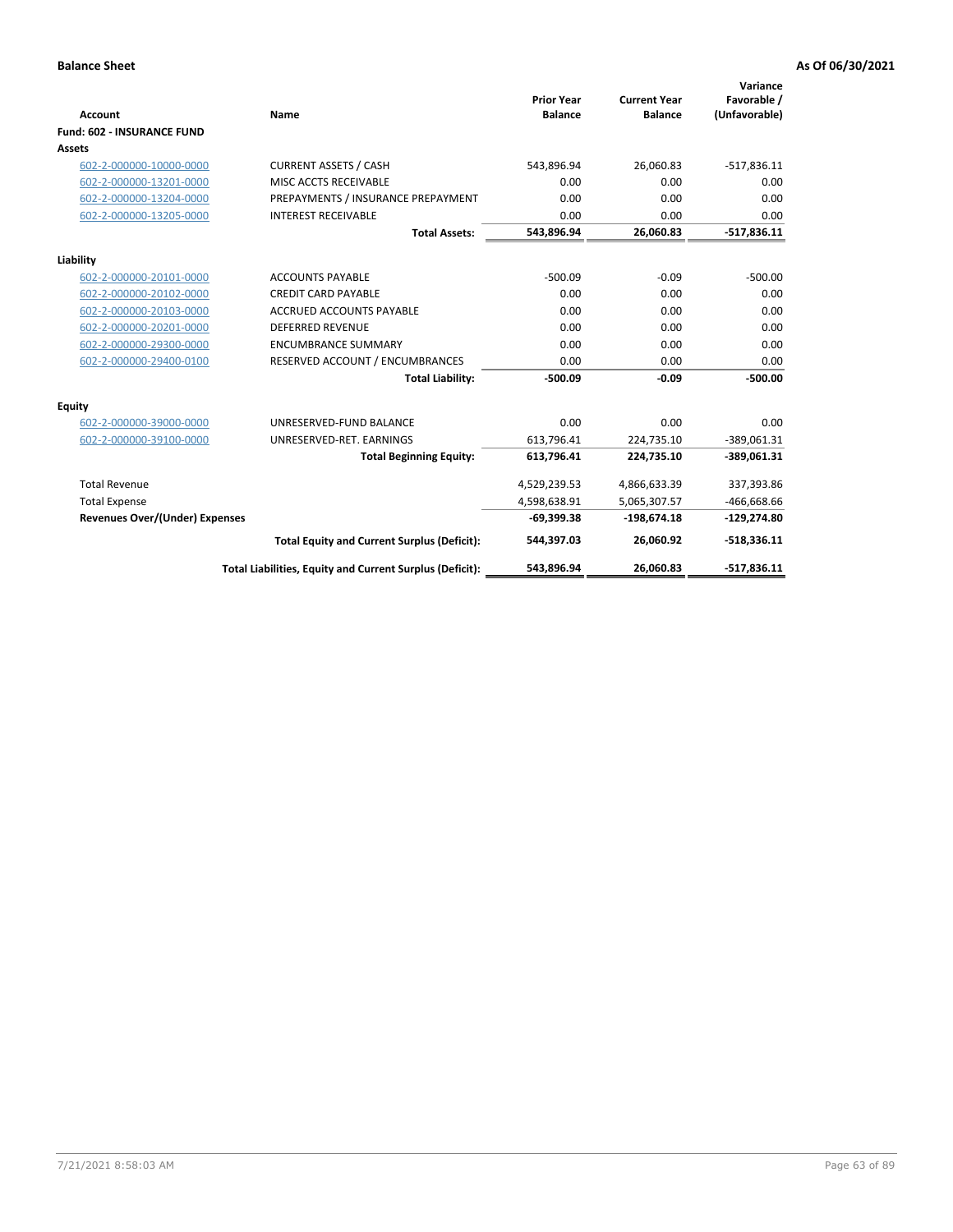| <b>Account</b>                        | Name                                                     | <b>Prior Year</b><br><b>Balance</b> | <b>Current Year</b><br><b>Balance</b> | Variance<br>Favorable /<br>(Unfavorable) |
|---------------------------------------|----------------------------------------------------------|-------------------------------------|---------------------------------------|------------------------------------------|
| Fund: 604 - MIS FUND                  |                                                          |                                     |                                       |                                          |
| Assets                                |                                                          |                                     |                                       |                                          |
| 604-2-000000-10000-0000               | <b>CURRENT ASSETS / CASH</b>                             | -383,305.98                         | -544,040.50                           | $-160,734.52$                            |
| 604-2-000000-13201-0000               | MISC ACCTS RECEIVABLE                                    | 0.00                                | 0.00                                  | 0.00                                     |
| 604-2-000000-13202-1400               | <b>EMPLOYEE ADVANCES</b>                                 | 0.00                                | 0.00                                  | 0.00                                     |
| 604-2-000000-13203-0000               | NON-CURRENT ASSETS / PREPAYMENTS                         | 0.00                                | 0.00                                  | 0.00                                     |
| 604-2-000000-13205-0000               | <b>INTEREST RECEIVABLE</b>                               | 0.00                                | 0.00                                  | 0.00                                     |
| 604-2-000000-15601-0000               | IT NETWORK PRINTER SUPPLY INVENTORY                      | 0.00                                | 0.00                                  | 0.00                                     |
| 604-2-000000-16004-0000               | FIXED ASSETS / BUILDINGS                                 | 0.00                                | 0.00                                  | 0.00                                     |
| 604-2-000000-16005-0000               | <b>ACCUM DEPR / BUILDINGS</b>                            | 0.00                                | 0.00                                  | 0.00                                     |
| 604-2-000000-16201-0000               | FIXED ASSETS / MACHINERY AND EQUIPMEN                    | 1,830,840.62                        | 1,883,480.62                          | 52,640.00                                |
| 604-2-000000-16202-0000               | ACCUM DEPR / MACHINERY AND EQUIPMEI                      | $-1,448,565.52$                     | $-1,522,410.60$                       | $-73,845.08$                             |
| 604-2-000000-16301-0000               | FIXED ASSETS / C W I P                                   | $-0.20$                             | $-0.20$                               | 0.00                                     |
| 604-2-000000-17501-0000               | <b>EMPLOYEE CONTRIBUTIONS</b>                            | 17,817.00                           | 18,817.00                             | 1,000.00                                 |
| 604-2-000000-17504-0000               | <b>INVESTMENT RETURN</b>                                 | 57,432.00                           | $-36,564.00$                          | $-93,996.00$                             |
| 604-2-000000-17508-0000               | <b>EXPERIENCE DIFFERENCE- OUTFLOW</b>                    | 2,889.00                            | 7,347.00                              | 4,458.00                                 |
| 604-2-000000-17509-0000               | <b>EXPERIENCE DIFFERENCE - INFLOW</b>                    | $-3,422.00$                         | $-811.00$                             | 2,611.00                                 |
| 604-2-000000-17520-0000               | <b>ASSUMPTION CHANGES</b>                                | 0.00                                | 1,783.00                              | 1,783.00                                 |
|                                       | <b>Total Assets:</b>                                     | 73,684.92                           | $-192,398.68$                         | $-266,083.60$                            |
|                                       |                                                          |                                     |                                       |                                          |
| Liability                             |                                                          |                                     |                                       |                                          |
| 604-2-000000-20101-0000               | <b>ACCOUNTS PAYABLE</b>                                  | 0.00                                | -215,792.50                           | 215,792.50                               |
| 604-2-000000-20102-0000               | <b>CREDIT CARD PAYABLE</b>                               | 0.00                                | 0.00                                  | 0.00                                     |
| 604-2-000000-20103-0000               | ACCRUED ACCOUNTS PAYABLE                                 | 0.00                                | 0.00                                  | 0.00                                     |
| 604-2-000000-20141-0000               | <b>TELEPHONE CLEARING</b>                                | 0.00                                | 0.00                                  | 0.00                                     |
| 604-2-000000-21035-0000               | DEBT SERVICE / DUE TO DEBT SERVICE                       | 0.00                                | 0.00                                  | 0.00                                     |
| 604-2-000000-22001-0000               | <b>SALARIES PAYABLE</b>                                  | 10,507.77                           | 10,507.77                             | 0.00                                     |
| 604-2-000000-22002-0000               | <b>VACATION/SICK PAYABLE</b>                             | 19,667.45                           | 19,229.60                             | 437.85                                   |
| 604-2-000000-22208-0000               | INSURANCE / AMERICAN FIDELITY                            | 0.00                                | 0.00                                  | 0.00                                     |
| 604-2-000000-23001-0000               | CAPITAL LEASE PAYABLE                                    | $-1.88$                             | $-1.88$                               | 0.00                                     |
| 604-2-000000-23101-0000               | CAPITAL LEASE PAYABLE                                    | $-0.40$                             | $-0.40$                               | 0.00                                     |
| 604-2-000000-26001-0000               | <b>COMPENSATED ABSENCES PAY</b>                          | 0.14                                | 7,669.12                              | $-7,668.98$                              |
| 604-2-000000-27001-0000               | <b>CONTRIBUTED CAPITAL</b>                               | 0.00                                | 0.00                                  | 0.00                                     |
| 604-2-000000-29300-0000               | <b>ENCUMBRANCE SUMMARY</b>                               | 0.00                                | 0.00                                  | 0.00                                     |
| 604-2-000000-29400-0100               | RESERVED ACCOUNT / ENCUMBRANCES                          | 0.27                                | 0.27                                  | 0.00                                     |
| 604-2-000000-29999-0000               | <b>NET PENSION LIABILITY</b>                             | 128,669.00                          | 49,216.00                             | 79,453.00                                |
| 604-2-000000-92194-0101               | <b>BANK ONE / DIGITEC</b>                                | 0.00                                | 0.00                                  | 0.00                                     |
|                                       | <b>Total Liability:</b>                                  | 158,842.35                          | -129,172.02                           | 288,014.37                               |
| Equity                                |                                                          |                                     |                                       |                                          |
| 604-2-000000-39000-0000               | UNRESERVED-FUND BALANCE                                  | 0.00                                | 0.00                                  | 0.00                                     |
| 604-2-000000-39100-0000               | UNRESERVED-RET. EARNINGS                                 | 299,931.97                          | -294,851.13                           | -594,783.10                              |
| 604-2-000000-39500-0000               | NET POSITION - PENSION                                   | $-88.00$                            | $-88.00$                              | 0.00                                     |
|                                       | <b>Total Beginning Equity:</b>                           | 299,843.97                          | -294,939.13                           | -594,783.10                              |
|                                       |                                                          |                                     |                                       |                                          |
| <b>Total Revenue</b>                  |                                                          | 376,735.50                          | 638,006.04                            | 261,270.54                               |
| <b>Total Expense</b>                  |                                                          | 761,736.90                          | 406,293.57                            | 355,443.33                               |
| <b>Revenues Over/(Under) Expenses</b> |                                                          | -385,001.40                         | 231,712.47                            | 616,713.87                               |
|                                       | <b>Total Equity and Current Surplus (Deficit):</b>       | -85,157.43                          | -63,226.66                            | 21,930.77                                |
|                                       | Total Liabilities, Equity and Current Surplus (Deficit): | 73,684.92                           | -192,398.68                           | -266,083.60                              |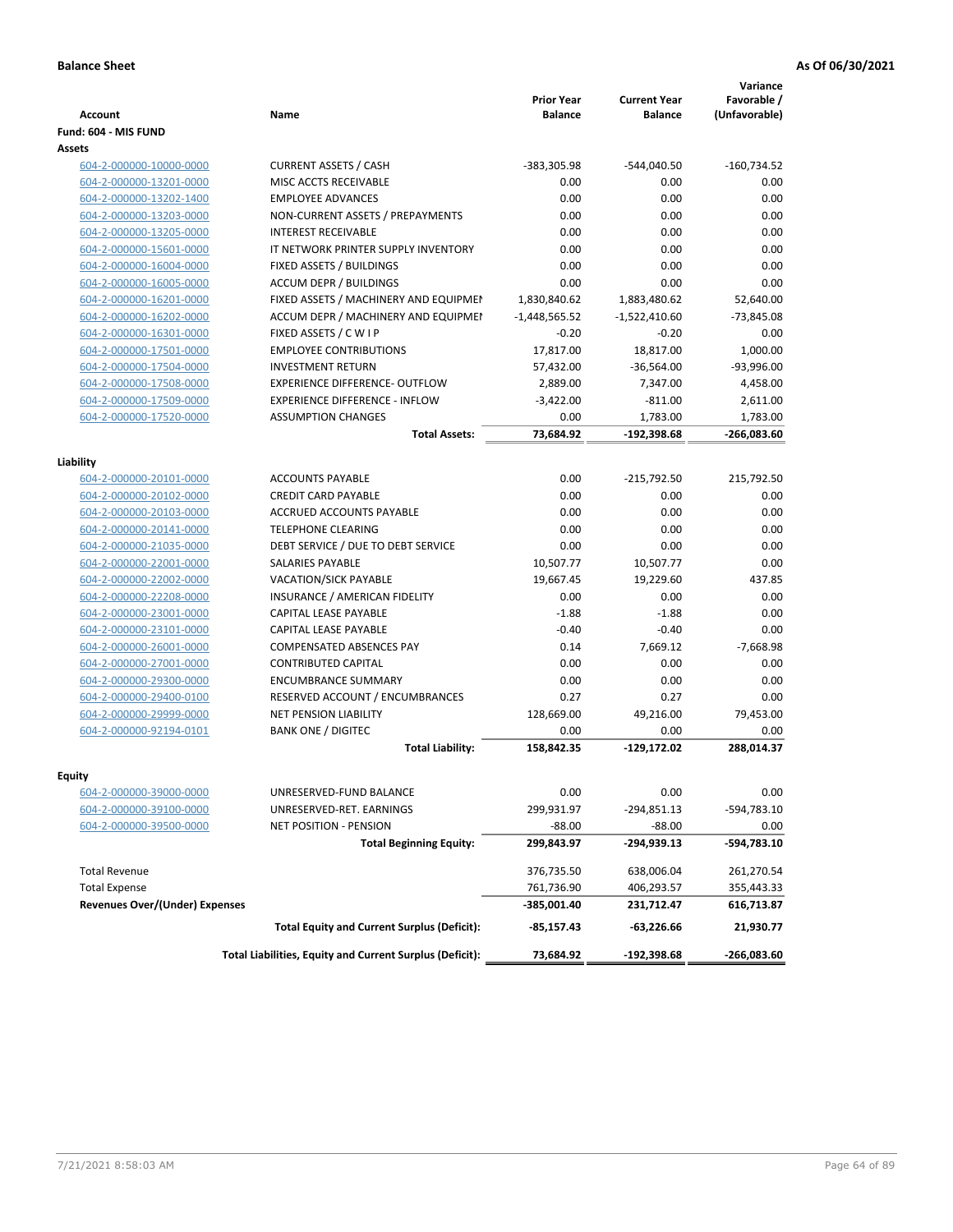|                                             |                                                          |                                     |                                       | Variance                     |
|---------------------------------------------|----------------------------------------------------------|-------------------------------------|---------------------------------------|------------------------------|
| <b>Account</b>                              | Name                                                     | <b>Prior Year</b><br><b>Balance</b> | <b>Current Year</b><br><b>Balance</b> | Favorable /<br>(Unfavorable) |
| <b>Fund: 660 - VEHICLE REPLACEMENT FUND</b> |                                                          |                                     |                                       |                              |
| Assets                                      |                                                          |                                     |                                       |                              |
| 660-2-000000-10000-0000                     | <b>CURRENT ASSETS / CASH</b>                             | -339,414.76                         | 4,928.35                              | 344,343.11                   |
| 660-2-000000-11309-0000                     | TAX ANTICIPATION NOTES                                   | 0.00                                | 0.00                                  | 0.00                         |
| 660-2-000000-11510-0000                     | PUBLIC SAFETY VEHICLE REPLACEMENT                        | 905,249.51                          | 906,071.38                            | 821.87                       |
| 660-2-000000-11520-0000                     | <b>CERTIFICATES OF DEPOSIT</b>                           | 0.00                                | 0.00                                  | 0.00                         |
| 660-2-000000-11530-0000                     | <b>TexasTERM CP</b>                                      | 0.00                                | 0.00                                  | 0.00                         |
| 660-2-000000-13201-0000                     | MISC ACCTS RECEIVABLE                                    | 0.00                                | 0.00                                  | 0.00                         |
| 660-2-000000-13205-0000                     | <b>INTEREST RECEIVABLE</b>                               | 0.00                                | 0.00                                  | 0.00                         |
| 660-2-000000-16201-0000                     | FIXED ASSETS / MACHINERY AND EQUIPMEN                    | 8,412,023.77                        | 9,340,505.81                          | 928,482.04                   |
| 660-2-000000-16202-0000                     | ACCUM DEPR / MACHINERY AND EQUIPMEI                      | $-6,843,218.59$                     | $-6,823,613.65$                       | 19,604.94                    |
| 660-2-000000-16301-0000                     | FIXED ASSETS / C W I P                                   | 0.00                                | 0.00                                  | 0.00                         |
| 660-2-000000-39300-0000                     | RESERVED ACCOUNT / ESCROW BALANCE                        | 0.00                                | 0.00                                  | 0.00                         |
|                                             | <b>Total Assets:</b>                                     | 2,134,639.93                        | 3,427,891.89                          | 1,293,251.96                 |
|                                             |                                                          |                                     |                                       |                              |
| Liability                                   |                                                          |                                     |                                       |                              |
| 660-2-000000-20101-0000                     | <b>ACCOUNTS PAYABLE</b>                                  | 0.00                                | 0.00                                  | 0.00                         |
| 660-2-000000-20102-0000                     | <b>CREDIT CARD PAYABLE</b>                               | 0.00                                | 0.00                                  | 0.00                         |
| 660-2-000000-20103-0000                     | ACCRUED ACCOUNTS PAYABLE                                 | 0.00                                | 0.00                                  | 0.00                         |
| 660-2-000000-21001-0000                     | <b>GENERAL FUND / GENERAL FUND</b>                       | 0.00                                | 0.00                                  | 0.00                         |
| 660-2-000000-23001-0000                     | CAPITAL LEASE PAYABLE                                    | 0.00                                | 0.00                                  | 0.00                         |
| 660-2-000000-23101-0000                     | <b>CAPITAL LEASE PAYABLE</b>                             | 0.15                                | 481,505.15                            | $-481,505.00$                |
| 660-2-000000-27001-0000                     | <b>CONTRIBUTED CAPITAL</b>                               | 0.00                                | 0.00                                  | 0.00                         |
| 660-2-000000-29300-0000                     | <b>ENCUMBRANCE SUMMARY</b>                               | 0.00                                | 0.00                                  | 0.00                         |
| 660-2-000000-29400-0100                     | RESERVED ACCOUNT / ENCUMBRANCES                          | 0.00                                | 0.00                                  | 0.00                         |
|                                             | <b>Total Liability:</b>                                  | 0.15                                | 481,505.15                            | -481,505.00                  |
| <b>Equity</b>                               |                                                          |                                     |                                       |                              |
| 660-2-000000-39000-0000                     | UNRESERVED-FUND BALANCE                                  | 0.00                                | 0.00                                  | 0.00                         |
| 660-2-000000-39100-0000                     | UNRESERVED-RET. EARNINGS                                 | 2,682,559.21                        | 2,653,798.45                          | $-28,760.76$                 |
|                                             | <b>Total Beginning Equity:</b>                           | 2,682,559.21                        | 2,653,798.45                          | $-28,760.76$                 |
|                                             |                                                          |                                     |                                       |                              |
| <b>Total Revenue</b>                        |                                                          | 354,195.19                          | 540,729.74                            | 186,534.55                   |
| <b>Total Expense</b>                        |                                                          | 902,114.62                          | 248,141.45                            | 653,973.17                   |
| Revenues Over/(Under) Expenses              |                                                          | -547,919.43                         | 292,588.29                            | 840,507.72                   |
|                                             | <b>Total Equity and Current Surplus (Deficit):</b>       | 2,134,639.78                        | 2,946,386.74                          | 811,746.96                   |
|                                             | Total Liabilities, Equity and Current Surplus (Deficit): | 2,134,639.93                        | 3,427,891.89                          | 1,293,251.96                 |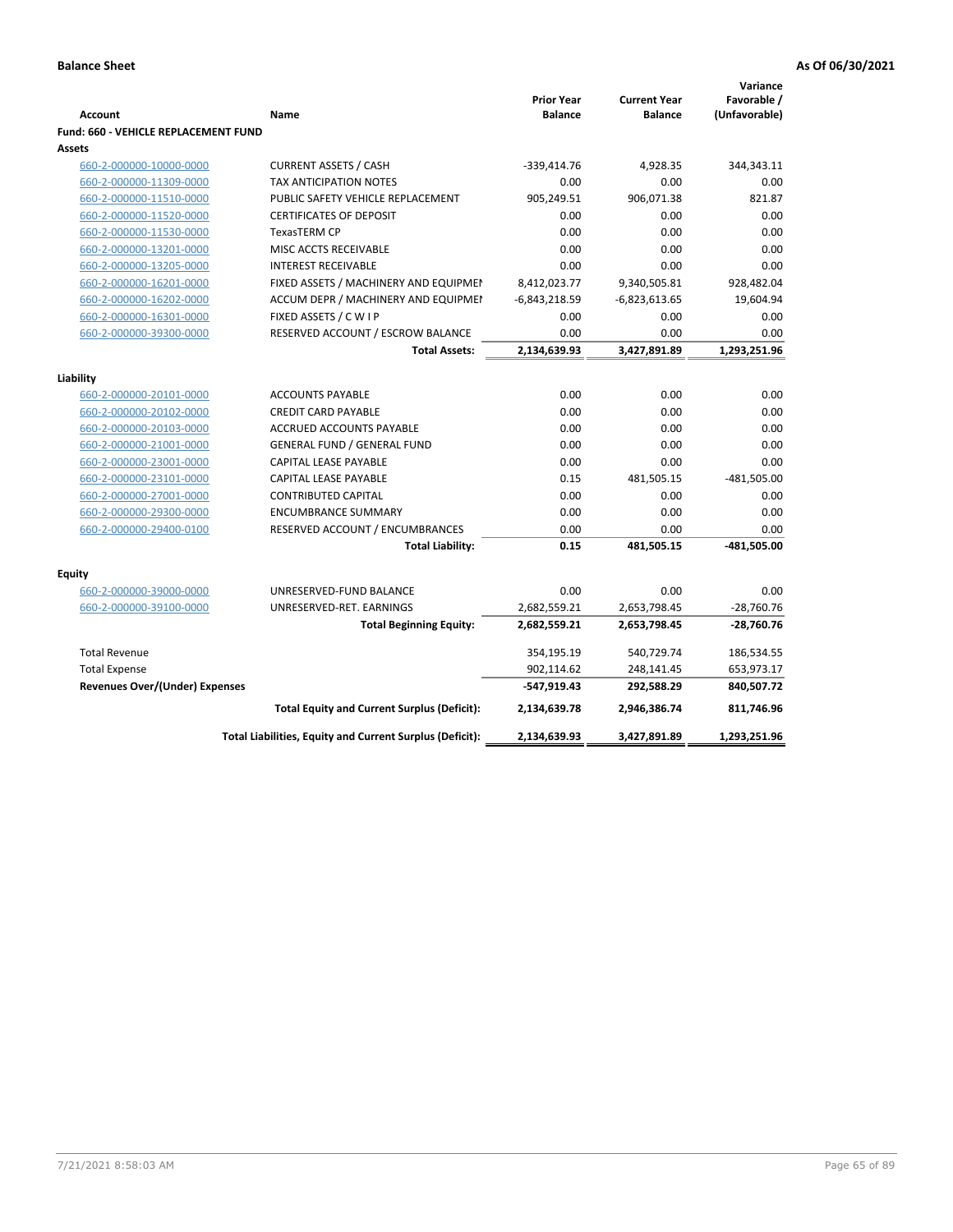| Account                               | Name                                                     | <b>Prior Year</b><br><b>Balance</b> | <b>Current Year</b><br><b>Balance</b> | Variance<br>Favorable /<br>(Unfavorable) |
|---------------------------------------|----------------------------------------------------------|-------------------------------------|---------------------------------------|------------------------------------------|
| <b>Fund: 701 - FIREMEN'S PENSION</b>  |                                                          |                                     |                                       |                                          |
| <b>Assets</b>                         |                                                          |                                     |                                       |                                          |
| 701-1-000000-10000-0000               | <b>CURRENT ASSETS / CASH</b>                             | 0.00                                | 0.00                                  | 0.00                                     |
|                                       | <b>Total Assets:</b>                                     | 0.00                                | 0.00                                  | 0.00                                     |
| Liability                             |                                                          |                                     |                                       |                                          |
| 701-1-000000-20103-0000               | <b>ACCOUNTS PAYABLE</b>                                  | 0.00                                | 0.00                                  | 0.00                                     |
| 701-1-000000-22306-1000               | UNREALIZED GAIN/LOSS                                     | 543,546.00                          | 543,546.00                            | 0.00                                     |
|                                       | <b>Total Liability:</b>                                  | 543,546.00                          | 543,546.00                            | 0.00                                     |
| <b>Equity</b>                         |                                                          |                                     |                                       |                                          |
| 701-1-000000-39000-0000               | UNRESERVED-FUND BALANCE                                  | $-543,546.00$                       | $-543,546.00$                         | 0.00                                     |
|                                       | <b>Total Beginning Equity:</b>                           | $-543,546.00$                       | -543,546.00                           | 0.00                                     |
| <b>Total Expense</b>                  |                                                          | 0.00                                | 0.00                                  | 0.00                                     |
| <b>Revenues Over/(Under) Expenses</b> |                                                          | 0.00                                | 0.00                                  | 0.00                                     |
|                                       | <b>Total Equity and Current Surplus (Deficit):</b>       | $-543,546.00$                       | -543,546.00                           | 0.00                                     |
|                                       | Total Liabilities, Equity and Current Surplus (Deficit): | 0.00                                | 0.00                                  | 0.00                                     |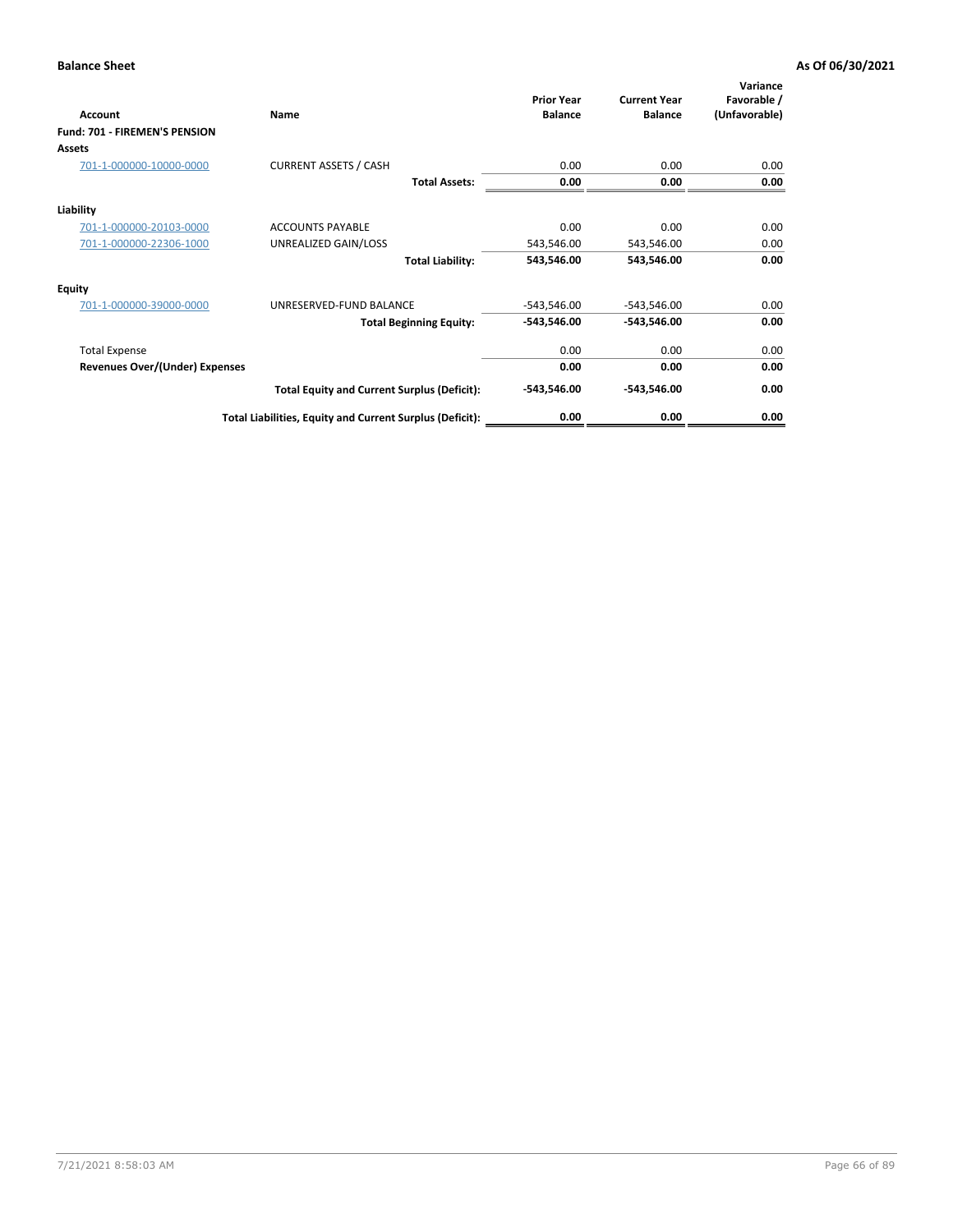|                                       |                                                          |                                     |                                       | Variance                     |
|---------------------------------------|----------------------------------------------------------|-------------------------------------|---------------------------------------|------------------------------|
| <b>Account</b>                        | Name                                                     | <b>Prior Year</b><br><b>Balance</b> | <b>Current Year</b><br><b>Balance</b> | Favorable /<br>(Unfavorable) |
| Fund: 800 - SPENCE FUND               |                                                          |                                     |                                       |                              |
| Assets                                |                                                          |                                     |                                       |                              |
| 800-3-000000-10000-0000               | <b>CURRENT ASSETS / CASH</b>                             | $-16,876.80$                        | $-18,406.37$                          | $-1,529.57$                  |
| 800-3-000000-11507-0000               | <b>SPENCE ENDOWMENT</b>                                  | 602,239.67                          | 602,786.45                            | 546.78                       |
| 800-3-000000-11520-0000               | <b>CERTIFICATES OF DEPOSIT</b>                           | 0.00                                | 0.00                                  | 0.00                         |
| 800-3-000000-11605-0000               | <b>SPENCE ENDOWMENT</b>                                  | 0.00                                | 0.00                                  | 0.00                         |
| 800-3-000000-13205-0000               | <b>INTEREST RECEIVABLE</b>                               | 0.00                                | 0.00                                  | 0.00                         |
|                                       | <b>Total Assets:</b>                                     | 585,362.87                          | 584,380.08                            | $-982.79$                    |
| Liability                             |                                                          |                                     |                                       |                              |
| 800-3-000000-20101-0000               | <b>ACCOUNTS PAYABLE</b>                                  | $-13,610.42$                        | $-14,539.99$                          | 929.57                       |
| 800-3-000000-20102-0000               | <b>CREDIT CARD PAYABLE</b>                               | 0.00                                | 0.00                                  | 0.00                         |
| 800-3-000000-20103-0000               | <b>ACCRUED ACCOUNTS PAYABLE</b>                          | 0.00                                | 0.00                                  | 0.00                         |
| 800-3-000000-20139-0000               | <b>RETAINAGES PAYABLE</b>                                | 0.00                                | 0.00                                  | 0.00                         |
| 800-3-000000-21001-0000               | <b>GENERAL FUND / GENERAL FUND</b>                       | 0.00                                | 0.00                                  | 0.00                         |
| 800-3-000000-29300-0000               | <b>ENCUMBRANCE SUMMARY</b>                               | 0.00                                | 0.00                                  | 0.00                         |
| 800-3-000000-29400-0000               | RESERVED ACCOUNT / ENCUMBRANCES                          | 0.00                                | 0.00                                  | 0.00                         |
|                                       | <b>Total Liability:</b>                                  | $-13,610.42$                        | $-14,539.99$                          | 929.57                       |
| Equity                                |                                                          |                                     |                                       |                              |
| 800-3-000000-39000-0000               | UNRESERVED-FUND BALANCE                                  | 593,815.90                          | 599.081.62                            | 5,265.72                     |
|                                       | <b>Total Beginning Equity:</b>                           | 593,815.90                          | 599,081.62                            | 5,265.72                     |
| <b>Total Revenue</b>                  |                                                          | 5,607.39                            | 288.45                                | $-5,318.94$                  |
| <b>Total Expense</b>                  |                                                          | 450.00                              | 450.00                                | 0.00                         |
| <b>Revenues Over/(Under) Expenses</b> |                                                          | 5,157.39                            | $-161.55$                             | $-5,318.94$                  |
|                                       | <b>Total Equity and Current Surplus (Deficit):</b>       | 598,973.29                          | 598,920.07                            | $-53.22$                     |
|                                       | Total Liabilities, Equity and Current Surplus (Deficit): | 585,362.87                          | 584,380.08                            | $-982.79$                    |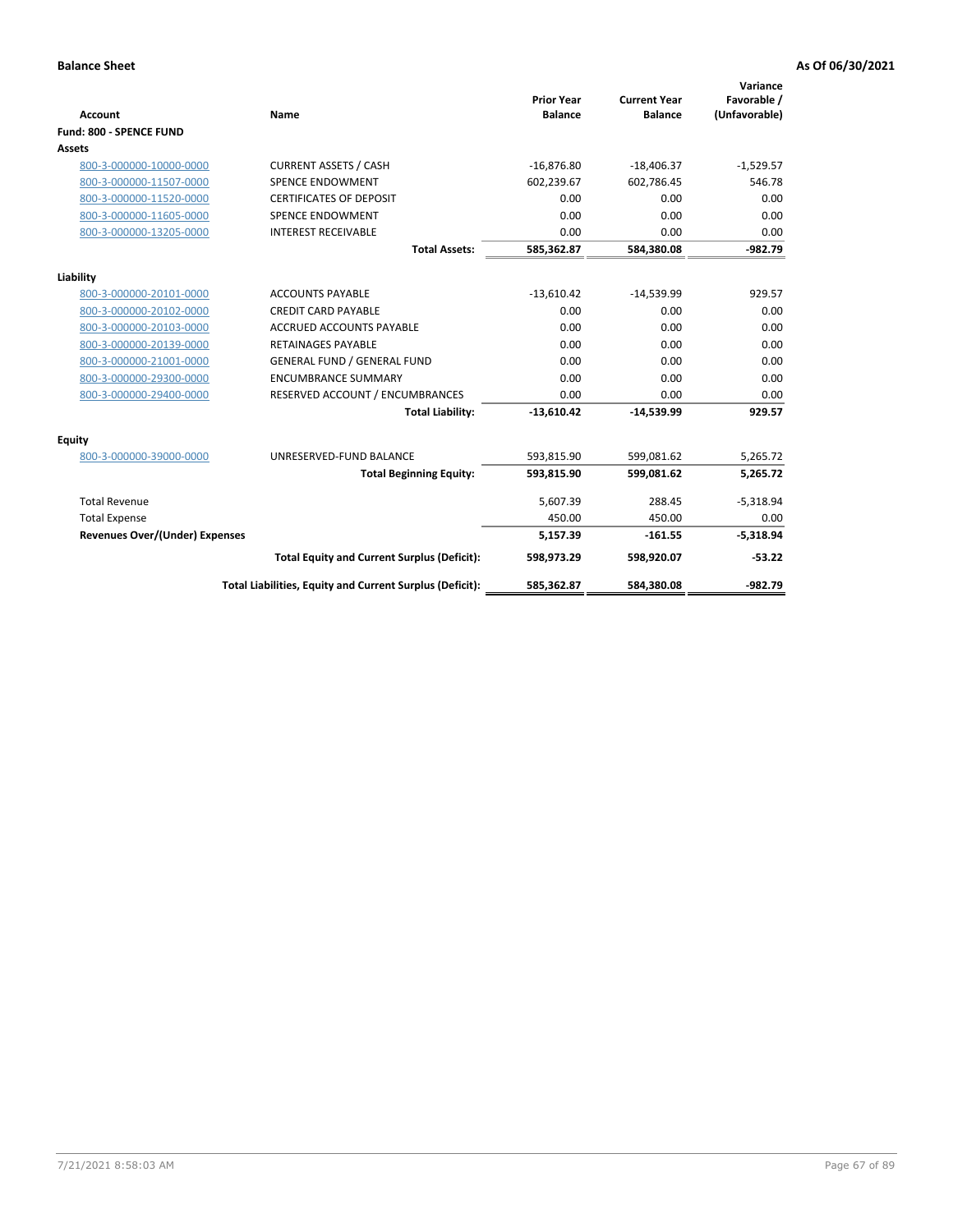| Account                                | Name                                                     | <b>Prior Year</b><br><b>Balance</b> | <b>Current Year</b><br><b>Balance</b> | Variance<br>Favorable /<br>(Unfavorable) |
|----------------------------------------|----------------------------------------------------------|-------------------------------------|---------------------------------------|------------------------------------------|
| <b>Fund: 801 - JONES LIBRARY TRUST</b> |                                                          |                                     |                                       |                                          |
| <b>Assets</b>                          |                                                          |                                     |                                       |                                          |
| 801-3-000000-10000-0000                | <b>CURRENT ASSETS / CASH</b>                             | 16,105.71                           | 16,114.78                             | 9.07                                     |
| 801-3-000000-13201-0000                | MISC ACCTS RECEIVABLE                                    | 0.00                                | 0.00                                  | 0.00                                     |
| 801-3-000000-13205-0000                | <b>INTEREST RECEIVABLE</b>                               | 0.00                                | 0.00                                  | 0.00                                     |
|                                        | <b>Total Assets:</b>                                     | 16,105.71                           | 16,114.78                             | 9.07                                     |
| Liability                              |                                                          |                                     |                                       |                                          |
| 801-3-000000-20101-0000                | <b>ACCOUNTS PAYABLE</b>                                  | 0.00                                | 0.00                                  | 0.00                                     |
| 801-3-000000-20102-0000                | <b>CREDIT CARD PAYABLE</b>                               | 0.00                                | 0.00                                  | 0.00                                     |
| 801-3-000000-20103-0000                | <b>ACCRUED ACCOUNTS PAYABLE</b>                          | 0.00                                | 0.00                                  | 0.00                                     |
|                                        | <b>Total Liability:</b>                                  | 0.00                                | 0.00                                  | 0.00                                     |
| Equity                                 |                                                          |                                     |                                       |                                          |
| 801-3-000000-39000-0000                | UNRESERVED-FUND BALANCE                                  | 15,853.00                           | 16,107.93                             | 254.93                                   |
|                                        | <b>Total Beginning Equity:</b>                           | 15,853.00                           | 16,107.93                             | 254.93                                   |
| <b>Total Revenue</b>                   |                                                          | 256.68                              | 9.53                                  | $-247.15$                                |
| <b>Total Expense</b>                   |                                                          | 3.97                                | 2.68                                  | 1.29                                     |
| Revenues Over/(Under) Expenses         |                                                          | 252.71                              | 6.85                                  | $-245.86$                                |
|                                        | <b>Total Equity and Current Surplus (Deficit):</b>       | 16,105.71                           | 16,114.78                             | 9.07                                     |
|                                        | Total Liabilities, Equity and Current Surplus (Deficit): | 16,105.71                           | 16,114.78                             | 9.07                                     |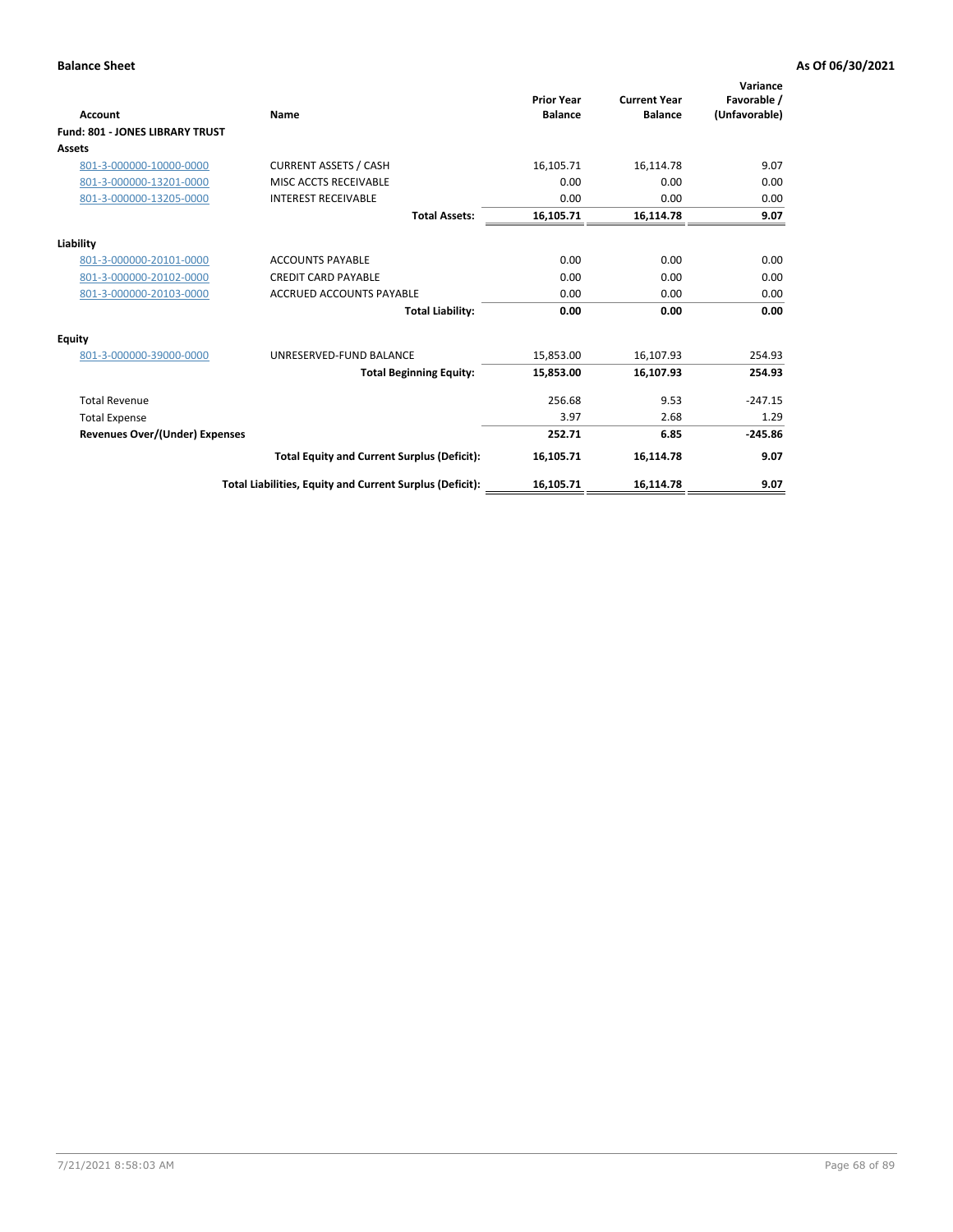| <b>Account</b>                              | Name                                                     | <b>Prior Year</b><br><b>Balance</b> | <b>Current Year</b><br><b>Balance</b> | Variance<br>Favorable /<br>(Unfavorable) |
|---------------------------------------------|----------------------------------------------------------|-------------------------------------|---------------------------------------|------------------------------------------|
| Fund: 803 - GREENVILLE BOARD OF DEVELOPMENT |                                                          |                                     |                                       |                                          |
| Assets                                      |                                                          |                                     |                                       |                                          |
| 803-3-000000-10000-0000                     | <b>CURRENT ASSETS / CASH</b>                             | 0.00                                | 0.00                                  | 0.00                                     |
| 803-3-000000-13201-0000                     | MISC ACCTS RECEIVABLE                                    | 0.00                                | 0.00                                  | 0.00                                     |
| 803-3-000000-13203-0000                     | NON-CURRENT ASSETS / PREPAYMENTS                         | 0.00                                | 0.00                                  | 0.00                                     |
|                                             | <b>Total Assets:</b>                                     | 0.00                                | 0.00                                  | 0.00                                     |
| Liability                                   |                                                          |                                     |                                       |                                          |
| 803-3-000000-20101-0000                     | <b>ACCOUNTS PAYABLE</b>                                  | 0.00                                | 0.00                                  | 0.00                                     |
| 803-3-000000-20102-0000                     | <b>ACCOUNTS PAYABLE</b>                                  | 0.00                                | 0.00                                  | 0.00                                     |
| 803-3-000000-20103-0000                     | ACCRUED ACCOUNTS PAYABLE                                 | 0.00                                | 0.00                                  | 0.00                                     |
| 803-3-000000-20139-0000                     | RETAINAGES PAYABLE                                       | 0.00                                | 0.00                                  | 0.00                                     |
| 803-3-000000-20141-0000                     | <b>TELEPHONE CLEARING</b>                                | 0.00                                | 0.00                                  | 0.00                                     |
| 803-3-000000-21400-0000                     | <b>ELECTRIC OPERATING FUND</b>                           | 0.00                                | 0.00                                  | 0.00                                     |
| 803-3-000000-22001-0000                     | <b>ACCRUED SALARIES/WAGES</b>                            | 0.00                                | 0.00                                  | 0.00                                     |
| 803-3-000000-22002-0000                     | <b>ACCRUED SALARIES/WAGES</b>                            | 0.00                                | 0.00                                  | 0.00                                     |
| 803-3-000000-26001-0000                     | <b>COMPENSATED ABSENCES PAY</b>                          | 0.00                                | 0.00                                  | 0.00                                     |
| 803-3-000000-29300-0000                     | <b>ENCUMBRANCE SUMMARY</b>                               | 0.00                                | 0.00                                  | 0.00                                     |
| 803-3-000000-29400-0100                     | RESERVED ACCOUNT / ENCUMBRANCES                          | 103,228.62                          | 103,228.62                            | 0.00                                     |
|                                             | <b>Total Liability:</b>                                  | 103,228.62                          | 103,228.62                            | 0.00                                     |
| <b>Equity</b>                               |                                                          |                                     |                                       |                                          |
| 803-3-000000-39000-0000                     | UNRESERVED-FUND BALANCE                                  | $-103,228.62$                       | $-103,228.62$                         | 0.00                                     |
|                                             | <b>Total Beginning Equity:</b>                           | $-103,228.62$                       | $-103,228.62$                         | 0.00                                     |
| <b>Total Revenue</b>                        |                                                          | 0.00                                | 0.00                                  | 0.00                                     |
| <b>Total Expense</b>                        |                                                          | 0.00                                | 0.00                                  | 0.00                                     |
| <b>Revenues Over/(Under) Expenses</b>       |                                                          | 0.00                                | 0.00                                  | 0.00                                     |
|                                             | <b>Total Equity and Current Surplus (Deficit):</b>       | $-103,228.62$                       | $-103,228.62$                         | 0.00                                     |
|                                             | Total Liabilities, Equity and Current Surplus (Deficit): | 0.00                                | 0.00                                  | 0.00                                     |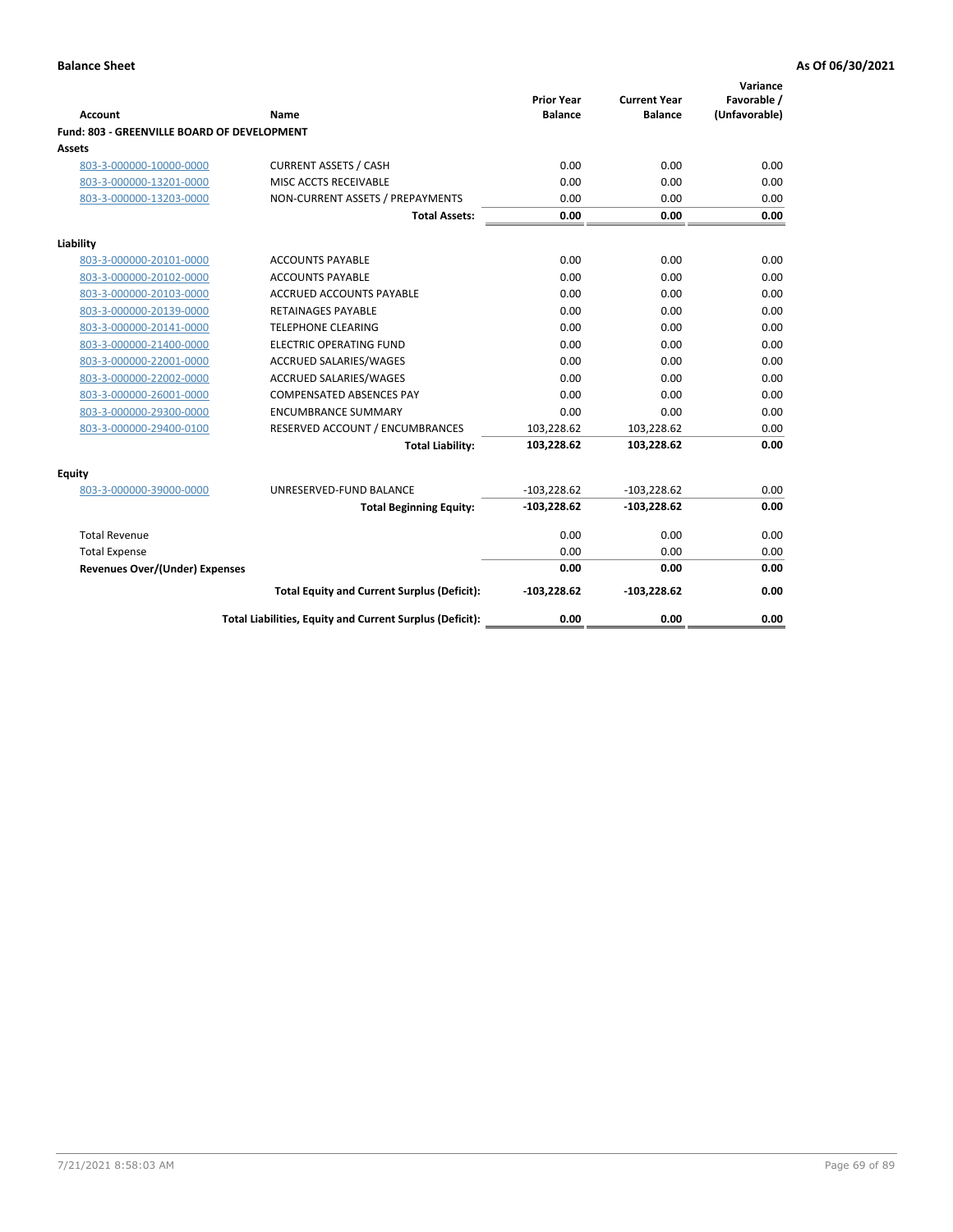| <b>Account</b>                        | Name                                                     | <b>Prior Year</b><br><b>Balance</b> | <b>Current Year</b><br><b>Balance</b> | Variance<br>Favorable /<br>(Unfavorable) |
|---------------------------------------|----------------------------------------------------------|-------------------------------------|---------------------------------------|------------------------------------------|
| <b>Fund: 807 - 4A-EDC</b>             |                                                          |                                     |                                       |                                          |
| <b>Assets</b>                         |                                                          |                                     |                                       |                                          |
| 807-3-000000-10000-0000               | <b>CURRENT ASSETS / CASH</b>                             | 0.00                                | 0.00                                  | 0.00                                     |
| 807-3-000000-13201-0000               | MISC ACCTS RECEIVABLE                                    | 0.00                                | 0.00                                  | 0.00                                     |
| 807-3-000000-16301-0000               | FIXED ASSETS / C W I P                                   | 0.00                                | 0.00                                  | 0.00                                     |
|                                       | <b>Total Assets:</b>                                     | 0.00                                | 0.00                                  | 0.00                                     |
| Liability                             |                                                          |                                     |                                       |                                          |
| 807-3-000000-20101-0000               | <b>ACCOUNTS PAYABLE</b>                                  | 0.00                                | 0.00                                  | 0.00                                     |
| 807-3-000000-20103-0000               | <b>ACCOUNTS PAYABLE</b>                                  | 0.00                                | 0.00                                  | 0.00                                     |
| 807-3-000000-20139-0000               | <b>RETAINAGES PAYABLE</b>                                | 0.00                                | 0.00                                  | 0.00                                     |
| 807-3-000000-26105-0000               | INV NET OF RELATED DEBT                                  | 305,846.00                          | 305,846.00                            | 0.00                                     |
| 807-3-000000-29300-0000               | <b>ENCUMBRANCE SUMMARY</b>                               | 0.00                                | 0.00                                  | 0.00                                     |
| 807-3-000000-29400-0100               | RESERVED ACCOUNT / ENCUMBRANCES                          | 18,078.76                           | 18,078.76                             | 0.00                                     |
| 807-3-495000-20180-0000               | <b>CURRENT DEBT</b>                                      | 0.00                                | 0.00                                  | 0.00                                     |
| 807-3-495000-26002-0000               | CA - LONG-TERM DEBT / AMT TO BE PROVIL                   | 0.00                                | 0.00                                  | 0.00                                     |
|                                       | <b>Total Liability:</b>                                  | 323,924.76                          | 323,924.76                            | 0.00                                     |
| Equity                                |                                                          |                                     |                                       |                                          |
| 807-3-000000-39000-0000               | UNRESERVED-FUND BALANCE                                  | $-323,924.76$                       | $-323,924.76$                         | 0.00                                     |
|                                       | <b>Total Beginning Equity:</b>                           | $-323,924.76$                       | $-323,924.76$                         | 0.00                                     |
| <b>Total Revenue</b>                  |                                                          | 0.00                                | 0.00                                  | 0.00                                     |
| <b>Total Expense</b>                  |                                                          | 0.00                                | 0.00                                  | 0.00                                     |
| <b>Revenues Over/(Under) Expenses</b> |                                                          | 0.00                                | 0.00                                  | 0.00                                     |
|                                       | <b>Total Equity and Current Surplus (Deficit):</b>       | $-323,924.76$                       | $-323,924.76$                         | 0.00                                     |
|                                       | Total Liabilities, Equity and Current Surplus (Deficit): | 0.00                                | 0.00                                  | 0.00                                     |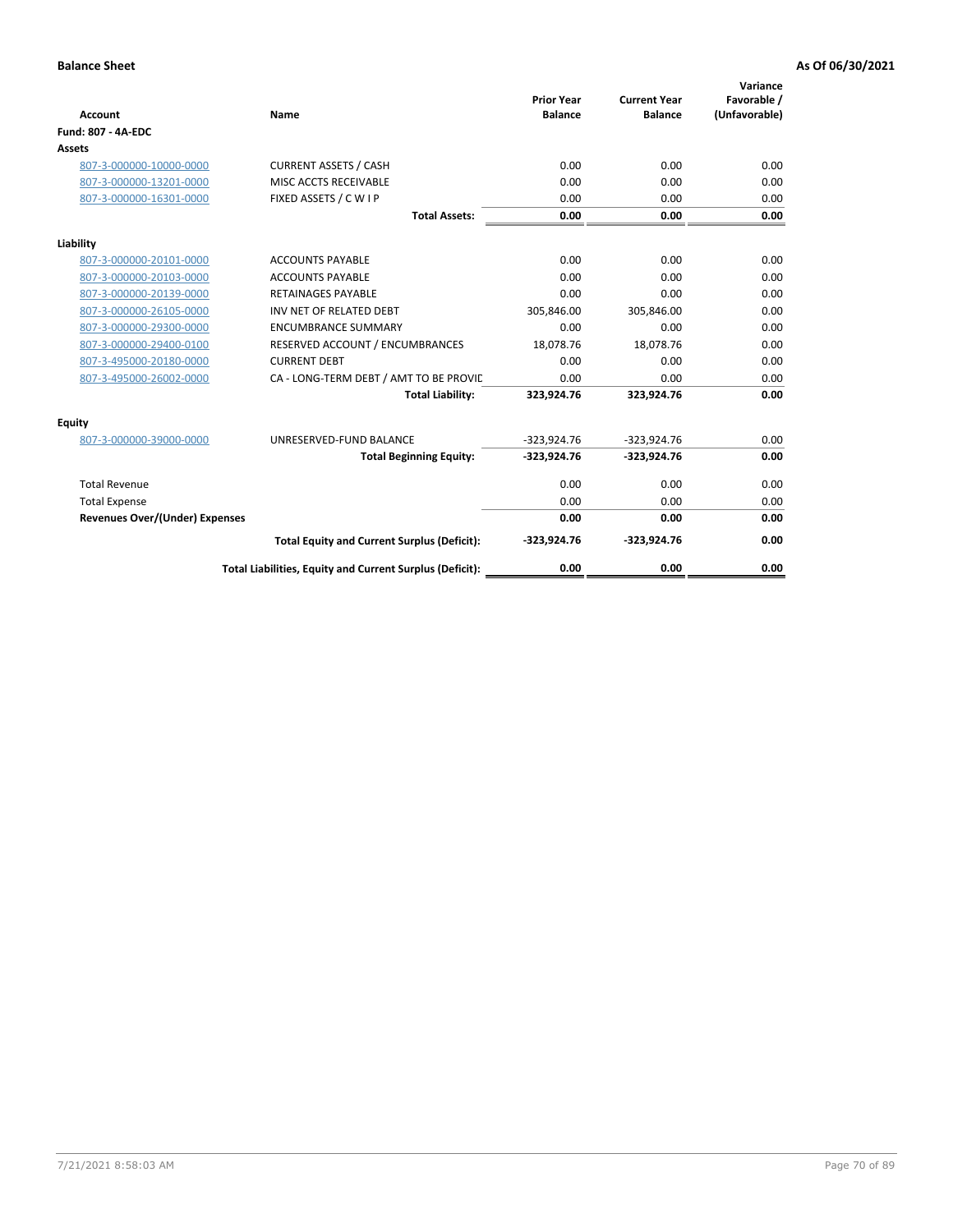| Account                               | Name                                                     | <b>Prior Year</b><br><b>Balance</b> | <b>Current Year</b><br><b>Balance</b> | Variance<br>Favorable /<br>(Unfavorable) |
|---------------------------------------|----------------------------------------------------------|-------------------------------------|---------------------------------------|------------------------------------------|
| Fund: 809 - GREENVILLE IDC (L-3)      |                                                          |                                     |                                       |                                          |
| Assets                                |                                                          |                                     |                                       |                                          |
| 809-3-000000-10000-0000               | <b>CURRENT ASSETS / CASH</b>                             | 2,905,370.49                        | 3,098,604.49                          | 193,234.00                               |
| 809-3-000000-13201-0000               | MISC ACCTS RECEIVABLE                                    | 0.00                                | 0.00                                  | 0.00                                     |
|                                       | <b>Total Assets:</b>                                     | 2,905,370.49                        | 3,098,604.49                          | 193,234.00                               |
| Liability                             |                                                          |                                     |                                       |                                          |
| 809-3-000000-20101-0000               | <b>ACCOUNTS PAYABLE</b>                                  | 0.00                                | 0.00                                  | 0.00                                     |
| 809-3-000000-20103-0000               | ACCRUED ACCOUNTS PAYABLE                                 | $-518,507.41$                       | $-518,507.41$                         | 0.00                                     |
| 809-3-000000-21001-0000               | <b>GENERAL FUND / GENERAL FUND</b>                       | 0.00                                | 0.00                                  | 0.00                                     |
|                                       | <b>Total Liability:</b>                                  | $-518,507.41$                       | $-518,507.41$                         | 0.00                                     |
| Equity                                |                                                          |                                     |                                       |                                          |
| 809-3-000000-39000-0000               | UNRESERVED-FUND BALANCE                                  | 2,543,262.85                        | 3,617,111.90                          | 1,073,849.05                             |
| 809-3-000000-39100-0000               | UNRESERVED-RET, EARNINGS                                 | 0.00                                | 0.00                                  | 0.00                                     |
| 809-3-000000-39150-0000               | RESERVED-RET. EARNINGS                                   | 0.00                                | 0.00                                  | 0.00                                     |
|                                       | <b>Total Beginning Equity:</b>                           | 2,543,262.85                        | 3,617,111.90                          | 1,073,849.05                             |
| <b>Total Revenue</b>                  |                                                          | 1,073,848.79                        | 124,521.10                            | -949,327.69                              |
| <b>Total Expense</b>                  |                                                          | 193,233.74                          | 124,521.10                            | 68,712.64                                |
| <b>Revenues Over/(Under) Expenses</b> |                                                          | 880,615.05                          | 0.00                                  | $-880,615.05$                            |
|                                       | <b>Total Equity and Current Surplus (Deficit):</b>       | 3,423,877.90                        | 3,617,111.90                          | 193,234.00                               |
|                                       | Total Liabilities, Equity and Current Surplus (Deficit): | 2,905,370.49                        | 3,098,604.49                          | 193,234.00                               |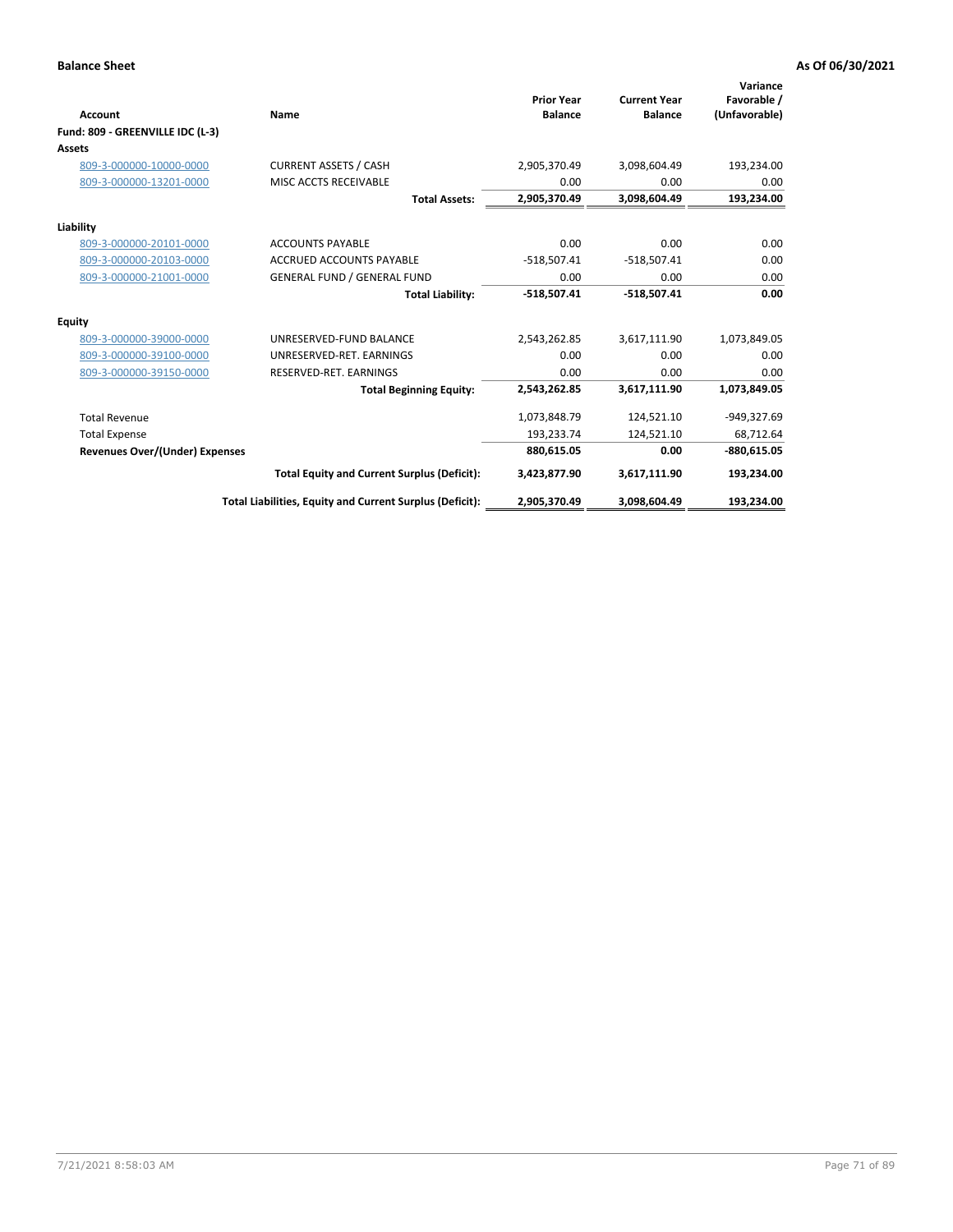| <b>Account</b>                          | Name                                                     | <b>Prior Year</b><br><b>Balance</b> | <b>Current Year</b><br><b>Balance</b> | Variance<br>Favorable /<br>(Unfavorable) |
|-----------------------------------------|----------------------------------------------------------|-------------------------------------|---------------------------------------|------------------------------------------|
| Fund: 810 - SEIZURE FUNDS - STATE RULES |                                                          |                                     |                                       |                                          |
| Assets                                  |                                                          |                                     |                                       |                                          |
| 810-3-000000-10000-0000                 | <b>CURRENT ASSETS / CASH</b>                             | 259,175.07                          | 224,007.77                            | $-35,167.30$                             |
| 810-3-000000-13201-0000                 | MISC ACCTS RECEIVABLE                                    | 0.00                                | 0.00                                  | 0.00                                     |
| 810-3-000000-13202-1400                 | <b>EMPLOYEE ADVANCES</b>                                 | 0.00                                | 0.00                                  | 0.00                                     |
| 810-3-000000-13205-0000                 | <b>INTEREST RECEIVABLE</b>                               | 0.00                                | 0.00                                  | 0.00                                     |
| 810-3-000000-16201-0000                 | MACHINERY AND EQUIPMENT                                  | 0.00                                | 0.00                                  | 0.00                                     |
| 810-3-000000-16202-0000                 | ACCUMULATED DEPRECATION                                  | 0.00                                | 0.00                                  | 0.00                                     |
|                                         | <b>Total Assets:</b>                                     | 259,175.07                          | 224,007.77                            | $-35,167.30$                             |
|                                         |                                                          |                                     |                                       |                                          |
| Liability                               |                                                          |                                     |                                       |                                          |
| 810-3-000000-20101-0000                 | <b>ACCOUNTS PAYABLE</b>                                  | 0.00                                | 0.00                                  | 0.00                                     |
| 810-3-000000-20102-0000                 | <b>CREDIT CARD PAYABLE</b>                               | 0.00                                | 0.00                                  | 0.00                                     |
| 810-3-000000-20103-0000                 | <b>ACCRUED ACCOUNTS PAYABLE</b>                          | 0.00                                | 0.00                                  | 0.00                                     |
| 810-3-000000-29300-0000                 | <b>ENCUMBRANCE SUMMARY</b>                               | 0.00                                | 0.00                                  | 0.00                                     |
| 810-3-000000-29400-0100                 | RESERVED ACCOUNT / ENCUMBRANCES                          | 0.00                                | 0.00                                  | 0.00                                     |
| 810-3-000000-92520-0600                 | RESERVED ACCOUNT/HB65 SIEZURES                           | 0.00                                | 0.00                                  | 0.00                                     |
|                                         | <b>Total Liability:</b>                                  | 0.00                                | 0.00                                  | 0.00                                     |
| <b>Equity</b>                           |                                                          |                                     |                                       |                                          |
| 810-3-000000-39000-0000                 | UNRESERVED-FUND BALANCE                                  | 282,316.10                          | 259,271.52                            | $-23,044.58$                             |
|                                         | <b>Total Beginning Equity:</b>                           | 282,316.10                          | 259,271.52                            | $-23,044.58$                             |
| <b>Total Revenue</b>                    |                                                          | $-4,874.56$                         | 143.68                                | 5,018.24                                 |
| <b>Total Expense</b>                    |                                                          | 18,266.47                           | 35,407.43                             | $-17,140.96$                             |
| <b>Revenues Over/(Under) Expenses</b>   |                                                          | $-23,141.03$                        | $-35,263.75$                          | $-12,122.72$                             |
|                                         | <b>Total Equity and Current Surplus (Deficit):</b>       | 259,175.07                          | 224,007.77                            | $-35,167.30$                             |
|                                         | Total Liabilities, Equity and Current Surplus (Deficit): | 259,175.07                          | 224,007.77                            | $-35,167.30$                             |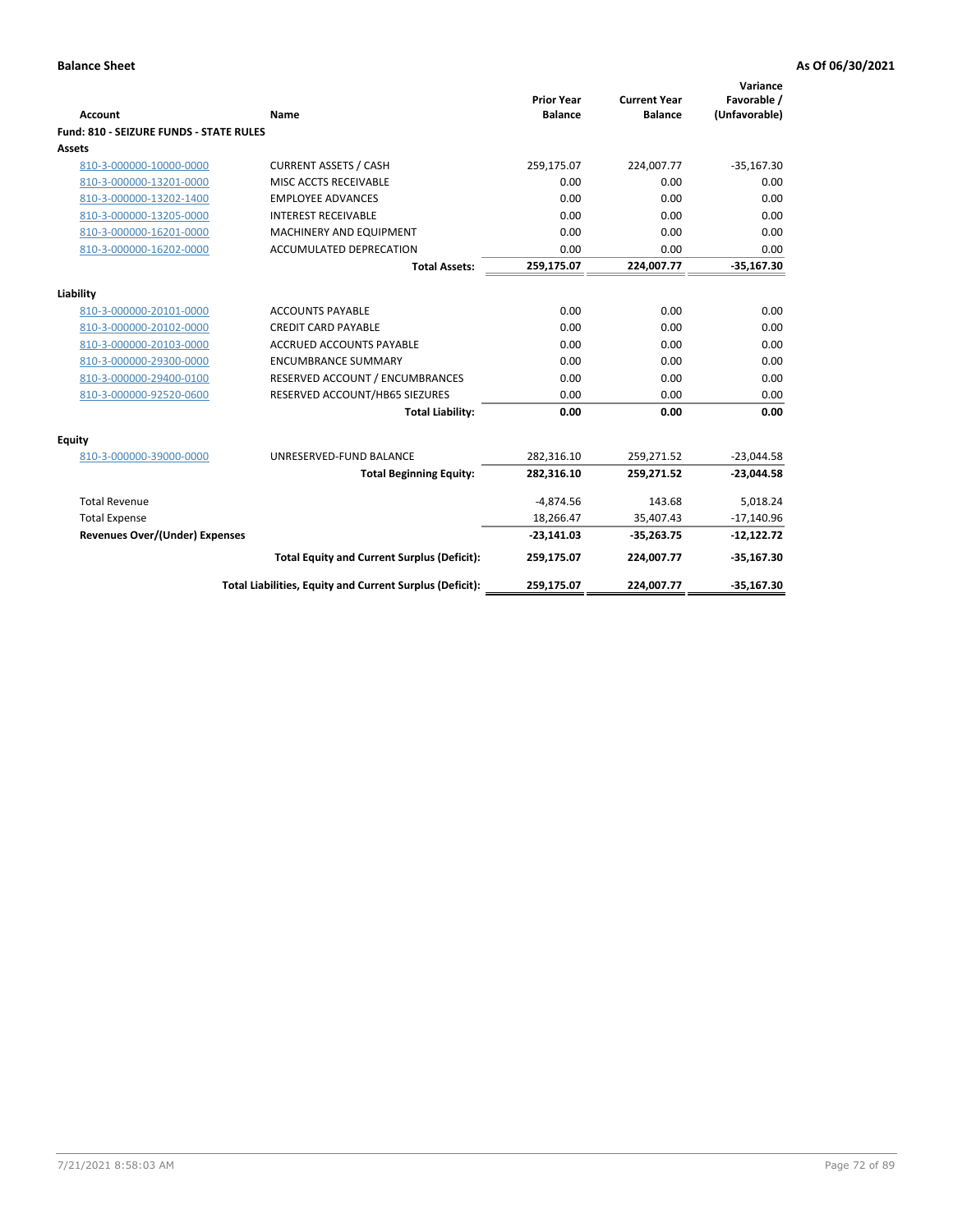| <b>Account</b>                        | Name                                                     | <b>Prior Year</b><br><b>Balance</b> | <b>Current Year</b><br><b>Balance</b> | Variance<br>Favorable /<br>(Unfavorable) |
|---------------------------------------|----------------------------------------------------------|-------------------------------------|---------------------------------------|------------------------------------------|
| Fund: 811 - SEIZURE FUNDS - FED RULES |                                                          |                                     |                                       |                                          |
| <b>Assets</b>                         |                                                          |                                     |                                       |                                          |
| 811-3-000000-10000-0000               | <b>CURRENT ASSETS / CASH</b>                             | 222,412.28                          | 217,324.81                            | $-5,087.47$                              |
| 811-3-000000-13201-0000               | MISC ACCTS RECEIVABLE                                    | 0.00                                | 0.00                                  | 0.00                                     |
| 811-3-000000-13205-0000               | <b>INTEREST RECEIVABLE</b>                               | 0.00                                | 0.00                                  | 0.00                                     |
| 811-3-000000-16201-0000               | <b>MACHINERY AND EQUIPMENT</b>                           | 0.00                                | 0.00                                  | 0.00                                     |
| 811-3-000000-16202-0000               | <b>ACCUMULATED DEPRECATION</b>                           | 0.00                                | 0.00                                  | 0.00                                     |
|                                       | <b>Total Assets:</b>                                     | 222,412.28                          | 217,324.81                            | $-5,087.47$                              |
| Liability                             |                                                          |                                     |                                       |                                          |
| 811-3-000000-20101-0000               | <b>ACCOUNTS PAYABLE</b>                                  | 0.00                                | 0.00                                  | 0.00                                     |
| 811-3-000000-20102-0000               | <b>CREDIT CARD PAYABLE</b>                               | 0.00                                | 0.00                                  | 0.00                                     |
| 811-3-000000-20103-0000               | <b>ACCRUED ACCOUNTS PAYABLE</b>                          | 0.00                                | 0.00                                  | 0.00                                     |
| 811-3-000000-29300-0000               | <b>ENCUMBRANCE SUMMARY</b>                               | 0.00                                | 0.00                                  | 0.00                                     |
| 811-3-000000-29400-0100               | RESERVED ACCOUNT / ENCUMBRANCES                          | 0.00                                | 0.00                                  | 0.00                                     |
| 811-3-000000-92521-0700               | RESERVED ACCOUNT/FED SIEZURES                            | 0.00                                | 0.00                                  | 0.00                                     |
|                                       | <b>Total Liability:</b>                                  | 0.00                                | 0.00                                  | 0.00                                     |
| Equity                                |                                                          |                                     |                                       |                                          |
| 811-3-000000-39000-0000               | UNRESERVED-FUND BALANCE                                  | 249,025.30                          | 222,495.07                            | $-26,530.23$                             |
|                                       | <b>Total Beginning Equity:</b>                           | 249,025.30                          | 222,495.07                            | $-26,530.23$                             |
| <b>Total Revenue</b>                  |                                                          | 3,193.84                            | 2,066.77                              | $-1,127.07$                              |
| <b>Total Expense</b>                  |                                                          | 29,806.86                           | 7,237.03                              | 22,569.83                                |
| Revenues Over/(Under) Expenses        |                                                          | $-26,613.02$                        | $-5,170.26$                           | 21,442.76                                |
|                                       | <b>Total Equity and Current Surplus (Deficit):</b>       | 222,412.28                          | 217,324.81                            | $-5,087.47$                              |
|                                       | Total Liabilities, Equity and Current Surplus (Deficit): | 222,412.28                          | 217,324.81                            | $-5.087.47$                              |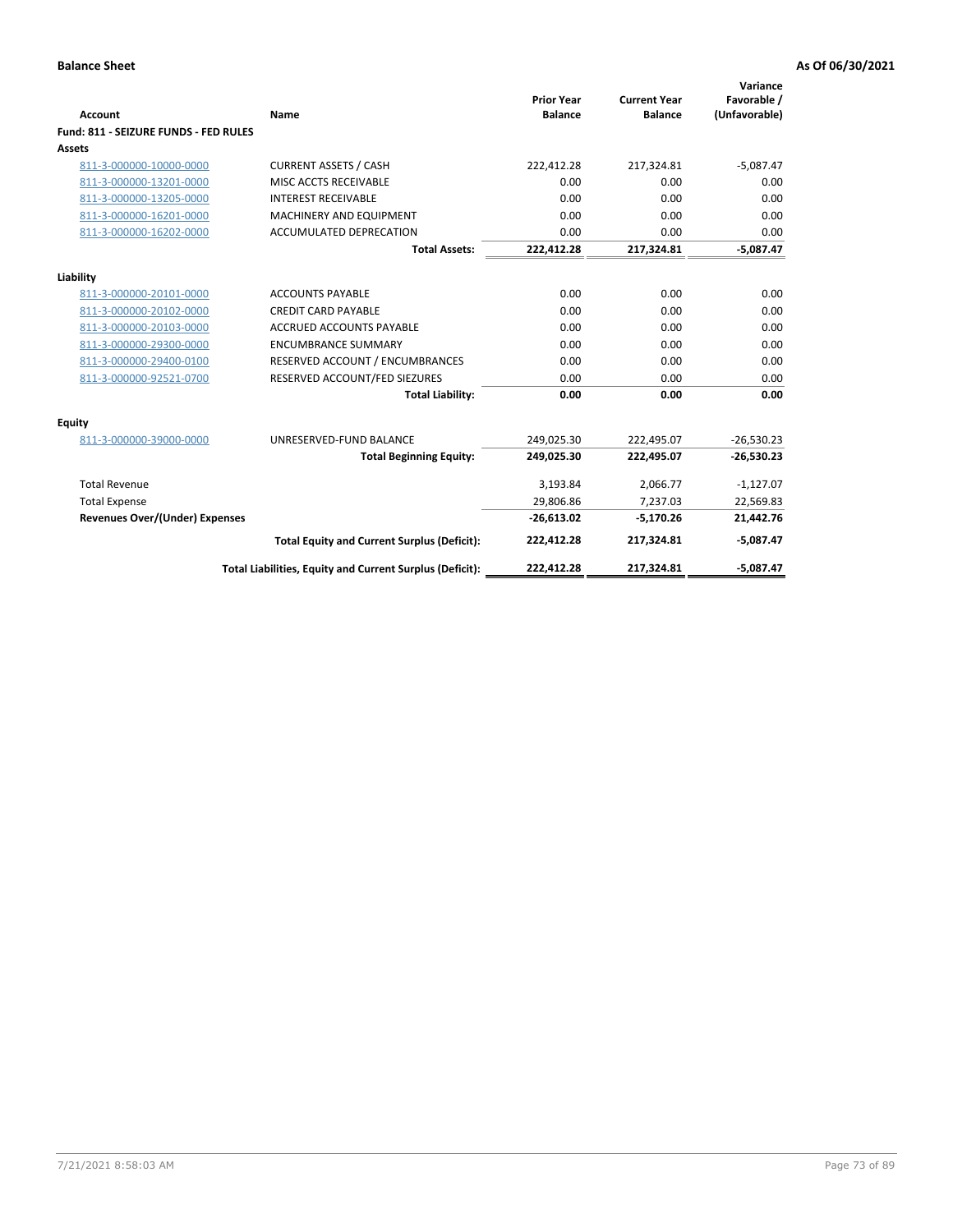| <b>Account</b>                                          | <b>Name</b>                                              | <b>Prior Year</b><br><b>Balance</b> | <b>Current Year</b><br><b>Balance</b> | Variance<br>Favorable /<br>(Unfavorable) |
|---------------------------------------------------------|----------------------------------------------------------|-------------------------------------|---------------------------------------|------------------------------------------|
| Fund: 820 - TIRZ FUND (Tax Increment Reinvestment Zone) |                                                          |                                     |                                       |                                          |
| Assets                                                  |                                                          |                                     |                                       |                                          |
| 820-3-000000-10000-0000                                 | <b>CURRENT ASSETS / CASH</b>                             | 2,662,975.83                        | 3,159,093.64                          | 496,117.81                               |
| 820-3-000000-13101-0000                                 | TAX RECEIVABLE-CURRENT                                   | 385,211.62                          | $-289,156.92$                         | $-674,368.54$                            |
| 820-3-000000-13102-0000                                 | <b>TAXES REC-DELINQUENT</b>                              | 19,034.05                           | 4,029.70                              | $-15,004.35$                             |
| 820-3-000000-13103-0000                                 | ALLOW FOR UNCOLLECT TAXES                                | $-3,548.61$                         | $-1,854.26$                           | 1,694.35                                 |
| 820-3-000000-13201-0000                                 | MISC ACCTS RECEIVABLE                                    | 0.00                                | 0.00                                  | 0.00                                     |
| 820-3-000000-13205-0000                                 | <b>INTEREST RECEIVABLE</b>                               | 0.00                                | 0.00                                  | 0.00                                     |
| 820-3-000000-13221-0000                                 | MISC A/R - PROPERTY TAXES                                | 67,545.63                           | 219,725.28                            | 152,179.65                               |
|                                                         | <b>Total Assets:</b>                                     | 3,131,218.52                        | 3,091,837.44                          | $-39,381.08$                             |
| Liability                                               |                                                          |                                     |                                       |                                          |
| 820-3-000000-20101-0000                                 | <b>ACCOUNTS PAYABLE</b>                                  | 0.00                                | 0.00                                  | 0.00                                     |
| 820-3-000000-20103-0000                                 | ACCRUED ACCOUNTS PAYABLE                                 | 0.00                                | 0.00                                  | 0.00                                     |
| 820-3-000000-20203-0000                                 | DEFERRED TAX REVENUE                                     | 396,525.33                          | $-291,090.45$                         | 687,615.78                               |
| 820-3-000000-29300-0000                                 | <b>ENCUMBRANCE SUMMARY</b>                               | 0.00                                | 0.00                                  | 0.00                                     |
| 820-3-000000-29400-0100                                 | RESERVED ACCOUNT / ENCUMBRANCES                          | 0.00                                | 0.00                                  | 0.00                                     |
|                                                         | <b>Total Liability:</b>                                  | 396,525.33                          | $-291,090.45$                         | 687,615.78                               |
| <b>Equity</b>                                           |                                                          |                                     |                                       |                                          |
| 820-3-000000-39000-0000                                 | UNRESERVED-FUND BALANCE                                  | 2,242,774.53                        | 3,060,039.34                          | 817,264.81                               |
| 820-3-000000-39100-0000                                 | UNRESERVED-RET. EARNINGS                                 | 0.00                                | 0.00                                  | 0.00                                     |
|                                                         | <b>Total Beginning Equity:</b>                           | 2,242,774.53                        | 3,060,039.34                          | 817,264.81                               |
| <b>Total Revenue</b>                                    |                                                          | 515,315.58                          | 617,381.23                            | 102,065.65                               |
| <b>Total Expense</b>                                    |                                                          | 23,396.92                           | 294,492.68                            | $-271,095.76$                            |
| <b>Revenues Over/(Under) Expenses</b>                   |                                                          | 491,918.66                          | 322,888.55                            | $-169,030.11$                            |
|                                                         | <b>Total Equity and Current Surplus (Deficit):</b>       | 2,734,693.19                        | 3,382,927.89                          | 648,234.70                               |
|                                                         | Total Liabilities, Equity and Current Surplus (Deficit): | 3,131,218.52                        | 3,091,837.44                          | $-39,381.08$                             |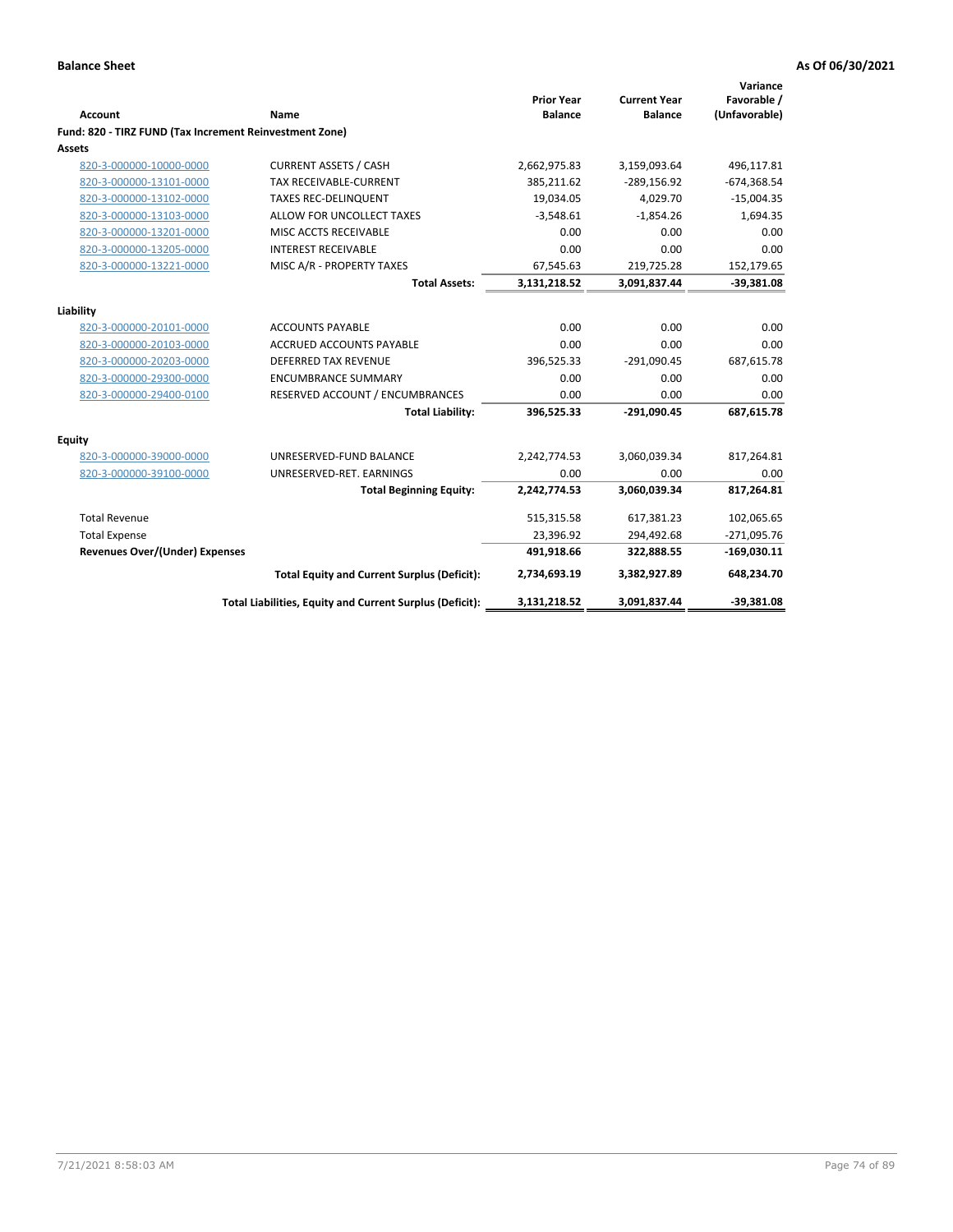| <b>Account</b>                           | Name                                                     | <b>Prior Year</b><br><b>Balance</b> | <b>Current Year</b><br><b>Balance</b> | Variance<br>Favorable /<br>(Unfavorable) |
|------------------------------------------|----------------------------------------------------------|-------------------------------------|---------------------------------------|------------------------------------------|
| Fund: 890 - GRNVL IDC (L-3) FIXED ASSETS |                                                          |                                     |                                       |                                          |
| <b>Assets</b>                            |                                                          |                                     |                                       |                                          |
| 890-3-000000-10000-0000                  | <b>CURRENT ASSETS / CASH</b>                             | $-0.18$                             | $-0.18$                               | 0.00                                     |
| 890-3-000000-16004-0000                  | FIXED ASSETS / BUILDINGS                                 | 0.00                                | 0.00                                  | 0.00                                     |
| 890-3-000000-16005-0000                  | <b>ACCUMULATED DEPRECIATION</b>                          | 0.00                                | 0.00                                  | 0.00                                     |
| 890-3-000000-16301-0000                  | FIXED ASSETS / C W I P                                   | 0.25                                | 0.25                                  | 0.00                                     |
|                                          | <b>Total Assets:</b>                                     | 0.07                                | 0.07                                  | 0.00                                     |
| Liability                                |                                                          |                                     |                                       |                                          |
| 890-3-000000-20101-0000                  | <b>ACCOUNTS PAYABLE</b>                                  | 0.00                                | 0.00                                  | 0.00                                     |
| 890-3-000000-27001-0000                  | <b>CONTRIBUTED CAPITAL</b>                               | 0.00                                | 0.00                                  | 0.00                                     |
| 890-3-000000-27101-0000                  | INVESTMENT IN GFA / GENERAL FUND                         | 0.00                                | 0.00                                  | 0.00                                     |
| 890-3-000000-27102-0000                  | <b>SPECIAL REVENUE FUNDS</b>                             | 0.00                                | 0.00                                  | 0.00                                     |
| 890-3-000000-27103-0000                  | <b>GENERAL CIP FUND</b>                                  | 0.00                                | 0.00                                  | 0.00                                     |
| 890-3-000000-27104-0000                  | PROPRIETARY FUNDS                                        | 0.07                                | 0.07                                  | 0.00                                     |
| 890-3-000000-27201-0000                  | CAFR USE / MUNICIPAL BUILDINGS                           | 0.00                                | 0.00                                  | 0.00                                     |
| 890-3-000000-27202-0000                  | CAFR USE / OTHER GENERAL GOVERNMEN                       | 0.00                                | 0.00                                  | 0.00                                     |
| 890-3-000000-27205-0000                  | CAFR USE / PUBLIC WORKS                                  | 0.00                                | 0.00                                  | 0.00                                     |
| 890-3-000000-27210-0000                  | CAFR USE / INVESTMENT IN GFA                             | 0.00                                | 0.00                                  | 0.00                                     |
| 890-3-000000-27301-0000                  | DONATIONS/GRANTS                                         | 0.00                                | 0.00                                  | 0.00                                     |
|                                          | <b>Total Liability:</b>                                  | 0.07                                | 0.07                                  | 0.00                                     |
| Equity                                   |                                                          |                                     |                                       |                                          |
| 890-3-000000-39000-0000                  | UNRESERVED-FUND BALANCE                                  | 0.00                                | 0.00                                  | 0.00                                     |
|                                          | <b>Total Beginning Equity:</b>                           | 0.00                                | 0.00                                  | 0.00                                     |
| <b>Total Expense</b>                     |                                                          | 0.00                                | 0.00                                  | 0.00                                     |
| <b>Revenues Over/(Under) Expenses</b>    |                                                          | 0.00                                | 0.00                                  | 0.00                                     |
|                                          | <b>Total Equity and Current Surplus (Deficit):</b>       | 0.00                                | 0.00                                  | 0.00                                     |
|                                          | Total Liabilities, Equity and Current Surplus (Deficit): | 0.07                                | 0.07                                  | 0.00                                     |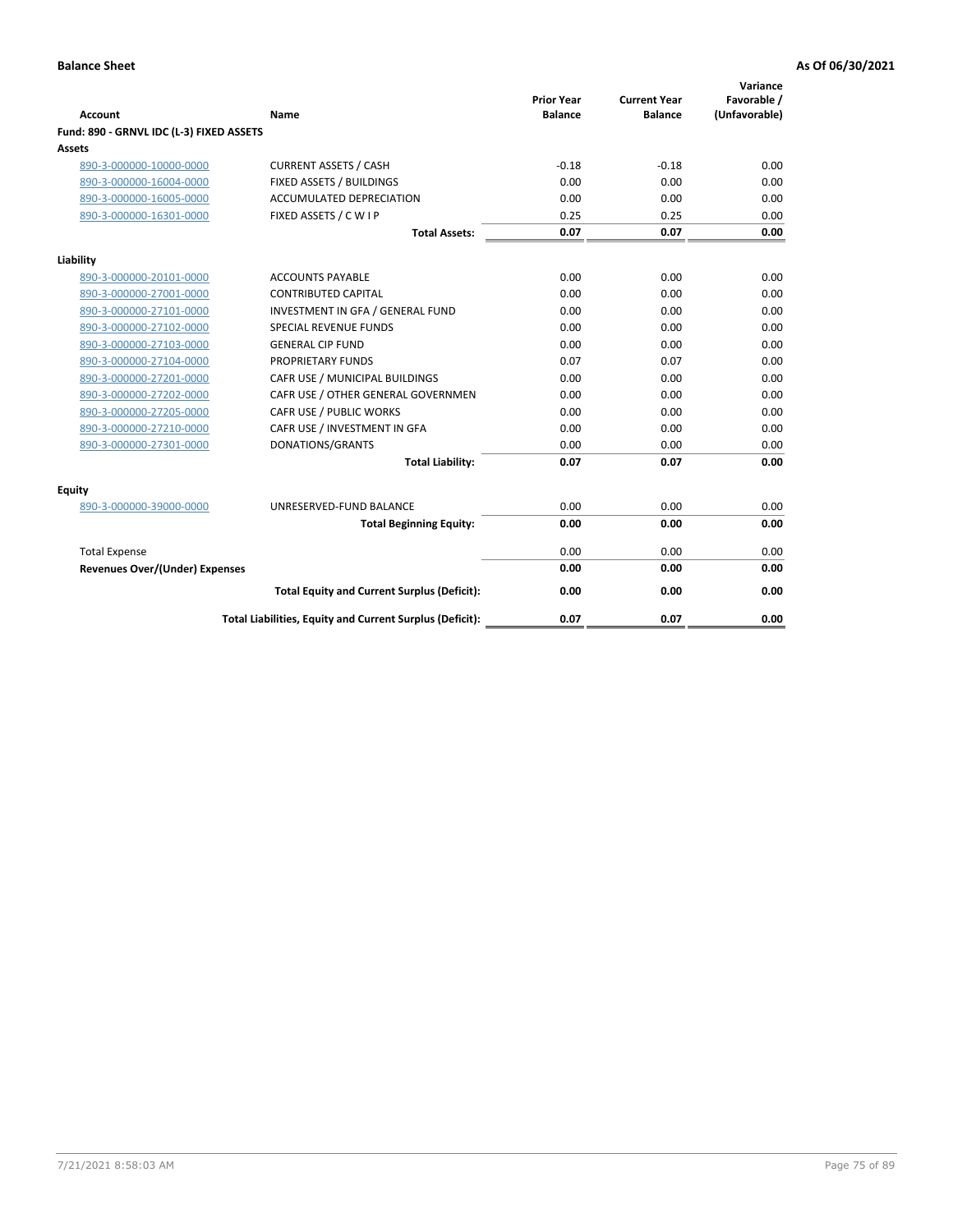|                                                    |                                                                  |                                     |                                       | Variance                      |
|----------------------------------------------------|------------------------------------------------------------------|-------------------------------------|---------------------------------------|-------------------------------|
| <b>Account</b>                                     | Name                                                             | <b>Prior Year</b><br><b>Balance</b> | <b>Current Year</b><br><b>Balance</b> | Favorable /<br>(Unfavorable)  |
| Fund: 899 - POOLED CASH                            |                                                                  |                                     |                                       |                               |
| Assets                                             |                                                                  |                                     |                                       |                               |
| 899-8-000000-10000-0000                            | <b>CURRENT ASSETS / CASH</b>                                     | 0.00                                | 0.00                                  | 0.00                          |
| 899-8-000000-10101-0000                            | CHASE OUTBOUND OPERATING                                         | $-261,003.76$                       | 227,032.53                            | 488,036.29                    |
| 899-8-000000-10102-0000                            | CHASE INBOUND OPERATING                                          | 8,186,155.96                        | 4,947,430.63                          | $-3,238,725.33$               |
| 899-8-000000-10103-0000                            | OPERATING ACCOUNT / CLAIMS ACCOUNT                               | 0.00                                | 0.00                                  | 0.00                          |
| 899-8-000000-10105-0000                            | CHASE BANK / SAVINGS - 3003113077                                | 1,548,352.12                        | 1,549,051.38                          | 699.26                        |
| 899-8-000000-10106-0000                            | CHASE BANK / SAVINGS - 2911913371                                | 1,626,820.25                        | 1,627,554.95                          | 734.70                        |
| 899-8-000000-10107-0000                            | CHASE TASC FLEX SPENDING                                         | 6,170.34                            | 2,256.88                              | $-3,913.46$                   |
| 899-8-000000-10401-0000                            | <b>CURRENT ASSETS / INTERNAL CLEARING</b>                        | $-27.00$                            | 229,627.82                            | 229,654.82                    |
| 899-8-000000-10402-0000                            | <b>CREDIT CARD CLEARING</b>                                      | 0.00                                | 0.00                                  | 0.00                          |
| 899-8-000000-10403-0000                            | <b>NET BILL PAYMENTS</b>                                         | 0.00                                | 0.00                                  | 0.00                          |
| 899-8-000000-11101-0000                            | TX CLASS / OPERATING                                             | 42,280.98                           | 42,351.75                             | 70.77                         |
| 899-8-000000-11101-0001                            | TX CLASS/COVID RELIEF FUNDS                                      | 0.00                                | 1,381,693.90                          | 1,381,693.90                  |
| 899-8-000000-11201-0000<br>899-8-000000-11401-0000 | LOGIC INVESTMENTS / OPERATING<br><b>TEXSTAR ACCT - OPERATING</b> | 3,073,008.22<br>0.01                | 1,077,568.48<br>2,525,157.43          | -1,995,439.74<br>2,525,157.42 |
| 899-8-000000-11601-0000                            | <b>TEXPOOL ACCT - OPERATING</b>                                  | 3,059,606.15                        | 3,062,286.87                          | 2,680.72                      |
| 899-8-000000-11801-0000                            | TX GEN TERM OPERATING                                            | 16,706,236.36                       | 11,031,203.97                         | -5,675,032.39                 |
| 899-8-000000-12001-0000                            | AMERICAN NATIONAL OPERATING                                      | 0.00                                | 0.00                                  | 0.00                          |
| 899-8-000000-12002-0000                            | PFM ACCT OPERATING                                               | 15,528,176.51                       | 16,334,339.67                         | 806,163.16                    |
| 899-8-000000-12003-0000                            | TREASURIES - CITY ONLY                                           | 0.00                                | 0.00                                  | 0.00                          |
| 899-8-000000-12301-0000                            | <b>BOND PROCEEDS / PURCHASED INTEREST</b>                        | 0.00                                | 0.00                                  | 0.00                          |
| 899-8-000000-13205-0000                            | <b>INTEREST RECEIVABLE</b>                                       | 45,179.79                           | 18,475.58                             | $-26,704.21$                  |
| 899-8-000000-14100-0000                            | DUE FROM FUND 100                                                | $-2.77$                             | 7,900.25                              | 7,903.02                      |
| 899-8-000000-14101-0000                            | DUE FROM FUND 101                                                | 0.00                                | 0.00                                  | 0.00                          |
| 899-8-000000-14102-0000                            | DUE FROM FUND 102                                                | 0.00                                | 0.00                                  | 0.00                          |
| 899-8-000000-14103-0000                            | DUE FROM FUND 103                                                | 0.00                                | 0.00                                  | 0.00                          |
| 899-8-000000-14110-0000                            | DUE FROM FUND 110                                                | 0.00                                | 0.00                                  | 0.00                          |
| 899-8-000000-14111-0000                            | DUE FROM FUND 111                                                | 0.00                                | 0.00                                  | 0.00                          |
| 899-8-000000-14112-0000                            | DUE FROM FUND 112                                                | 0.00                                | 0.00                                  | 0.00                          |
| 899-8-000000-14113-0000                            | DUE FROM FUND 113                                                | 0.00                                | 0.00                                  | 0.00                          |
| 899-8-000000-14114-0000                            | DUE FROM FUND 114                                                | 0.00                                | 0.00                                  | 0.00                          |
| 899-8-000000-14115-0000                            | DUE FROM FUND 115                                                | 0.00                                | 0.00                                  | 0.00                          |
| 899-8-000000-14116-0000                            | DUE FROM FUND 116                                                | 0.00                                | 0.00                                  | 0.00                          |
| 899-8-000000-14117-0000                            | DUE FROM FUND 117                                                | 0.00                                | 0.00                                  | 0.00                          |
| 899-8-000000-14118-0000                            | DUE FROM FUND 118                                                | 0.00                                | 0.00                                  | 0.00                          |
| 899-8-000000-14119-0000<br>899-8-000000-14120-0000 | DUE FROM FUND 119<br>DUE FROM FUND 120                           | 0.00<br>0.00                        | 0.00<br>0.00                          | 0.00<br>0.00                  |
| 899-8-000000-14121-0000                            | DUE FROM FUND 121                                                | 0.00                                | 0.00                                  | 0.00                          |
| 899-8-000000-14122-0000                            | DUE FROM FUND 122                                                | 0.00                                | 0.00                                  | 0.00                          |
| 899-8-000000-14123-0000                            | DUE FROM FUND 123                                                | 0.00                                | 0.00                                  | 0.00                          |
| 899-8-000000-14124-0000                            | DUE FROM FUND 124                                                | 0.00                                | 0.00                                  | 0.00                          |
| 899-8-000000-14125-0000                            | DUE FROM FUND 125                                                | 0.00                                | 0.00                                  | 0.00                          |
| 899-8-000000-14126-0000                            | DUE FROM FUND 126                                                | 0.00                                | 0.00                                  | 0.00                          |
| 899-8-000000-14140-0000                            | DUE FROM FUND 140                                                | 0.00                                | 0.00                                  | 0.00                          |
| 899-8-000000-14160-0000                            | DUE FROM FUND 160                                                | 0.00                                | 0.00                                  | 0.00                          |
| 899-8-000000-14161-0000                            | DUE FROM FUND 161                                                | 0.00                                | 0.00                                  | 0.00                          |
| 899-8-000000-14162-0000                            | DUE FROM FUND 162                                                | 0.00                                | 0.00                                  | 0.00                          |
| 899-8-000000-14163-0000                            | DUE FROM FUND 163                                                | 0.00                                | 0.00                                  | 0.00                          |
| 899-8-000000-14164-0000                            | DUE FROM FUND 164                                                | 0.00                                | 0.00                                  | 0.00                          |
| 899-8-000000-14165-0000                            | DUE FROM FUND 165                                                | 0.00                                | 0.00                                  | 0.00                          |
| 899-8-000000-14170-0000                            | DUE FROM FUND 170                                                | 0.00                                | 0.00                                  | 0.00                          |
| 899-8-000000-14171-0000                            | DUE FROM FUND 171                                                | 0.00                                | 0.00                                  | 0.00                          |
| 899-8-000000-14172-0000                            | DUE FROM FUND 172                                                | 0.00                                | 0.00                                  | 0.00                          |
| 899-8-000000-14173-0000                            | DUE FROM FUND 173                                                | 0.00                                | 0.00                                  | 0.00                          |
| 899-8-000000-14174-0000                            | DUE FROM FUND 174                                                | 0.00                                | 0.00                                  | 0.00                          |
| 899-8-000000-14175-0000                            | DUE FROM FUND 175                                                | 0.00                                | 0.00                                  | 0.00                          |
| 899-8-000000-14176-0000                            | DUE FROM FUND 176                                                | 0.00                                | 0.00                                  | 0.00                          |
| 899-8-000000-14177-0000                            | DUE FROM FUND 177                                                | 0.00                                | 0.00                                  | 0.00                          |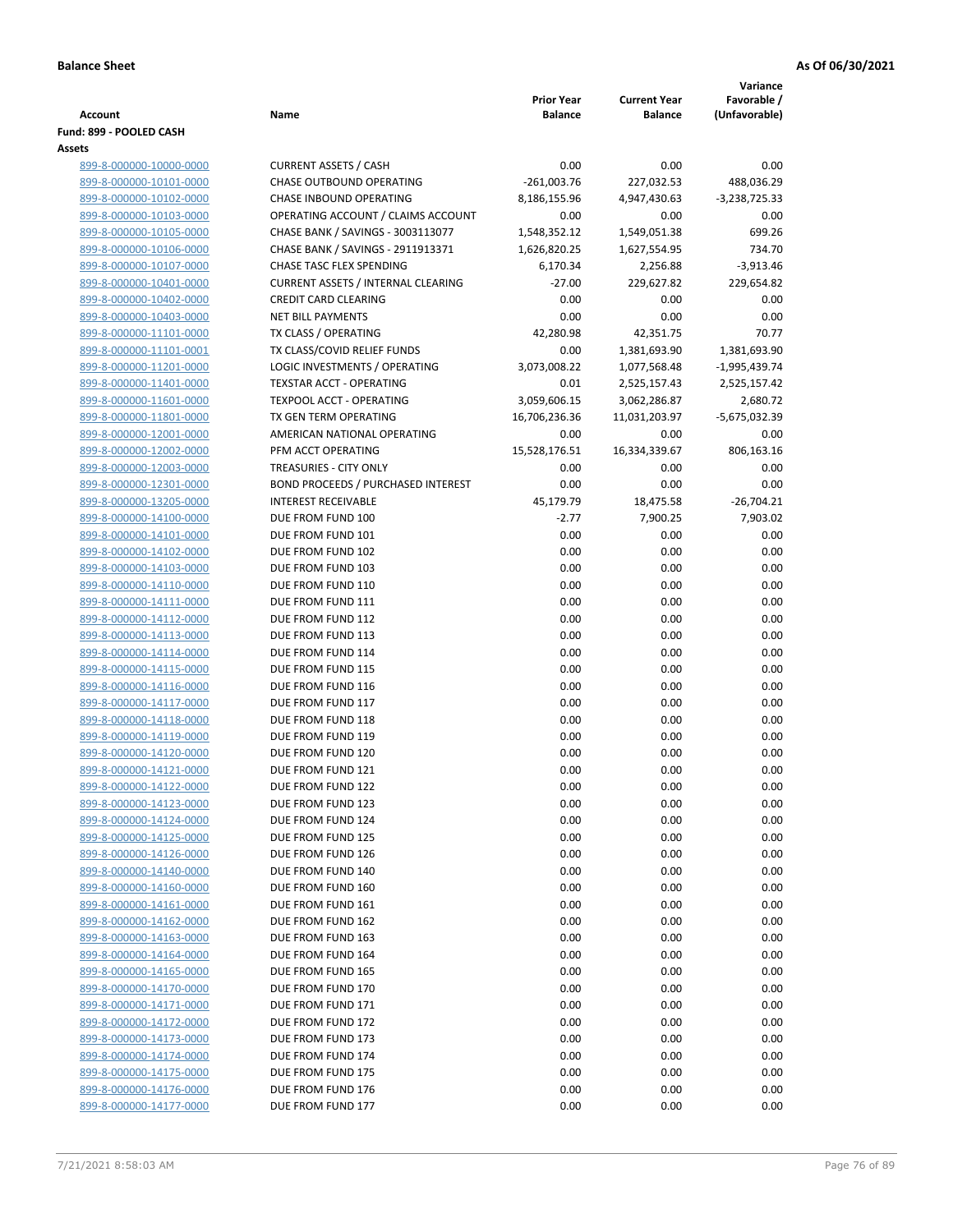|                         |                                                  |                                |                                | Variance      |
|-------------------------|--------------------------------------------------|--------------------------------|--------------------------------|---------------|
|                         |                                                  | <b>Prior Year</b>              | <b>Current Year</b>            | Favorable /   |
| <b>Account</b>          | Name                                             | <b>Balance</b>                 | <b>Balance</b>                 | (Unfavorable) |
| 899-8-000000-14190-0000 | DUE FROM FUND 190                                | 0.00                           | 0.00                           | 0.00          |
| 899-8-000000-14192-0000 | DUE FROM FUND 192                                | 0.00                           | $-20.00$                       | $-20.00$      |
| 899-8-000000-14200-0000 | DUE FROM FUND 200                                | 0.00                           | $-170.40$                      | $-170.40$     |
| 899-8-000000-14210-0000 | DUE FROM FUND 210                                | 0.00                           | 0.00                           | 0.00          |
| 899-8-000000-14211-0000 | DUE FROM FUND 211                                | 0.00                           | 0.00                           | 0.00          |
| 899-8-000000-14212-0000 | DUE FROM FUND 212                                | 0.00                           | 0.00                           | 0.00          |
| 899-8-000000-14216-0000 | DUE FROM FUND 216                                | 0.00                           | 0.00                           | 0.00          |
| 899-8-000000-14217-0000 | DUE FROM FUND 217                                | 0.00                           | 0.00                           | 0.00          |
| 899-8-000000-14300-0000 | DUE FROM FUND 300                                | 0.00                           | 0.00                           | 0.00          |
| 899-8-000000-14320-0000 | DUE FROM FUND 320                                | 0.00                           | 0.00                           | 0.00          |
| 899-8-000000-14360-0000 | DUE FROM FUND 360                                | 0.00                           | 0.00                           | 0.00          |
| 899-8-000000-14361-0000 | DUE FROM FUND 361                                | 0.00                           | 0.00                           | 0.00          |
| 899-8-000000-14400-0000 | DUE FROM FUND 400                                | 0.00                           | 0.00                           | 0.00          |
| 899-8-000000-14500-0000 | DUE FROM FUND 500                                | 0.00                           | 0.00                           | 0.00          |
| 899-8-000000-14561-0000 | DUE FROM FUND 561                                | 0.00                           | 0.00                           | 0.00          |
| 899-8-000000-14601-0000 | DUE FROM FUND 601                                | $-254.55$                      | 15.98                          | 270.53        |
| 899-8-000000-14602-0000 | DUE FROM FUND 602                                | $-500.09$                      | $-0.09$                        | 500.00        |
| 899-8-000000-14604-0000 | DUE FROM FUND 604                                | 0.00                           | $-215,792.50$                  | $-215,792.50$ |
| 899-8-000000-14660-0000 | DUE FROM FUND 660                                | 0.00                           | 0.00                           | 0.00          |
| 899-8-000000-14800-0000 | DUE FROM FUND 800                                | 0.00                           | 0.00                           | 0.00          |
| 899-8-000000-14801-0000 | DUE FROM FUND 801                                | 0.00                           | 0.00                           | 0.00          |
| 899-8-000000-14802-0000 | DUE FROM FUND 802                                | 0.00                           | 0.00                           | 0.00          |
| 899-8-000000-14803-0000 | DUE FROM FUND 803                                | 0.00                           | 0.00                           | 0.00          |
| 899-8-000000-14807-0000 | DUE FROM FUND 807                                | 0.00                           | 0.00                           | 0.00          |
| 899-8-000000-14809-0000 | DUE FROM FUND 809                                | 0.00                           | 0.00                           | 0.00          |
| 899-8-000000-14810-0000 | DUE FROM FUND 810                                | 0.00                           | 0.00                           | 0.00          |
| 899-8-000000-14811-0000 | DUE FROM FUND 811                                | 0.00                           | 0.00                           | 0.00          |
| 899-8-000000-14820-0000 | DUE FROM TIRZ FUND                               | 0.00                           | 0.00                           | 0.00          |
| 899-8-000000-14890-0000 | DUE FROM GRNVL IDC (L-3) FIXED ASSETS            | 0.00                           | 0.00                           | 0.00          |
| 899-8-000000-14910-0000 | DUE FROM FUND 910                                | 75,652.77                      | 128,157.98                     | 52,505.21     |
| 899-8-000000-14911-0000 | DUE FROM FUND 911                                | 0.00                           | 0.00                           | 0.00          |
| 899-8-000000-14912-0000 | DUE FROM FUND 912                                | 0.00                           | 0.00                           | 0.00          |
| 899-8-000000-14913-0000 | DUE FROM FUND 913                                | 0.00                           | 0.00                           | 0.00          |
| 899-8-000000-14916-0000 | DUE FROM FUND 916                                | 0.00                           | 0.00                           | 0.00          |
| 899-8-000000-14950-0000 | DUE FROM FUND 950                                | 25,170.02                      | 6,136.66                       | $-19,033.36$  |
| 899-8-000000-91011-1001 | <b>BANK OF AMERICA</b>                           | 0.00                           | 0.00                           | 0.00          |
|                         | <b>Total Assets:</b>                             | 49,661,021.31                  | 43.982.259.72                  | -5,678,761.59 |
|                         |                                                  |                                |                                |               |
| Liability               |                                                  |                                | $-73,941.11$                   |               |
| 899-8-000000-20101-0000 | <b>ACCOUNTS PAYABLE</b>                          | 99,959.78                      |                                | 173,900.89    |
| 899-8-000000-20102-0000 | <b>CREDIT CARD PAYABLE</b><br>DUE TO OTHER FUNDS | 0.00                           | 0.00                           | 0.00          |
| 899-8-000000-21040-0000 | <b>Total Liability:</b>                          | 49,564,708.44<br>49,664,668.22 | 44,059,847.79<br>43,985,906.68 | 5,504,860.65  |
|                         |                                                  |                                |                                | 5,678,761.54  |
| <b>Equity</b>           |                                                  |                                |                                |               |
| 899-3-000000-39000-0000 | UNRESERVED-FUND BALANCE                          | $-0.46$                        | $-3,646.94$                    | $-3,646.48$   |
| 899-8-000000-14362-0000 | DUE FROM FUND 362                                | 0.00                           | 0.00                           | 0.00          |
| 899-8-000000-39200-0101 | EQUITY IN POOLED CASH                            | 0.00                           | 0.00                           | 0.00          |
| 899-8-000000-39200-0110 | EQUITY IN POOLED CASH                            | 0.00                           | 0.00                           | 0.00          |
| 899-8-000000-39200-0111 | EQUITY IN POOLED CASH                            | 0.00                           | 0.00                           | 0.00          |
| 899-8-000000-39200-0112 | EQUITY IN POOLED CASH                            | 0.00                           | 0.00                           | 0.00          |
| 899-8-000000-39200-0190 | EQUITY IN POOLED CASH                            | 0.00                           | 0.00                           | 0.00          |
| 899-8-000000-39200-0201 | EQUITY IN POOLED CASH                            | 0.00                           | 0.00                           | 0.00          |
| 899-8-000000-39200-0202 | EQUITY IN POOLED CASH                            | 0.00                           | 0.00                           | 0.00          |
| 899-8-000000-39200-0203 | EQUITY IN POOLED CASH                            | 0.00                           | 0.00                           | 0.00          |
| 899-8-000000-39200-0204 | EQUITY IN POOLED CASH                            | 0.00                           | 0.00                           | 0.00          |
| 899-8-000000-39200-0205 | EQUITY IN POOLED CASH                            | 0.00                           | 0.00                           | 0.00          |
| 899-8-000000-39200-0206 | EQUITY IN POOLED CASH                            | 0.00                           | 0.00                           | 0.00          |
| 899-8-000000-39200-0207 | EQUITY IN POOLED CASH                            | 0.00                           | 0.00                           | 0.00          |
| 899-8-000000-39200-0208 | EQUITY IN POOLED CASH                            | 0.00                           | 0.00                           | 0.00          |
|                         |                                                  |                                |                                |               |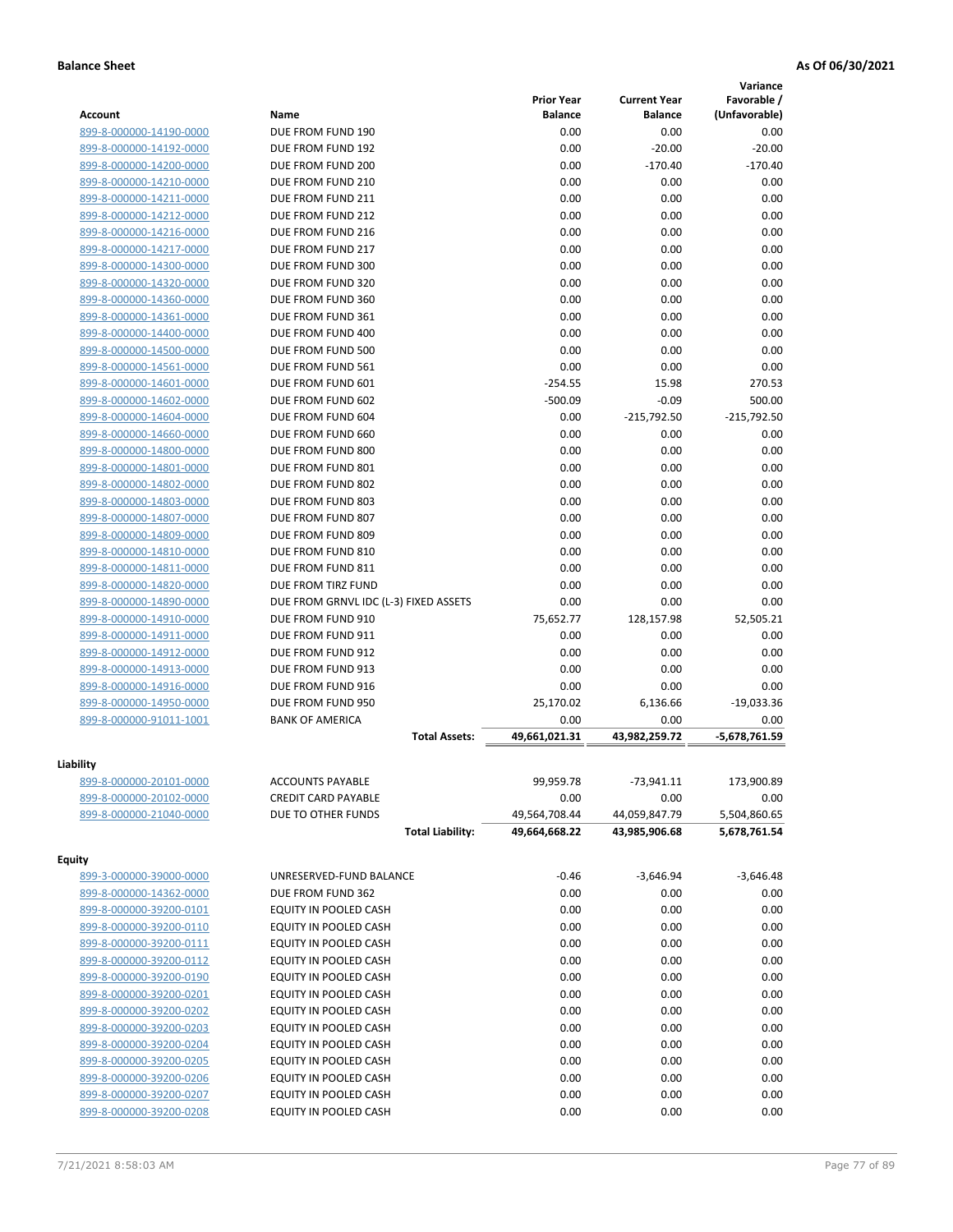**Variance**

| Account                                            | Name                                           | <b>Prior Year</b><br><b>Balance</b> | <b>Current Year</b><br><b>Balance</b> | Favorable /<br>(Unfavorable) |
|----------------------------------------------------|------------------------------------------------|-------------------------------------|---------------------------------------|------------------------------|
| 899-8-000000-39200-0209                            | EQUITY IN POOLED CASH                          | 0.00                                | 0.00                                  | 0.00                         |
| 899-8-000000-39200-0210                            | EQUITY IN POOLED CASH                          | 0.00                                | 0.00                                  | 0.00                         |
| 899-8-000000-39200-0211                            | EQUITY IN POOLED CASH                          | 0.00                                | 0.00                                  | 0.00                         |
| 899-8-000000-39200-0212                            | EQUITY IN POOLED CASH                          | 0.00                                | 0.00                                  | 0.00                         |
| 899-8-000000-39200-0213                            | EQUITY IN POOLED CASH                          | 0.00                                | 0.00                                  | 0.00                         |
| 899-8-000000-39200-0214                            | EQUITY IN POOLED CASH                          | 0.00                                | 0.00                                  | 0.00                         |
| 899-8-000000-39200-0215                            | EQUITY IN POOLED CASH                          | 0.00                                | 0.00                                  | 0.00                         |
| 899-8-000000-39200-0216                            | EQUITY IN POOLED CASH                          | 0.00                                | 0.00                                  | 0.00                         |
| 899-8-000000-39200-0217                            | EQUITY IN POOLED CASH                          | 0.00                                | 0.00                                  | 0.00                         |
| 899-8-000000-39200-0218                            | <b>EQUITY IN POOLED CASH</b>                   | 0.00                                | 0.00                                  | 0.00                         |
| 899-8-000000-39200-0219                            | EQUITY IN POOLED CASH                          | 0.00                                | 0.00                                  | 0.00                         |
| 899-8-000000-39200-0220                            | EQUITY IN POOLED CASH                          | 0.00                                | 0.00                                  | 0.00                         |
| 899-8-000000-39200-0221                            | EQUITY IN POOLED CASH                          | 0.00                                | 0.00                                  | 0.00                         |
| 899-8-000000-39200-0222                            | EQUITY IN POOLED CASH                          | 0.00                                | 0.00                                  | 0.00                         |
| 899-8-000000-39200-0223                            | EQUITY IN POOLED CASH                          | 0.00                                | 0.00                                  | 0.00                         |
| 899-8-000000-39200-0224                            | EQUITY IN POOLED CASH                          | 0.00                                | 0.00                                  | 0.00                         |
| 899-8-000000-39200-0225                            | EQUITY IN POOLED CASH                          | 0.00                                | 0.00                                  | 0.00                         |
| 899-8-000000-39200-0226                            | EQUITY IN POOLED CASH                          | 0.00                                | 0.00                                  | 0.00                         |
| 899-8-000000-39200-0227                            | EQUITY IN POOLED CASH                          | 0.00                                | 0.00                                  | 0.00                         |
| 899-8-000000-39200-0228                            | <b>EQUITY IN POOLED CASH</b>                   | 0.00                                | 0.00                                  | 0.00                         |
| 899-8-000000-39200-0229                            | EQUITY IN POOLED CASH                          | 0.00                                | 0.00                                  | 0.00                         |
| 899-8-000000-39200-0231                            | EQUITY IN POOLED CASH                          | 0.00                                | 0.00                                  | 0.00                         |
| 899-8-000000-39200-0232                            | EQUITY IN POOLED CASH                          | 0.00                                | 0.00                                  | 0.00                         |
| 899-8-000000-39200-0233                            | EQUITY IN POOLED CASH                          | 0.00                                | 0.00                                  | 0.00                         |
| 899-8-000000-39200-0234                            | <b>EQUITY IN POOLED CASH</b>                   | 0.00                                | 0.00                                  | 0.00                         |
| 899-8-000000-39200-0235                            | EQUITY IN POOLED CASH                          | 0.00                                | 0.00                                  | 0.00                         |
| 899-8-000000-39200-0236                            | EQUITY IN POOLED CASH                          | 0.00                                | 0.00                                  | 0.00                         |
| 899-8-000000-39200-0241                            | EQUITY IN POOLED CASH                          | 0.00                                | 0.00                                  | 0.00                         |
| 899-8-000000-39200-0247                            | EQUITY IN POOLED CASH                          | 0.00                                | 0.00                                  | 0.00                         |
| 899-8-000000-39200-0250                            | EQUITY IN POOLED CASH                          | 0.00                                | 0.00                                  | 0.00                         |
| 899-8-000000-39200-0251                            | EQUITY IN POOLED CASH                          | 0.00                                | 0.00                                  | 0.00                         |
| 899-8-000000-39200-0252                            | EQUITY IN POOLED CASH                          | 0.00                                | 0.00                                  | 0.00                         |
| 899-8-000000-39200-0253                            | EQUITY IN POOLED CASH                          | 0.00                                | 0.00                                  | 0.00                         |
| 899-8-000000-39200-0254                            | EQUITY IN POOLED CASH                          | 0.00                                | 0.00                                  | 0.00                         |
| 899-8-000000-39200-0301                            | EQUITY IN POOLED CASH                          | 0.00                                | 0.00                                  | 0.00                         |
| 899-8-000000-39200-0302                            | EQUITY IN POOLED CASH                          | 0.00<br>0.00                        | 0.00<br>0.00                          | 0.00<br>0.00                 |
| 899-8-000000-39200-0401<br>899-8-000000-39200-0402 | EQUITY IN POOLED CASH<br>EQUITY IN POOLED CASH | 0.00                                | 0.00                                  | 0.00                         |
| 899-8-000000-39200-0403                            | <b>EQUITY IN POOLED CASH</b>                   | 0.00                                | 0.00                                  | 0.00                         |
| 899-8-000000-39200-0405                            | EQUITY IN POOLED CASH                          | 0.00                                | 0.00                                  | 0.00                         |
| 899-8-000000-39200-0406                            | EQUITY IN POOLED CASH                          | 0.00                                | 0.00                                  | 0.00                         |
| 899-8-000000-39200-0410                            | EQUITY IN POOLED CASH                          | 0.00                                | 0.00                                  | 0.00                         |
| 899-8-000000-39200-0411                            | EQUITY IN POOLED CASH                          | 0.00                                | 0.00                                  | 0.00                         |
| 899-8-000000-39200-0501                            | EQUITY IN POOLED CASH                          | 0.00                                | 0.00                                  | 0.00                         |
| 899-8-000000-39200-0502                            | EQUITY IN POOLED CASH                          | 0.00                                | 0.00                                  | 0.00                         |
| 899-8-000000-39200-0503                            | <b>EQUITY IN POOLED CASH</b>                   | 0.00                                | 0.00                                  | 0.00                         |
| 899-8-000000-39200-0504                            | EQUITY IN POOLED CASH                          | 0.00                                | 0.00                                  | 0.00                         |
| 899-8-000000-39200-0505                            | EQUITY IN POOLED CASH                          | 0.00                                | 0.00                                  | 0.00                         |
| 899-8-000000-39200-0506                            | EQUITY IN POOLED CASH                          | 0.00                                | 0.00                                  | 0.00                         |
| 899-8-000000-39200-0507                            | EQUITY IN POOLED CASH                          | 0.00                                | 0.00                                  | 0.00                         |
| 899-8-000000-39200-0511                            | <b>EQUITY IN POOLED CASH</b>                   | 0.00                                | 0.00                                  | 0.00                         |
| 899-8-000000-39200-0513                            | EQUITY IN POOLED CASH                          | 0.00                                | 0.00                                  | 0.00                         |
| 899-8-000000-39200-0521                            | EQUITY IN POOLED CASH                          | 0.00                                | 0.00                                  | 0.00                         |
| 899-8-000000-39200-0522                            | EQUITY IN POOLED CASH                          | 0.00                                | 0.00                                  | 0.00                         |
| 899-8-000000-39200-0523                            | EQUITY IN POOLED CASH                          | 0.00                                | 0.00                                  | 0.00                         |
| 899-8-000000-39200-0601                            | EQUITY IN POOLED CASH                          | 0.00                                | 0.00                                  | 0.00                         |
| 899-8-000000-39200-0602                            | EQUITY IN POOLED CASH                          | 0.00                                | 0.00                                  | 0.00                         |
| 899-8-000000-39200-0603                            | EQUITY IN POOLED CASH                          | 0.00                                | 0.00                                  | 0.00                         |
| 899-8-000000-39200-0604                            | EQUITY IN POOLED CASH                          | 0.00                                | 0.00                                  | 0.00                         |
|                                                    |                                                |                                     |                                       |                              |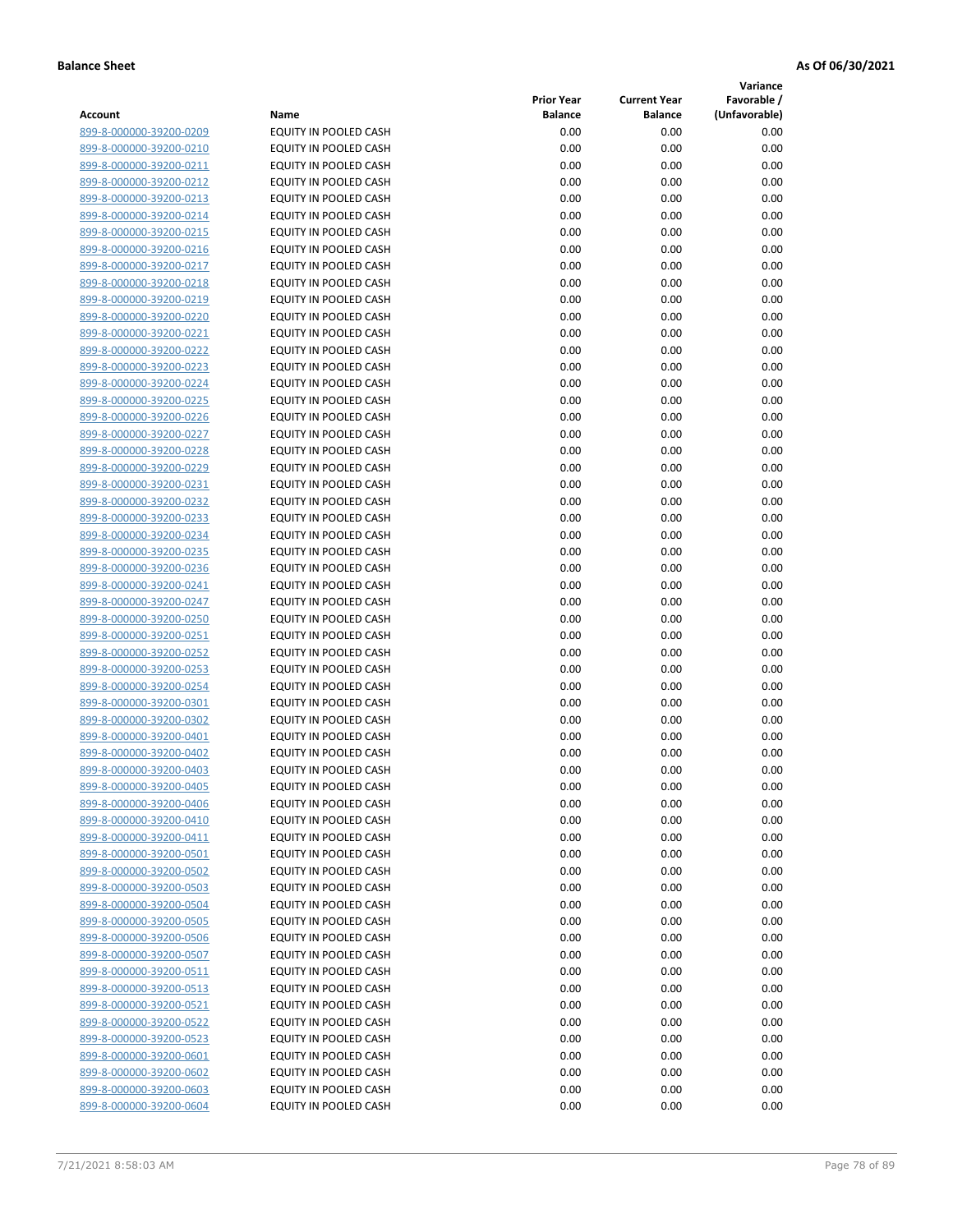|                                       |                                                          |                   |                     | Variance        |
|---------------------------------------|----------------------------------------------------------|-------------------|---------------------|-----------------|
|                                       |                                                          | <b>Prior Year</b> | <b>Current Year</b> | Favorable /     |
| <b>Account</b>                        | Name                                                     | <b>Balance</b>    | <b>Balance</b>      | (Unfavorable)   |
| 899-8-000000-39200-0702               | <b>EQUITY IN POOLED CASH</b>                             | 0.00              | 0.00                | 0.00            |
| 899-8-000000-39200-0703               | EQUITY IN POOLED CASH                                    | 0.00              | 0.00                | 0.00            |
| 899-8-000000-39200-0704               | <b>EQUITY IN POOLED CASH</b>                             | 0.00              | 0.00                | 0.00            |
| 899-8-000000-39200-0705               | <b>EQUITY IN POOLED CASH</b>                             | 0.00              | 0.00                | 0.00            |
| 899-8-000000-39200-0706               | <b>EQUITY IN POOLED CASH</b>                             | 0.00              | 0.00                | 0.00            |
| 899-8-000000-39200-0707               | <b>EQUITY IN POOLED CASH</b>                             | 0.00              | 0.00                | 0.00            |
| 899-8-000000-39200-0708               | EQUITY IN POOLED CASH                                    | 0.00              | 0.00                | 0.00            |
| 899-8-000000-39200-0710               | <b>EQUITY IN POOLED CASH</b>                             | 0.00              | 0.00                | 0.00            |
| 899-8-000000-39200-0721               | <b>EQUITY IN POOLED CASH</b>                             | 0.00              | 0.00                | 0.00            |
| 899-8-000000-39200-0722               | <b>EQUITY IN POOLED CASH</b>                             | 0.00              | 0.00                | 0.00            |
| 899-8-000000-39200-0723               | <b>EQUITY IN POOLED CASH</b>                             | 0.00              | 0.00                | 0.00            |
| 899-8-000000-39200-0731               | EQUITY IN POOLED CASH                                    | 0.00              | 0.00                | 0.00            |
| 899-8-000000-39200-0825               | EQUITY IN POOLED CASH                                    | 0.00              | 0.00                | 0.00            |
| 899-8-000000-39200-0901               | <b>EQUITY IN POOLED CASH</b>                             | 0.00              | 0.00                | 0.00            |
| 899-8-000000-39200-0902               | <b>EQUITY IN POOLED CASH</b>                             | 0.00              | 0.00                | 0.00            |
| 899-8-000000-39200-0903               | <b>EQUITY IN POOLED CASH</b>                             | 0.00              | 0.00                | 0.00            |
| 899-8-000000-39200-0904               | EQUITY IN POOLED CASH                                    | 0.00              | 0.00                | 0.00            |
| 899-8-000000-39200-0905               | <b>EQUITY IN POOLED CASH</b>                             | 0.00              | 0.00                | 0.00            |
| 899-8-000000-39200-0909               | EQUITY IN POOLED CASH                                    | 0.00              | 0.00                | 0.00            |
| 899-8-000000-39200-0910               | <b>EQUITY IN POOLED CASH</b>                             | 0.00              | 0.00                | 0.00            |
| 899-8-000000-39200-0960               | EQUITY IN POOLED CASH                                    | 0.00              | 0.00                | 0.00            |
| 899-8-000000-39200-9999               | EQUITY IN POOLED CASH                                    | 0.00              | 0.00                | 0.00            |
|                                       | <b>Total Beginning Equity:</b>                           | $-0.46$           | $-3,646.94$         | $-3,646.48$     |
| <b>Total Revenue</b>                  |                                                          | $-3,646.45$       | $-0.02$             | 3,646.43        |
| <b>Revenues Over/(Under) Expenses</b> |                                                          | $-3,646.45$       | $-0.02$             | 3,646.43        |
|                                       | <b>Total Equity and Current Surplus (Deficit):</b>       | $-3,646.91$       | $-3,646.96$         | $-0.05$         |
|                                       | Total Liabilities, Equity and Current Surplus (Deficit): | 49,661,021.31     | 43,982,259.72       | $-5,678,761.59$ |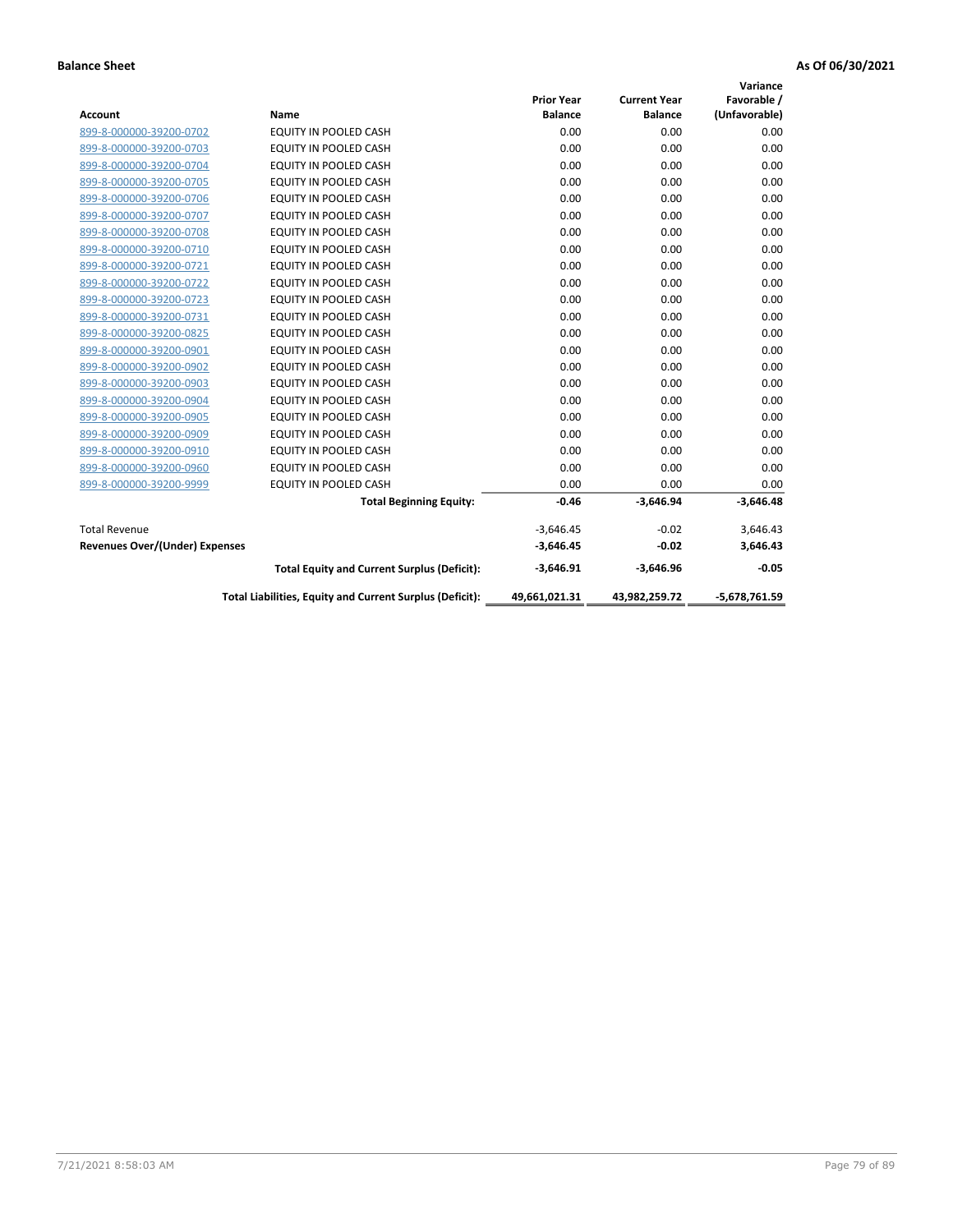|                                            |                                        |                   |                     | Variance        |
|--------------------------------------------|----------------------------------------|-------------------|---------------------|-----------------|
|                                            |                                        | <b>Prior Year</b> | <b>Current Year</b> | Favorable /     |
| Account                                    | Name                                   | <b>Balance</b>    | <b>Balance</b>      | (Unfavorable)   |
| <b>Fund: 910 - ELECTRIC OPERATING FUND</b> |                                        |                   |                     |                 |
| Assets                                     |                                        |                   |                     |                 |
| 910-9-000000-10000-1300                    | <b>CASH</b>                            | 21,023,034.37     | 8,504,880.75        | -12,518,153.62  |
| 910-9-000000-10209-1300                    | <b>ADMIN PETTY CASH</b>                | 200.00            | 270.92              | 70.92           |
| 910-9-000000-10308-1300                    | <b>GEUS SERVICE CENTER CHANGE</b>      | 849.90            | 849.90              | 0.00            |
| 910-9-000000-10309-1300                    | <b>GEUS DOWNTOWN CHANGE</b>            | 1,650.00          | 1,650.00            | 0.00            |
| 910-9-000000-11540-1301                    | PTO LIABILITY FUNDING                  | 461,435.96        | 461,854.87          | 418.91          |
| 910-9-000000-11541-1301                    | CASH INVESTED - TX TERM GENERAL        | 4,755,252.87      | 14,760,227.70       | 10,004,974.83   |
| 910-9-000000-12190-1810                    | DEFERRED ISSUANCE COSTS 2001           | 0.00              | 0.00                | 0.00            |
| 910-9-000000-12191-1810                    | DEFERRED ISSUANCE COST 2008 ENGINE PR  | 0.00              | 0.00                | 0.00            |
| 910-9-000000-12192-1810                    | DEFERRED ISSUANCE COSTS 2010 BOA ENGI  | 0.00              | 0.00                | 0.00            |
| 910-9-000000-12193-1810                    | DEFERRED ISSUANCE COSTS 2010 SCRUBBEI  | 0.00              | 0.00                | 0.00            |
| 910-9-000000-12194-1810                    | DEFERRED ISSUANCE COSTS 2010 TMPA DEI  | 0.00              | 0.00                | 0.00            |
| 910-9-000000-12201-1810                    | <b>BOND DISCOUNT</b>                   | 153,371.59        | 95,916.37           | $-57,455.22$    |
| 910-9-000000-13000-1420                    | <b>CUSTOMER ACCOUNTS RECEIVABLE</b>    | 1,481,433.66      | 1,794,618.93        | 313,185.27      |
| 910-9-000000-13001-1420                    | NON CURRENT CUSTOMER ACCTS RECEIVAE    | 662,383.08        | 769,199.69          | 106,816.61      |
| 910-9-000000-13002-1440                    | ALLOWANCE FOR UNCOLLECTABLE            | -568,204.39       | -794,670.36         | $-226,465.97$   |
| 910-9-000000-13003-1422                    | UNBILLED YEAR-END ACCRUAL              | 4,669,137.80      | 3,036,498.36        | $-1,632,639.44$ |
|                                            | FUEL ADJUSTMENT - UNDER/OVER           | $-873,620.22$     |                     |                 |
| 910-9-000000-13009-1423                    |                                        |                   | $-2,891,264.40$     | $-2,017,644.18$ |
| 910-9-000000-13011-1420                    | AMP RECEIVABLE                         | $-17,031.80$      | 67,955.44           | 84,987.24       |
| 910-9-000000-13012-1420                    | ROUNDUP ACCOUNTS RECEIVABLE            | 0.00              | 40.47               | 40.47           |
| 910-9-000000-13066-1421                    | AMPY CUSTOMER ACCOUNTS RECEIVABLE      | 0.00              | 0.00                | 0.00            |
| 910-9-000000-13067-1421                    | AMPY ARREARS ACCOUNTS RECEIVABLE       | $-5,128.24$       | $-23,429.71$        | $-18,301.47$    |
| 910-9-000000-13068-1421                    | AMPY Customers Left With Balance A/R   | 61,643.78         | 65,086.37           | 3,442.59        |
| 910-9-000000-13201-1430                    | MISCELLANEOUS ACCOUNTS RECEIVABLE      | 98,631.19         | 81,932.64           | $-16,698.55$    |
| 910-9-000000-13205-1710                    | <b>INTEREST RECEIVABLE</b>             | 0.00              | 0.00                | 0.00            |
| 910-9-000000-13290-1650                    | PREPAYMENTS                            | 0.00              | 0.00                | 0.00            |
| 910-9-000000-13291-1651                    | TMPA SCRUBBER PREPAYMENT               | 0.00              | 0.00                | 0.00            |
| 910-9-000000-13293-1653                    | TMPA FIXED COSTS PREPAYMENT            | 0.00              | 0.00                | 0.00            |
| 910-9-000000-13294-1654                    | TMPA DEMAND COSTS ESCROW               | 0.00              | 0.00                | 0.00            |
| 910-9-000000-13297-1657                    | <b>ERCOT CRR PREPAYMENTS</b>           | $-16, 155.74$     | $-59,099.84$        | $-42,944.10$    |
| 910-9-000000-13299-1655                    | <b>ERCOT COLLATERAL</b>                | 111,550.00        | 111,550.00          | 0.00            |
| 910-9-000000-14001-1461                    | DUE FROM COG - GENERAL FUND            | 0.00              | 0.00                | 0.00            |
| 910-9-000000-14402-1469                    | DUE FROM DEBT SERVICE FUND             | 0.00              | 0.00                | 0.00            |
| 910-9-000000-14501-1467                    | DUE FROM GBOD                          | 0.00              | 0.00                | 0.00            |
| 910-9-000000-14916-1469                    | DUE FROM FUND 916                      | 0.00              | 0.00                | 0.00            |
| 910-9-000000-14999-1910                    | DUE FROM 906                           | 0.00              | 0.00                | 0.00            |
| 910-9-000000-15900-1540                    | <b>INVENTORY</b>                       | 2,513,075.52      | 2,939,759.42        | 426,683.90      |
| 910-9-000000-15901-1541                    | <b>GEUS UNLEADED GASOLINE</b>          | 720.66            | 1,593.86            | 873.20          |
| 910-9-000000-15902-1542                    | <b>GEUS DIESEL GASOLINE</b>            | 246.04            | 1,974.64            | 1,728.60        |
| 910-9-000000-15903-1543                    | INVENTORY - SUBSTATION                 | 7,771.80          | 7,771.80            | 0.00            |
| 910-9-000000-15909-1510                    | STEAM PLANT FUEL OIL INVENTORY         | 576,621.23        | 496,147.17          | $-80,474.06$    |
| 910-9-000000-16301-1070                    | <b>CWIP</b>                            | 1,997,331.75      | 1,358,711.70        | -638,620.05     |
| 910-9-000000-16400-1180                    | GASB 62 ASSET                          | 12,657,036.00     | 11,778,330.00       | -878,706.00     |
| 910-9-000000-17501-1860                    | <b>EMPLOYEE CONTRIBUTIONS</b>          | 641,414.00        | 639,774.00          | $-1,640.00$     |
| 910-9-000000-17504-1860                    | <b>INVESTMENT RETURN</b>               | 2,067,546.00      | $-1,243,160.00$     | $-3,310,706.00$ |
| 910-9-000000-17508-1860                    | EXPERIENCE DIFFERENCE- OUTFLOW         | 104,019.00        | 249,812.00          | 145,793.00      |
| 910-9-000000-17509-1860                    | <b>EXPERIENCE DIFFERENCE - INFLOW</b>  | $-123,185.00$     | $-27,589.00$        | 95,596.00       |
| 910-9-000000-17520-1860                    | <b>ASSUMPTION CHANGES</b>              | 0.00              | 60,623.00           | 60,623.00       |
| 910-9-000000-17608-1860                    | OPEB DEFERRED OUTFLOW                  | 69,667.00         | 122,882.00          | 53,215.00       |
| 910-9-000000-17609-1860                    | OPEB DEFERRED INFLOW                   | $-25,652.00$      | $-136,425.00$       | $-110,773.00$   |
| 910-9-000000-19000-3100                    | STEAM - LAND                           | 117,340.90        | 117,340.90          | 0.00            |
|                                            |                                        |                   |                     |                 |
| 910-9-000000-19001-3110                    | STEAM PLANT - STRUCTURES               | 1,082,096.04      | 1,082,096.04        | 0.00            |
| 910-9-000000-19002-3120                    | STEAM PLANT - BOILER PLANT EQUIPMENT   | 6,707,486.99      | 8,036,336.05        | 1,328,849.06    |
| 910-9-000000-19003-3130                    | STEAM PLANT - ENGINES                  | 0.00              | 0.00                | 0.00            |
| 910-9-000000-19004-3140                    | STEAM PLANT - GENERATORS               | 9,067,106.70      | 9,067,106.70        | 0.00            |
| 910-9-000000-19005-3150                    | STEAM PLANT - ACCESSORY ELECTRIC EQUIF | 950,135.42        | 950,135.42          | 0.00            |
| 910-9-000000-19006-3160                    | STEAM PLANT - MISC POWER PLANT EQUIPI  | 12,912.88         | 12,912.88           | 0.00            |
| 910-9-000000-19100-3400                    | <b>ENGINE PLANT - LAND</b>             | 43,850.00         | 43,850.00           | 0.00            |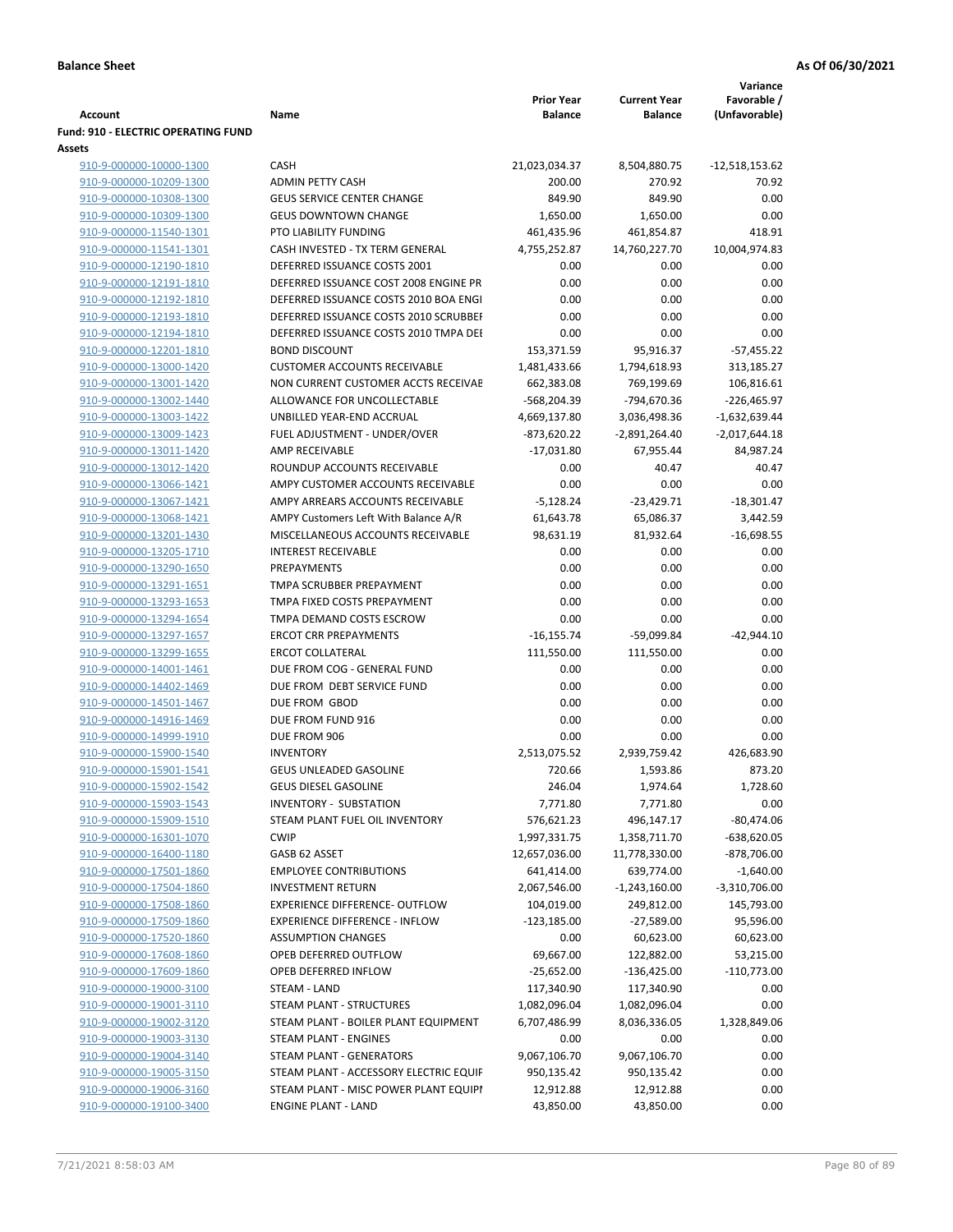|                         |                                                  |                                     |                                       | Variance                     |
|-------------------------|--------------------------------------------------|-------------------------------------|---------------------------------------|------------------------------|
| Account                 | Name                                             | <b>Prior Year</b><br><b>Balance</b> | <b>Current Year</b><br><b>Balance</b> | Favorable /<br>(Unfavorable) |
| 910-9-000000-19101-3410 | <b>ENGINE PLANT - STRUCTURES</b>                 | 4,655,874.20                        | 4,655,874.20                          | 0.00                         |
| 910-9-000000-19101-3411 | <b>ENGINE PLANT - STRUCTURES</b>                 | 0.00                                | 0.00                                  | 0.00                         |
| 910-9-000000-19104-3440 | <b>ENGINE PLANT - ENGINE PLANT GENERATOF</b>     | 28,633,940.73                       | 28,633,940.73                         | 0.00                         |
| 910-9-000000-19105-3450 | ENGINE PLANT - ACCESSORY ELECTRIC EQUI           | 343,229.78                          | 597,137.98                            | 253,908.20                   |
| 910-9-000000-19106-3460 | ENGINE PLANT - MISCELLANEOUS POWER P             | 61,047.10                           | 61,047.10                             | 0.00                         |
| 910-9-000000-19204-3442 | <b>ENGINE PLANT - RENEWABLE GENERATORS</b>       | 245,000.01                          | 252,690.01                            | 7,690.00                     |
| 910-9-000000-19301-3500 | TRANSMISSION - LAND                              | 53,501.21                           | 53,501.21                             | 0.00                         |
| 910-9-000000-19302-3530 | <b>TRANSMISSION - SUBSTATIONS</b>                | 5,704,403.83                        | 6,632,770.70                          | 928,366.87                   |
| 910-9-000000-19303-3572 | <b>TRANSMISSION - TMPA LINES</b>                 | 1,156,631.80                        | 1,156,631.80                          | 0.00                         |
| 910-9-000000-19304-3571 | <b>TRANSMISSION - GEUS LINES</b>                 | 4,519,703.80                        | 4,570,587.97                          | 50,884.17                    |
| 910-9-000000-19401-3600 | <b>DISTRIBUTION - LAND</b>                       | 218,418.15                          | 218,418.15                            | 0.00                         |
| 910-9-000000-19402-3620 | DISTRIBUTION - SUBSTATIONS                       | 6,239,507.24                        | 9,140,808.48                          | 2,901,301.24                 |
| 910-9-000000-19403-3640 | <b>DISTRIBUTION - POLES</b>                      | 4,617,178.70                        | 4,708,440.62                          | 91,261.92                    |
| 910-9-000000-19404-3650 | DISTRIBUTION - OH CONDUCTOR & DEVICES            | 4,235,843.24                        | 4,502,266.51                          | 266,423.27                   |
| 910-9-000000-19405-3660 | DISTRIBUTION - UNDERGROUND CONDUIT               | 1,865,938.63                        | 2,042,698.38                          | 176,759.75                   |
| 910-9-000000-19406-3670 | DISTRIBUTION - UG CONDUCTOR & DEVICES            | 3,078,562.87                        | 3,213,585.24                          | 135,022.37                   |
| 910-9-000000-19407-3680 | <b>DISTRIBUTION - TRANSFORMERS</b>               | 4,357,638.27                        | 4,433,564.13                          | 75,925.86                    |
| 910-9-000000-19408-3690 | <b>DISTRIBUTION - SERVICE CONNECTIONS</b>        | 546,593.47                          | 519,125.25                            | $-27,468.22$                 |
| 910-9-000000-19409-3700 | <b>DISTRIBUTION - METERS</b>                     | 1,886,778.22                        | 1,870,430.25                          | $-16,347.97$                 |
| 910-9-000000-19410-3710 | <b>DISTRIBUTION - VAPOR LIGHTS</b>               | 94,495.71                           | 95,533.53                             | 1,037.82                     |
| 910-9-000000-19411-3750 | DISTRIBUTION - STREET LIGHTS & SIGNALS           | 100,747.96                          | 109,895.25                            | 9,147.29                     |
| 910-9-000000-19501-3890 | <b>GENERAL - LAND</b>                            | 110,503.10                          | 110,503.10                            | 0.00                         |
| 910-9-000000-19502-3900 | <b>GENERAL - STRUCTURES</b>                      | 5,973,904.74                        | 6,017,004.74                          | 43,100.00                    |
| 910-9-000000-19503-3910 | <b>GENERAL - FURNITURE &amp; OFFICE EQUIPMEN</b> | 598,740.18                          | 702,786.52                            | 104,046.34                   |
| 910-9-000000-19504-3941 | <b>GENERAL - METER READING ASSETS</b>            | 34,126.00                           | 17,535.00                             | $-16,591.00$                 |
| 910-9-000000-19505-3911 | <b>GENERAL - CUSTOMER SERVICE EQUIPMENT</b>      | 0.00                                | 6,125.00                              | 6,125.00                     |
| 910-9-000000-19506-3914 | <b>GENERAL - BILLING EQUIPMENT</b>               | 0.00                                | 0.00                                  | 0.00                         |
| 910-9-000000-19507-3915 | <b>GENERAL - CASHIERING EQUIPMENT</b>            | 7,033.54                            | 7,033.54                              | 0.00                         |
| 910-9-000000-19508-3920 | <b>GENERAL - TRANSPORTATION EQUIPMENT</b>        | 2,910,836.95                        | 3,100,469.17                          | 189,632.22                   |
| 910-9-000000-19509-3930 | <b>GENERAL - WAREHOUSE EQUIPMENT</b>             | 84,284.02                           | 84,284.02                             | 0.00                         |
| 910-9-000000-19510-3940 | <b>GENERAL - TOOLS</b>                           | 13,918.37                           | 13,918.37                             | 0.00                         |
| 910-9-000000-19511-3950 | <b>GENERAL - LABORATORY EQUIPMENT</b>            | 333,791.99                          | 318,791.99                            | $-15,000.00$                 |
| 910-9-000000-19512-3960 | <b>GENERAL - POWER OPERATED EQUIPMENT</b>        | 398,548.30                          | 398,548.30                            | 0.00                         |
| 910-9-000000-19513-3970 | <b>GENERAL - COMMUNICATIONS EQUIPMENT</b>        | 47,808.65                           | 47,808.65                             | 0.00                         |
| 910-9-000000-19514-3980 | <b>GENERAL - MISCELLANEOUS EQUIPMENT</b>         | 372,382.32                          | 372,382.32                            | 0.00                         |
| 910-9-000000-19515-3000 | <b>GENERAL-MISC INTANGIBLE</b>                   | 0.00                                | 0.00                                  | 0.00                         |
| 910-9-000000-19999-1080 | ACCUMULATED DEPRECIATION                         | -46,507,904.25                      | -49,309,277.67                        | $-2,801,373.42$              |
|                         | <b>Total Assets:</b>                             | 107,460,983.57                      | 100,900,912.22                        | $-6,560,071.35$              |
|                         |                                                  |                                     |                                       |                              |
| Liability               |                                                  |                                     |                                       |                              |
| 910-9-000000-20101-2320 | <b>ACCOUNTS PAYABLE</b>                          | 75,652.77                           | 128,157.98                            | -52,505.21                   |
| 910-9-000000-20102-2321 | <b>CREDIT CARD PAYABLE</b>                       | 0.00                                | 0.00                                  | 0.00                         |
| 910-9-000000-20103-2322 | ACCRUED ACCOUNTS PAYABLE                         | 1,543,934.33                        | 1,732,174.29                          | -188,239.96                  |
| 910-9-000000-20139-2323 | RETAINAGES PAYABLE                               | 80,970.40                           | 32,940.20                             | 48,030.20                    |
| 910-9-000000-20141-0000 | <b>TELEPHONE CLEARING</b>                        | 0.00                                | 0.00                                  | 0.00                         |
| 910-9-000000-20142-0000 | <b>ESCROW</b>                                    | 0.00                                | 0.00                                  | 0.00                         |
| 910-9-000000-20161-2324 | <b>GASB 62 SHORT-TERM</b>                        | 878,706.00                          | 1,771,770.00                          | $-893,064.00$                |
| 910-9-000000-20201-2530 | <b>DEFERRED REVENUE</b>                          | -873,620.22                         | $-2,891,264.40$                       | 2,017,644.18                 |
| 910-9-000000-20815-2410 | SALES TAX PAYABLE - IN THE CITY                  | 71,170.12                           | 60,672.50                             | 10,497.62                    |
| 910-9-000000-20816-2411 | SALES TAX PAYABLE - OUT OF CITY                  | 7,807.70                            | 3,155.66                              | 4,652.04                     |
| 910-9-000000-21001-2341 | DUE TO COG - GEN FUND                            | 1,212,444.85                        | 829,617.75                            | 382,827.10                   |
| 910-9-000000-21406-2329 | DUE TO DEBT TO SERVICE FUND                      | 4,115.11                            | 4,115.11                              | 0.00                         |
| 910-9-000000-21507-2347 | DUE TO GBOD                                      | 252,362.33                          | 119,442.02                            | 132,920.31                   |
| 910-9-000000-22001-2327 | SALARIES PAYABLE                                 | 306,647.46                          | 306,647.46                            | 0.00                         |
| 910-9-000000-22002-2328 | PTO PAYABLE                                      | 690,328.69                          | 415,117.53                            | 275,211.16                   |
| 910-9-000000-23011-2211 | <b>REVENUE BONDS</b>                             | 1,935,000.00                        | 21,893,688.09                         | -19,958,688.09               |
| 910-9-000000-24000-2350 | <b>CUSTOMER DEPOSITS</b>                         | 2,239,075.75                        | 2,205,720.83                          | 33,354.92                    |
| 910-9-000000-24014-2359 | <b>CUSTOMER DEPOSITS / AMPY EQUIPMENT</b>        | 80,724.85                           | 69,489.85                             | 11,235.00                    |
| 910-9-000000-24015-2350 | AMP RESERVE                                      | $-17,031.80$                        | 67,955.44                             | $-84,987.24$                 |
|                         |                                                  |                                     |                                       |                              |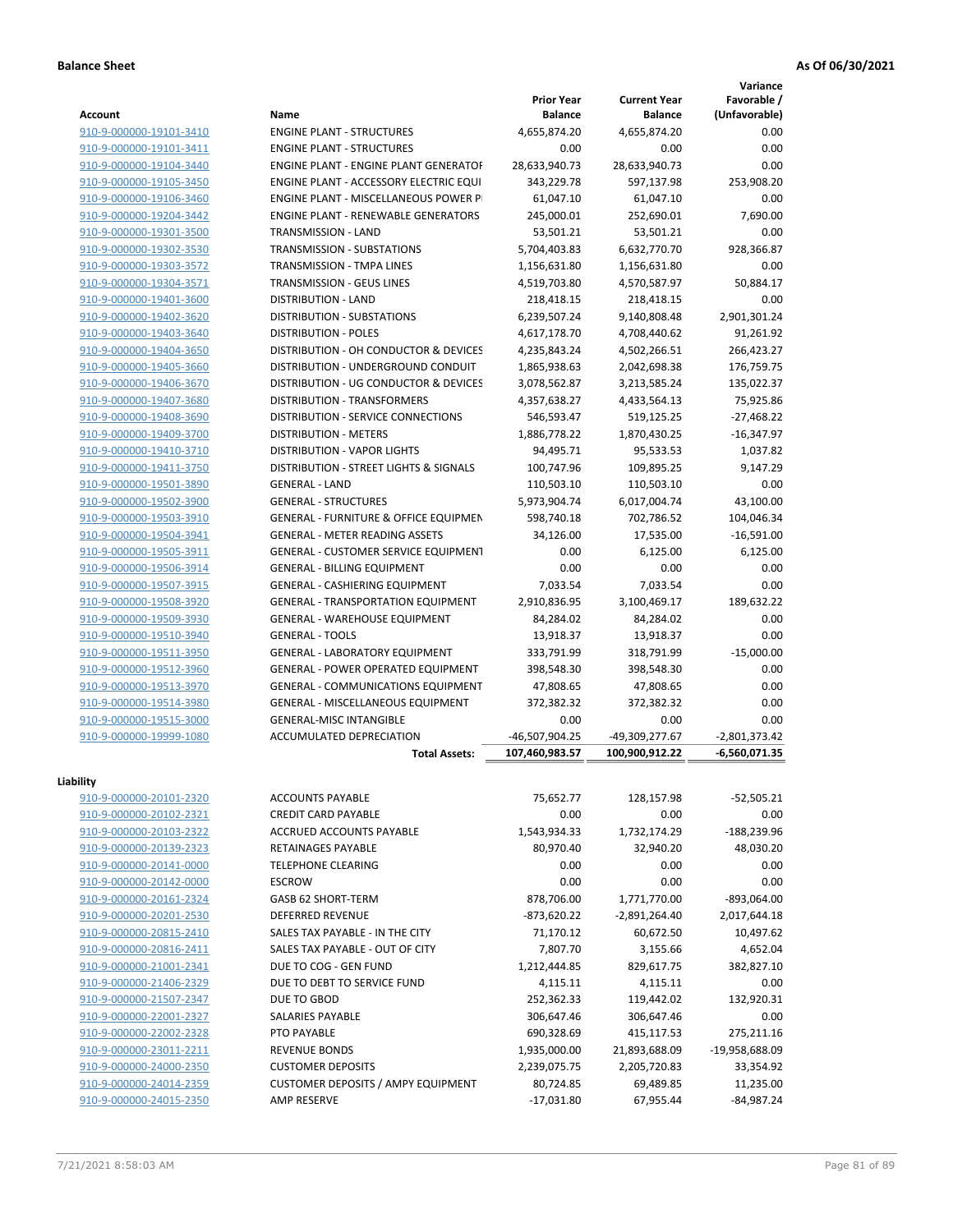| Account                               | Name                                                     | <b>Prior Year</b><br><b>Balance</b> | <b>Current Year</b><br><b>Balance</b> | Variance<br>Favorable /<br>(Unfavorable) |
|---------------------------------------|----------------------------------------------------------|-------------------------------------|---------------------------------------|------------------------------------------|
| 910-9-000000-25069-2530               | PREPAID ELECTRICITY - AMPY                               | $-129,082.13$                       | $-78,527.87$                          | $-50,554.26$                             |
| 910-9-000000-26001-2283               | <b>OBLIGATION FOR COMPENSATED ABSENCES</b>               | 259,384.88                          | 626,740.39                            | $-367,355.51$                            |
| 910-9-000000-26004-2284               | GASB 62 LONG-TERM                                        | 11,778,330.00                       | 10,006,560.00                         | 1,771,770.00                             |
| 910-9-000000-26102-2210               | <b>REVENUE BONDS PAYABLE</b>                             | 48,975,000.00                       | 43,430,000.00                         | 5,545,000.00                             |
| 910-9-000000-26107-2250               | <b>BOND PREMIUM</b>                                      | 4,968,172.70                        | 4,387,403.42                          | 580,769.28                               |
| 910-9-000000-26108-2250               | <b>SCRUBBER DEBT - 2010</b>                              | 0.00                                | 0.00                                  | 0.00                                     |
| 910-9-000000-26109-2250               | PREMIUM ON SCRUBBER                                      | 0.00                                | 0.00                                  | 0.00                                     |
| 910-9-000000-26110-2250               | <b>TMPA DEBT - 2010</b>                                  | 0.00                                | 0.00                                  | 0.00                                     |
| 910-9-000000-26111-2250               | PREMIUM ON TMPA DEBT                                     | 0.00                                | 0.00                                  | 0.00                                     |
| 910-9-000000-26112-2250               | DEFERRED BOND REFUNDING                                  | 415,094.91                          | 358,540.55                            | 56,554.36                                |
| 910-9-000000-29300-0000               | <b>ENCUMBRANCE SUMMARY</b>                               | 0.00                                | 0.00                                  | 0.00                                     |
| 910-9-000000-29400-0100               | RESERVED ACCOUNT / ENCUMBRANCES                          | 0.00                                | 0.00                                  | 0.00                                     |
| 910-9-000000-29999-2280               | <b>TOTAL OPEB LIABILITY</b>                              | 810,632.00                          | 775,894.00                            | 34,738.00                                |
| 910-9-000000-29999-2283               | NET PENSION LIABILITY                                    | 4,632,098.00                        | 1,673,337.00                          | 2,958,761.00                             |
|                                       | <b>Total Liability:</b>                                  | 80,197,918.70                       | 87,929,347.80                         | $-7,731,429.10$                          |
| Equity                                |                                                          |                                     |                                       |                                          |
| 910-9-000000-39100-2160               | UNRESERVED RETAINED EARNINGS                             | 27,974,324.62                       | 39,283,017.28                         | 11,308,692.66                            |
| 910-9-000000-39500-4210               | <b>NET POSITION - PENSION</b>                            | $-3,070.00$                         | $-3,070.00$                           | 0.00                                     |
| 910-9-000000-39500-9260               | <b>NET POSITION - PENSION</b>                            | $-737,478.00$                       | $-737,478.00$                         | 0.00                                     |
|                                       | <b>Total Beginning Equity:</b>                           | 27,233,776.62                       | 38,542,469.28                         | 11,308,692.66                            |
| <b>Total Revenue</b>                  |                                                          | 43,513,015.69                       | 103,264,613.48                        | 59,751,597.79                            |
| <b>Total Expense</b>                  |                                                          | 43,483,727.44                       | 128,835,518.34                        | $-85,351,790.90$                         |
| <b>Revenues Over/(Under) Expenses</b> |                                                          | 29,288.25                           | -25,570,904.86                        | $-25,600,193.11$                         |
|                                       | <b>Total Equity and Current Surplus (Deficit):</b>       | 27,263,064.87                       | 12,971,564.42                         | $-14,291,500.45$                         |
|                                       | Total Liabilities, Equity and Current Surplus (Deficit): | 107,460,983.57                      | 100,900,912.22                        | $-6,560,071.35$                          |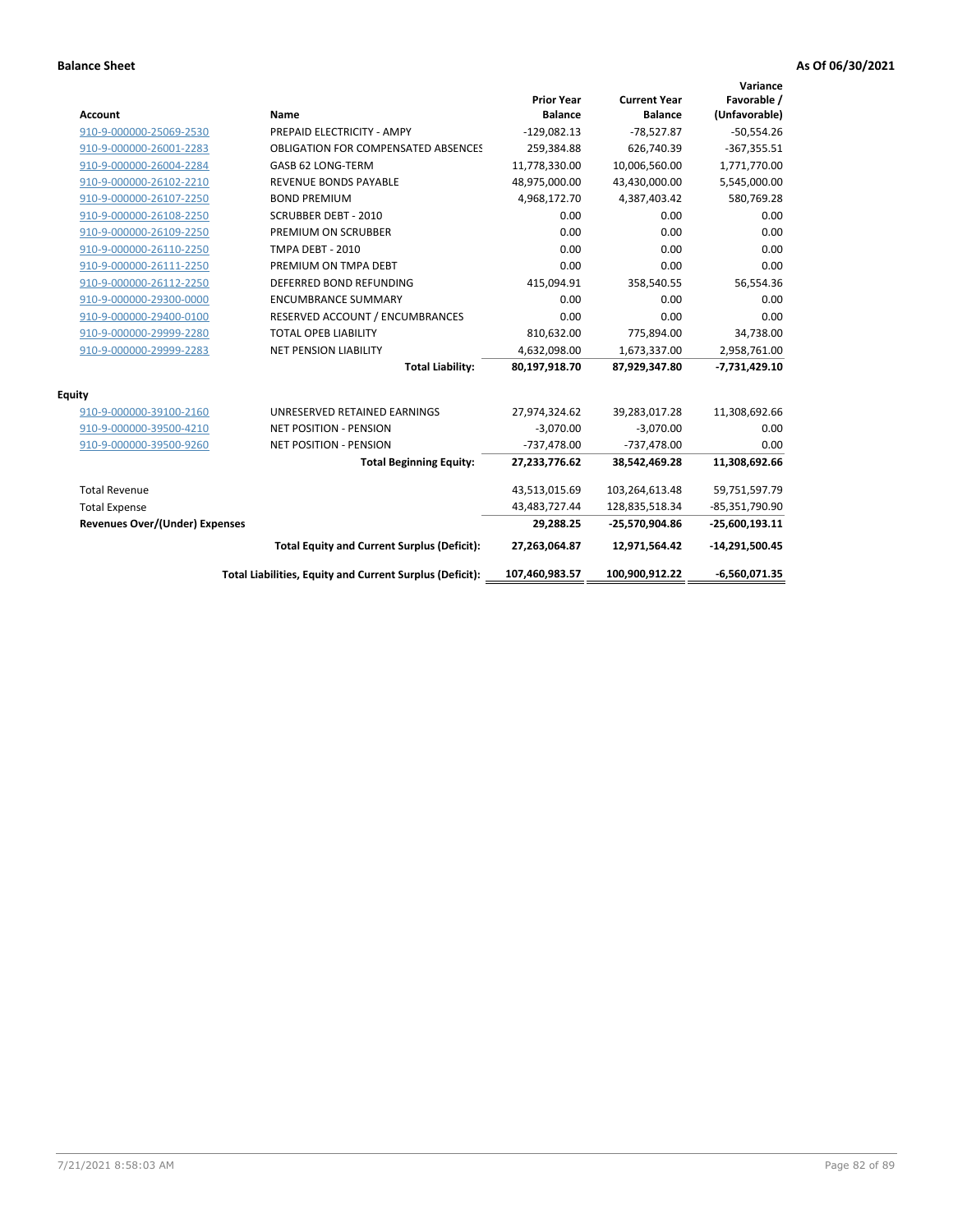| Account                                    | Name                                                     | <b>Prior Year</b><br><b>Balance</b> | <b>Current Year</b><br><b>Balance</b> | Variance<br>Favorable /<br>(Unfavorable) |
|--------------------------------------------|----------------------------------------------------------|-------------------------------------|---------------------------------------|------------------------------------------|
| <b>Fund: 911 - ELECTRIC DEBT REDUCTION</b> |                                                          |                                     |                                       |                                          |
| <b>Assets</b>                              |                                                          |                                     |                                       |                                          |
| 911-9-000000-10000-1300                    | CASH                                                     | 8.760.20                            | 8.767.07                              | 6.87                                     |
| 911-9-000000-12002-0000                    | <b>GOVERNMENT OBLIGATIONS / AGENCIES</b>                 | 0.00                                | 0.00                                  | 0.00                                     |
| 911-9-000000-13201-1430                    | MISCELLANEOUS ACCOUNTS RECEIVABLE                        | 0.00                                | 0.00                                  | 0.00                                     |
| 911-9-000000-13205-1710                    | <b>INTEREST RECEIVABLE</b>                               | 0.00                                | 0.00                                  | 0.00                                     |
|                                            | <b>Total Assets:</b>                                     | 8,760.20                            | 8,767.07                              | 6.87                                     |
| Liability                                  |                                                          |                                     |                                       |                                          |
| 911-9-000000-20101-0000                    | <b>ACCOUNTS PAYABLE</b>                                  | 0.00                                | 0.00                                  | 0.00                                     |
| 911-9-000000-20103-0100                    | <b>ACCRUED ACCOUNTS PAYABLE</b>                          | 0.00                                | 0.00                                  | 0.00                                     |
| 911-9-000000-Z2430-0000                    | RESERVED ACCOUNT / ENCUMBRANCE SUM                       | 0.00                                | 0.00                                  | 0.00                                     |
| 911-9-000000-Z2520-0100                    | RESERVED ACCOUNT / ENCUMBRANCES                          | 0.00                                | 0.00                                  | 0.00                                     |
|                                            | <b>Total Liability:</b>                                  | 0.00                                | 0.00                                  | 0.00                                     |
| <b>Equity</b>                              |                                                          |                                     |                                       |                                          |
| 911-9-000000-39100-2160                    | UNRESERVED RETAINED EARNINGS                             | 8,668.88                            | 8,763.36                              | 94.48                                    |
|                                            | <b>Total Beginning Equity:</b>                           | 8,668.88                            | 8,763.36                              | 94.48                                    |
| <b>Total Revenue</b>                       |                                                          | 91.32                               | 3.71                                  | $-87.61$                                 |
| <b>Total Expense</b>                       |                                                          | 0.00                                | 0.00                                  | 0.00                                     |
| Revenues Over/(Under) Expenses             |                                                          | 91.32                               | 3.71                                  | $-87.61$                                 |
|                                            | <b>Total Equity and Current Surplus (Deficit):</b>       | 8,760.20                            | 8,767.07                              | 6.87                                     |
|                                            | Total Liabilities, Equity and Current Surplus (Deficit): | 8,760.20                            | 8,767.07                              | 6.87                                     |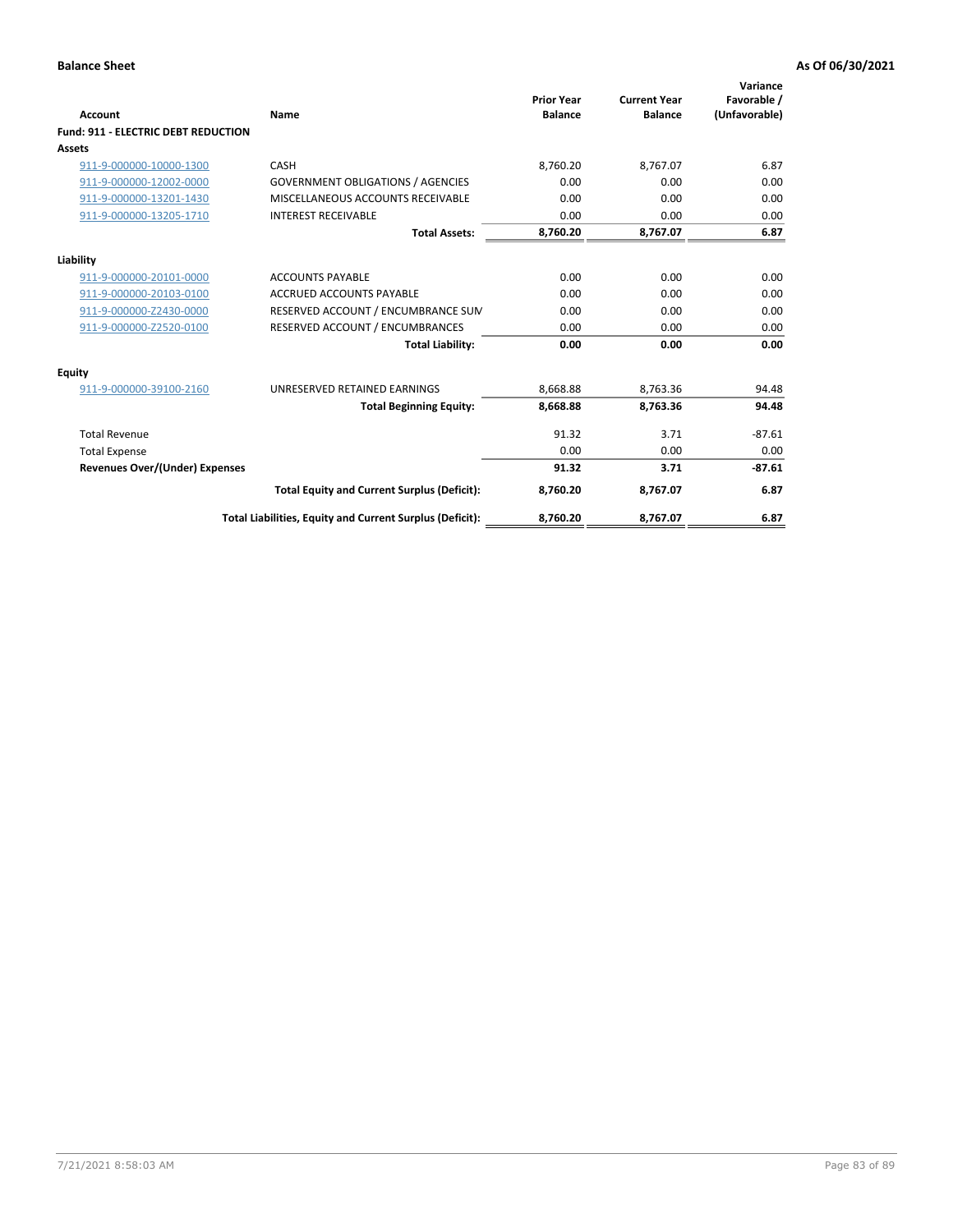| <b>Account</b>                        | Name                                                     | <b>Prior Year</b><br><b>Balance</b> | <b>Current Year</b><br><b>Balance</b> | Variance<br>Favorable /<br>(Unfavorable) |
|---------------------------------------|----------------------------------------------------------|-------------------------------------|---------------------------------------|------------------------------------------|
| Fund: 912 - ELECTRIC DEBT SERVICE     |                                                          |                                     |                                       |                                          |
| Assets                                |                                                          |                                     |                                       |                                          |
| 912-9-000000-10000-1300               | CASH                                                     | 5,079,449.83                        | 7,936,688.49                          | 2,857,238.66                             |
| 912-9-000000-11504-1301               | RESERVE FUND - 2008 BOND ISSUE                           | 0.00                                | 0.00                                  | 0.00                                     |
| 912-9-000000-11506-1301               | RESERVE FUND - 2010 BOND ISSUE                           | 0.00                                | 0.00                                  | 0.00                                     |
| 912-9-000000-11515-1301               | RESERVE FUND - 2015 BOND ISSUE                           | 0.00                                | 0.00                                  | 0.00                                     |
| 912-9-000000-11516-1301               | RESERVE FUND - 2015 TAXABLE BONDS                        | 0.00                                | 0.00                                  | 0.00                                     |
| 912-9-000000-13205-1710               | <b>INTEREST RECEIVABLE</b>                               | 0.00                                | 0.00                                  | 0.00                                     |
|                                       | <b>Total Assets:</b>                                     | 5,079,449.83                        | 7,936,688.49                          | 2,857,238.66                             |
|                                       |                                                          |                                     |                                       |                                          |
| Liability                             |                                                          |                                     |                                       |                                          |
| 912-9-000000-14403-1469               | DUE FROM ELECTRIC FUND                                   | $-4,115.11$                         | $-4.115.11$                           | 0.00                                     |
| 912-9-000000-20101-2320               | <b>ACCOUNTS PAYABLE</b>                                  | 0.00                                | 0.00                                  | 0.00                                     |
| 912-9-000000-20107-2370               | <b>ACCRUED INTEREST PAYABLE</b>                          | 298,063.52                          | 263,514.35                            | 34,549.17                                |
| 912-9-000000-21400-2999               | DUE TO GEUS 910 - ELECTRIC OPERATING                     | 0.00                                | 0.00                                  | 0.00                                     |
| 912-9-000000-Z2430-0000               | <b>ENCUMBRANCE SUMMARY</b>                               | 0.00                                | 0.00                                  | 0.00                                     |
| 912-9-000000-Z2520-0100               | RESERVED ACCOUNT / ENCUMBRANCES                          | 0.00                                | 0.00                                  | 0.00                                     |
|                                       | <b>Total Liability:</b>                                  | 293,948.41                          | 259,399.24                            | 34,549.17                                |
| <b>Equity</b>                         |                                                          |                                     |                                       |                                          |
| 912-9-000000-39100-2150               | SEMI RESERVED RETAINED EARNINGS                          | 2,006,420.30                        | 2,150,474.87                          | 144,054.57                               |
|                                       | <b>Total Beginning Equity:</b>                           | 2,006,420.30                        | 2,150,474.87                          | 144,054.57                               |
|                                       |                                                          |                                     |                                       |                                          |
| <b>Total Revenue</b>                  |                                                          | 5,882,606.28                        | 8,681,656.22                          | 2,799,049.94                             |
| <b>Total Expense</b>                  |                                                          | 3,103,525.16                        | 3,154,841.84                          | $-51,316.68$                             |
| <b>Revenues Over/(Under) Expenses</b> |                                                          | 2,779,081.12                        | 5,526,814.38                          | 2,747,733.26                             |
|                                       | <b>Total Equity and Current Surplus (Deficit):</b>       | 4,785,501.42                        | 7,677,289.25                          | 2,891,787.83                             |
|                                       | Total Liabilities, Equity and Current Surplus (Deficit): | 5,079,449.83                        | 7,936,688.49                          | 2,857,238.66                             |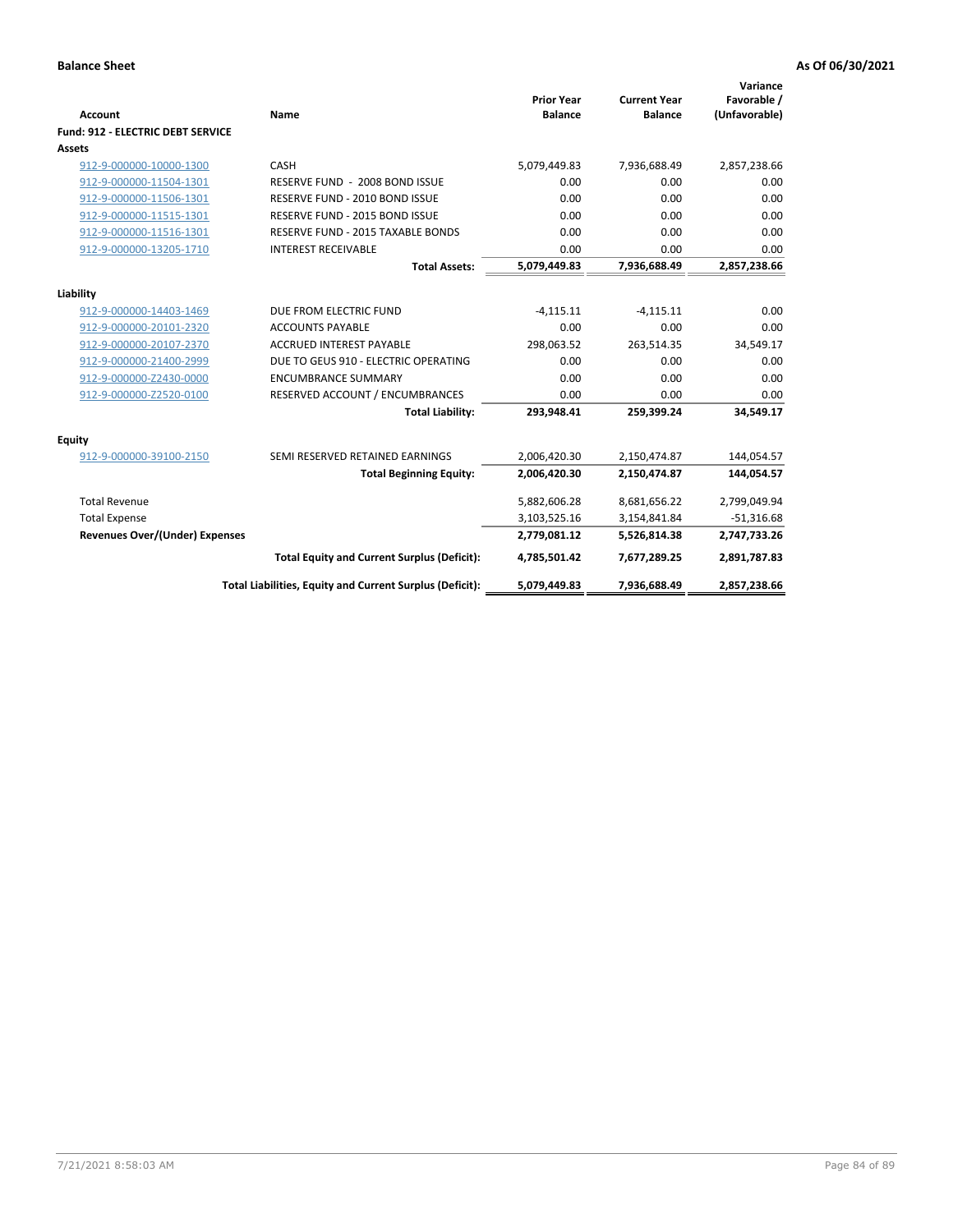| Account                                       | Name                                                     | <b>Prior Year</b><br><b>Balance</b> | <b>Current Year</b><br><b>Balance</b> | Variance<br>Favorable /<br>(Unfavorable) |
|-----------------------------------------------|----------------------------------------------------------|-------------------------------------|---------------------------------------|------------------------------------------|
| <b>Fund: 913 - ELECTRIC CONSTRUCTION FUND</b> |                                                          |                                     |                                       |                                          |
| <b>Assets</b>                                 |                                                          |                                     |                                       |                                          |
| 913-9-000000-10000-1300                       | CASH                                                     | 104,941.11                          | 105,024.85                            | 83.74                                    |
| 913-9-000000-13201-1430                       | MISCELLANEOUS ACCOUNTS RECEIVABLE                        | 0.00                                | 0.00                                  | 0.00                                     |
| 913-9-000000-13205-1710                       | <b>INTEREST RECEIVABLE</b>                               | 0.00                                | 0.00                                  | 0.00                                     |
|                                               | <b>Total Assets:</b>                                     | 104,941.11                          | 105,024.85                            | 83.74                                    |
| Liability                                     |                                                          |                                     |                                       |                                          |
| 913-9-000000-20101-2320                       | <b>ACCOUNTS PAYABLE</b>                                  | 0.00                                | 0.00                                  | 0.00                                     |
| 913-9-000000-20102-2321                       | <b>CREDIT CARD PAYABLE</b>                               | 0.00                                | 0.00                                  | 0.00                                     |
| 913-9-000000-20103-0000                       | <b>ACCRUED ACCOUNTS PAYABLE</b>                          | 0.00                                | 0.00                                  | 0.00                                     |
| 913-9-000000-29300-0000                       | <b>ENCUMBRANCE SUMMARY</b>                               | 0.00                                | 0.00                                  | 0.00                                     |
| 913-9-000000-29400-0100                       | RESERVED ACCOUNT / ENCUMBRANCES                          | 0.00                                | 0.00                                  | 0.00                                     |
|                                               | <b>Total Liability:</b>                                  | 0.00                                | 0.00                                  | 0.00                                     |
| <b>Equity</b>                                 |                                                          |                                     |                                       |                                          |
| 913-9-000000-39100-2160                       | SEMI RESERVED RETAINED EARNINGS                          | 103,847.07                          | 104,980.16                            | 1,133.09                                 |
|                                               | <b>Total Beginning Equity:</b>                           | 103,847.07                          | 104,980.16                            | 1,133.09                                 |
| <b>Total Revenue</b>                          |                                                          | 1,094.04                            | 44.69                                 | $-1,049.35$                              |
| <b>Total Expense</b>                          |                                                          | 0.00                                | 0.00                                  | 0.00                                     |
| Revenues Over/(Under) Expenses                |                                                          | 1,094.04                            | 44.69                                 | $-1,049.35$                              |
|                                               | <b>Total Equity and Current Surplus (Deficit):</b>       | 104,941.11                          | 105,024.85                            | 83.74                                    |
|                                               | Total Liabilities, Equity and Current Surplus (Deficit): | 104,941.11                          | 105,024.85                            | 83.74                                    |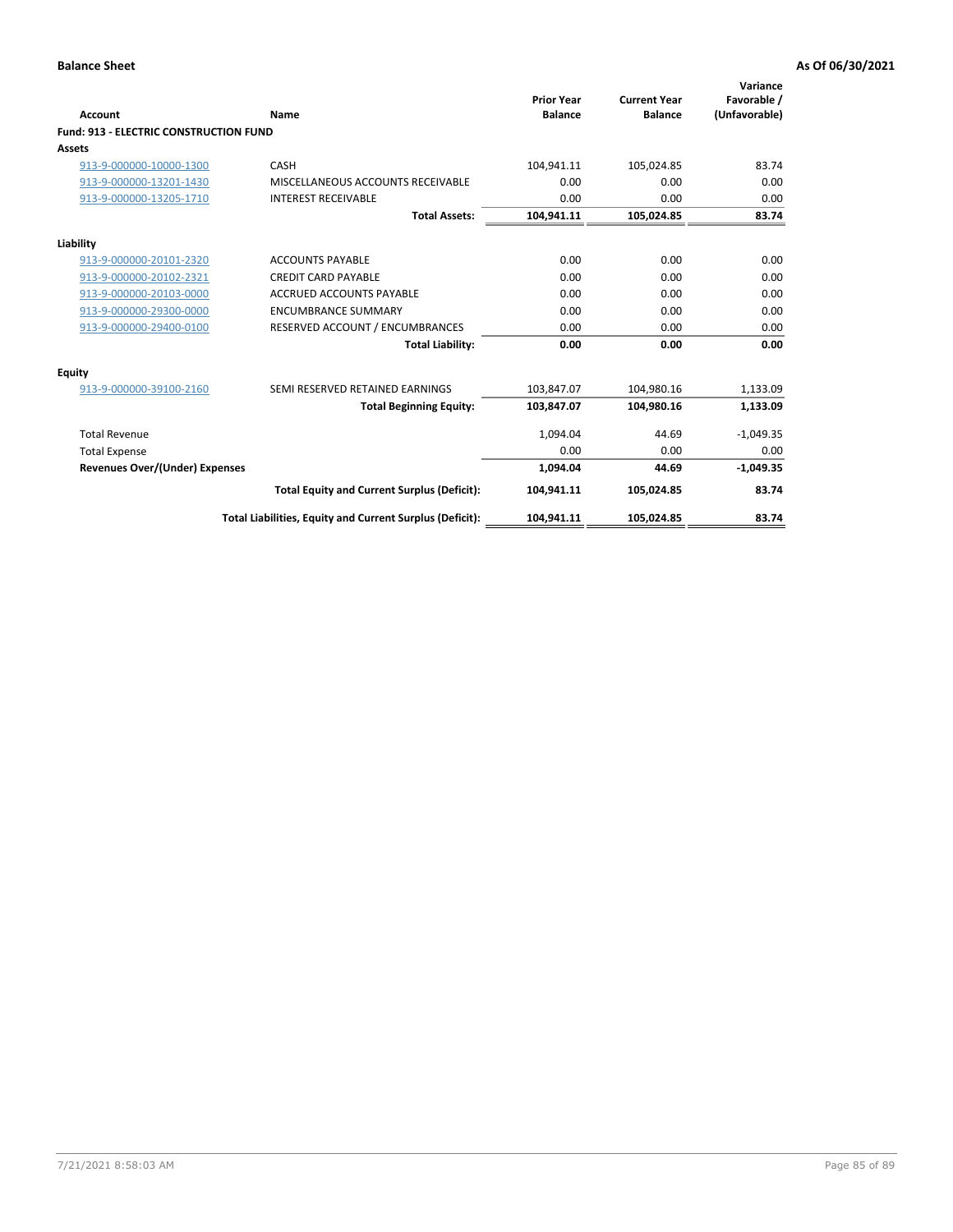| <b>Account</b>                        | Name                                                     | <b>Prior Year</b><br><b>Balance</b> | <b>Current Year</b><br><b>Balance</b> | Variance<br>Favorable /<br>(Unfavorable) |
|---------------------------------------|----------------------------------------------------------|-------------------------------------|---------------------------------------|------------------------------------------|
| Fund: 916 - 08 ENGINE BOND PROCEEDS   |                                                          |                                     |                                       |                                          |
| Assets                                |                                                          |                                     |                                       |                                          |
| 916-9-000000-10000-1300               | CASH                                                     | 0.00                                | 0.00                                  | 0.00                                     |
| 916-9-000000-12189-0000               | 08 ENGINE BOND PROCEEDS                                  | 0.00                                | 0.00                                  | 0.00                                     |
| 916-9-000000-13201-1430               | MISCELLANOEUS ACCOUNTS RECEIVABLE                        | 0.00                                | 0.00                                  | 0.00                                     |
| 916-9-000000-13205-1710               | <b>INTEREST RECEIVABLE</b>                               | 0.00                                | 0.00                                  | 0.00                                     |
| 916-9-000000-Z1030-1202               | 2008 GEUS REVENUE BOND - TEXAS TERM                      | 0.00                                | 0.00                                  | 0.00                                     |
| 916-9-000000-Z1030-1401               | 2008 GEUS REVENUE BOND - PFM                             | 0.00                                | 0.00                                  | 0.00                                     |
| 916-9-000000-Z1030-1402               | 2009 GEUS REVENUE BOND - PFM                             | 0.00                                | 0.00                                  | 0.00                                     |
| 916-9-000000-Z1030-3123               | 2009 GEUS REVENUE BOND - TEXAS TERM                      | 0.00                                | 0.00                                  | 0.00                                     |
|                                       | <b>Total Assets:</b>                                     | 0.00                                | 0.00                                  | 0.00                                     |
| Liability                             |                                                          |                                     |                                       |                                          |
| 916-9-000000-20101-2320               | <b>ACCOUNTS PAYABLE</b>                                  | 0.00                                | 0.00                                  | 0.00                                     |
| 916-9-000000-20139-2323               | RETAINAGES PAYABLE                                       | 0.00                                | 0.00                                  | 0.00                                     |
| 916-9-000000-21401-2330               | DUE TO ELECTRIC OPERATING                                | 0.00                                | 0.00                                  | 0.00                                     |
| 916-9-000000-29300-0000               | <b>ENCUMBRANCE SUMMARY</b>                               | 0.00                                | 0.00                                  | 0.00                                     |
| 916-9-000000-29400-0100               | RESERVED ACCOUNT / ENCUMBRANCES                          | 0.00                                | 0.00                                  | 0.00                                     |
|                                       | <b>Total Liability:</b>                                  | 0.00                                | 0.00                                  | 0.00                                     |
| Equity                                |                                                          |                                     |                                       |                                          |
| 916-9-000000-39100-2150               | <b>RESERVED RETAINED EARNINGS</b>                        | 0.00                                | 0.00                                  | 0.00                                     |
|                                       | <b>Total Beginning Equity:</b>                           | 0.00                                | 0.00                                  | 0.00                                     |
| <b>Total Revenue</b>                  |                                                          | 0.00                                | 0.00                                  | 0.00                                     |
| <b>Total Expense</b>                  |                                                          | 0.00                                | 0.00                                  | 0.00                                     |
| <b>Revenues Over/(Under) Expenses</b> |                                                          | 0.00                                | 0.00                                  | 0.00                                     |
|                                       | <b>Total Equity and Current Surplus (Deficit):</b>       | 0.00                                | 0.00                                  | 0.00                                     |
|                                       | Total Liabilities, Equity and Current Surplus (Deficit): | 0.00                                | 0.00                                  | 0.00                                     |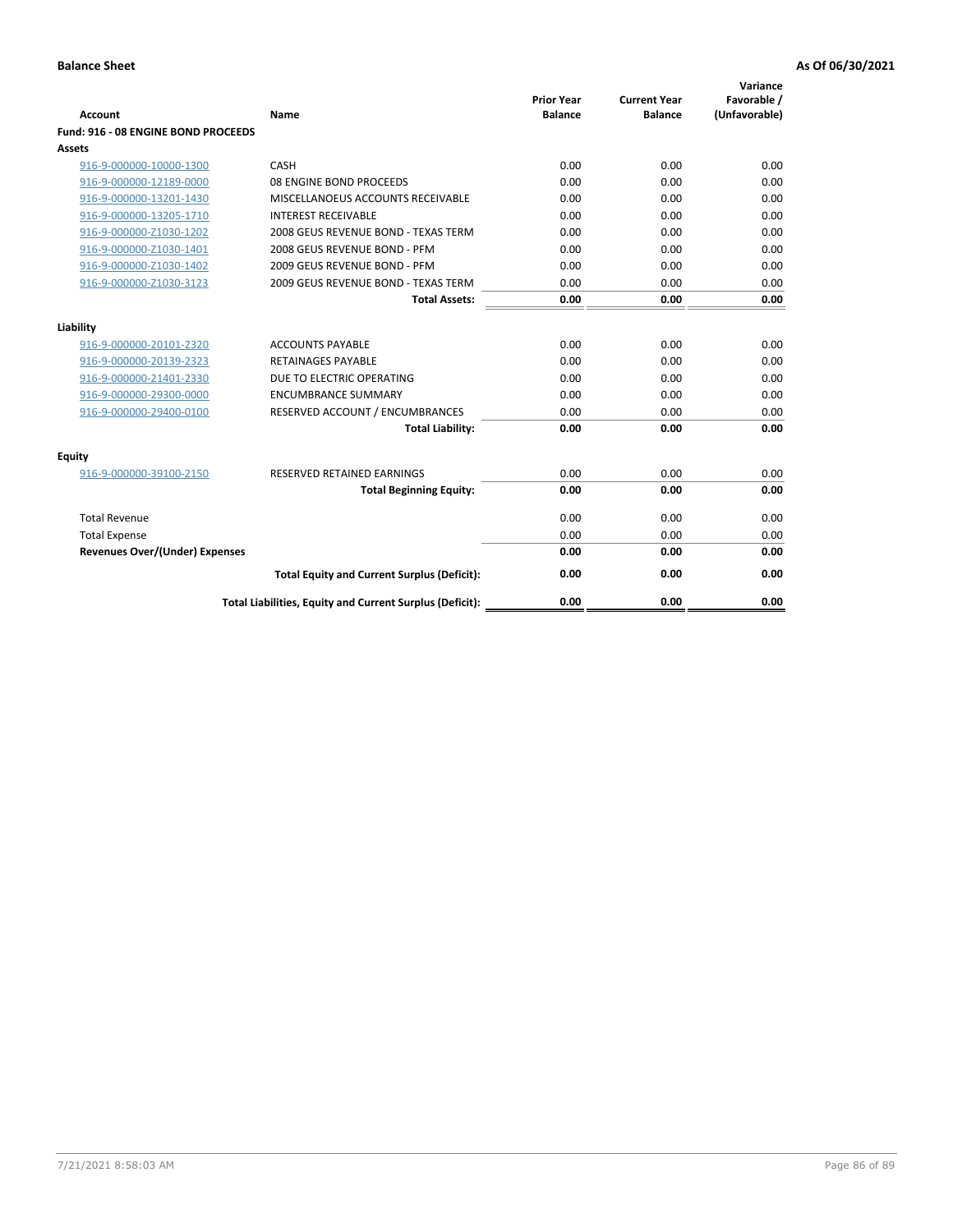|                              |                                            |                   |                     | Variance      |
|------------------------------|--------------------------------------------|-------------------|---------------------|---------------|
|                              |                                            | <b>Prior Year</b> | <b>Current Year</b> | Favorable /   |
| Account                      | Name                                       | <b>Balance</b>    | <b>Balance</b>      | (Unfavorable) |
| Fund: 950 - CABLE / INTERNET |                                            |                   |                     |               |
| Assets                       |                                            |                   |                     |               |
| 950-9-000000-10000-1300      | <b>CASH</b>                                | 1,314,583.60      | 1,671,028.88        | 356,445.28    |
| 950-9-000000-11550-1301      | PTO LIABILITY FUNDING                      | 41,919.60         | 41,957.66           | 38.06         |
| 950-9-000000-13000-1420      | <b>CUSTOMER ACCOUNTS RECEIVABLE</b>        | 341,688.43        | 301,996.97          | $-39,691.46$  |
| 950-9-000000-13001-1420      | NON CURRENT CUSTOMER ACCTS RECEIVAE        | 331,549.99        | 362,824.28          | 31,274.29     |
| 950-9-000000-13002-1440      | ALLOWANCE FOR UNCOLLECTABLE                | $-254,322.41$     | $-291,565.71$       | $-37,243.30$  |
| 950-9-000000-13003-1421      | UNBILLED YEAR-END ACCRUAL                  | 348,951.39        | 398,913.92          | 49,962.53     |
| 950-9-000000-13201-1430      | MISCELLANEOUS ACCOUNTS RECEIVABLE          | $-452.32$         | $-452.32$           | 0.00          |
| 950-9-000000-13205-1710      | <b>INTEREST RECEIVABLE</b>                 | 0.00              | 0.00                | 0.00          |
| 950-9-000000-15801-1540      | <b>INVENTORY</b>                           | 244,761.25        | 261,652.67          | 16.891.42     |
| 950-9-000000-16301-1070      | <b>CWIP</b>                                | 0.00              | 0.00                | 0.00          |
| 950-9-000000-17501-1860      | <b>EMPLOYEE CONTRIBUTIONS</b>              | 89,085.00         | 94,084.00           | 4,999.00      |
| 950-9-000000-17504-1860      | <b>INVESTMENT RETURN</b>                   | 287,159.00        | $-182,818.00$       | -469,977.00   |
| 950-9-000000-17508-1860      | <b>EXPERIENCE DIFFERENCE- OUTFLOW</b>      | 14,447.00         | 36,737.00           | 22,290.00     |
| 950-9-000000-17509-1860      | <b>EXPERIENCE DIFFERENCE - INFLOW</b>      | $-17,109.00$      | $-4.057.00$         | 13,052.00     |
| 950-9-000000-17520-1860      | <b>ASSUMPTION CHANGES</b>                  | 0.00              | 8,915.00            | 8,915.00      |
| 950-9-000000-17608-1860      | OPEB DEFERRED OUTFLOW                      | 10,569.00         | 19,137.00           | 8,568.00      |
| 950-9-000000-17609-1860      | OPEB DEFERRED INFLOW                       | $-3,672.00$       | -23,199.00          | $-19,527.00$  |
| 950-9-000000-18001-5110      | HEADEND, TRUNK & DISTRIBUTION SYSTEM       | 9,959,456.87      | 9,984,577.54        | 25,120.67     |
| 950-9-000000-18002-5111      | <b>HEADEND EQUIPMENT</b>                   | 1,408,419.02      | 1,446,772.67        | 38,353.65     |
| 950-9-000000-18003-5120      | <b>DROPS</b>                               | 2,219,597.23      | 2,085,649.58        | $-133,947.65$ |
| 950-9-000000-18101-5130      | <b>CUSTOMER PREMISES EQUIPMENT</b>         | 1,267,770.00      | 1,267,770.00        | 0.00          |
| 950-9-000000-18102-5140      | PRODUCTION EQUIPMENT                       | 50,880.47         | 50,880.47           | 0.00          |
| 950-9-000000-18201-5210      | CENTRAL INTERNET EQUIPMENT                 | 355,090.87        | 355,090.87          | 0.00          |
| 950-9-000000-18202-5220      | <b>CUSTOMER INTERFACE EQUIPMENT</b>        | 280,820.68        | 280,820.68          | 0.00          |
| 950-9-000000-18301-5000      | <b>FIBER OPTICS</b>                        | 890,477.49        | 890,477.49          | 0.00          |
| 950-9-000000-18501-5901      | <b>STRUCTURES &amp; IMPROVEMENTS</b>       | 685,973.69        | 685,973.69          | 0.00          |
|                              |                                            |                   |                     |               |
| 950-9-000000-18502-5910      | FURNITURE & OFFICE EQUIPMENT               | 37,805.10         | 44,556.21           | 6,751.11      |
| 950-9-000000-18503-5920      | <b>TRANSPORTATION EQUIPMENT</b>            | 338,295.50        | 338,295.50          | 0.00          |
| 950-9-000000-18504-5950      | <b>LABORATORY EQUIPMENT</b>                | 172,694.63        | 172,694.63          | 0.00          |
| 950-9-000000-18505-5960      | POWER OPERATED EQUIPMENT                   | 0.00              | 0.00                | 0.00          |
| 950-9-000000-18506-5980      | MISCELLANEOUS EQUIPMENT                    | 0.00              | 0.00                | 0.00          |
| 950-9-000000-18999-1080      | <b>ACCUMULATED DEPRECIATION</b>            | $-11,077,247.57$  | $-11,405,522.65$    | $-328,275.08$ |
|                              | <b>Total Assets:</b>                       | 9,339,192.51      | 8,893,192.03        | -446,000.48   |
| Liability                    |                                            |                   |                     |               |
| 950-9-000000-20101-2320      | <b>ACCOUNTS PAYABLE</b>                    | 25,170.02         | 6,136.66            | 19,033.36     |
| 950-9-000000-20102-2321      | <b>CREDIT CARD PAYABLE</b>                 | 0.00              | 0.00                | 0.00          |
| 950-9-000000-20103-2322      | ACCRUED ACCOUNTS PAYABLE                   | 0.00              | 0.00                | 0.00          |
|                              | SALES TAX PAYABLE - IN THE CITY            |                   |                     | $-50.70$      |
| 950-9-000000-20815-2410      |                                            | 27,936.76         | 27,987.46           |               |
| 950-9-000000-20816-2411      | SALES TAX PAYABLE - OUT OF CITY            | 0.00              | 0.00                | 0.00          |
| 950-9-000000-21001-1101      | DUE TO COG - GEN FUND                      | 138,682.16        | 110,307.43          | 28,374.73     |
| 950-9-000000-21507-2347      | DUE TO GBOD                                | 27,736.43         | 14,096.69           | 13,639.74     |
| 950-9-000000-22001-2327      | SALARIES PAYABLE                           | 44,560.62         | 44,560.62           | 0.00          |
| 950-9-000000-22002-2328      | PTO PAYABLE                                | 69,186.51         | 66,283.80           | 2,902.71      |
| 950-9-000000-24000-2350      | <b>CUSTOMER DEPOSITS</b>                   | 11,334.19         | 10,261.69           | 1,072.50      |
| 950-9-000000-26001-2283      | <b>OBLIGATION FOR COMPENSATED ABSENCES</b> | 0.00              | 12,958.69           | $-12,958.69$  |
| 950-9-000000-29300-0000      | <b>ENCUMBRANCE SUMMARY</b>                 | 0.00              | 0.00                | 0.00          |
| 950-9-000000-29400-0100      | RESERVED ACCOUNT / ENCUMBRANCES            | 0.00              | 0.00                | 0.00          |
| 950-9-000000-29999-2280      | TOTAL OPEB LIABILITY                       | 125,636.00        | 123,598.00          | 2,038.00      |
| 950-9-000000-29999-2283      | NET PENSION LIABILITY                      | 643,346.00        | 246,079.00          | 397,267.00    |
|                              | <b>Total Liability:</b>                    | 1,113,588.69      | 662,270.04          | 451,318.65    |
|                              |                                            |                   |                     |               |
| <b>Equity</b>                |                                            |                   |                     |               |
| 950-9-000000-39100-2160      | UNRESERVED RETAINED EARNINGS               | 7,786,439.53      | 7,597,732.35        | $-188,707.18$ |
| 950-9-000000-39500-4210      | <b>NET POSITION - PENSION</b>              | $-438.00$         | $-438.00$           | 0.00          |
| 950-9-000000-39500-9261      | <b>NET POSITION - PENSION</b>              | $-116, 174.00$    | $-116,174.00$       | 0.00          |
|                              | <b>Total Beginning Equity:</b>             | 7,669,827.53      | 7,481,120.35        | -188,707.18   |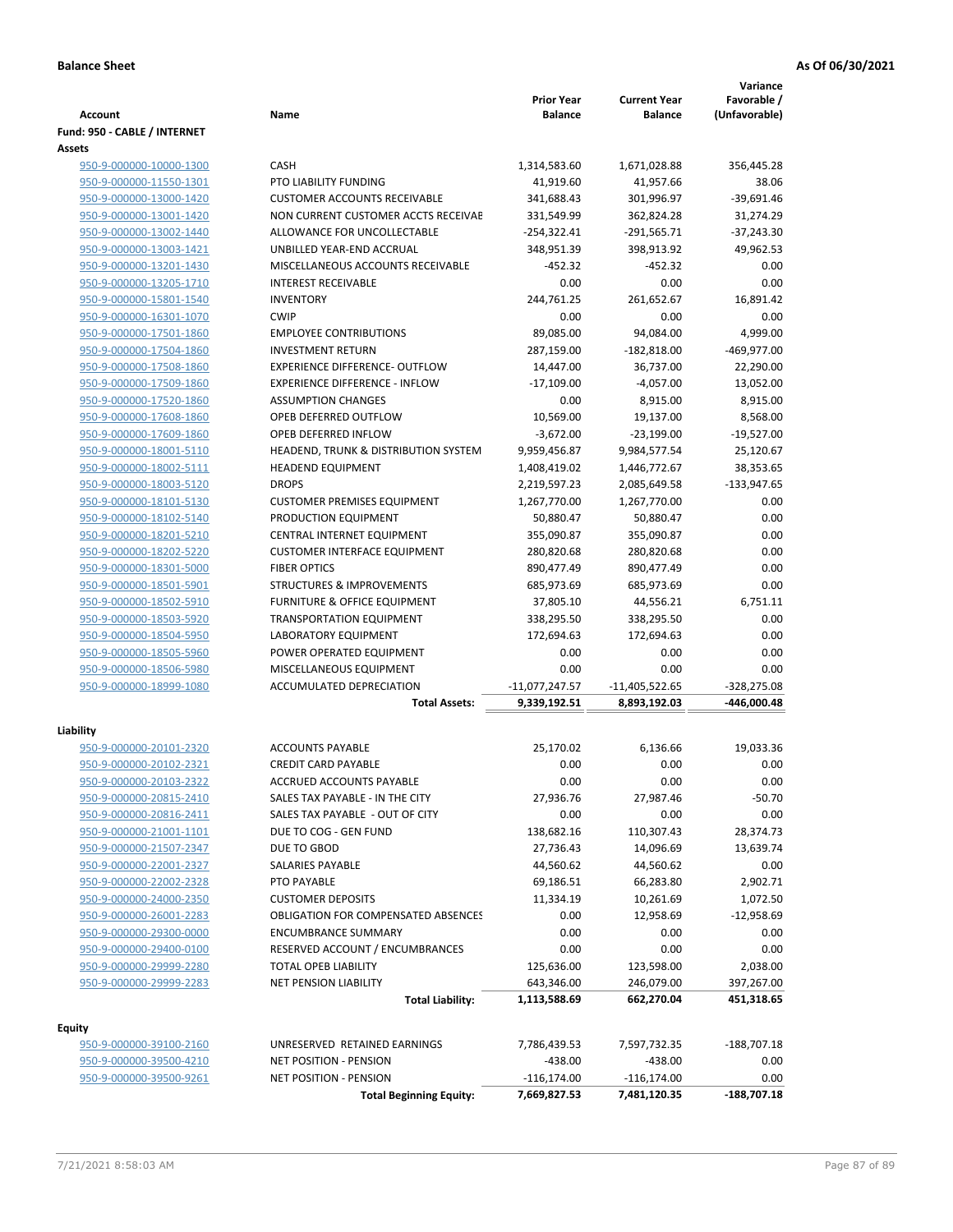| Account                        | Name                                                     | <b>Prior Year</b><br><b>Balance</b> | <b>Current Year</b><br><b>Balance</b> | Variance<br>Favorable /<br>(Unfavorable) |
|--------------------------------|----------------------------------------------------------|-------------------------------------|---------------------------------------|------------------------------------------|
| <b>Total Revenue</b>           |                                                          | 4,744,718.67                        | 4,922,973.75                          | 178,255.08                               |
| <b>Total Expense</b>           |                                                          | 4,188,942.38                        | 4,173,172.11                          | 15,770.27                                |
| Revenues Over/(Under) Expenses |                                                          | 555,776.29                          | 749.801.64                            | 194,025.35                               |
|                                | <b>Total Equity and Current Surplus (Deficit):</b>       | 8.225.603.82                        | 8.230.921.99                          | 5.318.17                                 |
|                                | Total Liabilities, Equity and Current Surplus (Deficit): | 9,339,192.51                        | 8,893,192.03                          | $-446.000.48$                            |